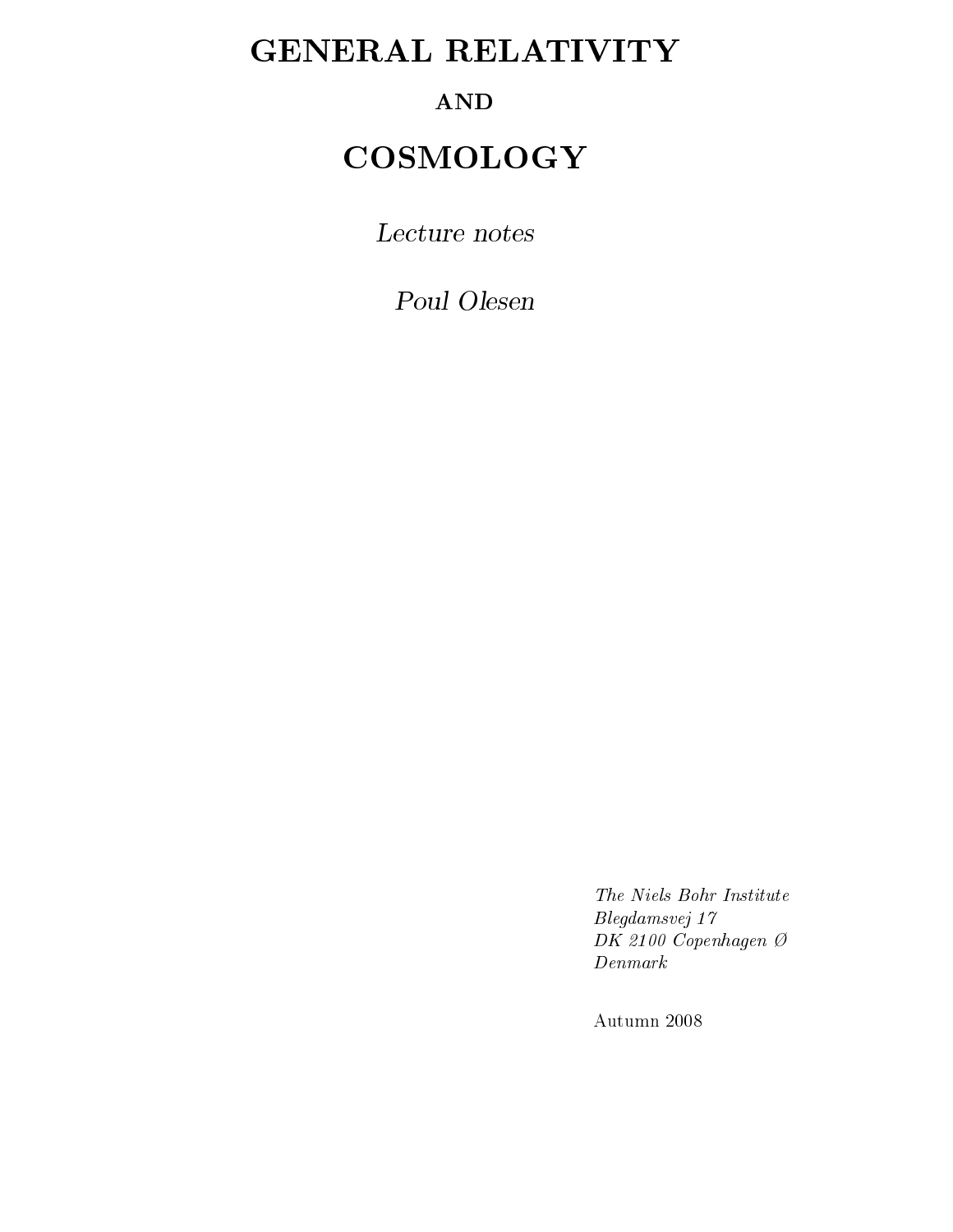### Preface

The following lecture notes on general relativity and cosmology grew out of a one semester course on these topics and classical gauge theory by Jan Ambjørn and the present author. Subsequently semesters were abandoned and replaced by "Blocks", which have an extension of approximately only two months Therefore the classical eld theory part (which anyhow strongly needed a revision) was dropped, and the general relativity and cosmology chapters were revised

These lecture notes are introductory, and do not in any way pretend to be comprehensive. Several important topics have been left out. For example, gravitational radiation is not discussed at all. There are two reasons for the brevity of the notes: the alloted time was short (a couple of months, four hours a week), and it was hoped that by making the notes equally short, there is a bigger chance of getting through that general relativity and cosmology are exciting subjects. Sometimes the trouble with exposing the beauty of physics is that one has to walk a very long way so people start to feel that they rather walk in a desert than in a beautiful garden. Students hungry for more comprehensive studies are referred to the enormous literature

Denne bog / forelæsningsnote udvalgt af Martin Skogstad-von Qualen, og er en del af et projekt der har til formål at gøre tekster, forfattet af danske fysikere, tilgængelige for offentligheden. Teksterne, der hovedsageligt skrevet i 90erne, blev anskaffet i så fine udgaver som muligt, hvorefter de blev skannet på en fotokopimaskine i en opløsning på 600 dpi (S/H) i tiff format. De skannede billeder dannede så udgangspunkt for en pdf-fil, hvorpå der blev udført elektronisk tekstgenkendelse (OCR). Bookmarks og links blev herefter tilføjet for at lette navigationen i dokumenterne. Denne tekst var tilgængelige i digital form, således at kun bookmarks er tilføjet. Projektet blev startet i november 2018 og omkring juni 2019 var alle bøger / noter klar til at blive lagt op på www.nbi.ku.dk.

Skulle nogen have spørgsmål til projektet kan Martin kontaktes på martinskogstad@gmail.com

En stor tak til professor emeritus Henrik Smith som også er forfatter til flere af bøgerne, og til lektor i fysik ved NBI Jens Paaske for samarbejde, opmuntring, valg af materiale og lån af fine eksemplarer af værkerne.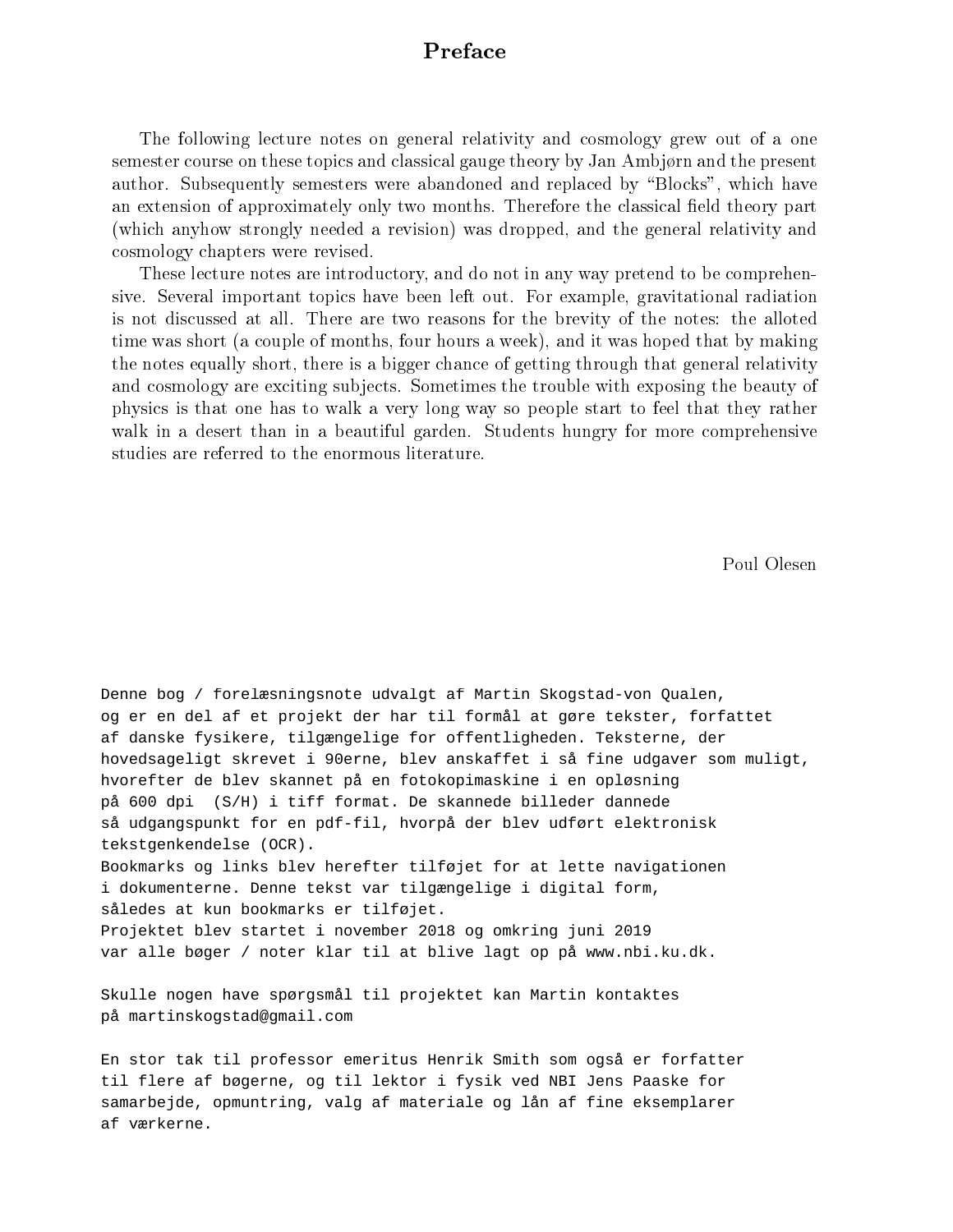# **Contents**

|      | General relativity                                                                            | 1                                                                                                                                                                                                                                                                                                                                                                                                                                                                                                                                                                                                                                                                                    |
|------|-----------------------------------------------------------------------------------------------|--------------------------------------------------------------------------------------------------------------------------------------------------------------------------------------------------------------------------------------------------------------------------------------------------------------------------------------------------------------------------------------------------------------------------------------------------------------------------------------------------------------------------------------------------------------------------------------------------------------------------------------------------------------------------------------|
| 1.1  | The principle of equivalence $\ldots \ldots \ldots \ldots \ldots \ldots \ldots \ldots \ldots$ | $\mathbf 1$                                                                                                                                                                                                                                                                                                                                                                                                                                                                                                                                                                                                                                                                          |
| 1.2  |                                                                                               | $\overline{2}$                                                                                                                                                                                                                                                                                                                                                                                                                                                                                                                                                                                                                                                                       |
| 1.3  |                                                                                               | $\overline{4}$                                                                                                                                                                                                                                                                                                                                                                                                                                                                                                                                                                                                                                                                       |
| 1.4  |                                                                                               | 6                                                                                                                                                                                                                                                                                                                                                                                                                                                                                                                                                                                                                                                                                    |
| 1.5  |                                                                                               | 8                                                                                                                                                                                                                                                                                                                                                                                                                                                                                                                                                                                                                                                                                    |
| 1.6  |                                                                                               | -9                                                                                                                                                                                                                                                                                                                                                                                                                                                                                                                                                                                                                                                                                   |
| 1.7  |                                                                                               | 11                                                                                                                                                                                                                                                                                                                                                                                                                                                                                                                                                                                                                                                                                   |
| 1.8  |                                                                                               | 13                                                                                                                                                                                                                                                                                                                                                                                                                                                                                                                                                                                                                                                                                   |
| 1.9  |                                                                                               | 14                                                                                                                                                                                                                                                                                                                                                                                                                                                                                                                                                                                                                                                                                   |
| 1.10 |                                                                                               | <b>16</b>                                                                                                                                                                                                                                                                                                                                                                                                                                                                                                                                                                                                                                                                            |
|      |                                                                                               | 18                                                                                                                                                                                                                                                                                                                                                                                                                                                                                                                                                                                                                                                                                   |
|      |                                                                                               | <b>20</b>                                                                                                                                                                                                                                                                                                                                                                                                                                                                                                                                                                                                                                                                            |
|      |                                                                                               | -21                                                                                                                                                                                                                                                                                                                                                                                                                                                                                                                                                                                                                                                                                  |
|      |                                                                                               | 23                                                                                                                                                                                                                                                                                                                                                                                                                                                                                                                                                                                                                                                                                   |
|      |                                                                                               | 26                                                                                                                                                                                                                                                                                                                                                                                                                                                                                                                                                                                                                                                                                   |
|      |                                                                                               | 29                                                                                                                                                                                                                                                                                                                                                                                                                                                                                                                                                                                                                                                                                   |
|      |                                                                                               | 30                                                                                                                                                                                                                                                                                                                                                                                                                                                                                                                                                                                                                                                                                   |
|      |                                                                                               |                                                                                                                                                                                                                                                                                                                                                                                                                                                                                                                                                                                                                                                                                      |
|      | The Ricci tensor                                                                              | 33                                                                                                                                                                                                                                                                                                                                                                                                                                                                                                                                                                                                                                                                                   |
|      |                                                                                               | -34                                                                                                                                                                                                                                                                                                                                                                                                                                                                                                                                                                                                                                                                                  |
|      |                                                                                               | 35                                                                                                                                                                                                                                                                                                                                                                                                                                                                                                                                                                                                                                                                                   |
|      |                                                                                               | 36                                                                                                                                                                                                                                                                                                                                                                                                                                                                                                                                                                                                                                                                                   |
|      |                                                                                               | 40                                                                                                                                                                                                                                                                                                                                                                                                                                                                                                                                                                                                                                                                                   |
|      |                                                                                               | 42                                                                                                                                                                                                                                                                                                                                                                                                                                                                                                                                                                                                                                                                                   |
|      |                                                                                               | 44                                                                                                                                                                                                                                                                                                                                                                                                                                                                                                                                                                                                                                                                                   |
|      |                                                                                               | 47                                                                                                                                                                                                                                                                                                                                                                                                                                                                                                                                                                                                                                                                                   |
|      |                                                                                               | 48                                                                                                                                                                                                                                                                                                                                                                                                                                                                                                                                                                                                                                                                                   |
|      |                                                                                               | -49                                                                                                                                                                                                                                                                                                                                                                                                                                                                                                                                                                                                                                                                                  |
|      |                                                                                               |                                                                                                                                                                                                                                                                                                                                                                                                                                                                                                                                                                                                                                                                                      |
|      |                                                                                               |                                                                                                                                                                                                                                                                                                                                                                                                                                                                                                                                                                                                                                                                                      |
|      | 1.31 The spherically symmetric solution in $2+1$ dimensions                                   | 59                                                                                                                                                                                                                                                                                                                                                                                                                                                                                                                                                                                                                                                                                   |
|      |                                                                                               | 62                                                                                                                                                                                                                                                                                                                                                                                                                                                                                                                                                                                                                                                                                   |
|      |                                                                                               |                                                                                                                                                                                                                                                                                                                                                                                                                                                                                                                                                                                                                                                                                      |
|      |                                                                                               | 65                                                                                                                                                                                                                                                                                                                                                                                                                                                                                                                                                                                                                                                                                   |
| 2.1  | Cosmology                                                                                     | 65                                                                                                                                                                                                                                                                                                                                                                                                                                                                                                                                                                                                                                                                                   |
|      |                                                                                               | 1.11<br>1.16 The time-dependent spherically symmetric metric<br>1.17 A digression: A simpler method for computing $\Gamma^{\lambda}_{\mu\nu}$<br>1.18 The Christoffel symbols for the time-dependent spherically symmetric metric 32<br>1.19<br>1.20<br>1.24 Black holes<br>1.26 Painlevé's version of the Schwarzschild metric<br>1.27 Tidal forces and the Riemann tensor enterstance in the set of the set of the set of the set of the set of the set of the set of the set of the set of the set of the set of the set of the set of the set of the set of t<br>1.28 The Tidal force from the Schwarzschild solution<br>1.29 The energy-momentum tensor for electromagnetism 53 |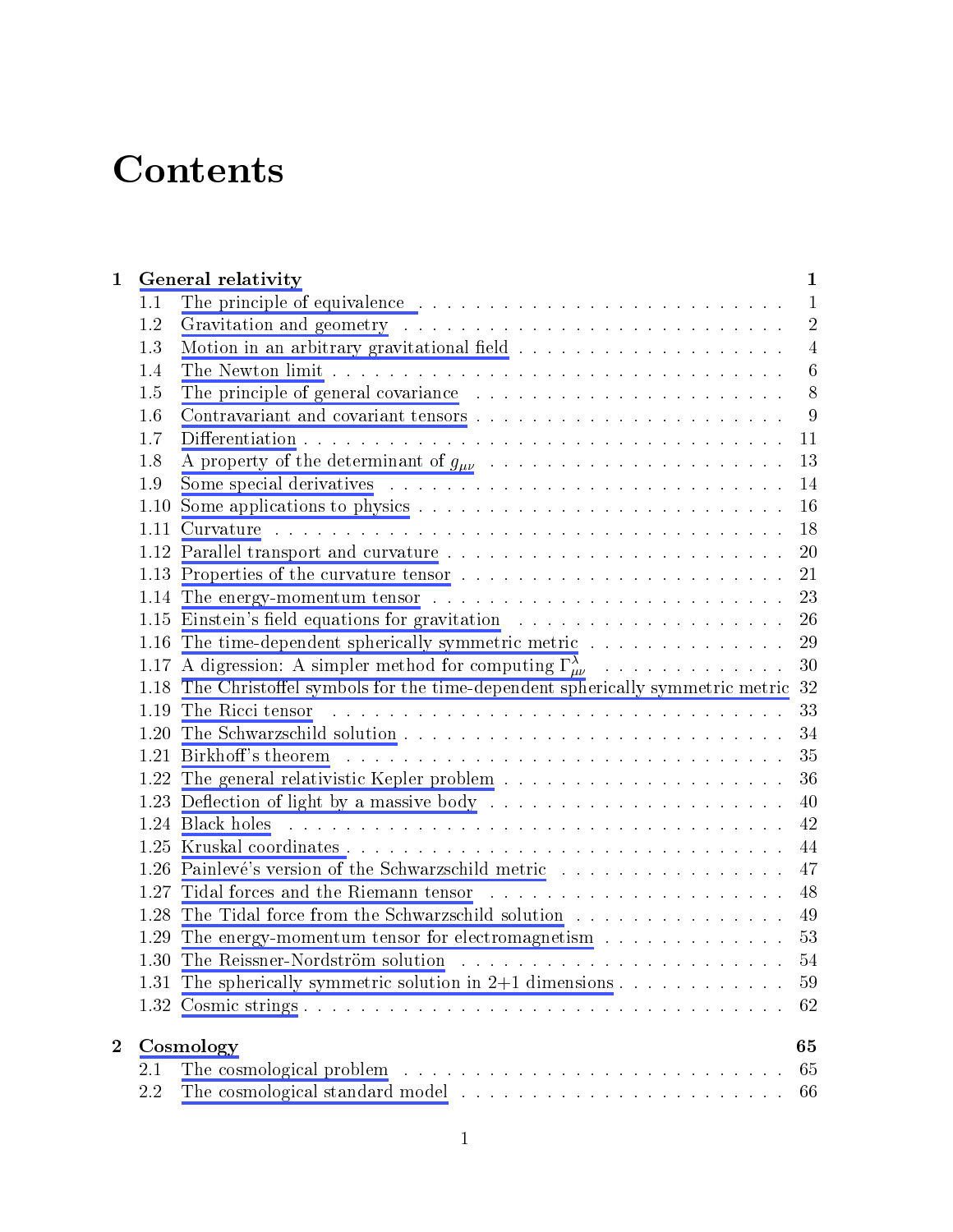| 2.3<br>A geometric interpretation of the Robertson-Walker metric<br>-71                                          |  |
|------------------------------------------------------------------------------------------------------------------|--|
| 2.4<br>73                                                                                                        |  |
| 2.5<br>75                                                                                                        |  |
| Einstein's equations and the Robertson-Walker metric<br>76<br>2.6                                                |  |
| 2.7<br>78                                                                                                        |  |
| Existence of the big bang (the initial singularity) $\ldots$<br>2.7.1<br>79                                      |  |
| 79<br>2.7.2                                                                                                      |  |
| Discussion of the fate of the Universe<br>80<br>2.7.3                                                            |  |
| 80<br>2.8                                                                                                        |  |
| 83<br>2.9                                                                                                        |  |
| The matter dominated era $\dots \dots \dots \dots \dots \dots \dots \dots \dots \dots \dots \dots$<br>84<br>2.10 |  |
| 85                                                                                                               |  |
| 86                                                                                                               |  |
| 86                                                                                                               |  |
| 86<br>2.10.4 Inclusion of the cosmological constant                                                              |  |
| 2.10.5 Discussion of the life time of the Universe<br>87                                                         |  |
| 2.11 Causality structure of the big bang (The horizon problem) $\dots \dots$<br>88                               |  |
| 90                                                                                                               |  |
| 2.13 Observational evidence for the cosmological constant<br>93                                                  |  |
| 96                                                                                                               |  |
| 96                                                                                                               |  |
| Problems<br>99                                                                                                   |  |
| 101<br>Some constants                                                                                            |  |
| Some literature<br>103                                                                                           |  |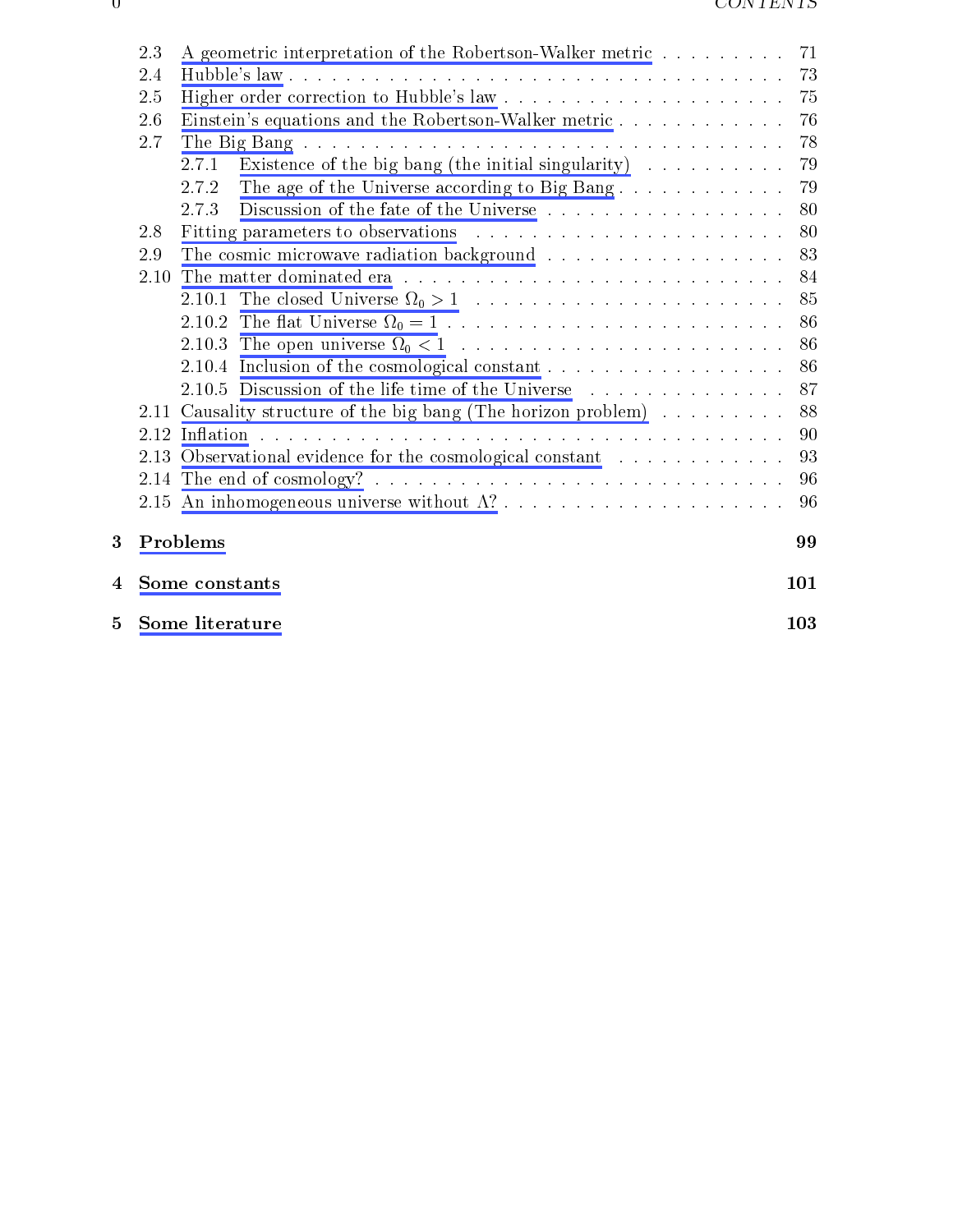# <span id="page-4-0"></span>Chapter - Chapter - Chapter - Chapter - Chapter - Chapter - Chapter - Chapter - Chapter - Chapter - Chapter - C

# General relativity

#### $1.1$ The principle of equivalence

Einstein's general theory of relativity is a beautiful piece of art which connects gravitational elds with geometry of space and time and thus provides a scheme in which our universe can be discussed

Einstein's starting point was the principle of equivalence, which can be understood in the context of Newton's mechanics. We have the general equation of motion

$$
\vec{F} = m_i \dot{\vec{x}} \tag{1.1}
$$

where  $x$  is the acceleration and  $m_i$  is the inertial mass  $-$  for a given force the acceleration is smaller the larger the mass is, i.e., the body is more inert the larger  $m_i$  is.

en a constant gravitation eld the force is given given by

$$
\vec{F}_g = m_g \, \vec{g} \tag{1.2}
$$

where  $\vec{g}$  and  $m_g$  are constants. It is clear that a priori the parameter  $m_g$  is not related to the inertial mass Newton made experiments where the period of oscillation of a pendulum made up from different materials were studied, and he found no variation with  $m_i/m_q$ . Later on many very precise experiments were made which showed that  $m_i = m_g$  to a high accuracy, and this was accepted to such an extent that most text books today (and at Einstein's time) do not bother to put any indices on the masses.

 $\blacksquare$  . With minimize a constant gravitation serves were had the equation of  $\ell$ of motion

$$
\ddot{\vec{x}} = \vec{g} \tag{1.3}
$$

Thus, if we introduce the coordinate

$$
\vec{y} = \vec{x} - \frac{1}{2} \,\vec{g} t^2 \tag{1.4}
$$

we get

$$
\ddot{\vec{y}} = 0 \tag{1.5}
$$

Therefore we conclude that an observer living in the y-system sees no effect of the gravitational elds because the shows that particles move in straight lines as if there was if there was if there was if there was if there was if there was if there was if there was if there was if there was if there was if th no force. On the other hand, eq. (1.4) shows that the observer is freely falling ( $\frac{1}{2}qt^-$  is just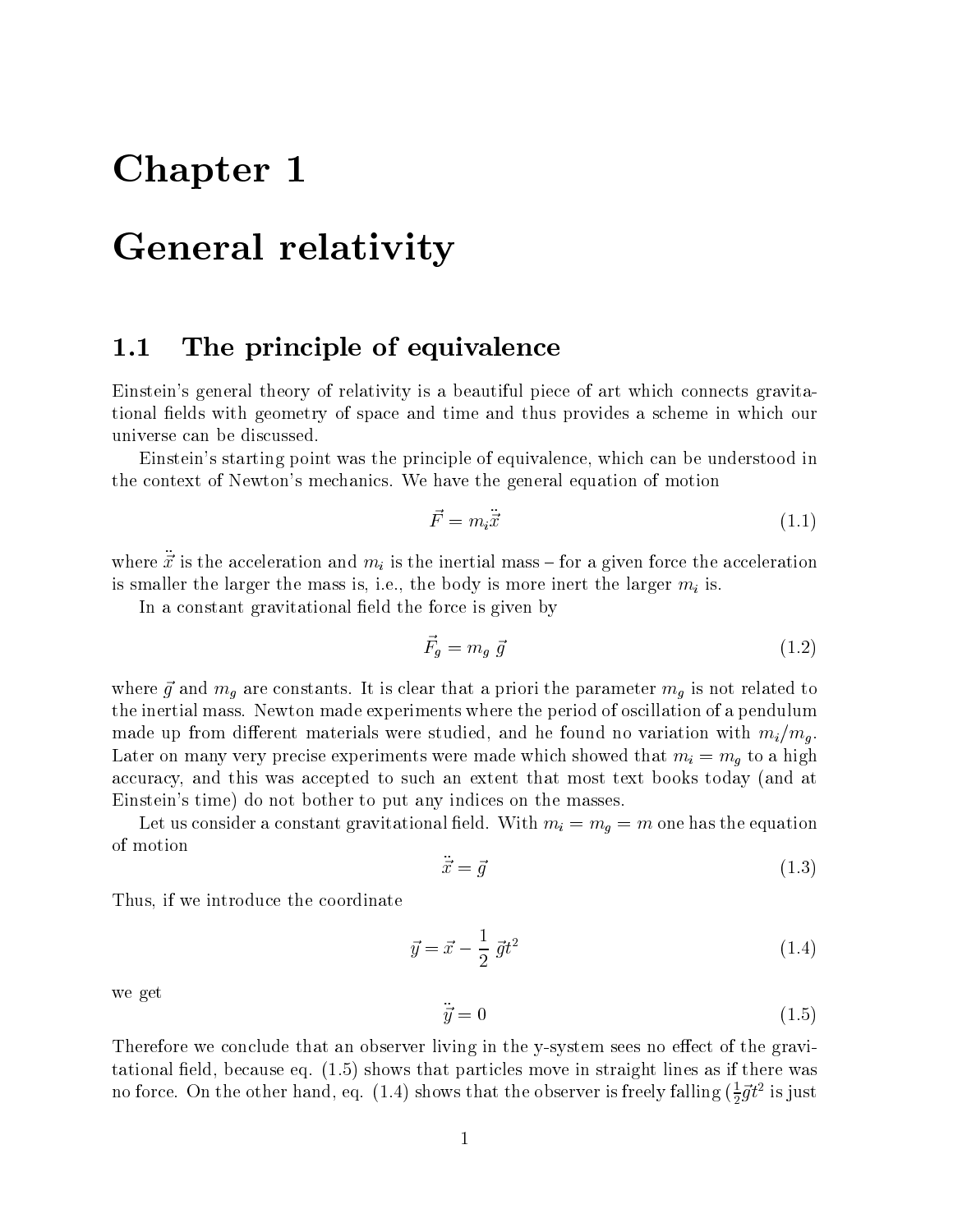<span id="page-5-0"></span>the displacement pertinent to a free fall). All this is true irrespective of any mass because  $m_i = m_q$ . If  $m_i \neq m_q$ , the coordinate transformation (1.4) would have to be replaced by

$$
\vec{y} = \vec{x} - \frac{1}{2} \frac{m_g}{m_i} \vec{g} t^2
$$
\n(1.6)

and hence the  $\vec{y}$  system would depend on which material we consider through the ratio  $m_a/m_i$ .

When  $m_q = m_i$  the transformation (1.4) is universal, and is easily seen to eliminate the gravitation is one of the forces electrostatic forces entered the street of the control of the street of the street of the street of the street of the street of the street of the street of the street of the street of t gravitational eld varies in space we can apply the transformation  in a su"ciently small domain

In Newtonian mechanics we therefore know that an observer in a sufficiently small freely falling elevator is unable to detect a gravitational eld Einsteins principle of equivalence generalizes this to *any* physical phenomena: In any arbitrary gravitational eld it is possible at each space them. Point to select at each  $j$  and the systems (freely falling small elevators) such that the laws of physics in these are the same as in special relativity

One can use this statement to obtain some insight into the way in which gravity influences other physical phenomena by writing down in each of the small elevators some law of physics and then transform it to a general coordinate system. In the next section we shall consider the simplest example, namely a particle which is freely falling in an arbitrary gravitation in the control of the control of the control of the control of the control of the control of the control of the control of the control of the control of the control of the control of the control of th

Some remarks on the history of the Einsteinian version of the equivalence principle After having nished the special theory of relativity Einstein thought about the prob lem of how Newton gravity should be modi ed in order to t in with special relativity At this point Einstein experienced what he called the "happiest thought of my life", namely that an observer falling from the roof of a house the model of a house  $\pi$  and  $\pi$ 

#### 1.2 Gravitation and geometry

Let us consider a particle which moves under the inuence of a gravitational eld only Thus in each of the in nitely many freely falling systems of inertia we can apply special relativity with no forces acting on the particle

In special relativity an event is described by a lour vector  $y^{\perp} = (y^{\perp}, y)$ , where  $y^{\perp}$  is the time since the elevators are an interesting priori small we need the consideration of the consideration of the four vector  $ay^{\perp} = (ay^{\perp}, ay)$ . The proper time-

$$
d\tau^2 = (dy^0)^2 - (d\vec{y})^2 \tag{1.7}
$$

is an invariant, i.e., if we make a Lorentz transformation from  $y^\perp$  to  $y^\perp$  then

$$
d\tau^2 = (dy^0)^2 - (d\vec{y})^2 = (dy^0)^{\prime 2} - (d\vec{y}')^2 \tag{1.8}
$$

<sup>&</sup>lt;sup>1</sup>Most of the historical remarks in these notes are taken from MacTutor History of Mathematics , the space  $\mu$  is a constant relativity and relativity the much more informal relativity in more more informal more informal  $\mu$ mation can be found.

<sup>-</sup> Here  $a\tau$ - means  $(a\tau)$ -. This convention of leaving out the bracket in the square of infinitesimal quantities will be used in the following, unless it leads to confusion.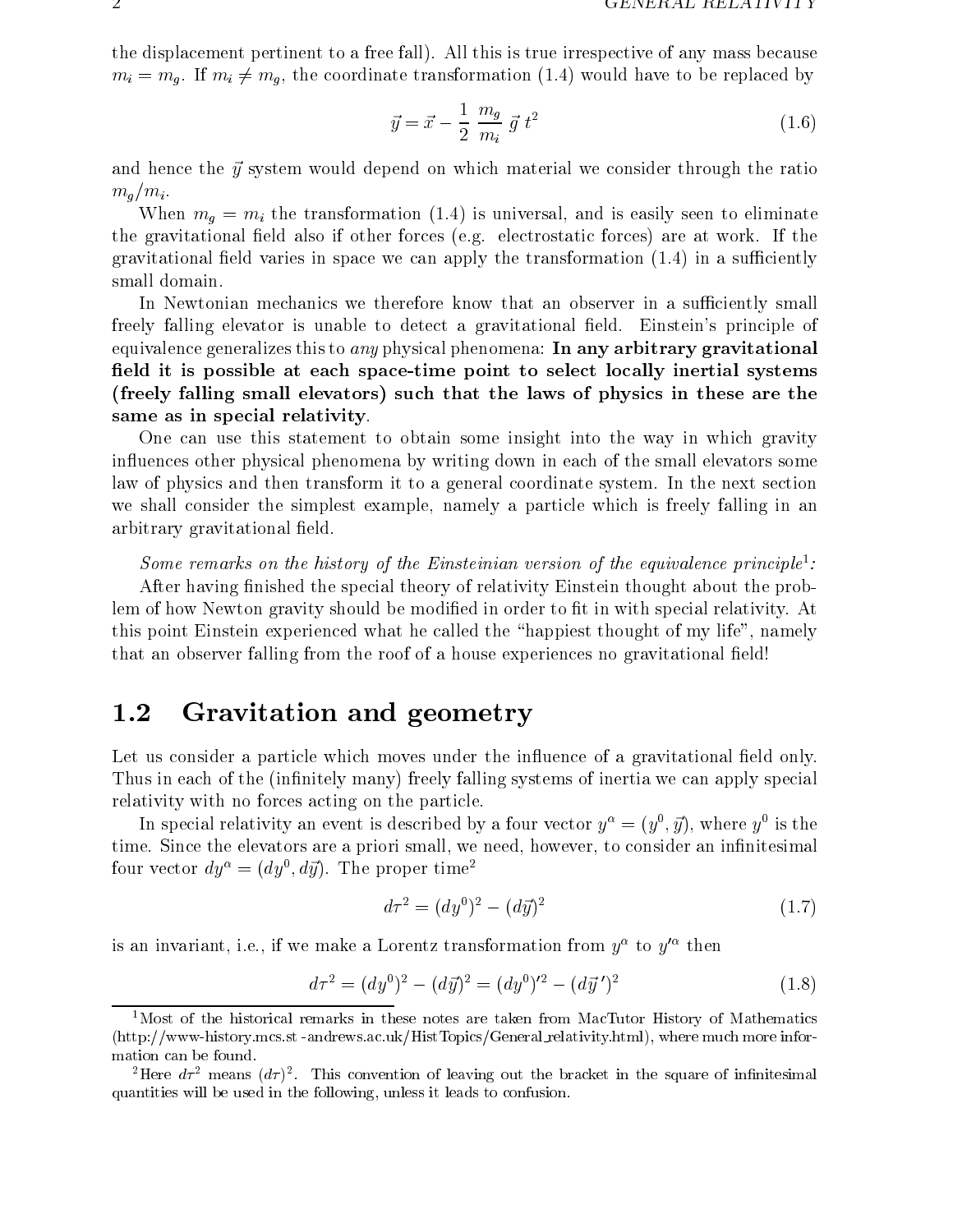For light  $d\tau = 0$ , and eq. (1.8) says that the speed of light  $\frac{d\vec{q}}{dt}$  is equal to one in all systems (Michelson-Morley's experiment). The proper time has the following physical interpretation Let us consider a clock or any physical system which speci es a time eg a particle which decays with a certain life time  $\mu$  which by decays time by decays time by small intervals dt when the clock is at rest. In the rest system the velocity  $\vec{v} = d\vec{y}/dy^0$  vanishes. Thus 

$$
d\tau^2 = (dy^0)^2 (1 - \vec{v}^2) = (dy^0)^2 \tag{1.9}
$$

in the rest system. Thus  $d\tau = dy^0$  = the interval between two ticks on the clock (at rest). In a moving system

$$
d\tau^2 = (dy^0)^{\prime^2} (1 - \vec{v}^{\prime 2})
$$

which leads to the formula for the time dilatation  $dy^{0'} = d\tau/\sqrt{1 - v'^2}$ .

In four vector notation we write the proper time as

$$
d\tau^2 = -\eta_{\alpha\beta} dy^{\alpha} dy^{\beta} \tag{1.10}
$$

where  $\eta_{\alpha\beta} = 0$  for  $\alpha \neq \beta$  and  $\eta_{11} = \eta_{22} = \eta_{33} = 1, \eta_{00} = -1$ . This convention is called *mostly positive.* In eq.  $(1.10)$  we use the summation convention: Whenever an index occurs two times in a product it is to be summed. Thus, eq.  $(1.10)$  means

$$
d\tau^2 = -\sum_{\alpha=0}^3 \sum_{\beta=0}^3 \eta_{\alpha\beta} dy^{\alpha} dy^{\beta} \tag{1.11}
$$

To obtain the effect of gravity, we should notice that eq.  $(1.10)$  is valid in any of the freely falling elevators. However, in general the elevators are different in different space-time points. If we denote the space-time coordinates in an arbitrary coordinate system by  $x^{\mu}$ . then the y's are functions of the  $x$ 's,

$$
y^{\alpha} = y^{\alpha}(x). \tag{1.12}
$$

For an example, see the Newtonian case  $(1.4)$ . Inserting this in eq.  $(1.10)$  we get

$$
d\tau^2 = -\eta_{\alpha\beta} \frac{\partial y^{\alpha}}{\partial x^{\mu}} \frac{\partial y^{\beta}}{\partial x^{\nu}} dx^{\mu} dx^{\nu} \equiv -g_{\mu\nu}(x) dx^{\mu} dx^{\nu}
$$
 (1.13)

where

$$
g_{\mu\nu}(x) = \eta_{\alpha\beta} \frac{\partial y^{\alpha}}{\partial x^{\mu}} \frac{\partial y^{\beta}}{\partial x^{\nu}} = g_{\nu\mu}(x)
$$
\n(1.14)

is called the metric tensor

Eq.  $(1.10)$  has an almost obvious geometric interpretation: In a curved space (e.g. the surface of a sphere) one can introduce local coordinate systems where Euclidian geometry is valid, in spite of the fact that this geometry is not valid in general in curved space. The local Euclidean geometry corresponds to eq. (1.10) if we replace  $\eta_{\alpha\beta}$  by  $-\delta_{\alpha\beta}$  where  $\delta_{\alpha\beta}$  is the Kronecker symbol  $(\delta_{\alpha\beta}=0$  for  $\alpha\neq\beta,\delta_{\alpha\beta}=+1$  for  $\alpha=\beta$ ).  $d\tau^2$  then means the distance between two points computed by the law of Pythagoras. Then eq.  $(1.13)$  is the same distance written in arbitrary coordinates. Similarly, in Einstein's gravity locally one has pseudo-Euclidian=Minkowsky geometry, due to the principle of equivalence, but the geometry of space is, in general, non-pseudo-Euclidean  $(=$ non-Minkowskian), and the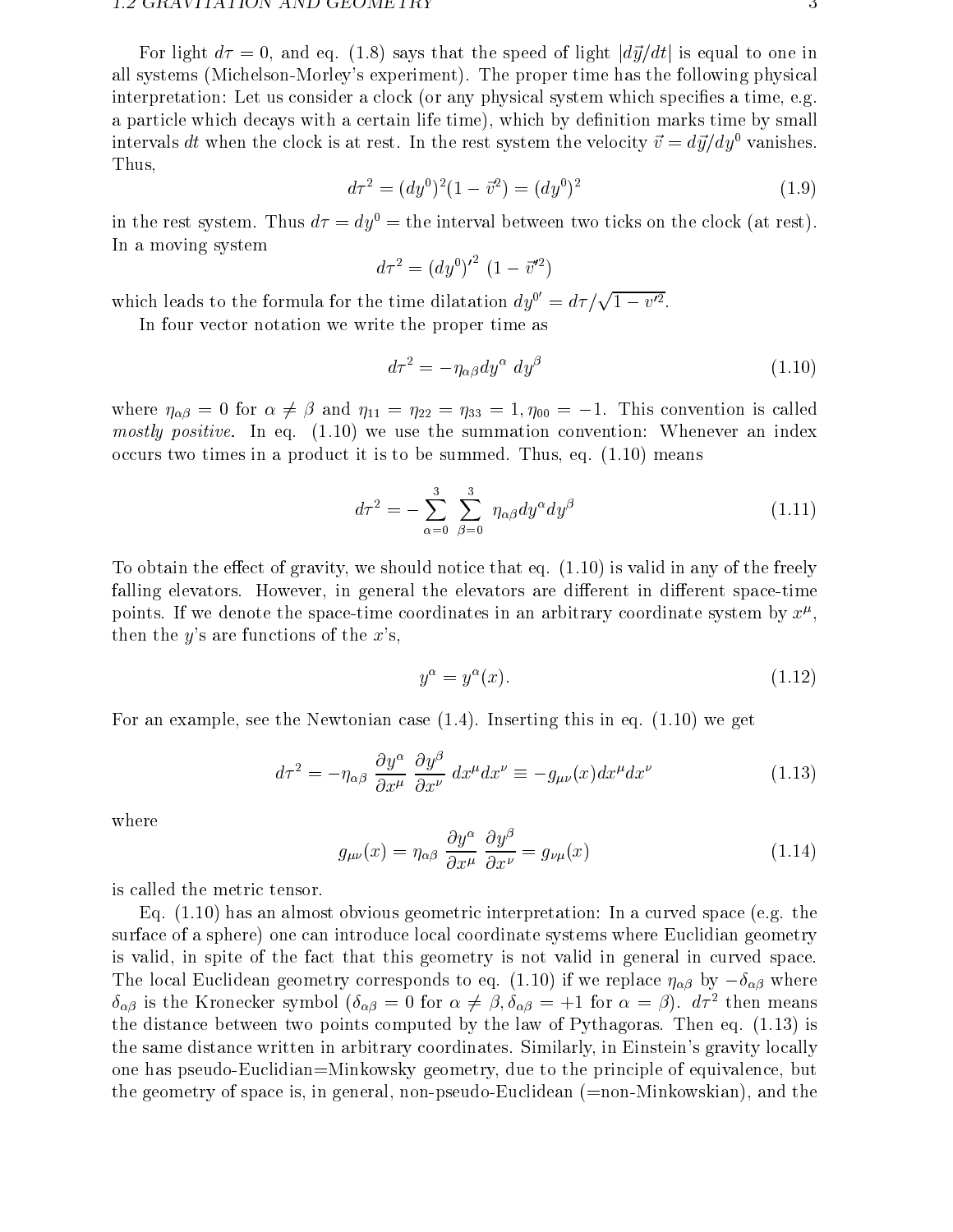<span id="page-7-0"></span>deviations from "flat space"  $(=\text{Minkowski space})$  represent the effects of the gravitational

Some remarks on the history of Einstein's geometrical gravity:

According to historians of physics it is not known how Einstein got the idea of relating gravity with geometry One hypothesis is that he was inspired by a rotating disk Here the measuring rods will become Lorentz-contracted, and hence the length of the periphery of a circle will be different from  $2\pi\times$ (radius). This means a deviation from Euclidean  $\mathbf A$  in any case in papers on gravitation published in  $\mathbf A$ Lorentz transformations will not always be applicable in a gravity theory based on the equivalence principle. Space-time were dynamically influenced by gravity. According to the philospher Kant, Euclidean geometry should be considered as an a priori description of space Therefore the notion of space and time as dynamical quantities represented a strong break with philosophical traditions: Kant had not been right!

Einstein now remembered that as a student he had studied Gauss's theory of surfaces. To proceed, Einstein got help with the mathematical formulation of the theory of general relativity from his former classmate Marcel Grossmann, and the latter (being a professor of descriptive geometry in Zurich) pointed out the relevance of differential geometry that had previously been investigated by a number of mathematicians (Riemann, Ricci, Levi-Civita, ...). Einstein says about this period: "...in all my life I have not laboured so hard, and I have become imbued with great respect for mathematics, the subtler part of which I had in my simple-mindedness regarded as pure luxury until now."

#### 1.3 Motion in an arbitrary gravitational field

We shall now apply the principle of equivalence to see how gravity influences space in the simple case where there are no other forces than gravity. So let us consider a particle which moves under the industrial of an arbitrary gravitation moves. The free  $\alpha$  interesting system special relativity applies, and we have the equation of motion

$$
\frac{d^2y^{\alpha}(x)}{d\tau^2} = 0\tag{1.15}
$$

The solution to this equation is that  $y^{\perp}$  is a linear function of  $\tau$  inside a small elevator, where there are no forces. This simply means straight line motion inside the elevator, in according to the correct of Gallice and Gallice Corrections of Gallice Corrections of Gallice Corrections of G

Using that the  $y$  s depend on  $x<sup>r</sup>$  we have

$$
0 = \frac{d}{d\tau} \left( \frac{dy^{\alpha}}{d\tau} \right) = \frac{d}{d\tau} \left( \frac{\partial y^{\alpha}}{\partial x^{\mu}} \frac{dx^{\mu}(\tau)}{d\tau} \right)
$$
  

$$
= \frac{\partial y^{\alpha}}{\partial x^{\mu}} \frac{d^{2}x^{\mu}}{d\tau^{2}} + \frac{\partial^{2}y^{\alpha}}{\partial x^{\mu} \partial x^{\nu}} \frac{dx^{\mu}}{d\tau} \frac{dx^{\nu}}{d\tau}
$$
(1.16)

This looks somewhat like an equation of motion (because of  $a^{\dagger}x^{\mu}/a^{\dagger}$ ) with a force. We can remove the factor multiplying the second derivative of  $x^{\mu}$  by the following trick: By the rules of differentiation we have  $(\delta_u^{\lambda} = +1$  for  $\lambda = \mu$ ,  $\delta_u^{\lambda} = 0$  for  $\lambda \neq \mu$ )

$$
\frac{\partial x^{\lambda}}{\partial y^{\alpha}} \frac{\partial y^{\alpha}}{\partial x^{\mu}} = \delta^{\lambda}_{\mu}
$$
\n(1.17)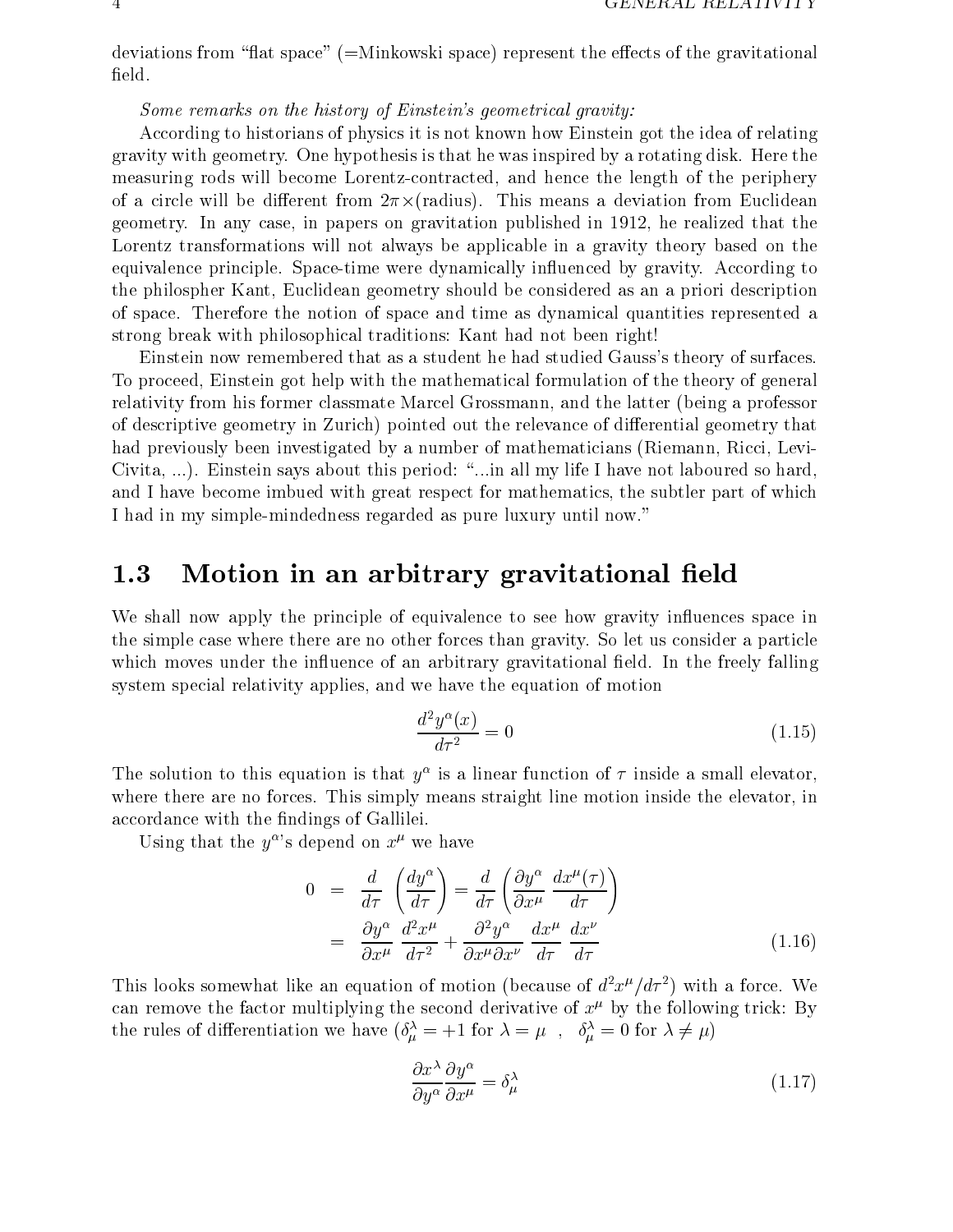Thus, multiplying eq. (1.16) by  $\partial x^{\lambda}/\partial y^{\alpha}$  and summing over  $\alpha$  we get

$$
\frac{d^2x^{\lambda}}{d\tau^2} + \Gamma^{\lambda}_{\mu\nu} \frac{dx^{\mu}}{d\tau} \frac{dx^{\nu}}{d\tau} = 0
$$
\n(1.18)

where

$$
\Gamma^{\lambda}{}_{\mu\nu} = \frac{\partial^2 y^{\alpha}}{\partial x^{\mu} \partial x^{\nu}} \frac{\partial x^{\lambda}}{\partial y^{\alpha}}
$$
\n(1.19)

is called the Christoffel symbol or the affine connection (sometimes denoted  $\{^{\lambda}_{\mu\nu}\}$ ). We see that the Christoffel symbol is proportional to the "gravitational force".

So far the metric and  $\Gamma_{\mu\nu}^+$  have been expressed in terms of the functional relation between the local freely familie elevators and the arbitrary system  $x_r$  . We shall now show that the Christoffel symbol can be expressed in terms of the metric tensor.

From eq.  $(1.19)$  we see that  $\Gamma_{\mu\nu}$  depends on the second derivatives of  $y^{\perp}$ , whereas from equences on the property of the complete contract the contract of the contract the contract  $g_{\mu\nu}$ use of the definition of the definition of the definition of the definition of the definition of the definition

$$
\frac{\partial g_{\mu\nu}}{\partial x^{\lambda}} = \eta_{a\beta} \frac{\partial^2 y^{\alpha}}{\partial x^{\mu} \partial x^{\lambda}} \frac{\partial y^{\beta}}{\partial x^{\nu}} + \eta_{\alpha\beta} \frac{\partial y^{\alpha}}{\partial x^{\mu}} \frac{\partial^2 y^{\beta}}{\partial x^{\nu} \partial x^{\lambda}}
$$
(1.20)

From  $(1.19)$  we have

$$
\Gamma^{\lambda}_{\mu\nu} \frac{\partial y^{\beta}}{\partial x^{\lambda}} = \frac{\partial^2 y^{\alpha}}{\partial x^{\mu} \partial x^{\nu}} \left( \frac{\partial x^{\lambda}}{\partial y^{\alpha}} \frac{\partial y^{\beta}}{\partial x^{\lambda}} \right) = \frac{\partial^2 y^{\beta}}{\partial x^{\mu} \partial x^{\nu}} \tag{1.21}
$$

where we used the chain rule for differentiation

$$
\frac{\partial x^{\lambda}}{\partial y^{\alpha}} \frac{\partial y^{\beta}}{\partial x^{\lambda}} = \delta^{\beta}_{\alpha} \tag{1.22}
$$

Thus we can express the second derivative of y in terms of by means of eq -  $\sim$  0.000  $\sim$  0.000  $\sim$  0.000  $\sim$  0.000  $\sim$  0.000  $\sim$  0.000  $\sim$  0.000  $\sim$  0.000  $\sim$  0.000  $\sim$  0.000  $\sim$  0.000  $\sim$  0.000  $\sim$  0.000  $\sim$  0.000  $\sim$  0.000  $\sim$  0.000  $\sim$  0.000  $\sim$  0.000  $\sim$  0.000  $\sim$  0.000

$$
\frac{\partial g_{\mu\nu}}{\partial x^{\lambda}} = \eta_{\alpha\beta} \Gamma^{\rho}_{\mu\lambda} \frac{\partial y^{\alpha}}{\partial x^{\rho}} \frac{\partial y^{\beta}}{\partial x^{\nu}} + \eta_{\alpha\beta} \Gamma^{\rho}_{\nu\lambda} \frac{\partial y^{\beta}}{\partial x^{\rho}} \frac{\partial y^{\alpha}}{\partial x^{\mu}} \n= g_{\rho\nu} \Gamma^{\rho}_{\mu\lambda} + g_{\rho\mu} \Gamma^{\rho}_{\lambda\nu}
$$
\n(1.23)

where we use the expression (i.e.  $\alpha$  ) and the metric using eq. (i.e.  $\alpha$  ) we get

$$
\frac{\partial g_{\mu\nu}}{\partial x^{\lambda}} + \frac{\partial g_{\lambda\nu}}{\partial x^{\mu}} - \frac{\partial g_{\mu\lambda}}{\partial x^{\nu}} = 2g_{\sigma\nu}\Gamma^{\sigma}_{\lambda\mu}
$$
(1.24)

If one wishes  $g_{\mu\nu}$  can be thought of as a 4  $\times$  4 matrix. One can then consider the inverse, which we denote  $q<sub>r</sub>$ ,

$$
g_{\mu\nu}(x)g^{\nu\sigma}(x) = \delta^{\sigma}_{\mu} \tag{1.25}
$$

The inverse exists

$$
g^{\nu\sigma} = \eta^{\alpha\beta} \frac{\partial x^{\nu}}{\partial y^{\alpha}} \frac{\partial x^{\sigma}}{\partial y^{\beta}}
$$
(1.26)

because the transformations  $y \to x$  and  $x \to y$  are non-singular coordinate transforma $t_1$  is the following relations  $t_1$ 

$$
\Gamma^{\lambda}_{\mu\nu} = \frac{1}{2} g^{\lambda\sigma} \left[ \frac{\partial g_{\nu\sigma}}{\partial x^{\mu}} + \frac{\partial g_{\mu\sigma}}{\partial x^{\nu}} - \frac{\partial g_{\mu\nu}}{\partial x^{\sigma}} \right]
$$
(1.27)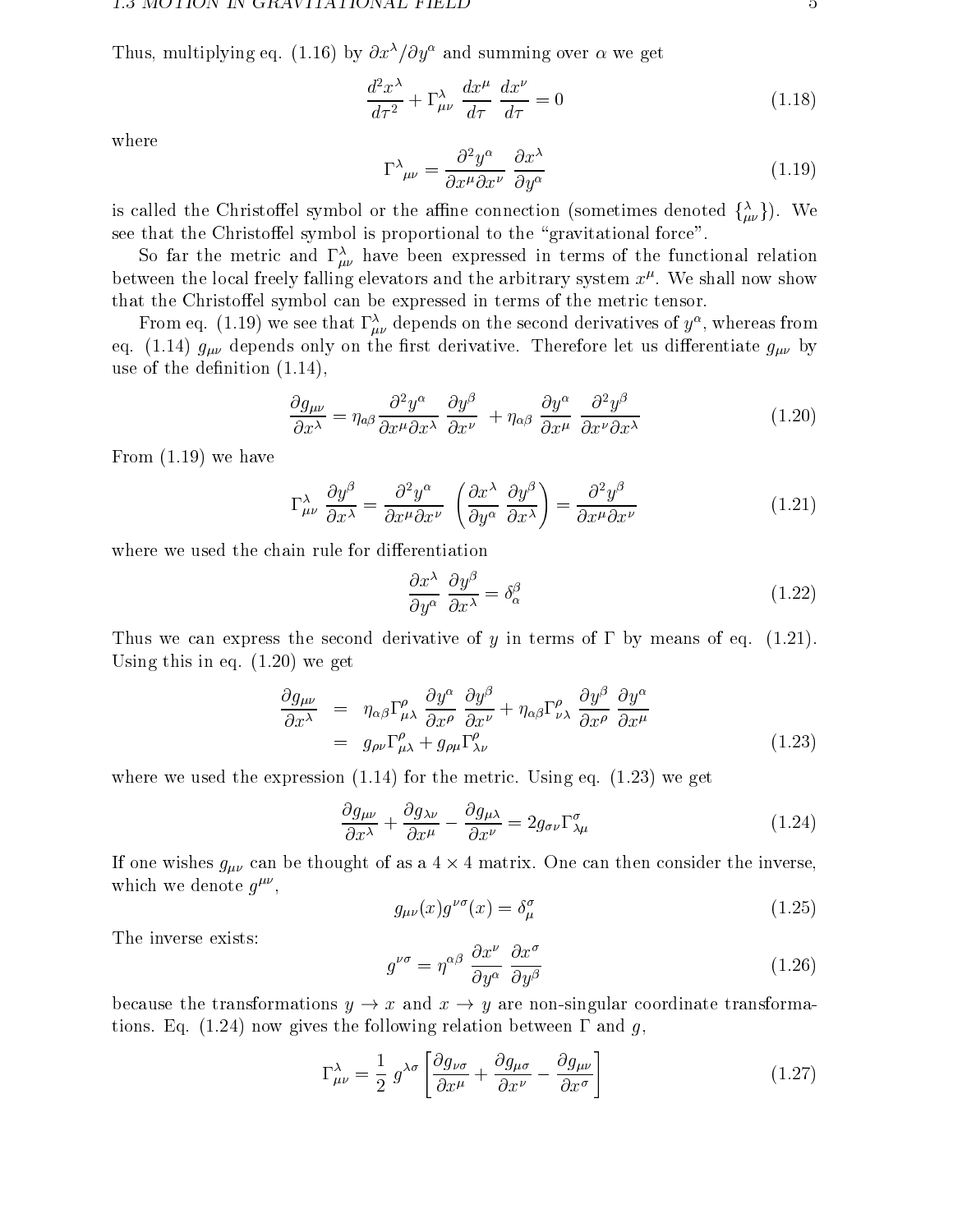#### <span id="page-9-0"></span>1.4 The Newton limit

Eqs  and - determine the motion of a particle in a gravitational eld provided  $u \sim \mathcal{U}$  $d$ distributions.

At present we shall study a much more modest problem, namely the Newton limit where all velocities are small relative to the velocity of light,  $|d\vec{x}/d\tau| << 1$ , and where the is the lowest non-trivial approximation is time to the lowest non-trivial approximation in the lowest non-trivial approximation in the lowest non-trivial approximation in the lowest non-trivial approximation in the lowest eq. (1.18) then gives  $(t = x^0)$ 

$$
\frac{d^2x^{\mu}}{d\tau^2} + \Gamma^{\mu}_{00} \left(\frac{dt}{d\tau}\right)^2 \simeq 0
$$
\n(1.28)

using equation that all time derivatives vanish we have the fact time derivatives vanish we have the fact time

$$
\Gamma_{00}^{\mu} \simeq -\frac{1}{2} g^{\mu\sigma} \frac{\partial g_{00}}{\partial x^{\sigma}}
$$
\n(1.29)

Since we are interested in small effects of gravity we write

$$
g_{\mu\nu}(x) = \eta_{\mu\nu} + h_{\mu\nu}(x) \qquad , \qquad |h_{\mu\nu}| \ll 1 \tag{1.30}
$$

 $\mu\nu$  is the correction to the correction to the constant metric tensor  $\mu$  and  $\mu$ 

$$
\Gamma^{\mu}_{00} \simeq -\frac{1}{2} \eta^{\mu\sigma} \frac{\partial h_{00}}{\partial x^{\sigma}} \tag{1.31}
$$

so that  $\Gamma_{00}^* \simeq 0$  since  $h_{00}$  does not depend on time. Hence the  $\mu = 0$  component of eq.  $\mathbf{b}$  becomes simply simply simply simply simply simply simply simply simply simply simply simply simply simply simply simply simply simply simply simply simply simply simply simply simply simply simply simply simply s

$$
\frac{d^2t}{d\tau^2} \simeq 0
$$

i.e.

$$
\frac{dt}{d\tau} = {\rm constant}
$$

 $\mathbf{F}^*$  is a contract of equation of equation of equation  $\mathbf{F}^*$  . The contract of equation of equation of equation  $\mathbf{F}^*$ 

$$
\frac{d^2\vec{x}}{d\tau^2} - \frac{1}{2} \left(\frac{dt}{d\tau}\right)^2 \vec{\nabla} h_{00}(\vec{x}) \simeq 0 \tag{1.32}
$$

and because dt is proportional to  $d\tau$ 

$$
\frac{d^2\vec{x}}{dt^2} = \frac{1}{2} \vec{\nabla} h_{00}(\vec{x})
$$
\n(1.33)

This equation can immediately be compared to Newton's equation

$$
\frac{d^2\vec{x}}{dt^2} = -\vec{\nabla}\phi(\vec{x})\tag{1.34}
$$

where  $\phi(\vec{x})$  is the gravitational potential. The Newtonian potential is determined by Poisson's equation

$$
\nabla^2 \phi(\vec{x}) = 4\pi G \rho(\vec{x}) \tag{1.35}
$$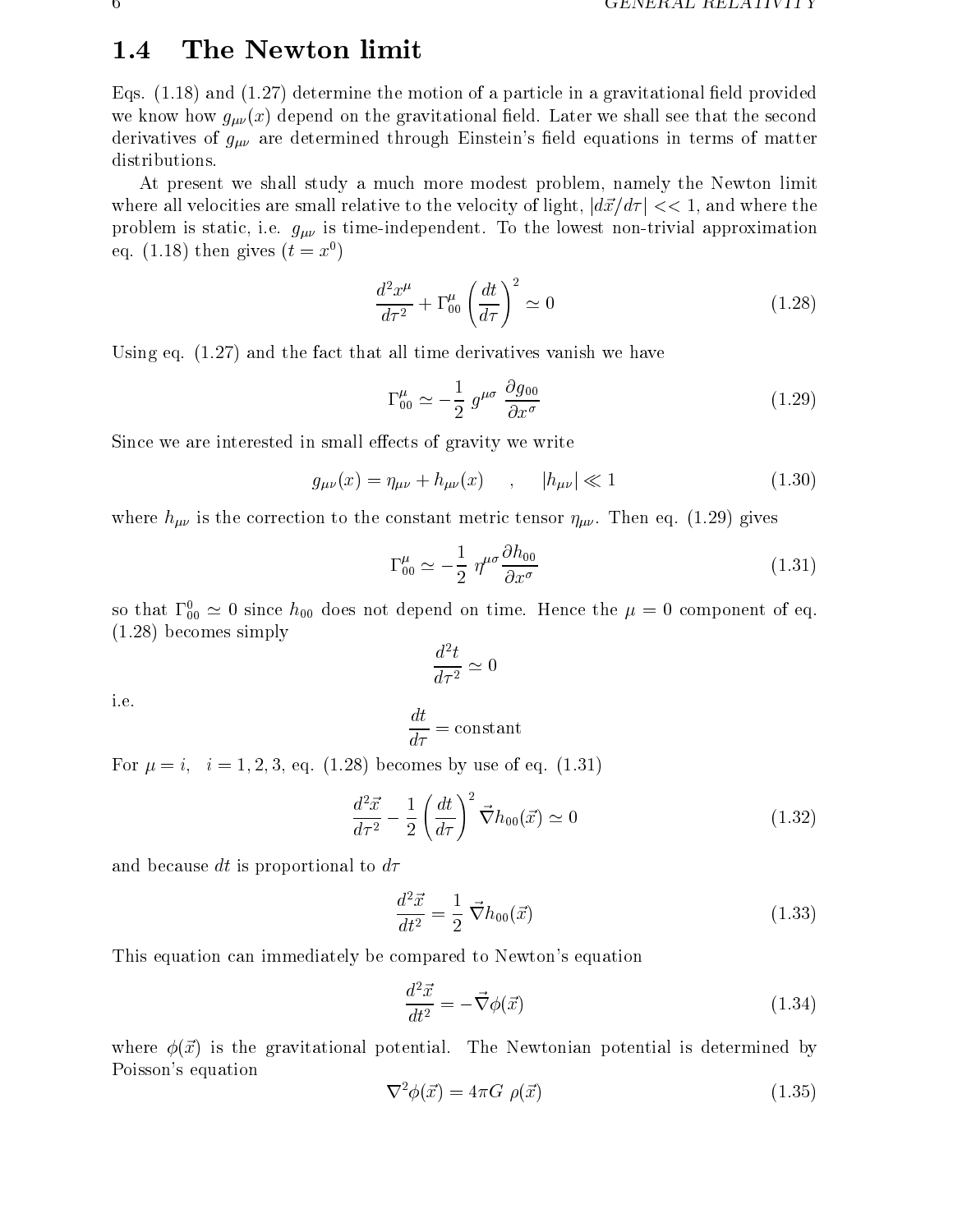where G i Newton's constant  $(G = G/c^2 = 7.41 \times 10^{-29} \text{ cm/g})$ . For a point mass one has the well known result

$$
\phi = -\frac{GM}{r} \tag{1.36}
$$

Comparing eqs. (1.55) and (1.54) we get  $n_{00} = 0$  constant  $-2\varphi$ , and requiring that at very large distances from the point mass, space should be flat we get

$$
g_{00}(\vec{x}) = -(1 + 2\phi(\vec{x})) \tag{1.37}
$$

Thus we see that sufficiently close to a point mass space-time must indeed be slightly "curved"!

The "curvature" indicated by eq.  $(1.37)$  can be observed. Recalling that the proper time is the time observed on a freely falling watch, we have

$$
d\tau^2 = -\eta_{00} \ dt_{falling}^2 = -g_{\mu\nu}(x) dx^{\mu} dx^{\nu} = -g_{00}(\vec{x}) dt^2 \tag{1.38}
$$

where the last expression is valid in a gravitation is valid in a gravitational control where the clock is approximately in a gravitation of the clock is approximately in a gravitational control where the clock is approxim at rest. Thus the time measured in this system in the point  $x$  is

$$
dt = \frac{d\tau}{\sqrt{-g_{00}(x)}}
$$
\n(1.39)

This is not in itself an observable effect since all clocks and physical processes in the point will suffer the same effect. However, we can compare two different points. Here it is important to note that if e.g. an atom emits light in one point, this light will travel to another point in a constant time if the metric is time independent. This follows because  $a_1 = 0$  for light, and the line element  $0 = g_{\mu\nu}(x) a x^{\nu} a x^{\nu}$  can be solved for  $a \iota = a x^{\nu}$  and subsequently integrated over the distance between the two points  $(f dt)$ , and the resulting integrated travel time for light is time-independent. Therefore it follows that if a wave length is emitted in time interval  $dt$  in one point, this wave length will be observed in the other point in the same time interval  $dt$ .

if the clock is a frequency of the clock is the frequency of the there is a frequency  $\mathcal{A}^{(1)}$  . If  $\mathcal{A}^{(2)}$ 

$$
\frac{\nu_2}{\nu_1} = \sqrt{\frac{g_{00}(x_2)}{g_{00}(x_1)}}
$$
\n(1.40)

en and we then now we then have constructed and approximation of the second contract of the second contract of

$$
\frac{\Delta \nu}{\nu_1} = \frac{\nu_2 - \nu_1}{\nu_1} = \phi(x_2) - \phi(x_1) \tag{1.41}
$$

where  $\mu$  is the frequency of light emitted in the point  $\mu$ but in accordance with what was said above this is also the frequency when this light is observed in point 1, provided the metric is time-independent. Now two spectra emitted from the same type of atom can be identi ed even if the spectral lines are displaced by the amount  $\Delta \nu$ , so we can compare an atomic spectrum emitted from the sun and observed on earth with the same atomic spectrum emitted on earth

If we consider light which passes from the sun to the earth we have for the sun's potential

$$
\phi_{\odot} = -\frac{GM_{\odot}}{R_{\odot}} = -2.2 \times 10^{-6}
$$
\n(1.42)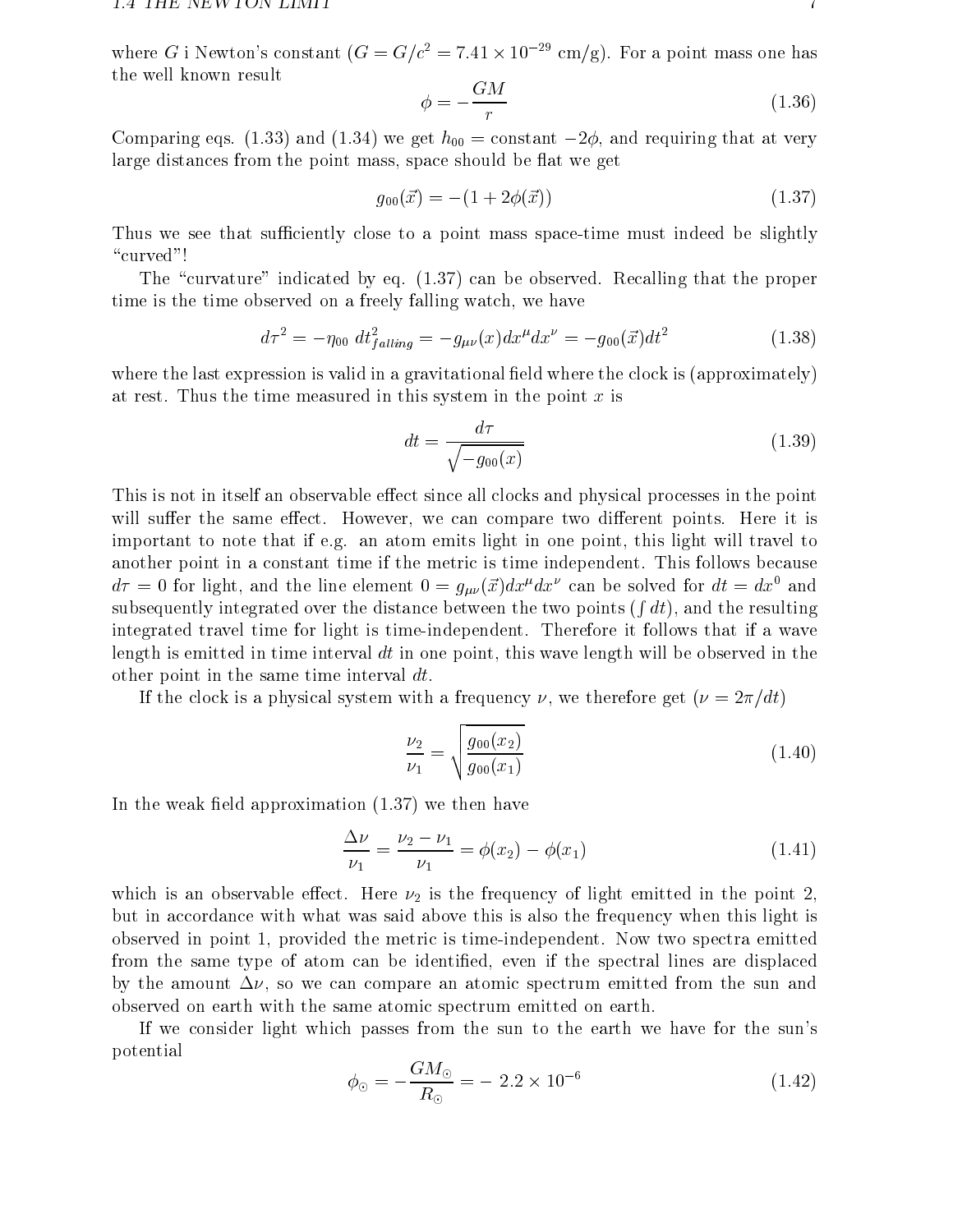<span id="page-11-0"></span>where the earths potential can be interested relative to  $\mathbf{I}$  ,  $\mathbf{I}$  is a shock of  $\mathbf{I}$  . The earth of  $\mathbf{I}$ replaced by  $G/C$  in ordinary units. The frequency of light from the sun is thus shifted that by -- parts per million relative to light from earthbound sources Taking into account various other effects the best experimental result is  $1.05 \pm 0.05$  times the predicted value.

 $\mathbb{R}$  and  $\mathbb{R}$  and  $\mathbb{R}$  in emitting light from a construction  $\mathbb{R}$  in equation  $\mathbb{R}$ The falling light is then observed on the ground. From  $(1.41)$  the frequency shift should be

$$
\Delta \phi = \phi_{\text{top}} - \phi_{\text{bottom}} = \frac{(980 \text{ cm/sec}^2)(2260 \text{ cm})}{(3 \times 10^{10} \text{ cm/sec})^2}
$$
  
= 2.46 × 10<sup>-15</sup> (1.43)

The experimental value is

$$
(2.57 \pm 0.26) \times 10^{-15} \tag{1.44}
$$

in excellent agreement with the prediction

#### 1.5 The principle of general covariance

So far we have studied the effects of gravity by use of the principle of equivalence according to which the physics of special relativity is valid in freely falling local systems of inertia and the effects of gravity can then be obtained by transforming to an arbitrary system. Such a procedure is in general rather complicated

Einstein introduced (1916) a new principle which leads to a much more systematic way of obtaining the physics of gravity from the physics without gravity, namely the principle of general covariance. Using his own words (well, translated to English) this principle states

The general laws of nature are to be expressed by equations which hold good for all systems of coordinates, that is, are covariant (i.e. preserve their form) with respect to any substitutions whatever ("generally covariant").

In this connection the "laws of nature" are to be understood as those which are valid in special relativity It then follows that if general covariance is satis ed then the equivalence principle is also satis ed in each point there are freely falling local elevators in which the laws of nature are those of special relativity, and from general covariance they are thus valid laws in all coordinate systems

We need to specify precisely what we mean by "local elevators". Clearly they should not be too large, because then from experience with tidal forces we know that gravitational effects can be observed on a sufficiently large scale. The equation of motion in a  $\Omega$  is given by equation by equation by equation  $\Omega$ elevator such that g-bit and in order to have spaced in order to have the space of the space of the space of t straight
line motion we can select the elevator such that

$$
\left. \frac{\partial g_{\mu\nu}(x)}{\partial x^{\sigma}} \right|_{x=x_0} = 0 \tag{1.45}
$$

Because of the connection between the Cristoliei symbol 1  $_{\mu\nu}^{\nu}$  and  $g_{\mu\nu}$  given by eq. (1.27) this ensures that to lowest order near each point of space-time we have no effect from  $\Box$  it shows however that showledge that showledge that showledge that showledge that second derivatives of g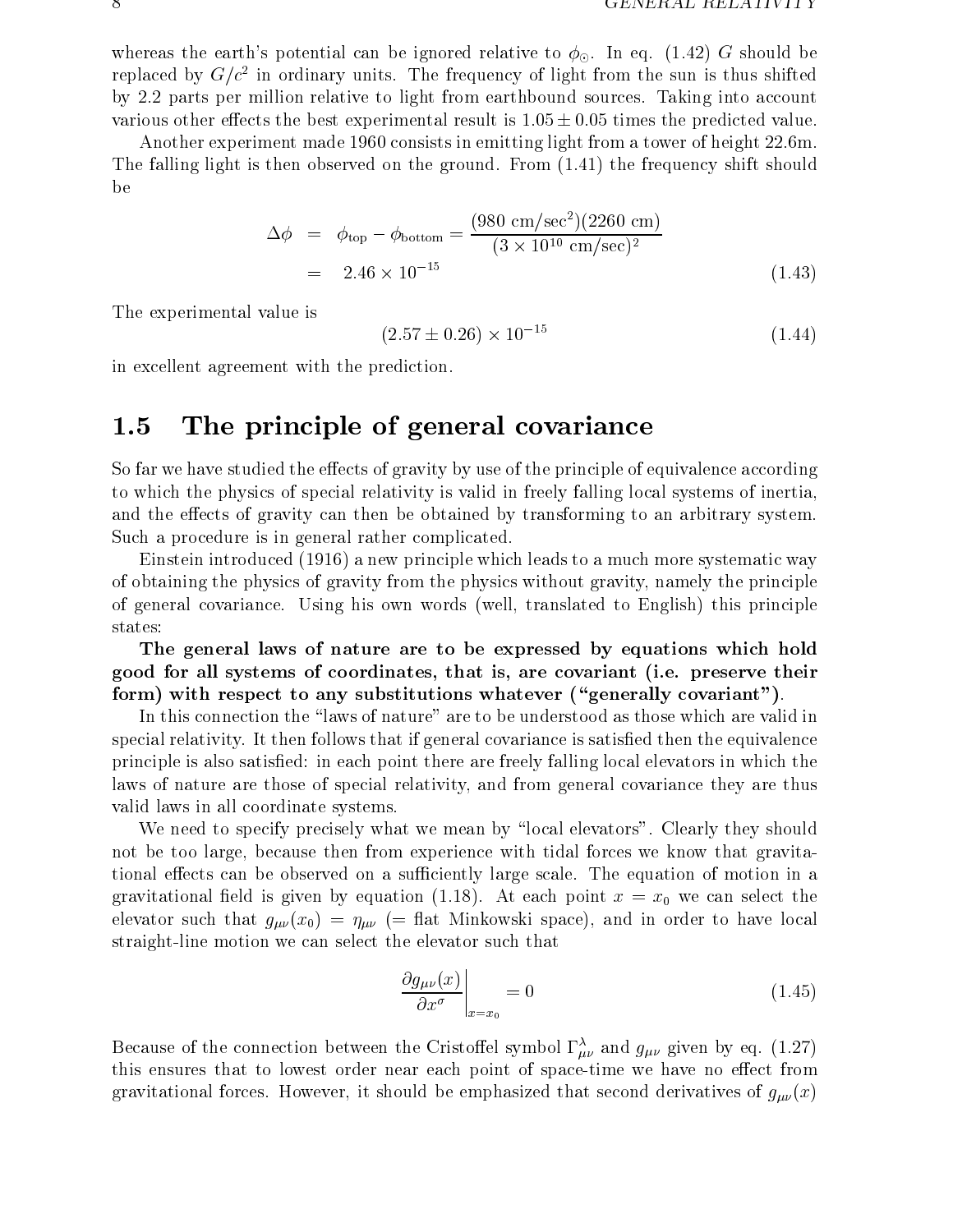<span id="page-12-0"></span>are not in general assumed to vanish. This amounts to saying that we only assume that effects of gravity can be transformed away on a scale, which is small relative to the scale of the gravitational eld

#### $1.6$ Contravariant and covariant tensors

We shall now present a systematic construction of certain quantities, tensors, which are suitable for applying the principle of general covariance For tensors there exist trans formations when the coordinates are transformed  $(x \to x')$ . The tensor transformations are linear and homogeneous for the components of the tensors. Hence all components in the  $x'$ -system vanish if they vanish in the x-system. A law of nature requiring that all components of a tensor vanish is thus valid in all systems, if it is valid in one system. Tensor laws thus follow the principle of general covariance if we ensure that they are valid in special relativity. The simplest quantity is a scalar quantity, which is invariant under  $x \to x'$ . Numbers like 17,  $\pi$ , etc. are examples. Also, the proper time is an example of an invariant in general can also have and a scalar in each  $\tau$  (b) accumulate and college a space college. point, transforming like  $\phi'(x') = \phi(x)$ .

Another quantity is the coordinate differential  $dx^{\mu}$  which transforms like

$$
dx'^{\mu} = \frac{\partial x'^{\mu}}{\partial x^{\nu}} dx^{\nu}
$$
\n(1.46)

Any quantity which transform like  $(1.40)$  is called a contravariant vector, i.e.,  $U^r$  is a contravariant vector if under a transformation  $x \to x'$  one has  $U^{\mu} \to U'^{\mu}$  with

$$
U^{\prime \mu}(x') = \frac{\partial x^{\prime \mu}}{\partial x^{\nu}} U^{\nu}(x)
$$
\n(1.47)

It should be noticed that since  $d\tau$  is invariant, it follows from (1.46) that the four-velocity  $dx^{\mu}/d\tau = (dx^0/d\tau, d\vec{x}/d\tau)$  is a contravariant vector.

In special relativity  $x_{\text{r}}$  is a vector. It is important to realize that this is not the case in general relativity, where the transformation  $x^{\mu} \to x^{\mu}$ ,  $x^{\mu} \to x^{\mu}$  is completely arbitrary. In general relativity we can only afford that the coordinate differentials  $dx^{\mu}$  are vectors. The physical reason for this difference is, as mentioned before, that in the equivalence principle we must restrict ourselves to in nitesimal elevators

a covariant vector is dependent of  $\mathcal{C}$ 

$$
A'_{\mu}(x') = \frac{\partial x^{\nu}}{\partial x'^{\mu}} A_{\nu}(x)
$$
\n(1.48)

From  $(1.47)$  and  $(1.48)$  we can form a scalar

$$
A'_{\mu}(x')U'^{\mu}(x') = \frac{\partial x^{\nu}}{\partial x'^{\mu}} \frac{\partial x'^{\mu}}{\partial x^{\sigma}} A_{\nu}(x)U^{\sigma}(x) = A_{\nu}(x)U^{\nu}(x)
$$
(1.49)

We say that by **contracting** the indices of two vectors we obtain an invariant.

From a scalar  $\phi(x)$  we can form a covariant vector by differentiation,

$$
\frac{\partial \phi'(x')}{\partial x'^{\mu}} = \frac{\partial \phi(x)}{\partial x^{\nu}} \frac{\partial x^{\nu}}{\partial x'^{\mu}}
$$
(1.50)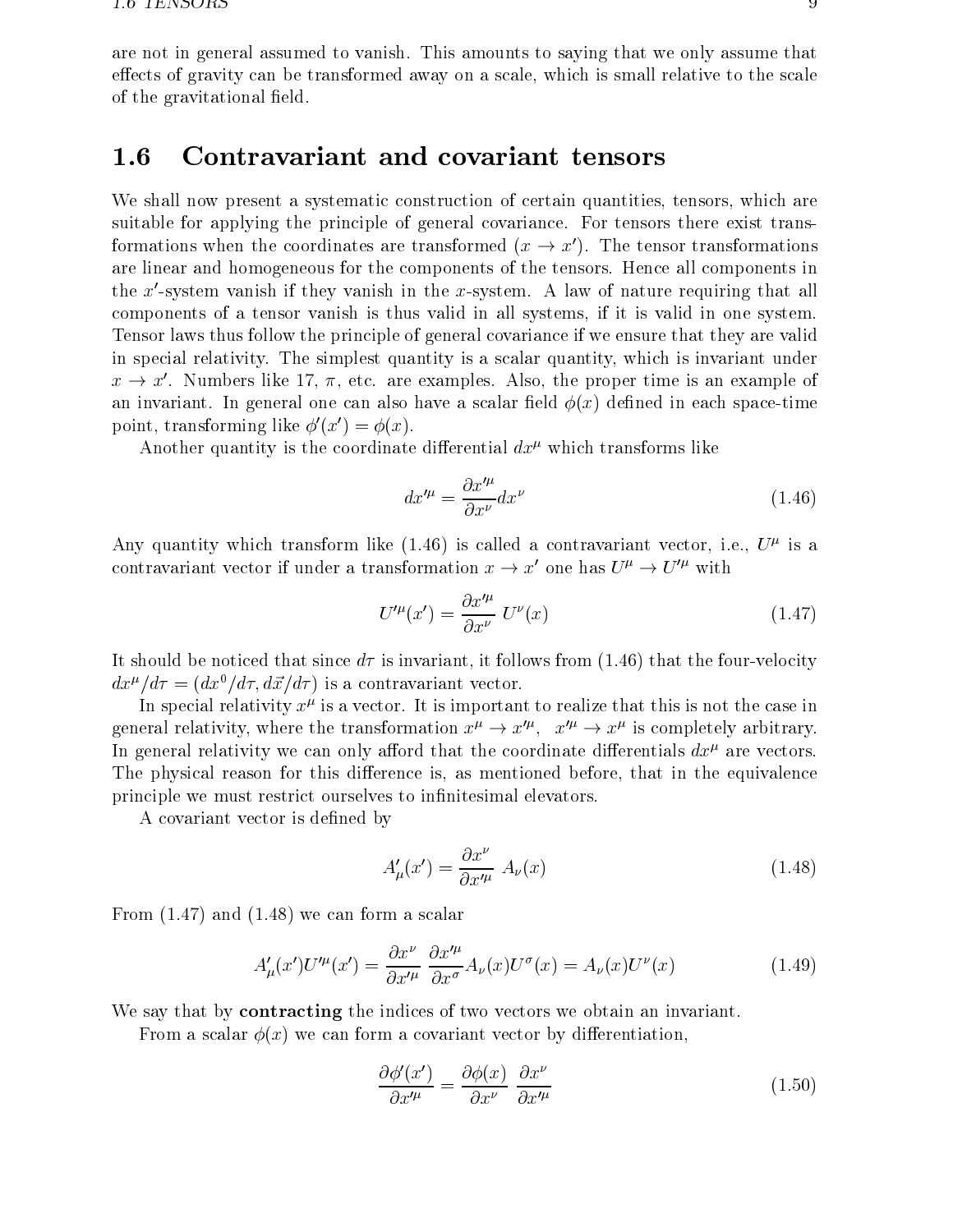A general tensor can have arbitrarily many indices, e.g.  $I^{r_1-r_{m}}|_{\nu_1\cdots\nu_m}$ . Its transformation is given by

$$
T'^{\mu_1 \dots \mu_n}{}_{\nu_1 \dots \nu_m}(x') = \frac{\partial x'^{\mu_1}}{\partial x^{\sigma_1}} \dots \frac{\partial x'^{\mu_n}}{\partial x^{\sigma_n}} \frac{\partial x^{\rho_1}}{\partial x'^{\nu_1}} \dots \frac{\partial x^{\rho_m}}{\partial x'^{\nu_m}} T^{\sigma_1 \dots \sigma_n}{}_{\rho_1 \dots \rho_m}(x) \tag{1.51}
$$

A tensor with upstairs as well as downstairs indices is called a mixed tensor The trans formation law  $(1.51)$  can easily be remembered by noticing that T transforms the same way as if it had been a product of n contravariant and  $m$  covariant vectors. In other words, a product of vectors is a tensor, e.g.  $A^T D$   $C_\rho$  transforms as a tensor  $D^T{}_{\rho}$ , etc.

The reader should be warned that the summation convention requires some care Suppose for example we have the two relations  $A = B^{\mu}C_{\mu}$  and  $D = E^{\mu}F_{\mu}$ . What is then AD? Well, multiplying the two relations together, we apparently get  $AD = B^{\mu}C_{\mu}E^{\mu}F_{\mu}$ . This expression is, however, meaningless and hence *wrong*. The summation indices occur four instead of two times. Before multiplying A and D together, we must ensure that the summation indices in A and D are different. Thus, keeping the indices in A, we should use a different name for the indices in D, e.g.  $D = E^{\sigma} F_{\sigma}$ . We then obtain the correct expression  $AD = B^{\mu}C_{\mu}E^{\sigma}F_{\sigma}$ , where each summation index occurs only twice.

 $\mathcal{L}$  is a covariant tensor g-definition from the definition from the definition of  $\mathcal{L}$ 

$$
g'_{\mu\nu}(x') = \eta_{\alpha\beta} \frac{\partial y^{\alpha}}{\partial x'^{\mu}} \frac{\partial y^{\beta}}{\partial x'^{\nu}} = \eta_{\alpha\beta} \frac{\partial y^{\alpha}}{\partial x^{\rho}} \frac{\partial y^{\beta}}{\partial x^{\sigma}} \frac{\partial x^{\rho}}{\partial x'^{\mu}} \frac{\partial x^{\sigma}}{\partial x'^{\nu}} = \frac{\partial x^{\rho}}{\partial x'^{\mu}} \frac{\partial x^{\sigma}}{\partial x'^{\nu}} g_{\rho\sigma}(x)
$$
(1.52)

Also,  $g^{\mu\nu}$  is a contravariant tensor. The index of a tensor can be faised for lowered by means of  $g^{\mu\nu}$  or  $g_{\mu\nu}$ . E.g.  $T_{\mu\nu} = g_{\mu\sigma}g_{\nu\rho}T$ . By going to a freely falling system we see that the tensors T and  $\overline{T}$  are the same physical object, and  $\overline{T}$  is denoted T. The symbol  $\sigma_{_{\bm{\theta}}}$  is easily seen to be a mixed tensor.

Often the determinant of g- occurs 

$$
g\equiv -\det g_{\mu\nu}
$$

From the transformation law (1.52), which in matrix form reads  $(g) = (\frac{1}{\partial x^{i}})(g)^{2}(\frac{1}{\partial x^{i}})$ , where (g) etc. denotes the matrix  $g_{\rho\sigma}$ , and where the superscript T denotes the transpose of the matrix, one obtains

$$
g'(x') = \left|\frac{\partial x}{\partial x'}\right|^2 g(x) \tag{1.53}
$$

where  $|\partial x/\partial x'|$  is the Jacobi determinant,  $|\partial x/\partial x'| = |\det(\partial x^\mu/\partial x'^\nu)|$ . Eq. (1.53) has the important consequence that  $\alpha x = a x \, a x \, a x$  if

$$
\sqrt{g'(x')} d^4x' = \sqrt{g'(x')} \left| \frac{\partial x'}{\partial x} \right| d^4x = \sqrt{g(x)} d^4x = \text{invariant}
$$
\n(1.54)

rst step we used the usual Jacobi transformation the usual Jacobi transformation Thus the measure of the measure integration  $d^4x$  is **not** invariant, but should be multiplied by  $\sqrt{g}$ .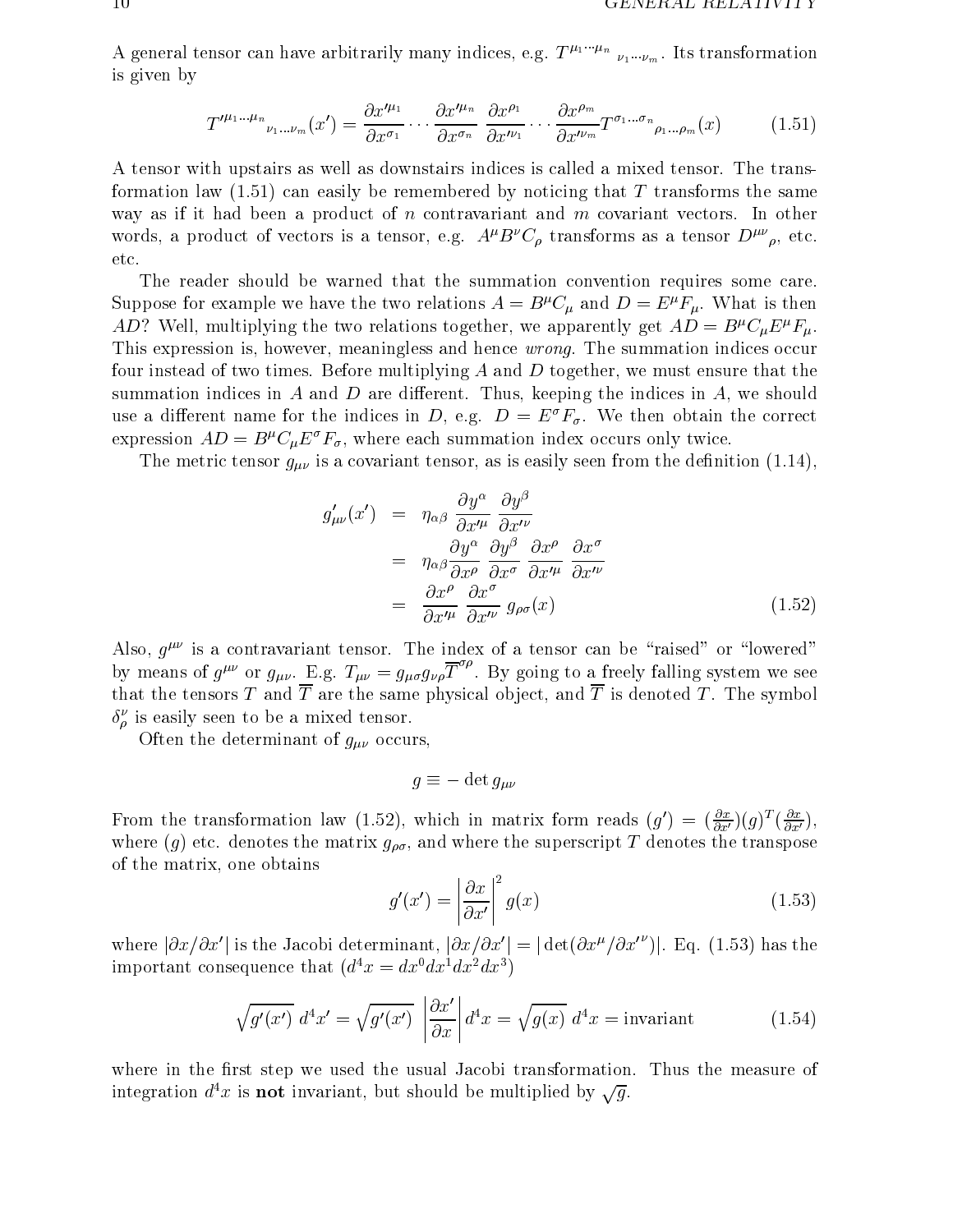<span id="page-14-0"></span>Finally let us mention a few simple rules for tensors which follow from the transfor mation  $(1.51)$ : a sum of two tensors is a tensor, a product of two tensors is a new tensor  $(with \space more \space indices), e.g.$ 

$$
A^{\mu\nu}{}_{\lambda} B_{\sigma}{}^{\rho\alpha} = T^{\mu\nu}{}_{\lambda\sigma}{}^{\rho\alpha} \tag{1.55}
$$

and a contraction in a tensor is a new tensor with fewer indices, e.g.

$$
T^{\mu\nu\rho\sigma}{}_{\mu} = \tilde{T}^{\nu\rho\sigma} \tag{1.56}
$$

## $1.7$

We saw in the last section that differentiation of a scalar leads to a vector (see eq.  $(1.50)$ ). However, in general it is not true that differentiation of a tensor leads to a new tensor. This is related to the fact that dierentiation isde ned by comparing the tensor in two different points (and then taking the limit where the points approach one another). However, a tensor transforms differently in the two points, as can be seen e.g. from the transformation law  $(1.51)$ .

In the following we shall discuss the concept of differentiation versus covariance following Einstein's original 1916 paper. To see what happens let us consider some trajectory  $x$  (7). Starting from a scalar  $\varphi(x)$  we have

$$
invariant = \frac{d\phi(x)}{d\tau} = \frac{\partial\phi(x)}{\partial x^{\mu}} \frac{dx^{\mu}}{d\tau}
$$
 (1.57)

where the invariance follows from the fact that  $d\tau$  and  $d\phi$  are individually invariant. However,  $dx^{\mu}/d\tau$  is a vector, and consequently it follows that

$$
V_{\mu}(x) = \frac{\partial \phi(x)}{\partial x^{\mu}}
$$
\n(1.58)

is a covariant vector. This statement has already been checked directly in eq.  $(1.50)$ . Now let us differentiate  $(1.57)$  once more,

invariant 
$$
=\frac{d^2\phi}{d\tau^2} = \frac{\partial^2\phi}{\partial x^\mu \partial x^\nu} \frac{dx^\nu}{d\tau} \frac{dx^\mu}{d\tau} + \frac{\partial\phi}{\partial x^\mu} \frac{d^2x^\mu}{d\tau^2}
$$
 (1.59)

Next let us take the trajectory  $x_{\mu}(\tau)$  to be a path for a particle which falls freely in an arbitrary gravitation control to the equation of motion of  $\alpha$  motion of motion  $\alpha$  , where  $\beta$ 

invariant 
$$
=\frac{d^2\phi}{d\tau^2} = \left(\frac{\partial^2\phi}{\partial x^\mu \partial x^\nu} - \Gamma^\sigma_{\mu\nu} \frac{\partial \phi}{\partial x^\sigma}\right) \frac{dx^\mu}{d\tau} \frac{dx^\nu}{d\tau}
$$
 (1.60)

Since

$$
\frac{dx^{\mu}}{d\tau}\frac{dx^{\nu}}{d\tau}
$$

is a contravariant tensor, and since the left hand side of  $(1.60)$  is an invariant, it follows that the quantity in the bracket in eq.  $(1.60)$  is a covariant tensor. Inserting  $(1.58)$  we have that

$$
V_{\nu;\mu} = \frac{\partial V_{\nu}}{\partial x^{\mu}} - \Gamma^{\sigma}_{\mu\nu} V_{\sigma}
$$
\n(1.61)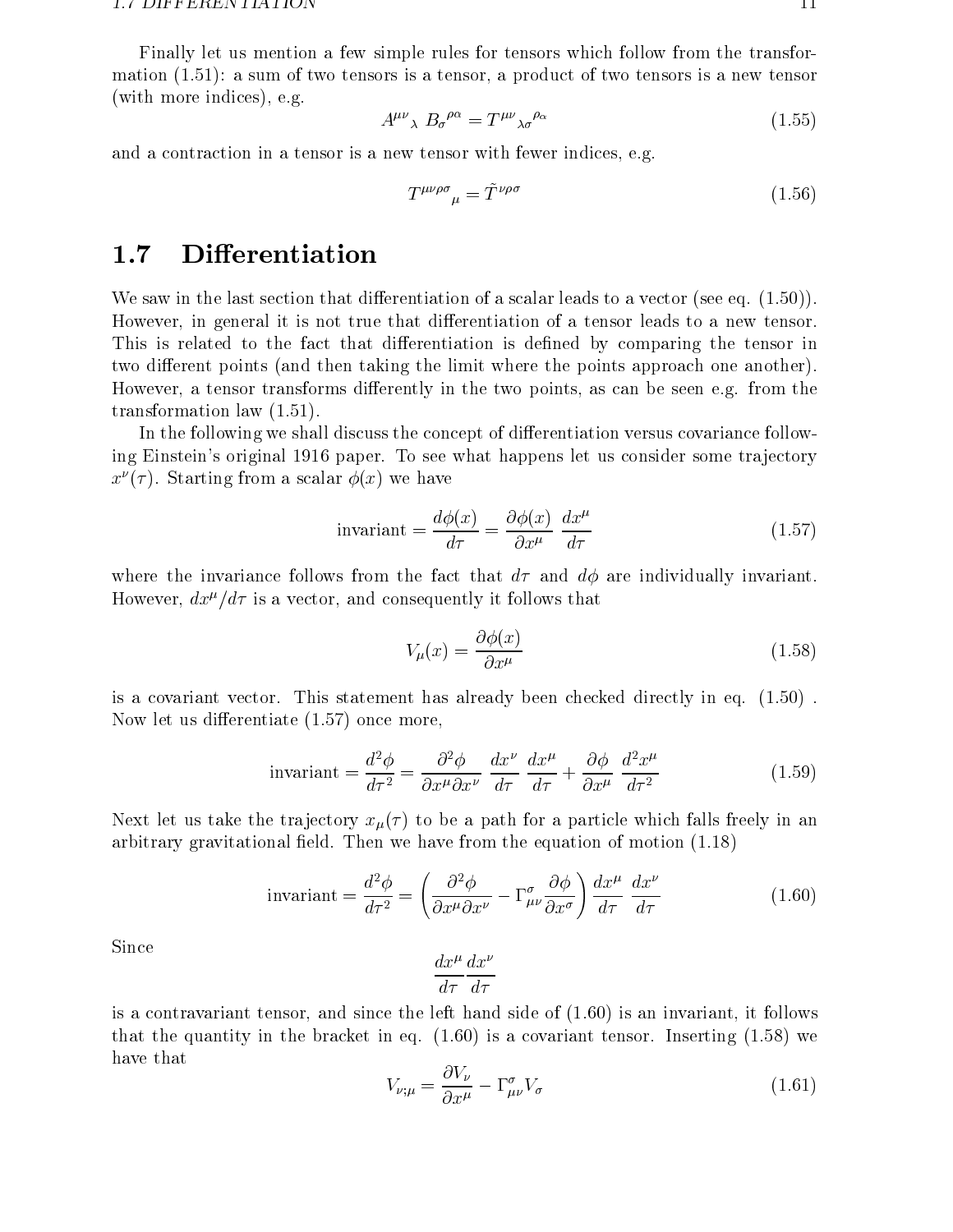$\mathcal{L}$  is called the covariant derivative of  $\mathcal{V}$ 

The result  $(1.61)$  was derived for a trajectory of a particle falling freely in some gravitational elds we can allow  $\mathbf{e}$ is completely arbitrary. Hence eq. (1.61) should be valid for  $x^{\mu}$  being an arbitrary point in the space
time continuum Alternatively one can use the connection - between  $\Gamma_{\mu\nu}$  and the metric, as well as the fact that the metric  $g_{\mu\nu}$  is a tensor, to show directly that  $(1.61)$  is a tensor.

If we differentiate a contravariant tensor  $V$  - the following quantity

$$
V^{\nu}{}_{;\mu} = \frac{\partial V^{\nu}}{\partial x^{\mu}} + \Gamma^{\nu}_{\mu\sigma} V^{\sigma}
$$
\n(1.62)

is a mixed tensor  $(\varGamma_u)$ . The concept of covariant differentiation can be generalized to an arbitrary tensor. One has e.g.

$$
C^{\mu\sigma}{}_{\lambda;\rho} = \frac{\partial C^{\mu\sigma}{}_{\lambda}}{\partial x^{\rho}} + \Gamma^{\mu}{}_{\rho\nu} C^{\nu\sigma}{}_{\lambda} + \Gamma^{\sigma}{}_{\rho\nu} C^{\mu\nu}{}_{\lambda} - \Gamma^{\kappa}{}_{\lambda\rho} C^{\mu\sigma}{}_{\kappa}
$$
\n(1.63)

We leave it to the diligent reader to verify this statement.

An important property of the covariant derivative is that it reduces to the ordinary derivative in a freely falling local electron that  $\mathbf{M}$ in the correction of the metric tensor can be required to the metric tensor can be required to the metric tensor can be required to the metric tensor can be required to the metric tensor can be required to the metric tens vanish in a local system. Since  $\Gamma_{\mu\nu}$  is directly related to these derivatives through eq. - $\mathbf{y} = \mathbf{y} = \mathbf{y}$  , which is follows that if  $\mathbf{y} = \mathbf{y}$ 

$$
\Gamma^{\lambda}_{\mu\nu}(x) \big|_{x=x_0} = 0 \tag{1.64}
$$

From this we have the very important conclusion that in spite of the notation  $\Gamma_{\mu\nu}^+$  (mixed tensor notation) it is **not true** that  $\Gamma^{\lambda}_{\mu\nu}$  is a tensor, because if it was a tensor then it follows from (1.64) that in any point there exists a freely falling elevator where  $\Gamma^{\lambda}_{\mu\nu}$ vanishes, and consequently to should vanish in all coordinate systems. Since f  $_{\mu\nu}$  does not vanish in general, it follows that it is not a tensor. Using the transformation law for the tensor  $g_{\mu\nu}$  and the relation (1.27) one can easily see that 1  $_{\mu\nu}$  transforms as

$$
\Gamma^{\prime \lambda}_{\mu \nu}(x') = \frac{\partial x'^{\lambda}}{\partial x^{\alpha}} \frac{\partial x^{\beta}}{\partial x'^{\mu}} \frac{\partial x^{\gamma}}{\partial x'^{\nu}} \Gamma^{\alpha}_{\beta \gamma}(x) + \frac{\partial x'^{\lambda}}{\partial x^{\rho}} \frac{\partial^{2} x^{\rho}}{\partial x'^{\mu} \partial x'^{\nu}} \tag{1.65}
$$

The first term on the right hand side is what one would get if  $\Gamma_{\mu\nu}$  was a tensor, but the second term shows that  $\Gamma_{\mu\nu}$  transforms in a more complicated way. -

Because of  $(1.64)$  it follows that in the small elevators the covariant derivative is just the ordinary derivative. This is rather satisfactory since we are supposed to use the laws of special relativity in each elevator, and these laws, of course, contain only the ordinary derivatives

From the de nition  of a local elevator ie from the fact that the rst derivatives  $\alpha$  and the taken to vanish in a local electron to vanish in a local electron the fact see equation of  $\alpha$  $\bm{s}$  is a tensor in the covariant derivative of  $\bm{s}$  derivative of  $\bm{s}$ 

$$
g_{\mu\nu;\sigma} = 0 \tag{1.66}
$$

 $\Gamma$ inally let us consider motion along a trajectory  $x^{\mu}(\tau)$ . In this case one can only talk about differentiation along the curve  $x_{\text{r}}(\tau)$  , we can then project the covariant derivative to the tangent  $ax^2/ay$ . Eq. (1.02) is then replaced by

$$
\frac{DV^{\nu}}{D\tau} \equiv \frac{dV^{\nu}}{d\tau} + \Gamma^{\nu}_{\mu\sigma} V^{\sigma} \frac{dx^{\mu}}{d\tau}
$$
 (1.67)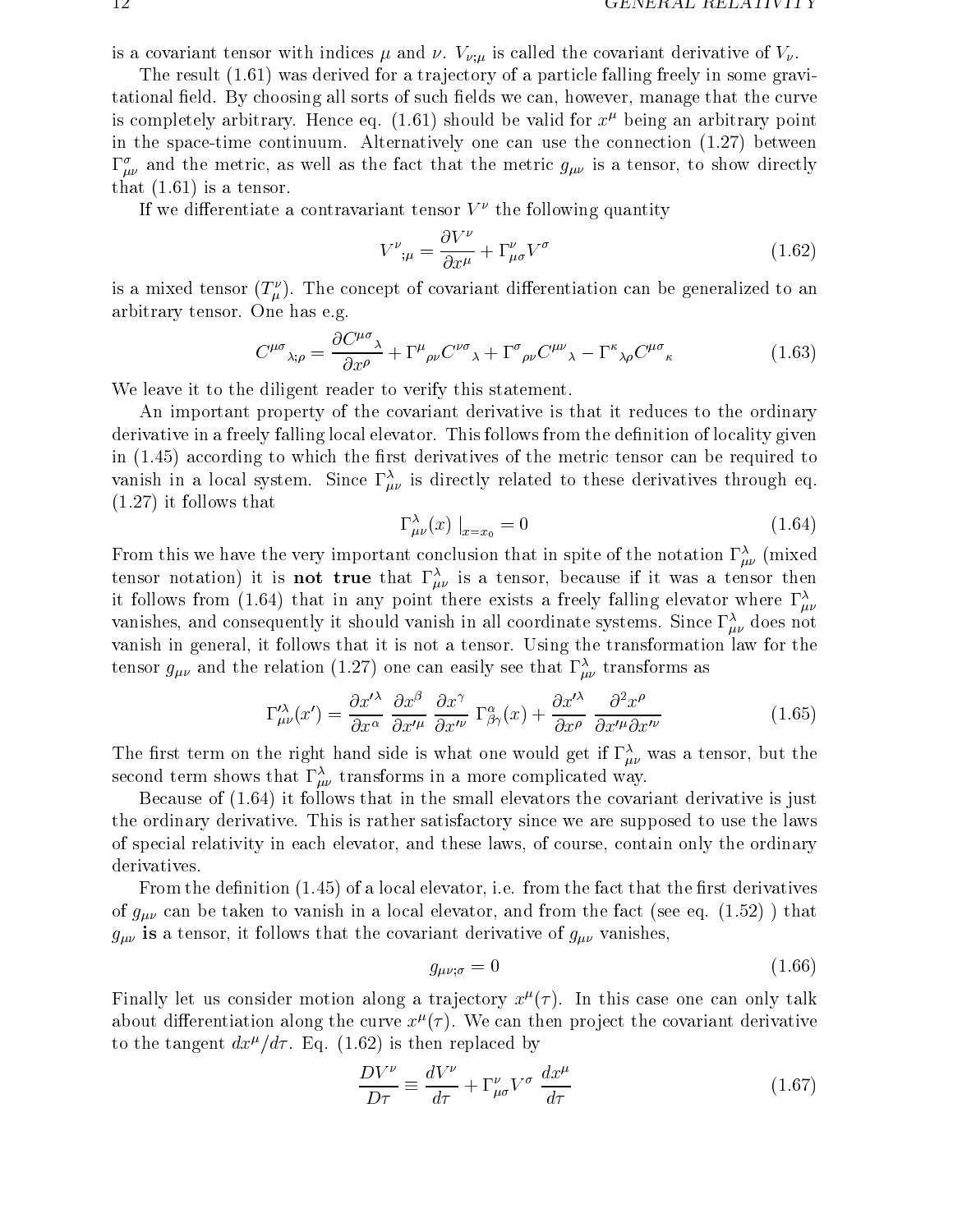<span id="page-16-0"></span>which is easily shown to be a contravariant vector with index  $\nu$ . In a local elevator it reduces to the ordinary derivative  $av/a\tau$ .

#### $1.8\,$ A property of the determinant of  $g_{\mu\nu}$

we show and interesting property related to the determinant of  $g_{\mu\nu}$  , we can construct we need to differentiate a determinant. Let us therefore start by considering an  $n \times n$ determinant with elements are It is determined by the set of the set of the set of the set of the set of the s

$$
\det a = \sum (-1)^{P(\alpha_1, \alpha_2, \dots, \alpha_n)} a_{1\alpha_1} a_{2\alpha_2} \dots a_{n\alpha_n} \tag{1.68}
$$

where P is even odd for even odd permutations of the reference sequence sequence sequence sequence sequence se In the sum (1.68) we can take an element  $a_{rs}$  outside a bracket, and all the terms in (1.68) containing the particular factor  $a_{rs}$  can then be written  $a_{rs}A_{rs}$  (no summation over r and s), where  $A_{rs}$  is a sum of terms which consist of  $n-1$  factors.  $A_{rs}$  is called the complement. Because of the construction  $(1.68)$  of the determinant,  $A_{rs}$  is independent of the elements in the r'th row and the s'th column (we have already picked the element  $a_{rs}$ , and each term in the sum (1.68) has only one element from the r'th row and the s'th column). Now each of the n! products in det a contains one and only one element in the r'th row and we have (no sum over  $r$ )

$$
a_{r1}A_{r1} + a_{r2}A_{r2} + \dots + a_{rn}A_{rn} = \det a \tag{1.69}
$$

The *n* complements  $A_{r1}, \ldots, A_{rn}$  are all independent of the elements  $a_{r1}, \ldots, a_{rn}$  in the r'th row. Thus the quantities  $A_{r1}, \ldots, A_{rn}$  are unchanged if in det a we interchange the elements in the r'th row with other elements. In particular we can keep  $A_{r1}, \ldots, A_{rn}$ unchanged if we replace the elements in the  $r't$ h row with the corresponding elements  $a_{s1}, a_{s2}, \ldots, a_{sn}$  in the s'th row  $(r \neq s)$ . However, the new determinant has the value 0, since two rows have the same elements, *i.e.* 

$$
a_{s1}A_{r1} + a_{s2}A_{r2} + \dots + a_{sn}A_{rn} = 0 \t (s \neq r) \t (1.70)
$$

Eqs.  $(1.69)$  and  $(1.70)$  can be used to construct the inverse determinant or matrix. Thus the inverse of

$$
\begin{pmatrix} a_{11} & a_{12} & \dots & a_{1n} \\ a_{21} & a_{22} & \dots & a_{2n} \\ \dots & \dots & \dots & \dots \\ a_{n_1} & a_{n_2} & \dots & a_{nn} \end{pmatrix}
$$
 (1.71)

is

$$
\begin{pmatrix}\n\frac{A_{11}}{\det a} & \frac{A_{21}}{\det a} & \cdots & \frac{A_{n1}}{\det a} \\
\frac{A_{12}}{\det a} & \frac{A_{22}}{\det a} & \cdots & \frac{A_{n2}}{\det a} \\
\cdots & \cdots & \cdots & \cdots \\
\frac{A_{1n}}{\det a} & \frac{A_{2n}}{\det a} & \cdots & \frac{A_{nn}}{\det a}\n\end{pmatrix}
$$
\n(1.72)

 $\mathbf{r}$  is seen by multiplying the correction of  $\mathbf{r}$  and  $\mathbf{r}$  and  $\mathbf{r}$ and  $(1.70)$ . The result is the unit matrix.

Now let us differentiate det a, i.e. consider the variation  $\delta$  det a arising from (1.68). Each term in the sum (1.68) has n factors, and the variation is a product of  $n-1$  factors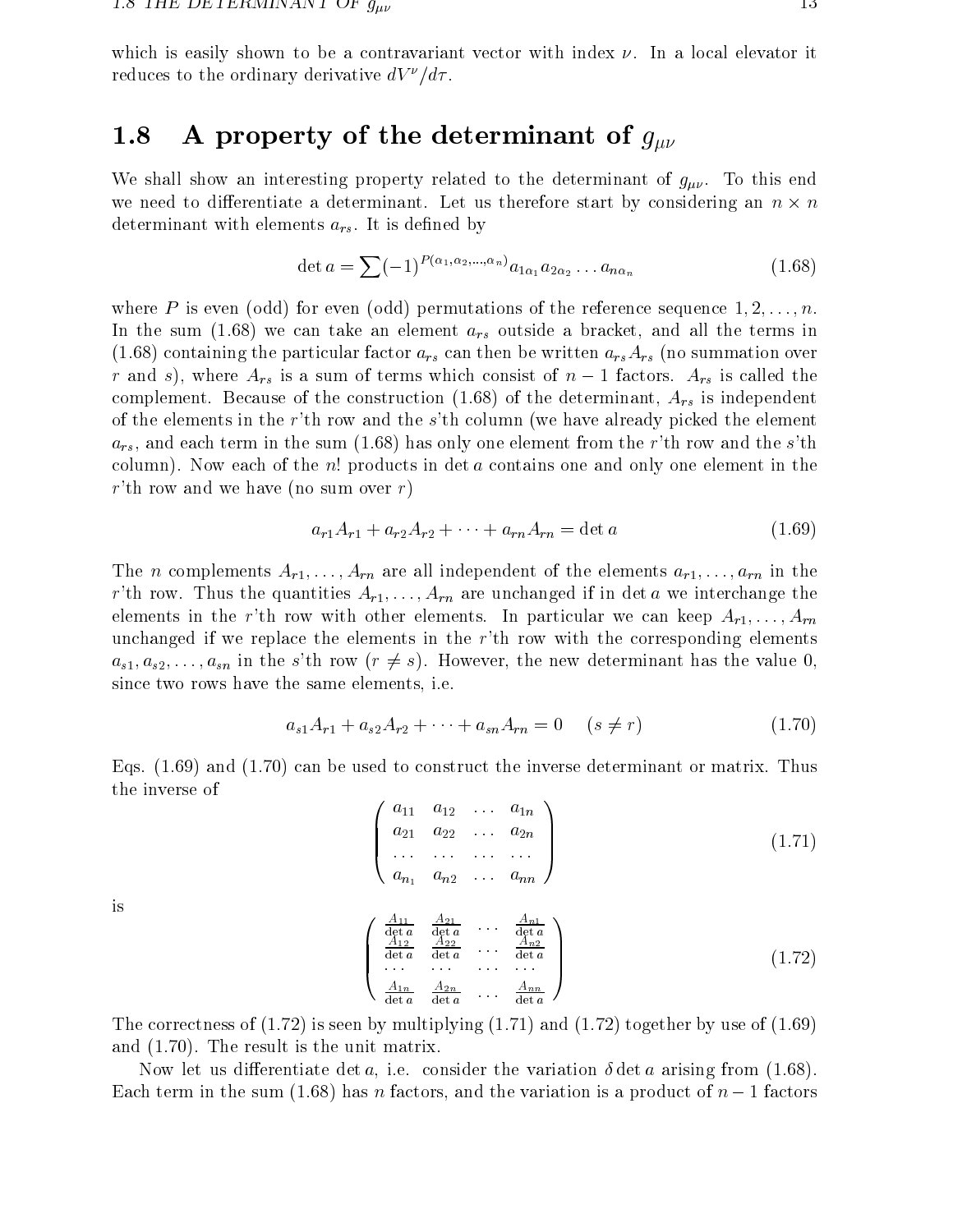<span id="page-17-0"></span>multiplied by  $\delta a_{rs}$ , according to the usual rule for differentiation of a product. The  $n-1$ factors do not contain  $a_{rs}$ . Thus, collecting all terms which are multiplied by  $\delta a_{rs}$  amounts to collecting the terms in the complement Ars According to - this means that

$$
\delta \det a = \sum A_{rs} \delta a_{rs} = \sum (a^{-1})_{sr} \det a \ \delta a_{rs}
$$
 (1.73)

where  $(a_{\parallel}$  -  $)_{sr}$  stands for the elements in the inverse matrix  $a_{\parallel}$  -.

From this general result for us return go  $g_{\mu\nu}$ . Writh  $g = -\det g_{\mu\nu}$  we have  $(g_{\mu\nu}$  is symmetric

$$
dg = g^{\mu\nu}g \, dg_{\mu\nu} \tag{1.74}
$$

since  $g^{P^+}$  was defined as the inverse of  $g_{\mu\nu}$ . Using (1.20) we have  $g_{\mu\nu}g^{P^+} =$  4, i.e.

$$
g_{\mu\nu} \, d g^{\mu\nu} + g^{\mu\nu} \, d g_{\mu\nu} = 0 \tag{1.75}
$$

so  $(1.74)$  has the alternative form

$$
dg = -g g_{\mu\nu} dg^{\mu\nu} \tag{1.76}
$$

From  $(1.74)$  we have

$$
g^{\mu\nu}\frac{\partial g_{\mu\nu}}{\partial x^{\lambda}} = \frac{1}{g}\frac{\partial g}{\partial x^{\lambda}} = \frac{\partial \ln g}{\partial x^{\lambda}} \tag{1.77}
$$

This property turns out to be rather useful

#### 1.9  Some special derivatives

in mathematical physics the curl of a vector is defined by the current of  $\eta$ 

$$
\text{curl } \vec{V} = \left( \frac{\partial V_3}{\partial x_2} - \frac{\partial V_2}{\partial x_3} \right), \frac{\partial V_1}{\partial x_3} - \frac{\partial V_3}{\partial x_1} \right), \frac{\partial V_2}{\partial x_1} - \frac{\partial V_1}{\partial x_2} \right)
$$
(1.78)

For the covariant derivative of a vector  $V_{\mu}$  we can similarly define the curl to be  $V_{\mu;\nu} = V_{\nu;\mu}$ . Using the expression  $(1.61)$  we see that the terms involving the Christoffel symbols drop out and we just have

$$
V_{\mu;\nu} - V_{\nu;\mu} = \frac{\partial V_{\mu}}{\partial x^{\nu}} - \frac{\partial V_{\nu}}{\partial x^{\mu}}
$$
\n(1.79)

i.e. the curl is given in terms of just the ordinary derivatives.

The divergence of a vector is given by

$$
V^{\mu}{}_{;\mu} = \frac{\partial V^{\mu}}{\partial x^{\mu}} + \Gamma^{\mu}{}_{\mu\nu} V^{\nu}.
$$
 (1.80)

Using the expression of  $\sim$   $\sim$   $\sim$   $\sim$   $\sim$   $\sim$   $\sim$ 

$$
\Gamma^{\mu}{}_{\mu\nu} = \frac{1}{2} g^{\mu\sigma} \left[ \frac{\partial g_{\sigma\nu}}{\partial x^{\mu}} + \frac{\partial g_{\mu\sigma}}{\partial x^{\nu}} - \frac{\partial g_{\mu\nu}}{\partial x^{\sigma}} \right] = \frac{1}{2} g^{\mu\sigma} \frac{\partial g_{\mu\sigma}}{\partial x^{\nu}}, \tag{1.81}
$$

since the rst and the third terms are seen to be identical by interchange of the summation indices  $\mu$  and  $\sigma$ . Now we can use (1.77) to simplify this to

$$
\Gamma^{\mu}{}_{\mu\nu} = \frac{1}{2} \frac{\partial}{\partial x^{\nu}} \ln g = \frac{1}{\sqrt{g}} \frac{\partial}{\partial x^{\nu}} \sqrt{g}
$$
 (1.82)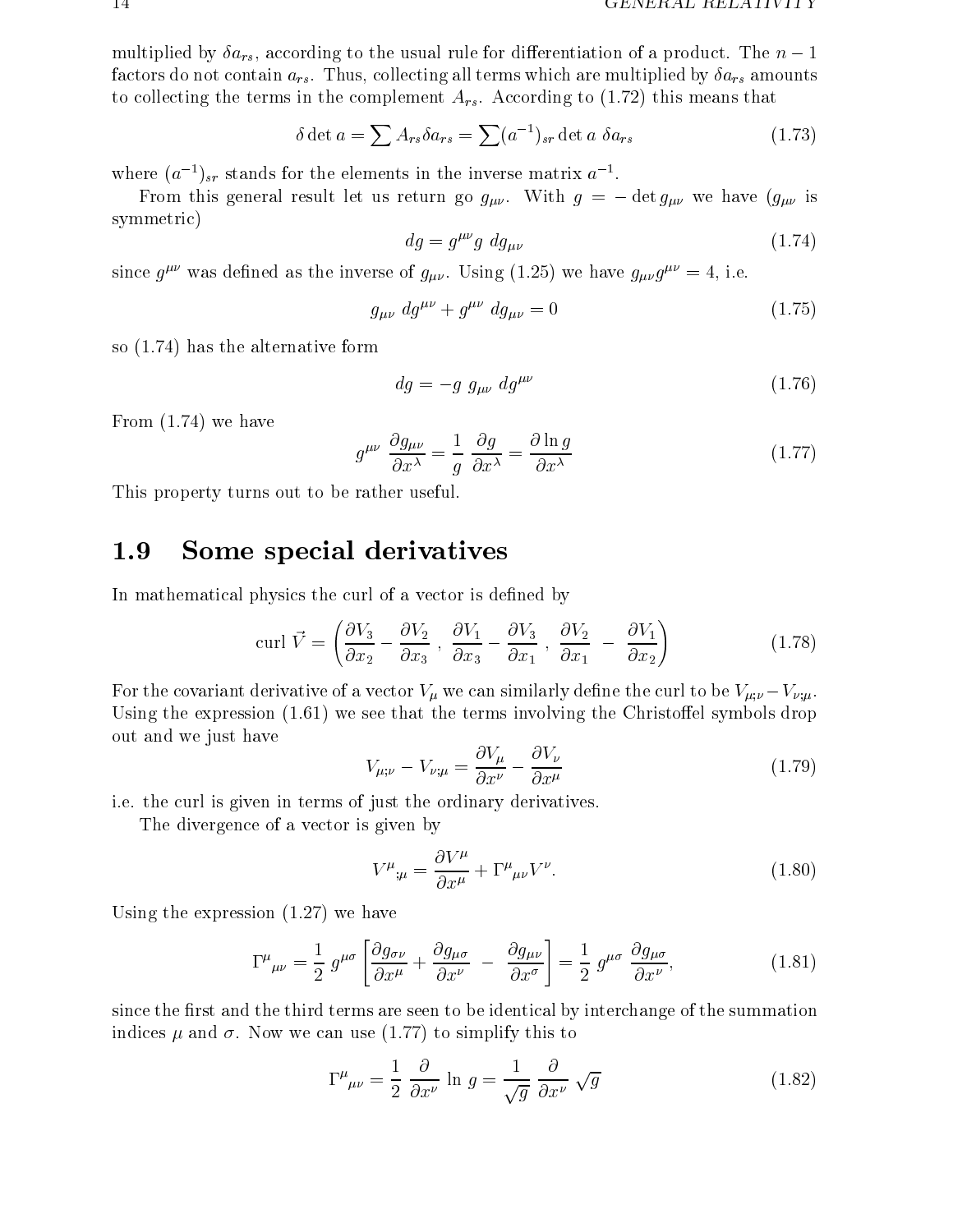Eq.  $(1.80)$  can then be written in the elegant form

$$
V^{\mu}{}_{;\mu} = \frac{1}{\sqrt{g}} \frac{\partial}{\partial x^{\mu}} (\sqrt{g} V^{\mu}) \tag{1.83}
$$

In eq. (1.54) we mentioned that  $\sqrt{g}d^{4}x$  is invariant. Gauss' theorem in four dimensions can then be written

$$
\int d^4x \sqrt{g} V^{\mu}{}_{;\mu} = \int d^4x \; \frac{\partial}{\partial x^{\mu}} (\sqrt{g} V^{\mu}) = \int d\Sigma_{\mu} \sqrt{g} V^{\mu} \tag{1.84}
$$

where  $\sum_{\mu}$  are 3-"surfaces" (e.g. for  $\mu=0$ ,  $d\Sigma_o=dx^idx^zdx^3$ ). If these surfaces are taken at infinity and if  $V^{\mu} \rightarrow 0$  at infinity, one has

$$
\int d^4x \sqrt{g} V^{\mu}{}_{;\mu} = 0 \tag{1.85}
$$

For tensors similar simplifications occur. The covariant derivative of a tensor  $T^+$  is given by

$$
T^{\mu\nu}{}_{;\sigma} = \frac{\partial T^{\mu\nu}}{\partial x^{\sigma}} + \Gamma^{\mu}{}_{\sigma\lambda} T^{\lambda\nu} + \Gamma^{\nu}{}_{\sigma\lambda} T^{\mu\lambda} \tag{1.86}
$$

Thus the divergence is given by

$$
T^{\mu\nu}{}_{;\mu} = \frac{\partial T^{\mu\nu}}{\partial x^{\mu}} + \Gamma^{\mu}{}_{\mu\lambda} T^{\lambda\nu} + \Gamma^{\nu}{}_{\mu\lambda} T^{\mu\lambda} \tag{1.87}
$$

we can compute the component of the computer in the computer we did in equation  $\mathcal{L}_{\mathcal{A}}$ 

$$
T^{\mu\nu}{}_{;\mu} = \frac{1}{\sqrt{g}} \frac{\partial}{\partial x^{\mu}} (\sqrt{g} T^{\mu\nu}) + \Gamma^{\nu}{}_{\mu\lambda} T^{\mu\lambda} \tag{1.88}
$$

If the tensor is antisymmetric 

$$
F^{\mu\nu} = -F^{\nu\mu} \tag{1.89}
$$

then the last term in (1.88) drops out (because  $\Gamma_{\mu\lambda}$  is symmetric in  $\mu$  and  $\lambda$ ), and we have the simple result

$$
F^{\mu\nu}{}_{;\mu} = \frac{1}{\sqrt{g}} \frac{\partial}{\partial x^{\mu}} (\sqrt{g} \, F^{\mu\nu}) \tag{1.90}
$$

The usual Laplace operator acting on a scalar equals divgrad. In our case there is a similar result. The gradient of the scalar  $S$  is just  $\partial S/\partial x^r$ , which when multiplied by the metric can be contravariant. We can then apply  $(1.83)$  to obtain

$$
\Box_g S \equiv \frac{1}{\sqrt{g}} \frac{\partial}{\partial x^{\mu}} \left( \sqrt{g} \ g^{\mu \sigma} \frac{\partial S}{\partial x^{\sigma}} \right) \tag{1.91}
$$

where  $\Box_g$  generalizes the usual d'Alembert operator  $\sigma^*/(\sigma x^r)$  . In a local elevator  $\Box_g$ reduces to the d'Alembertian.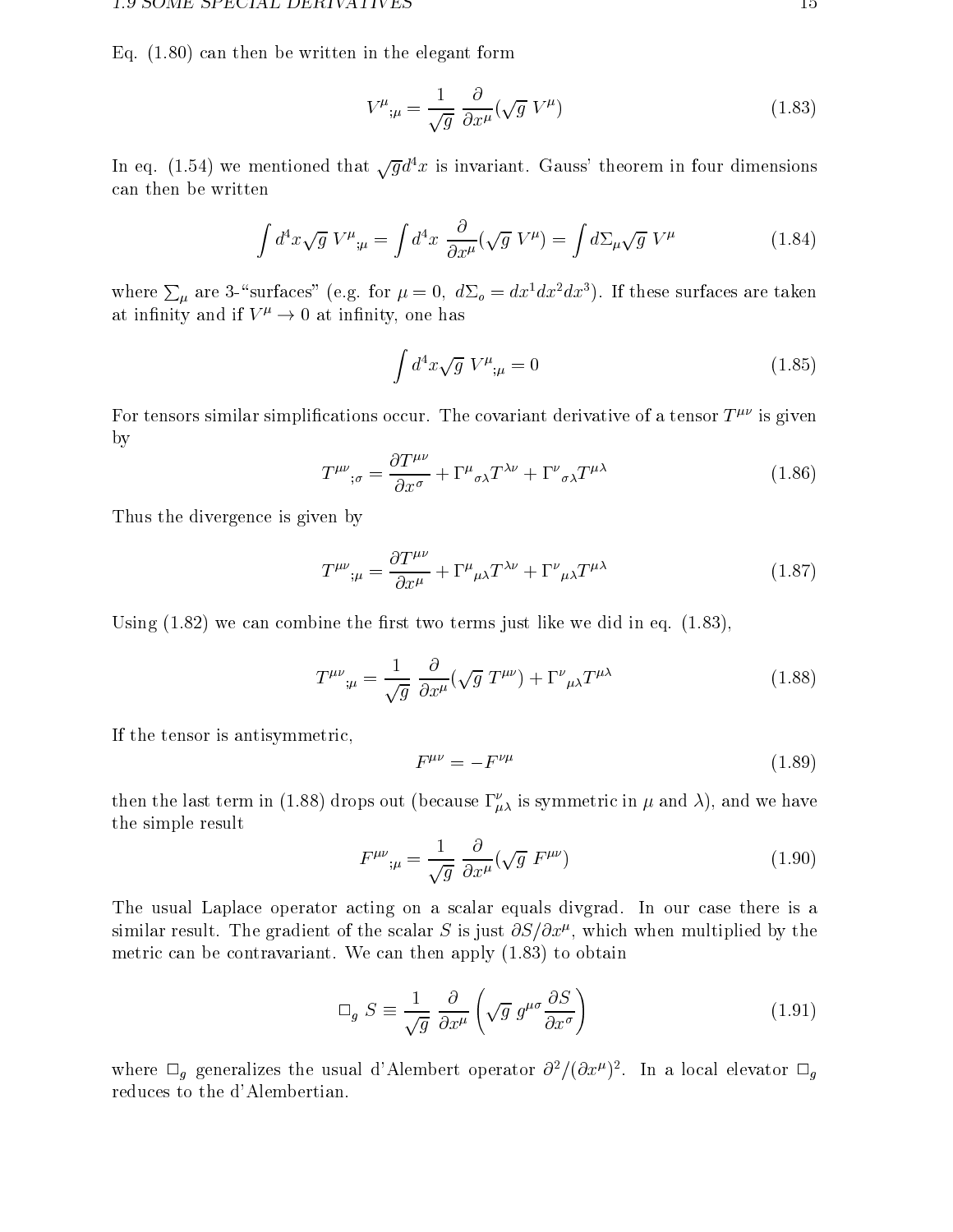#### <span id="page-19-0"></span>1.10 Some applications to physics

Having developed the apparatus of tensors and generalized differentiation let us enjoy ourselves with some applications to physics

First let us consider again the problem of a particle which falls in a gravitational eld g-but this time we apply the principle of general covariance of the presented of the principle of the problem must know what happens in special relativity. Here the particle is completely free. Its four
velocity is given by

$$
U^{\alpha} = \frac{dy^{\alpha}}{d\tau} = \left(\frac{dy^0}{d\tau}, \frac{d\vec{y}}{d\tau}\right)
$$
 (1.92)

where  $y^{\alpha}$  are the coordinates in special relativity. The equation of motion is simply

$$
\frac{dU^{\alpha}}{d\tau} = 0\tag{1.93}
$$

Now we must make this equation generally covariant. This was done in eq.  $(1.67)$ , where we showed that  $d/d\tau$  should be replaced by  $D/D\tau$ , i.e. we have

$$
\frac{DU^{\mu}}{D\tau} = \frac{dU^{\mu}}{d\tau} + \Gamma^{\mu}{}_{\lambda\nu}U^{\nu}U^{\lambda} = 0
$$
\n(1.94)

This equation is correct because

- 1) it is valid in any freely falling local elevator  $(\Gamma^r \lambda_\nu \equiv 0 \,\,\text{locary}\,),$
- $\omega$ ) it is generally covariant (a vector  $D U^c/D$  vanishes in one system, and hence it vanishes in all systems

From this example we see that once we have been through the somewhat tiresome proce dure of setting up tensor calculus, the result  $(1.94)$  can be derived in a much simpler way than by applying the equivalence principle directly

To present another example let us consider a small gyroscope which moves in the  $\alpha$  is the special relativity in the special relativity in the special relativity is the special relativity of  $\alpha$ gyroscope taken to be at rest has an angular momentum In the limit where it can be considered to be a point we say that it has a spin  $D$ . The spin is conserved if no external force acts. We can then introduce the four vector  $\omega_{\alpha} = (0, \omega)$ , and hence

$$
\frac{dS_{\alpha}}{d\tau} = 0\tag{1.95}
$$

Also since the gyroscope is at rest the spin is de ned in the rest frame we have

$$
U^{\alpha} S_{\alpha} = 0 \tag{1.96}
$$

These equations are valid in special relativity. Under the influence of the gravitational eld they become they become they become they become they become they become they become they become they become

$$
\frac{DS_{\mu}}{D\tau} \equiv \frac{dS_{\mu}}{d\tau} - \Gamma^{\lambda}{}_{\mu\nu} U^{\nu} S_{\lambda} = 0 \tag{1.97}
$$

$$
S_{\mu}U^{\mu} = 0 \tag{1.98}
$$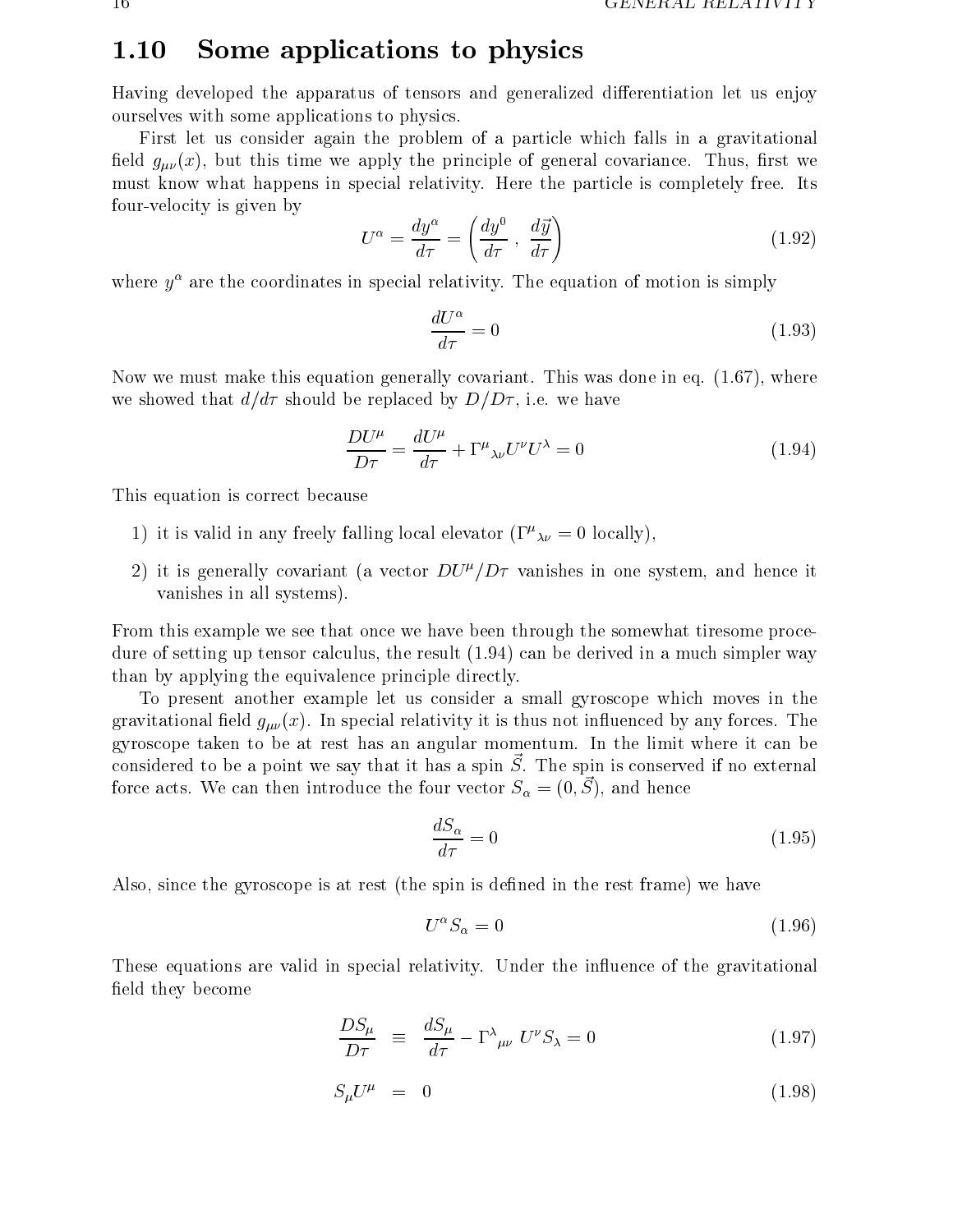Eq.  $(1.97)$ , for example, describes the precession of a gyroscope carried in a satellite moving in the gravitational eld from the earth To actually utilize eq  we need however, more accurate result for the metric than the one obtained in the Newtonian limit (see eq.  $(1.37)$ ).

Newton's equation  $(1.1)$  can be generalized to special relativity.

$$
m\,\frac{dU^{\alpha}}{d\tau} = f^{\alpha} \tag{1.99}
$$

where f s is called the four-force. In general relativity this becomes

$$
m\,\frac{DU^{\mu}}{D\tau} = F^{\mu} \tag{1.100}
$$

where  $F \cap$  is a generalized four-force.

We now turn to electrodynamics. The Maxwell equations can be expressed in terms of an antisymmetric tensor  $F^{-r}$ , with  $F^{-} = D_3, F^{-} = D_1, F^{-} = D_2$  (D is the magnetic neig),  $F^{-} = E_1, F^{-} = E_2, F^{-} = E_3$  (E is the electric neig). Furthermore, the current is a lour-vector,  $J = (\rho, J)$ , where  $\rho$  is the charge density and J is the current. The equations

$$
\text{div } \vec{E} = \vec{\nabla} \vec{E} = \rho \quad , \quad \vec{\nabla} \times \vec{B} = \text{curl } \vec{B} = \frac{\partial E}{\partial t} + \vec{J} \tag{1.101}
$$

become

$$
\frac{\partial}{\partial x^{\alpha}} F^{\alpha \beta} = -J^{\beta} \tag{1.102}
$$

The other Maxwell equations

$$
\text{div } \vec{B} = \vec{\nabla} \vec{B} = 0 \quad , \quad \vec{\nabla} \times \vec{E} = -\frac{\partial \vec{B}}{\partial t} \tag{1.103}
$$

can be expressed as

$$
\frac{\partial}{\partial x^{\alpha}} F_{\beta\gamma} + \frac{\partial}{\partial x^{\beta}} F_{\gamma\alpha} + \frac{\partial}{\partial x^{\gamma}} F_{\alpha\beta} = 0
$$
\n(1.104)

where the indices are permuted cyclically experimental  $\mu$  and  $\mu$  -  $\mu$  -  $\mu$  -  $\mu$  -  $\mu$ in special relativity; as a matter of fact, they [or rather, the equivalent eqs.  $(1.101)$  and  $(1.103)$  are the raison d'etre for special relativity.

Now we can apply our tensor apparatus to obtain the effects of gravitation on electro-. In the covariant is simple to write in a general later in a general later  $\mathcal{L}$ 

$$
F^{\mu\nu}{}_{;\mu} = -J^{\nu} \tag{1.105}
$$

Now  $F^r$  is antisymmetric, so we can simplify as in eq. (1.09),

$$
\frac{\partial}{\partial x^{\mu}}(\sqrt{g} F^{\mu\nu}) = -\sqrt{g} J^{\nu}
$$
\n(1.106)

To make  $(1.104)$  generally covariant we lower the indices,

$$
F_{\mu\nu} = g_{\mu\rho} \ g_{\nu\sigma} F^{\rho\sigma} \tag{1.107}
$$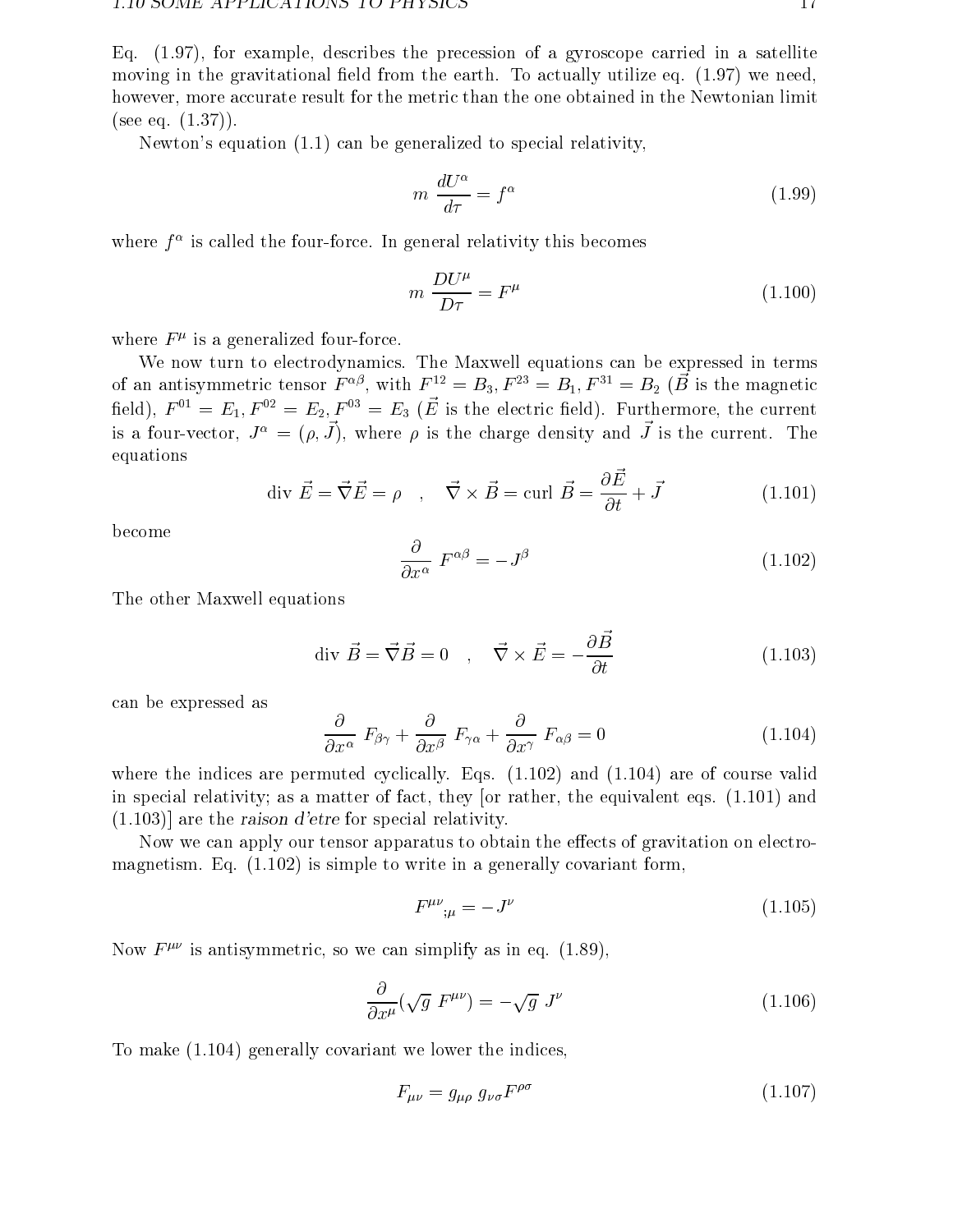<span id="page-21-0"></span>which is still antisymmetric. Eq.  $(1.104)$  then becomes

$$
F_{\mu\nu;\lambda} + F_{\lambda\mu;\nu} + F_{\nu\lambda;\mu} = 0 \tag{1.108}
$$

where e.g.

$$
F_{\mu\nu;\lambda} = \frac{\partial F_{\mu\nu}}{\partial x^{\lambda}} - \Gamma^{\rho}{}_{\lambda\mu} F_{\rho\nu} - \Gamma^{\rho}{}_{\lambda\nu} F_{\mu\rho} \tag{1.109}
$$

Adding the three terms in  $(1.108)$  it is seen that the six terms containing the  $\Gamma$ 's cancel. and we thus get the simple result

$$
\frac{\partial F_{\mu\nu}}{\partial x^{\lambda}} + \frac{\partial F_{\lambda\mu}}{\partial x^{\nu}} + \frac{\partial F_{\nu\lambda}}{\partial x^{\mu}} = 0
$$
\n(1.110)

In special relativity the four-current is conserved. It is easy to see that the same must be true in general relativity. From eq.  $(1.106)$  we have

$$
\frac{\partial^2}{\partial x^\mu \partial x^\nu} \left( \sqrt{g} \ F^{\mu \nu} \right) = 0 = -\frac{\partial}{\partial x^\nu} \left( \sqrt{g} \ J^\nu \right) \tag{1.111}
$$

because  $F^+$  is antisymmetric. The conservation law

$$
\frac{\partial}{\partial x^{\nu}}(\sqrt{g} J^{\nu}) = 0 \tag{1.112}
$$

precisely corresponds to the vanishing of the four
divergence of J- )compare with eq  $(1.85)$  in generally covariant form.

Finally we mention that in special relativity the Lorentz force

$$
\frac{d\vec{p}}{dt} = e[\vec{E} + \vec{v} \times \vec{B}] \tag{1.113}
$$

can be written  $[compare with eq. (1.99)]$ 

$$
f^{\alpha} = eF^{\alpha}{}_{\gamma} \frac{dx^{\gamma}}{d\tau}
$$
 (1.114)

In general relativity the generalized four force  $(1.100)$  therefore becomes,

$$
F^{\mu} = e F^{\mu}{}_{\nu} \frac{dx^{\nu}}{d\tau}
$$
 (1.115)

where  $F^r$  is a vector since  $F^r{}_v$  is a tensor and  $ax^-/ay$  is a vector.

#### 1.11 Curvature

The principle of equivalence (and the principle of general covariance) shows that a gravitational eld can be represented by a metric tensor g-represented by a metric tensor g-representation of  $\mathcal{U}$ stant. The opposite is, however, not true. Suppose space is just flat Minkowski space, and  $\alpha$  -very study and  $\alpha$  -very where  $\alpha$ 

$$
d\tau^2 = -\eta_{\mu\nu} dx^{\mu} dx^{\nu} \tag{1.116}
$$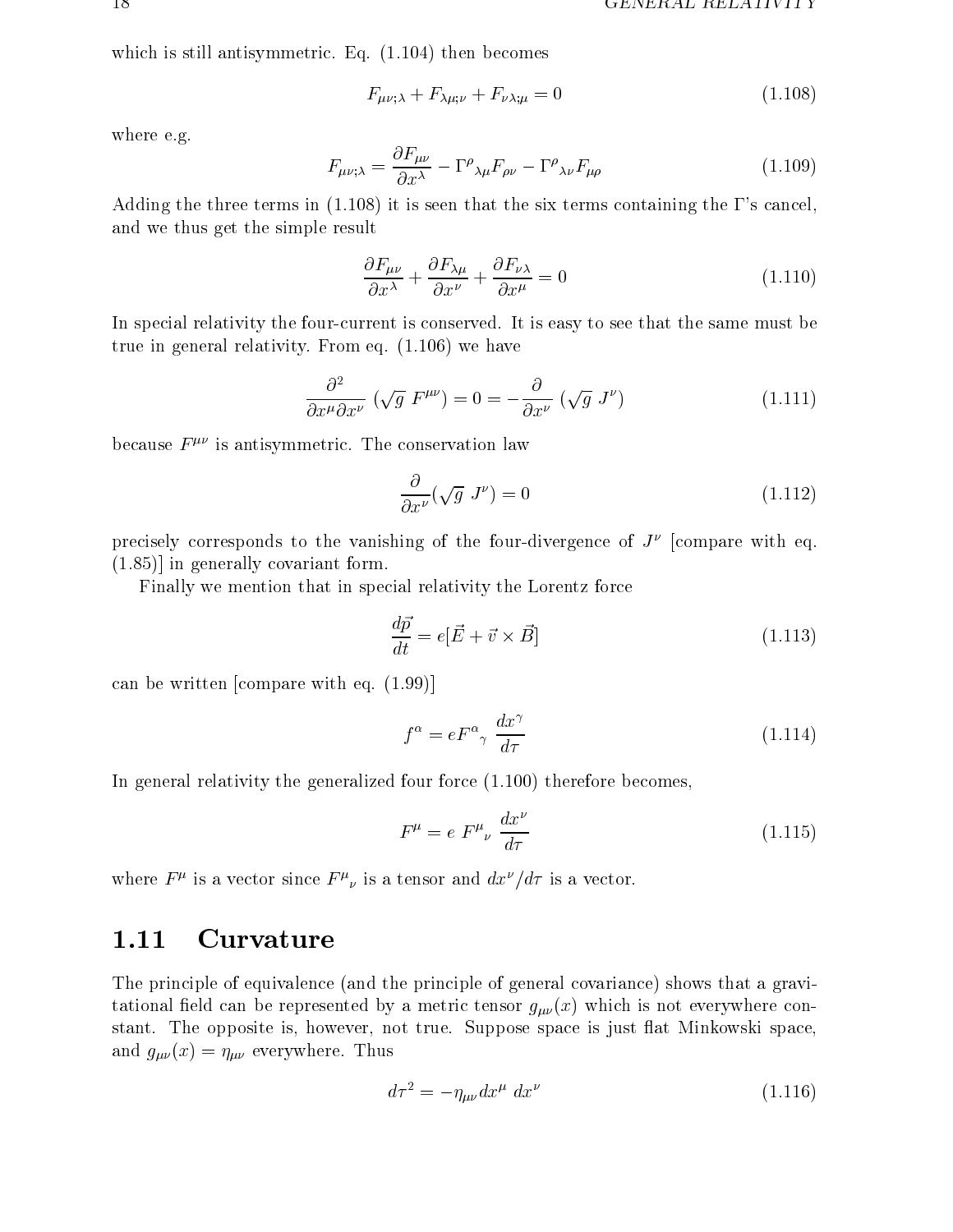We can, however, always transform the x-coordinate to a different system,  $x \to x'$ , and  $then<sup>3</sup>$ .

$$
d\tau^2 = -g'_{\mu\nu}(x')dx'^{\mu} dx'^{\nu}
$$
  

$$
g'_{\mu\nu}(x') = \eta_{\rho\sigma} \frac{\partial x^{\rho}}{\partial x'^{\mu}} \frac{\partial x^{\sigma}}{\partial x'^{\nu}}
$$
 (1.117)

In the new system it appears that the metric does not represent flat space. However, it is clear from the derivation that the apparent non-flatness is an illusion.

The question then arises whether we can somehow avoid being fooled by somebody who concern to have an interesting gravitation has glubber and this concern has obtained the complete this con from flat space by applying some complicated mathematical transformation  $x \to x'$ . To avoid such a joke we can notice that in flat space, if we differentiate a vector two times, the derivatives commute. In curved space derivatives are replaced by covariant derivatives, which in general do not commute. To see this let us notice that

$$
T_{\mu\nu;\kappa} = \frac{\partial T_{\mu\nu}}{\partial x^{\kappa}} - \Gamma^{\lambda}{}_{\nu\kappa} T_{\mu\lambda} - \Gamma^{\lambda}{}_{\mu\kappa} T_{\lambda\nu}
$$
\n(1.118)

 $\mathbf{u}$  is an arbitrary tensor we can take  $\mu$   $\mu$   $\mu$   $\mu$   $\mu$   $\mu$   $\mu$ derivative of a vector  $V_{\mu}$  is a tensor. Thus

$$
V_{\mu;\nu;\kappa} = \frac{\partial V_{\mu;\nu}}{\partial x^{\kappa}} - \Gamma^{\lambda}{}_{\nu\kappa} V_{\mu;\lambda} - \Gamma^{\lambda}{}_{\mu\kappa} V_{\lambda;\nu}
$$
(1.119)

From this we get  $(1\frac{v}{\nu\kappa})$  is symmetric in  $\nu$  and  $\kappa$ .

$$
V_{\mu;\nu;\kappa} - V_{\mu;\kappa;\nu} = \frac{\partial V_{\mu;\nu}}{\partial x^{\kappa}} - \frac{\partial V_{\mu;\kappa}}{\partial x^{\nu}} - \Gamma^{\lambda}{}_{\mu\kappa} V_{\lambda;\nu} + \Gamma^{\lambda}{}_{\mu\nu} V_{\lambda;\kappa}
$$
(1.120)

Inserting now

$$
V_{\mu;\nu} = \frac{\partial V_{\mu}}{\partial x^{\nu}} - \Gamma^{\lambda}{}_{\mu\nu} V_{\lambda}
$$
\n(1.121)

we obtain (the ordinary derivatives of  $V_\mu$  commute and thus drop out)

$$
V_{\mu;\nu;\kappa} - V_{\mu;\kappa;\nu} = -R^{\sigma}{}_{\mu\nu\kappa}V_{\sigma}
$$
\n(1.122)

where

$$
R^{\sigma}{}_{\mu\nu\kappa} = \frac{\partial \Gamma^{\sigma}{}_{\mu\nu}}{\partial x^{\kappa}} - \frac{\partial \Gamma^{\sigma}{}_{\mu\kappa}}{\partial x^{\nu}} + \Gamma^{\lambda}{}_{\mu\nu} \Gamma^{\sigma}{}_{\kappa\lambda} - \Gamma^{\lambda}{}_{\mu\kappa} \Gamma^{\sigma}{}_{\nu\lambda}
$$
(1.123)

The quantity  $R_{\mu\nu\kappa}$  is a mixed tensor because the left-hand side of eq. (1.122) is a tensor and because  $v_{\sigma}$  on the right-nand side of (1.122) is a vector.  $K_{\mu\nu\kappa}$  is called the Kiemann-Christoffel curvature tensor (or just the curvature tensor).

Now it is clear that nobody can fool us any longer, since if space is flat, it follows that the curvature tensor vanishes in the flat system. However, if a tensor vanishes in one system, it is zero in any other system.

 ${}^{3}$ Such a transformation is very often used e.g. in quantum mechanics, where the hydrogen atom is most easily solved in spherical coordinates, where  $- a \tau^* = a r^* + r^* a \theta^* + r^*$  sin-  $\theta a \varphi^*$ . The spherical coordinates  $x^2 = r, x^2 = \sigma, x^2 = \varphi$  thus look non-nat with  $g_{11} = 1, g_{22} = (x^2)^2, g_{33} = (x^2)^2(\sin(x^2))^2, g_{ij} = 0$  for i in it is clear that the metric does not represent any gravitation of the contract of the contract of the contract of the contract of the contract of the contract of the contract of the contract of the contract of the con  $- a \tau^* = (a x)^* + (a y)^* + (a z)^*$ , where  $x, y, z$  are the Cartesian coordinates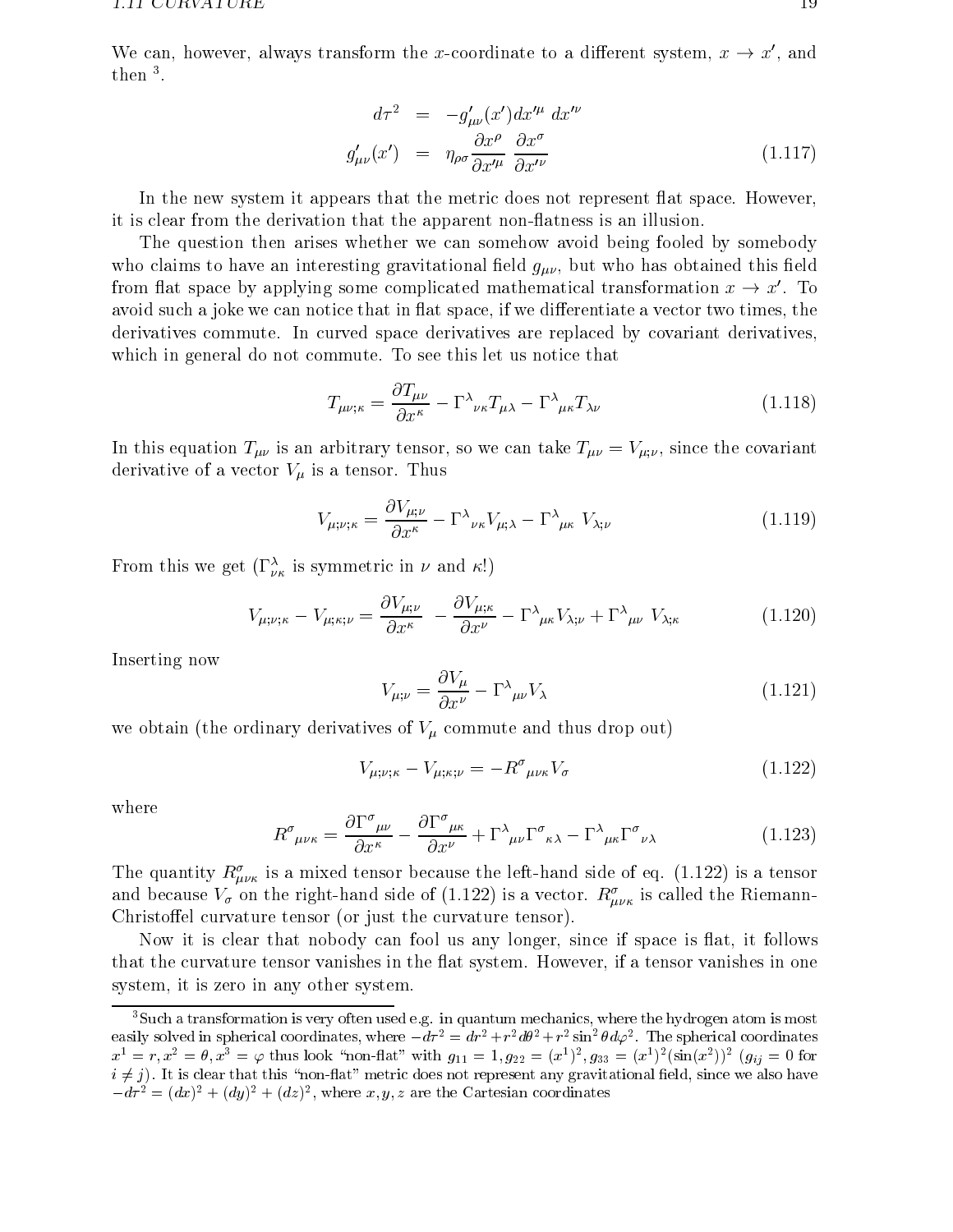

<span id="page-23-0"></span>Figure 1.1: Parallel transport of a vector from  $P_0$  to  $P_f$  through two different paths PPPf and PP-Pf

From the curvature tensor - we can construct a covariant tensor We leave it to the hard
working reader to show that it can be written in the form

$$
R_{\lambda\mu\nu\kappa} = g_{\lambda\sigma} R^{\sigma}{}_{\mu\nu\kappa}
$$
  
=  $\frac{1}{2} \left[ \frac{\partial^2 g_{\lambda\nu}}{\partial x^{\kappa} \partial x^{\mu}} - \frac{\partial^2 g_{\mu\nu}}{\partial x^{\kappa} \partial x^{\lambda}} - \frac{\partial^2 g_{\lambda\kappa}}{\partial x^{\nu} \partial x^{\mu}} + \frac{\partial^2 g_{\mu\kappa}}{\partial x^{\nu} \partial x^{\lambda}} \right]$   
+  $g_{\eta\sigma} [\Gamma^{\eta}{}_{\nu\lambda} \Gamma^{\sigma}{}_{\mu\kappa} - \Gamma^{\eta}{}_{\kappa\lambda} \Gamma^{\sigma}{}_{\mu\nu}]$  (1.124)

If we go to a local elevator, the  $\Gamma$ -terms can be brought to vanish, and the curvature tensor is thus locally given by the second derivatives of the metric

#### 1.12 Parallel transport and curvature

In section 10 we discussed the "transport" of vectors which fall freely in a gravitational eld and which are not investor that  $\alpha$  in any local electron in any local electron the vector the vector the vector the vector the vector the vector the vector the vector the vector the vector the vector the vector the  $S_{\alpha}$  say, satisfies the simple equation  $aS^{\alpha}/a\gamma = 0$ . Here  $S_{\alpha}$  can be the spin of a small gyroscope or the velocity vector. The equation satisfies are easy the equation satisfies in an arbitrary system

$$
\frac{dS^{\alpha}}{d\tau} = -\Gamma^{\alpha}{}_{\eta\rho} S^{\rho} \frac{dx^{\eta}}{d\tau}
$$
\n(1.125)

The vector  $S$  is said to be parallel transported if it satisfies  $(1.120)$ .

Let us now consider the transport from a point  $P_0$  to a point  $P_f$  through two different paths and produced by  $\rho = 0$  -  $\rho = 1$  , and we have  $\rho = 0$  and  $\rho = 0$  and  $\rho = 0$  . In the shown in  $\rho = 0$ 

The parallelogram has sides  $\delta a^{\mu}$  and  $\delta b^{\nu}$ , which are considered to be infinitesimal. In special relativity the vector would be the same in  $P_f$  whether we used the path  $P_0P_1P_f$  or PP-Pf In general relativity we do not expect to obtain the same result since the vector  $S$  – can experience different gravitational fields on the two paths.

Let us consider the path  $F_0F_1F_f$ . The change in  $S^{\sim}$  can be computed from (1.125)

$$
S^{\alpha}(P_1) = S^{\alpha}(P_0) - \Gamma^{\alpha}_{\eta\rho}|_0 \ S^{\rho}(P_0) \delta \ a^{\eta} \qquad (1.126)
$$

where the index 0 on  $\Gamma$  means that  $\Gamma$  is evaluated in  $P_0$ . Next we want to go from  $P_1$  to  $\mathbf{P}_1$  in the point  $\mathbf{P}_2$  is given by a point P  $\mathbf{P}_2$  is given by a point P  $\mathbf{P}_3$ 

$$
\Gamma^{\alpha}{}_{\gamma\beta}|_{P_1} = \Gamma^{\alpha}{}_{\gamma\beta}|_0 + \frac{\partial \Gamma^{\alpha}{}_{\gamma\beta}}{\partial x^{\eta}}|_0 \delta a^{\eta}
$$
\n(1.127)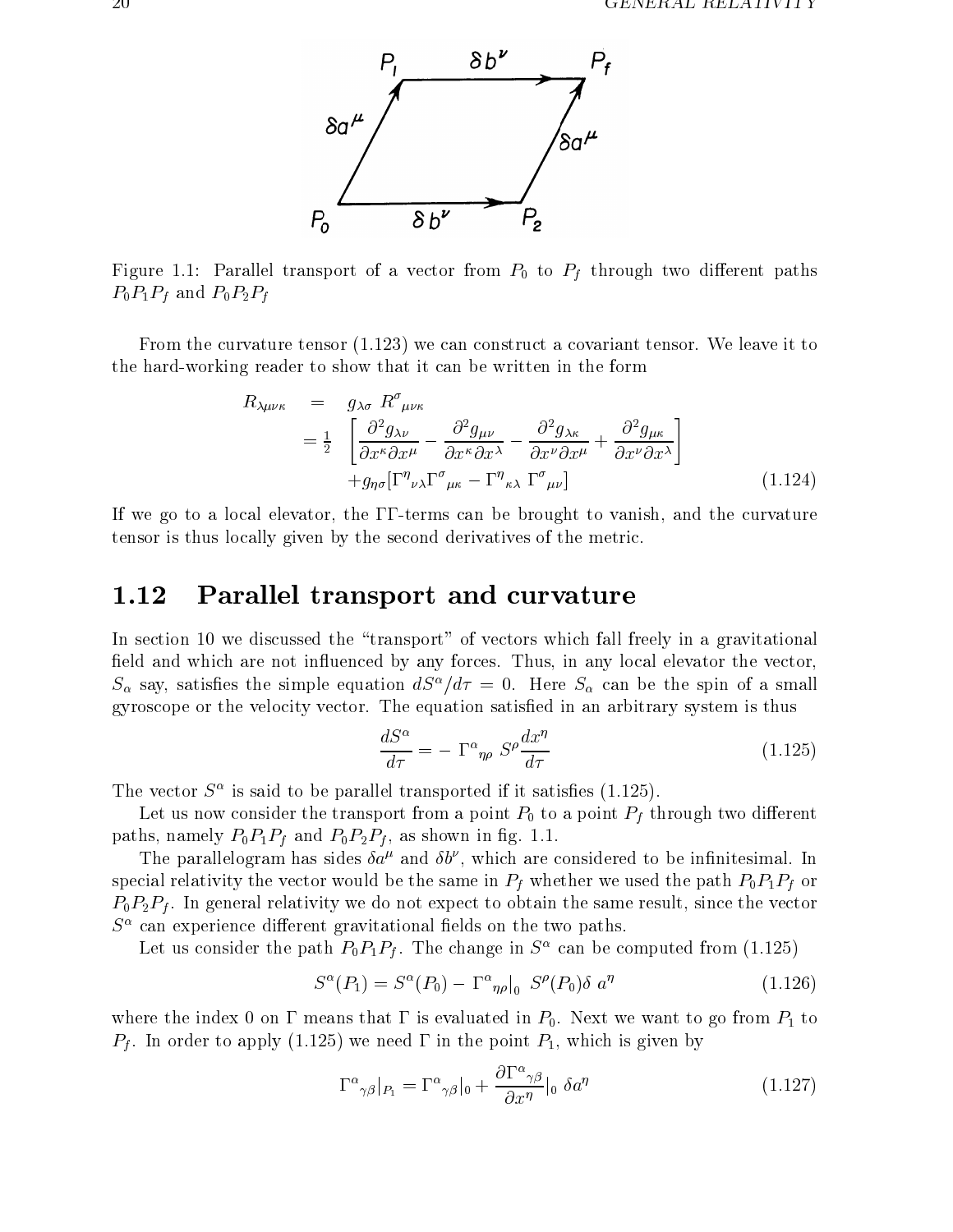<span id="page-24-0"></span> $\mathbf{F}$  and  $\mathbf{F}$  are the set of the set of the set of the set of the set of the set of the set of the set of the set of the set of the set of the set of the set of the set of the set of the set of the set of the set

$$
S^{\alpha}(P_0, P_1, P_f) = S^{\alpha}(P_1) - \Gamma^{\alpha}{}_{\gamma\beta}|_{P_1} S^{\beta}(P_1) \delta b^{\gamma}
$$
\n(1.128)

 $\mathbf{I}$  in and  $\mathbf{I}$  in and  $\mathbf{I}$  in and  $\mathbf{I}$  in and  $\mathbf{I}$  in and  $\mathbf{I}$  in and  $\mathbf{I}$  in and  $\mathbf{I}$  in and  $\mathbf{I}$  in and  $\mathbf{I}$  in and  $\mathbf{I}$  in and  $\mathbf{I}$  in and  $\mathbf{I}$  in and  $\mathbf{I}$  in a

$$
S^{\alpha}(P_0, P_1, P_f) = S^{\alpha}(P_1) - \left\{ \Gamma^{\alpha}{}_{\gamma\beta}|_0 + \frac{\partial \Gamma^{\alpha}{}_{\gamma\beta}}{\partial x^{\eta}}|_0 \delta a^{\eta} \right\} \left\{ S^{\beta}(P_0) - \Gamma^{\beta}{}_{\varepsilon\rho}|_0 S^{\rho}(P_0) \delta a^{\varepsilon} \right\} \delta b^{\gamma}
$$
  

$$
= S^{\alpha}(P_1) - \Gamma^{\alpha}{}_{\gamma\beta}|_0 S^{\beta}(P_0) \delta b^{\gamma} - \frac{\partial \Gamma^{\alpha}{}_{\gamma\beta}}{\partial x^{\eta}}|_0 S^{\beta}(P_0) \delta a^{\eta} \delta b^{\gamma}
$$
  

$$
+ \Gamma^{\alpha}{}_{\gamma\beta}|_0 \Gamma^{\beta}{}_{\varepsilon\rho}|_0 S^{\rho}(P_0) \delta a^{\varepsilon} \delta b^{\gamma}
$$
(1.129)

rurthermore,  $S_-(F_1)$  can be expressed in terms of  $S_-(F_0)$  through (1.120), so we get

$$
S^{\alpha}(P_0, P_1, P_f) = S^{\alpha}(P_0) - \Gamma^{\alpha}{}_{\eta\rho}|_{0} S^{\rho}(P_0)\delta a^{\eta} - \Gamma^{\alpha}{}_{\gamma\beta}|_{0} S^{\beta}(P_0)\delta b^{\gamma}
$$

$$
- \frac{\partial \Gamma^{\alpha}{}_{\gamma\beta}}{\partial x^{\eta}}|_{0} S^{\beta}(P_0)\delta a^{\eta} \delta b^{\gamma} + \Gamma^{\alpha}{}_{\gamma\beta}|_{0} \Gamma^{\beta}{}_{\eta\rho}|_{0} S^{\rho}(P_0)\delta a^{\eta} \delta b^{\gamma}(1.130)
$$

For the path  $F_0F_2F_f$  we can obtain  $S^-(F_0,F_2,F_f)$  from the above expression just by interchange of a subtraction of  $\mathcal{L}$  and  $\mathcal{L}$  and  $\mathcal{L}$  and  $\mathcal{L}$  and  $\mathcal{L}$  and  $\mathcal{L}$  and  $\mathcal{L}$  are  $\mathcal{L}$  and  $\mathcal{L}$  and  $\mathcal{L}$  and  $\mathcal{L}$  and  $\mathcal{L}$  and  $\mathcal{L}$  are  $\mathcal{L}$  and  $\mathcal{L}$ 

$$
\Delta S^{\alpha} \equiv S^{\alpha}(P_0, P_1, P_f) - S^{\alpha}(P_0, P_2, P_f) = -R^{\alpha}{}_{\beta\gamma\eta} S^{\beta}(P_0) \delta a^{\eta} \delta b^{\gamma}
$$
(1.131)

where  $n_{\gamma\beta n}$  is the curvature tensor defined in eq. (1.125).

From eq  we see that as expected if there exists a gravitational eld then in general a vector, which is parallel transported through two different paths to the same point, does not acquire the same value.

If, on the other hand, we assume that the Riemann tensor vanishes, then it follows that  $S^{\alpha}$  becomes independent of the path, and only depends on the space-time point. In other words,  $\beta$  is a neid  $\beta$  (x), which satisfies the differential equation (1.125). This equation simply means that the covariant derivative of the held  $S^-(x)$  must vanish. At one point we can prescribe a value of  $S$  , and the value in any other point tin a domain where  $R_{\omega}$  and  $\overline{\phantom{a}}$  $\alpha$  is the curvature obtained by integrating (  $\alpha$  ) is the curvature tensor vanishes we can be computed with  $\alpha$ always december in the process decoration of the extension of the coordinates of parallel transporters. Thus it is necessary and support for a metric g-definition for a metric g-definition  $\mathcal{S}$  $\eta_{\mu\nu}$  that  $\mathbf{\Lambda}_{\widetilde{\beta}\gamma\delta}=\mathbf{0}$  everywhere.

#### 1.13 Properties of the curvature tensor

the covariant form of the curvature tensor  $\{ \pm i \pm \pm j \}$  and it symmetries which can number  $\pm i$  $\mathbf{b}$  read of from - from - from - from - from - from - from - from - from - from - from - from - from - from - from - from - from - from - from - from - from - from - from - from - from - from - from - from - from - f

$$
R_{\lambda\mu\nu\kappa} = + R_{\nu\kappa\lambda\mu} \left( \overline{\lambda\mu} \overline{\nu\kappa} \rightarrow \overline{\nu\kappa} \overline{\lambda\mu} \right) \qquad (1.132)
$$

$$
R_{\lambda\mu\nu\kappa} = -R_{\mu\lambda\nu\kappa} \quad (\lambda \leftrightarrow \mu) \tag{1.133}
$$

$$
R_{\mu\lambda\nu\kappa} = + R_{\lambda\mu\kappa\nu} \quad (\lambda \leftrightarrow \mu \quad , \quad \kappa \leftrightarrow \nu) \tag{1.134}
$$

$$
R_{\lambda\mu\nu\kappa} = -R_{\lambda\mu\kappa\nu} \quad (\kappa \leftrightarrow \nu) \tag{1.135}
$$

$$
R_{\lambda\mu\nu\kappa} + R_{\lambda\kappa\mu\nu} + R_{\lambda\nu\kappa\mu} = 0 \qquad (\mu, \nu, \kappa \text{ permuted cyclically}) \qquad (1.136)
$$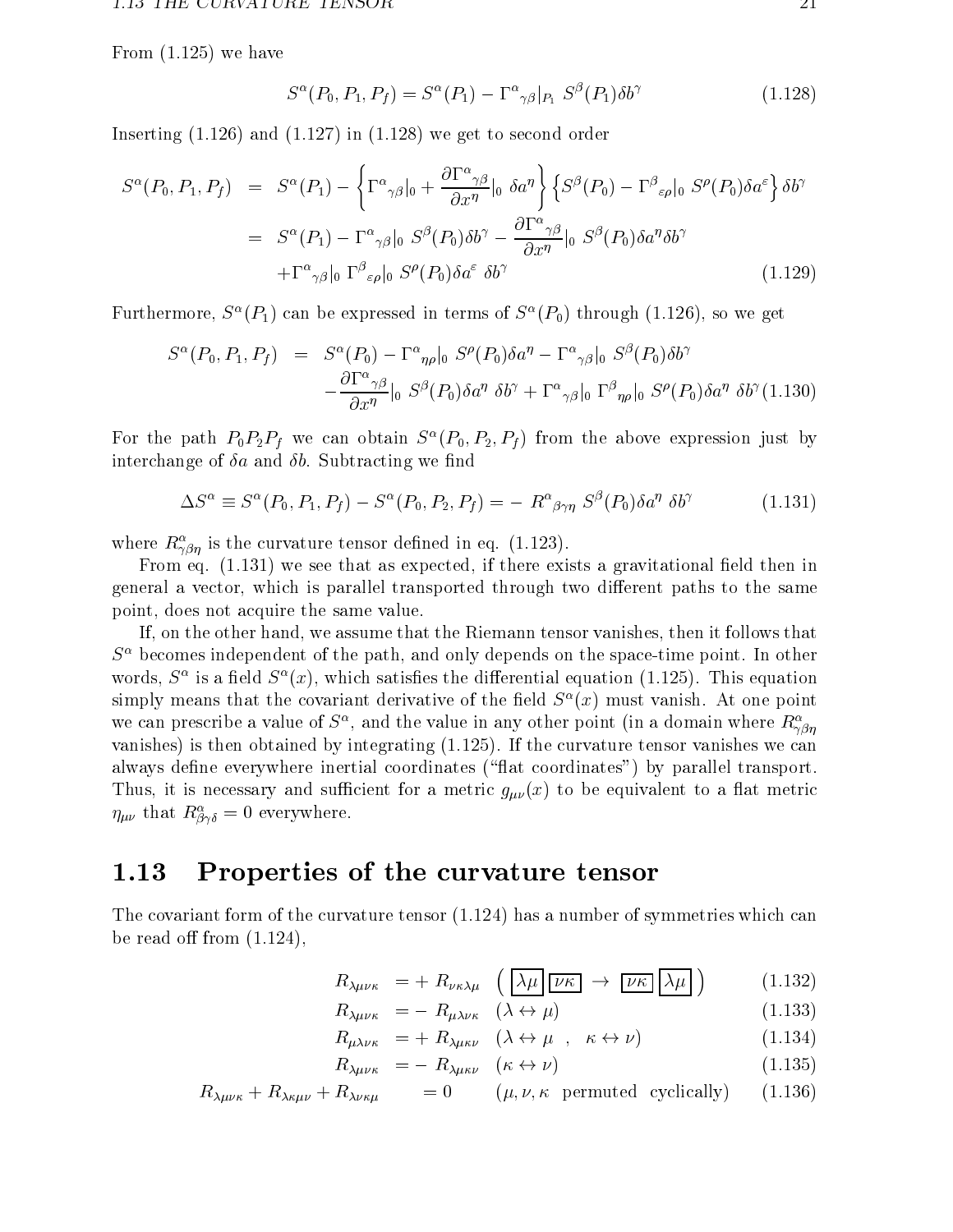Eq  is a simple consequence of the commutation rule -- for covariant deriva tives the left hand side of  $\mathcal{N}$  -defined by  $\mathcal{N}$  -defined by  $\mathcal{N}$ 

We can form the contracted curvature tensor

$$
R_{\mu\kappa} = g^{\lambda\nu} R_{\lambda\mu\nu\kappa} = R^{\lambda}{}_{\mu\lambda\kappa} \tag{1.137}
$$

which is called the Ricci tensor Because of  $\mathcal{S}$  -mass  $\mathcal{S}$  -mass  $\mathcal{S}$  -mass  $\mathcal{S}$  -mass  $\mathcal{S}$ 

$$
R_{\mu\kappa} = R_{\kappa\mu} \tag{1.138}
$$

The contraction is essentially unique if we contracted instead the contracted instead the contracted instead to or the last two indices we get zero because of  $(1.133)$  and  $(1.135)$ . Contraction of the other indices and all the settlements of (first f); (first f); (first f) and (first f);

We can make a further contraction in order to get a scalar

$$
R = g^{\mu\kappa} R_{\mu\kappa} = g^{\lambda\nu} g^{\mu\kappa} R_{\lambda\mu\nu\kappa} \tag{1.139}
$$

Contraction of  $\lambda$  and  $\mu$  and  $\nu$  and  $\kappa$  gives zero because of antisymmetry in these indices.

Apart from the algebraic properties mentioned above the curvature tensor also satis es important dierential identities These are most easily derived from - by going to a local elevator where I vanishes. Differentiating  $R_{\lambda\mu\nu\kappa}$  with respect to  $x^\tau$  one obtains third derivatives on the metric as well as 1  $[OL/OT']$ -terms. However, these terms vanish in the local system. Permuting the indices  $\nu, \kappa$ , and  $\eta$  cyclically and adding the three expressions one nds that this sum vanishesIn generally covariant language this means

$$
R_{\lambda\mu\nu\kappa;\eta} + R_{\lambda\mu\eta\nu;\kappa} + R_{\lambda\mu\kappa\eta;\nu} = 0 \tag{1.140}
$$

This equation is valid in the local elevators, where the covariant derivatives reduce to ordinary derivatives, and it is generally covariant and hence it holds in all systems.

Remembering that the covariant derivative of the metric tensor vanishes we nd by contracting  $\lambda$  and  $\nu$  in (1.140)

$$
R_{\mu\kappa;\eta} - R_{\mu\eta;\kappa} + R^{\nu}{}_{\mu\kappa\eta;\nu} = 0 \tag{1.141}
$$

Contracting  $\mu$  and  $\kappa$  we get

$$
R_{;\eta} - R^{\mu}{}_{\eta;\mu} - R^{\nu}{}_{\eta;\nu} = 0
$$

and

$$
\left(R^{\mu}_{\ \eta} - \frac{1}{2} \delta^{\mu}_{\ \eta} R\right)_{;\mu} = 0\tag{1.142}
$$

Again since the covariant derivative of the metric vanishes  $\mathbf x$  we have from  $\mathbf x$ 

$$
\left(R^{\mu\nu} - \frac{1}{2} g^{\mu\nu} R\right)_{;\mu} = 0 \tag{1.143}
$$

It turns out that eq.  $(1.143)$  plays a fundamental role in the theory of general relativity, as we shall soon see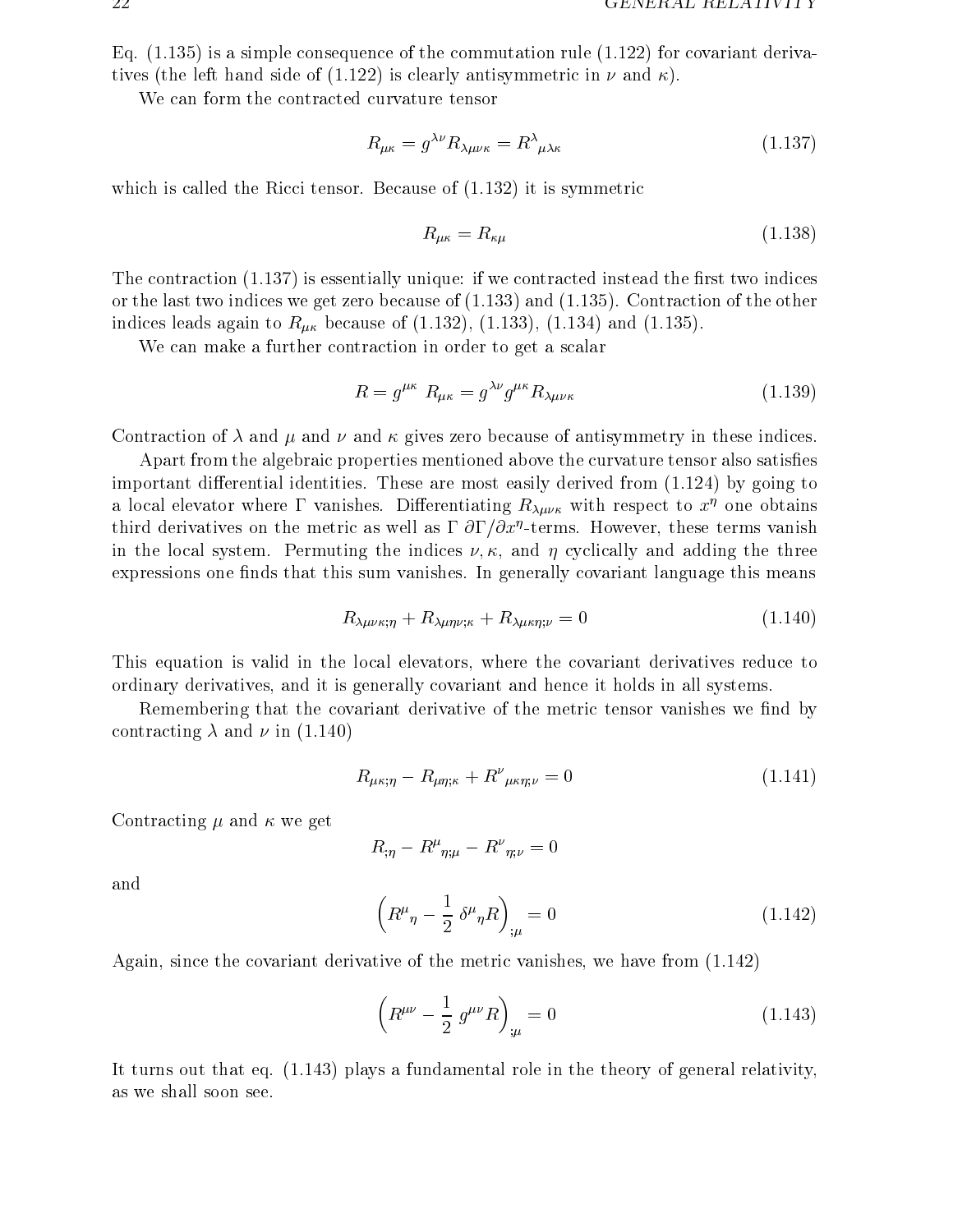#### <span id="page-26-0"></span>1.14 The energy-momentum tensor

We now turn to the essential problem facing us: Suppose we are given some distribution of matter eg our universe how do we determine the gravitational eld g- <sup>x</sup> So far we only know how to proceed in the Newton limit (sect. 4), where we found (eqs.  $(1.35)$ ) and  $(1.37)$ 

$$
\nabla^2 g_{00}(\vec{x}) = -8\pi G\rho(\vec{x})
$$
\n(1.144)

where  $\rho(\vec{x})$  is the mass density in the limit where all velocities are small relative to the light velocity

Eq. (1.144) suggests that we should attempt to understand how  $\rho(\vec{x})$  can be generalized to arbitrary relativistic velocities If we can expect the can be called the can be called the can be ca some matter distribution (e.g. in our universe) in terms of special relativity.

Let us consider a simple situation where we have a flow of matter. In special relativity the relevant quantity is not the mass density but the energy density (remember the famous formula  $E = mc$  ). The proper density  $\rho(x)$  is then defined as the density measured by an observer moving with the flow. The left-hand side of eq.  $(1.144)$  suggests that in more general situations it should be represented by a tensor with two indices (this tensor should somehow at least contain second derivatives of the metric tensor). Thus, we should attempt to generalize the right-hand side to a tensor with two indices, which for small velocities reduce to the right-hand side of eq.  $(1.144)$ . In special relativity the flow of matter is characterized by its density and the four-velocity  $U^r(x)$  of matter at the point  $x<sup>r</sup>$ . From this we can construct a tensor with two indices

$$
T^{\mu\nu}(x) = \rho(x) U^{\mu}(x) U^{\nu}(x), \quad U^{\nu} = dx^{\nu}/d\tau
$$
 (1.145)

Let us consider  $I^{\sim}$ ,

$$
T^{00} = \rho \left(\frac{dx^0}{d\tau}\right)^2 = \rho \frac{1}{1 - v^2} \tag{1.146}
$$

where v is the usual velocity  $v = ax/ax$ , and where we used the special relativistic relation between  $a\tau,ax$  , and  $v,$ 

$$
d\tau^2 = (dx^0)^2 - (d\vec{x})^2 = (dx^0)^2 (1 - \vec{v}^2)
$$
\n(1.147)

From eq. (1.146) we see that in the Newton limit  $v \ll 1$  we get  $T^{00} \approx \rho$ , so eq. (1.144) becomes approximately

$$
\nabla^2 g_{00}(x) \approx -8\pi G T_{00}(x) \tag{1.148}
$$

Recalling that the mass of a small volume of moving material increases by a factor  $1/\sqrt{1-v^2}$  relative to the rest mass, and that the volume decreases by a factor  $\sqrt{1-v^2}$ , we see that  $I$  in eq. (1.140) is the density measured by a lixed observer who sees the  $\,$ matter passing by with a velocity  $\vec{v}$ . Thus  $T^{00}$  is simply the **relativistic energy density**. The other components are just

$$
T^{ij} = T^{ji} = \rho \frac{v_i v_j}{1 - v^2}
$$
  

$$
T^{i0} = T^{0i} = \frac{\rho v_i}{1 - v^2}
$$
 (1.149)

The quantity  $T^+$  is called the **energy-momentum** tensor (of special relativity).  $T^+$  is the density of momentum (as seen by a fixed observer) and  $T \gamma$  is the current of momentum.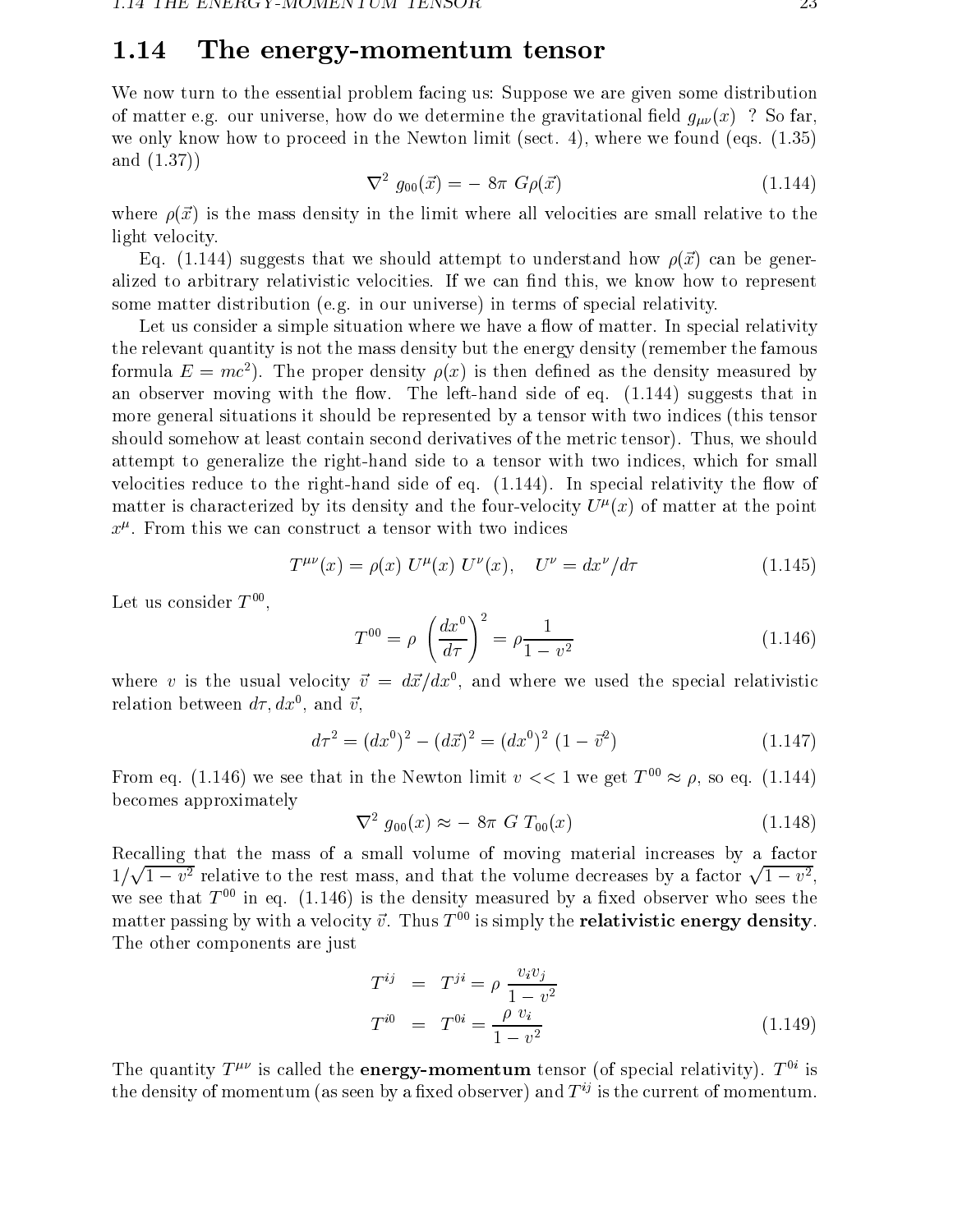$T^{\tau-}$  has the property that for closed systems the energy and momentum are conserved. In differential form we just have

$$
\frac{\partial T^{0\nu}}{\partial x^{\nu}} = \frac{\partial}{\partial t} \left( \frac{\rho}{1 - v^2} \right) + \vec{\nabla} \left( \frac{\rho \vec{v}}{1 - v^2} \right) = 0 \tag{1.150}
$$

which expresses the conservation of a quantity of material with density  $\rho/(1-v)$  moving with a velocity  $\vec{v}(x)$ .

We also have

$$
\frac{\partial T^{1\nu}}{\partial x^{\nu}} = \frac{\partial}{\partial t} \left( \frac{\rho v_x}{1 - v^2} \right) + \frac{\partial}{\partial x} \left( \frac{\rho v_x^2}{1 - v^2} \right) + \frac{\partial}{\partial y} \left( \frac{\rho v_x v_y}{1 - v^2} \right) + \frac{\partial}{\partial z} \left( \frac{\rho v_x v_z}{1 - v^2} \right)
$$
\n
$$
= \frac{\rho}{1 - v^2} \left( \frac{\partial v_x}{\partial t} + \vec{v} \ \vec{\nabla} v_x \right) \tag{1.151}
$$

where we used eq.  $(1.150)$ . Thus

$$
\frac{\partial T^{i\nu}}{\partial x^{\nu}} = \frac{\rho}{1 - v^2} \left( \frac{\partial v^i}{\partial t} + \vec{v} \ \vec{\nabla} v^i \right) = 0 \tag{1.152}
$$

since the bracket in the bracket in the bracket in the velocity for an equal of  $\alpha$ observer following the stream of matter, and in the absence of any forces this velocity can compare Thus we have by combining (Thus ) where  $\alpha$ 

$$
\frac{\partial T^{\mu\nu}}{\partial x^{\nu}} = 0 \tag{1.153}
$$

and we say that the energy-momentum tensor is conserved. From  $(1.153)$  it follows that the total energy-momentum  $F$  is conserved, because (1.149) implies that

$$
P^{\alpha} = \int d^3x \ T^{0\alpha}(\vec{x}, t) \tag{1.154}
$$

and hence from  $(1.153)$ 

$$
\frac{dP^{\alpha}}{dt} = \int d^{3}x \; \frac{\partial T^{0\alpha}}{\partial t} = \int d^{3}x \; \frac{\partial T^{\mu\alpha}}{\partial x^{\mu}} = 0 \tag{1.155}
$$

where we used that

$$
\int d^3x \; \frac{\partial T^{i\alpha}}{\partial x^i} = 0
$$

 $\scriptstyle\rm II~\ I$  - vanishes at infinity. From eqs. (1.140) and (1.149) it is easily verified that  $\scriptstyle\rm F$ defined by eq. (1.154) is indeed a four-vector (remember that volume  $a \; x$  decreases by a factor  $\sqrt{1-v^2}$  $\mathbf{r}$  and  $\mathbf{r}$  and  $\mathbf{r}$  and  $\mathbf{r}$  and  $\mathbf{r}$ 

The energy-momentum tensor (1.145) represents an extremely simple physical system. A somewhat more useful case can be constructed by considering a **perfect fluid**, which is de ned as a uid characterized by a velocity eld vx such that an observer moving along with the fluid sees it as being isotropic around each point. Ideal fluids are often used to approximately describe our universe at large scales (much larger than the size of galaxies), and hence the energy-momentum distribution of such fluids is of particular relevance in the theory of gravity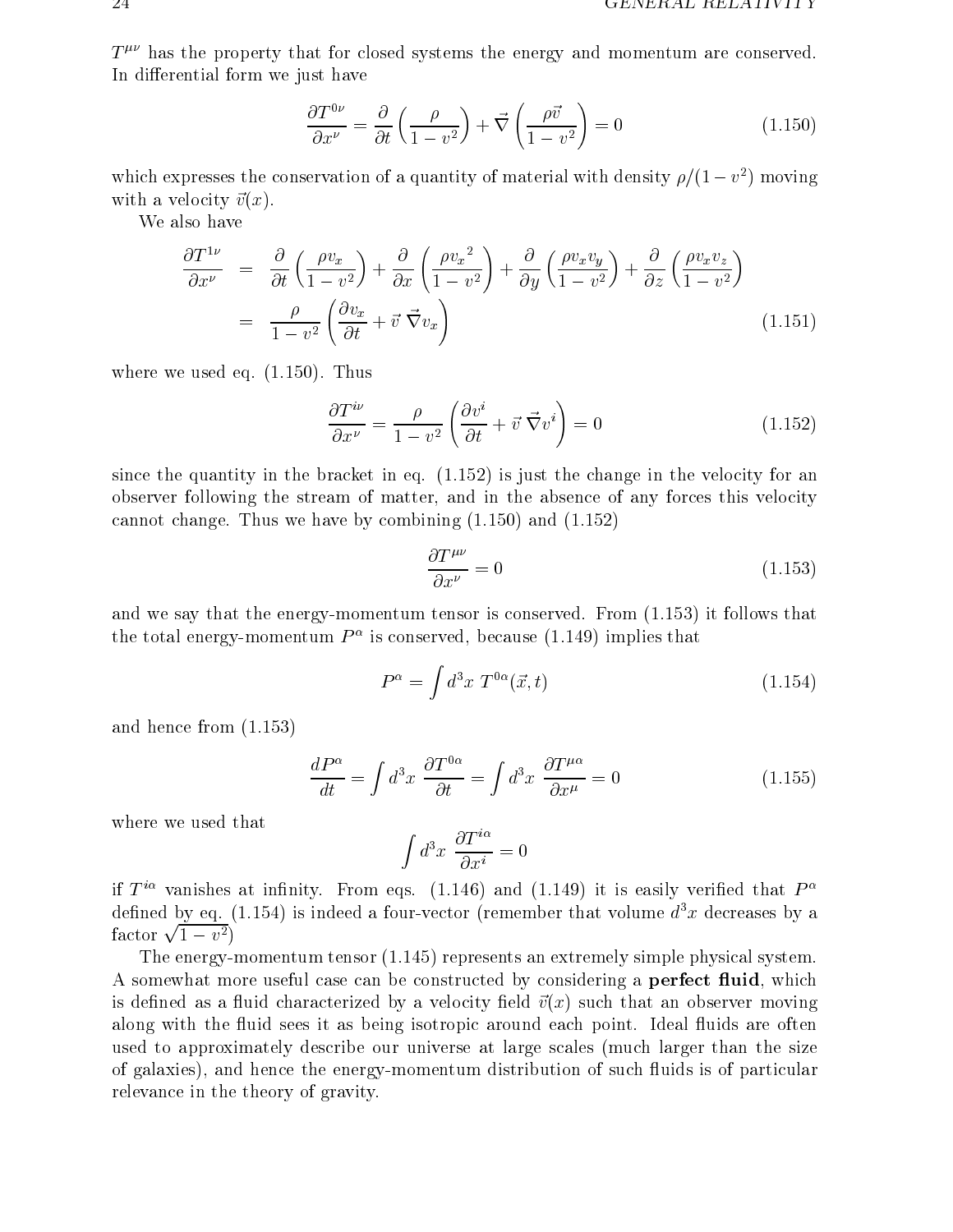To nd the energy
momentum tensor we simply use the rest frame where

$$
(T^{00})rest = \rho
$$
  
\n
$$
(T^{i0})rest = (T^{oi})rest = 0
$$
  
\n
$$
(T^{ij})rest = (T^{ji})rest = p \delta_{ij}
$$
 (1.156)

The (00)-component is the same as in (1.146) since  $\vec{v} = 0$ , and the result for the  $(ij)$ component expresses the meaning of isotropy. Similarly the  $(i0)$ -components must vanish due to isotropy. In (1.146)  $\rho$  is again the proper energy density, whereas p is called the pressure

We can now express  $T^+$  in a frame where the nuid moves with velocity  $v(x, t)$ ,

$$
T^{\mu\nu} = p \ \eta^{\mu\nu} + (p+\rho) U^{\mu} U^{\nu} \tag{1.157}
$$

To see that  $T^*$  is correct notice that it is a tensor (in special relativity), and that it reduces to  $(1.156)$  in the rest frame. Conservation of energy and momentum in the differential form (for a closed system)

$$
\frac{\partial T^{\mu\nu}}{\partial x^{\nu}} = 0 \tag{1.158}
$$

leads to the special relativistic equations for an ideal fluid,

$$
\frac{\partial \mathbf{v}}{\partial t} + (\mathbf{v} \nabla) \mathbf{v} = -\frac{1 - v^2}{p + \rho} \left[ \nabla p + \mathbf{v} \frac{\partial p}{\partial t} \right]. \tag{1.159}
$$

We recommend the reader to verify this result.

To make the above result generally covariant we proceed as done many times before The conservation equation  $(1.158)$  becomes replaced by

$$
T^{\mu\nu}{}_{;\nu} = 0 \tag{1.160}
$$

Using eq.  $(1.88)$  we get

$$
\frac{1}{\sqrt{g}} \frac{\partial}{\partial x^{\mu}} (\sqrt{g} T^{\mu \nu}) = -\Gamma^{\nu}_{\mu \lambda} T^{\mu \lambda}
$$
 (1.161)

where we can say that the right-hand side represents a gravitational force density. The total energy-momentum can (tentatively) be written down in analogy with  $(1.154)$ ,

$$
P^{\mu} = \int d^3x \sqrt{g} \ T^{\mu 0} \tag{1.162}
$$

which is, however, not conserved due to the non-vanishing of the right-hand side of eq. (1.101). Physically non-conservation of  $P^{\mu}$  is due to the possibility of exchanging energy and momentum between matter and gravitation. Also,  $P^{\tau}$  is **not** a contravariant vector.

The explicit form of the energy-momentum tensor for an ideal fluid interacting with gravity is given by

$$
T^{\mu\nu} = p \, g^{\mu\nu} + (p+\rho) U^{\mu} U^{\nu} \tag{1.163}
$$

since  $T^*$  is a tensor, and since it reduces to  $(1.157)$  in special relativity.

The energy-momentum tensors constructed above are symmetric,  $T^{\prime} = T^{\prime}$ . This is a general property, assumed to be valid in the following.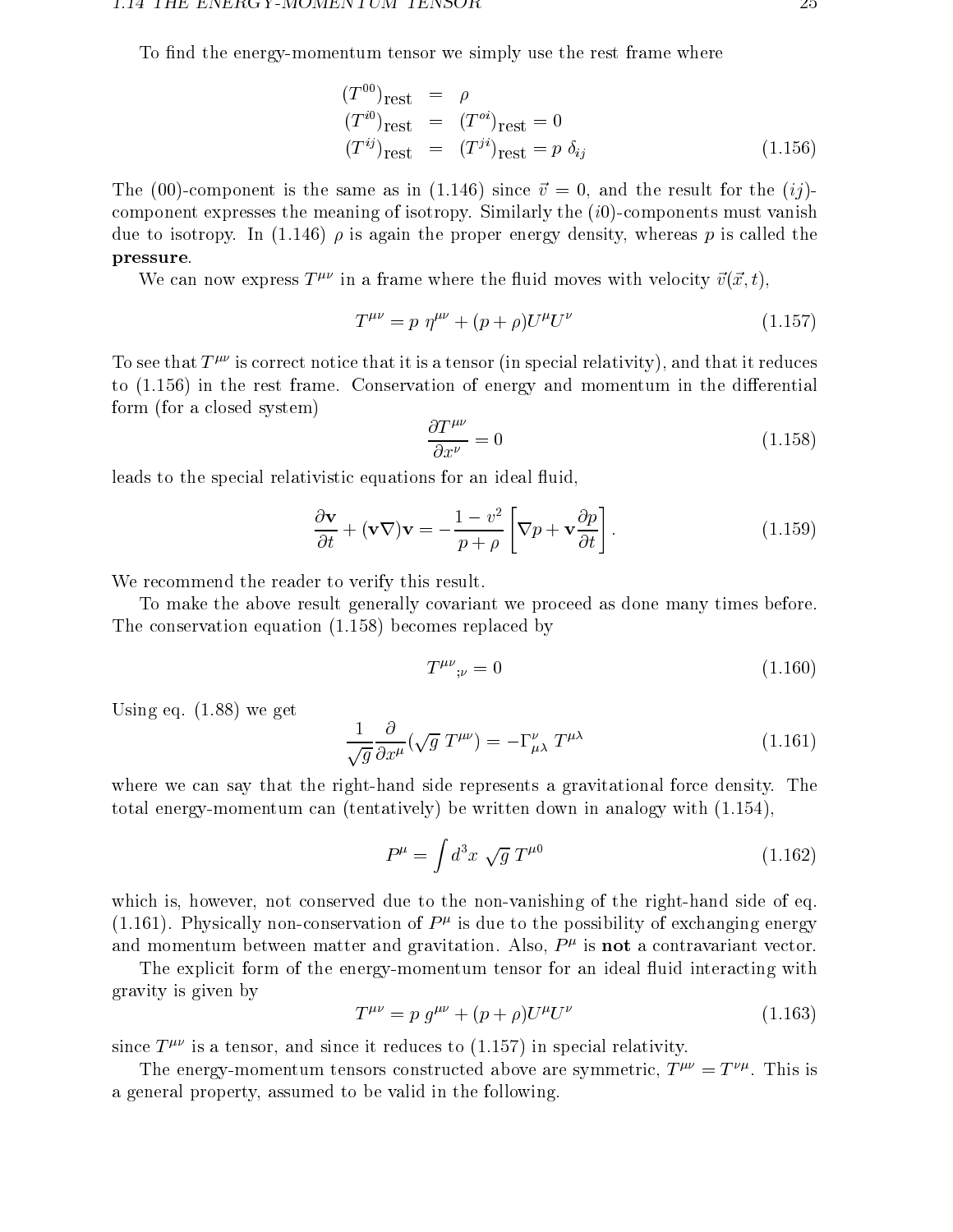#### <span id="page-29-0"></span>1.15 Einstein's field equations for gravitation

We are now able to proceed to present Einsteins eld equations which were derived by plausibility arguments in 1916 ("Die Grundlage der allgemeinen Relativitätstheorie", Annalen der Physik (Leipzig)  $49$  (1916) 769). We return to the Newtonian limit, which can be written as in eq.  $(1.148)$ , i.e.

$$
\nabla^2 g_{00}(x) = -8\pi G T_{00}(x) \tag{1.164}
$$

The left-hand side contains the second derivative of the metric tensor, whereas the righthand side is the  $(00)$ -component of the energy-momentum tensor. Thus it is natural to generalize this equation to

$$
E_{\mu\nu}(x) = -8\pi G \ T_{\mu\nu}(x) \tag{1.165}
$$

in arbitrary contrary contrary contrary  $\mathfrak{m}$ and second derivatives. From  $(1.164)$  it is clear that we need to include second derivatives. and the reason we do not include higher derivatives is primarily because of simplicity However, such terms would have to be multiplied by a constant with dimension of a power of length  $\sigma$   $q/\sigma x$  -terms would have to be multiplied by some constant with dimension of length,  $\sigma$   $q/\sigma x$  -by (length) -etc.). Looking around among the fundamental constants of nature there is only one constant with dimension of length, the so-called Planck length.

$$
L_{Planck}^2 = \frac{G\hbar}{c^3} \tag{1.166}
$$

Using  $G/c^2 \simeq 7.41 \times 10^{-23}$  cm/g and  $h \simeq 10^{-24}$  erg  $\times s$  one obtains

$$
L_{Planck} \simeq 10^{-33} cm \tag{1.167}
$$

It therefore follows that if the constants of dimension length to a power are present, they are incredibly small and of no relevance for large scale phenomena in our universe. They could be relevant in the very early universe, which is supposed to be very small  $(\text{big bang})$ . Due to the occurrence of  $\hbar$  it is clear that quantum phenomena must be involved, and hence such terms could be of relevance in quantum gravity.  $\frac{4}{3}$  However, here we shall proceed to consider only scales which are large relative to  $10^{-11}$  cm.

The Einstein tensor E-W/W in the given the group of space on the control of the geometry of space of the geometry and showled be the second derivatives of graduate  $\mathcal{L}$ represents the genuine physical contents of gravitational elds For this we have only one candidate , namely the curvature tensor and quantities derived from it. Since  $E_{\mu\nu}$  has two indices, it should depend on the contracted curvature tensor. Because of the symmetries  $\dot{\theta}$  insect that there is essentially one such that there is essentially one such tensor namely  $\dot{\theta}$  are namely  $\dot{\theta}$ Could we take

$$
E_{\mu\nu} = R_{\mu\nu} \quad ? \tag{1.168}
$$

The answer is no In sect it was shown that the energy
momentum tensor satis es differential conservation

$$
T^{\mu\nu}{}_{;\nu} = 0 \tag{1.169}
$$

<sup>-</sup>Such terms occur in superstring theories (one of which could be the  $\,$  right  $\,$  theory of quantum  $\,$ gravity

Mathematicians have shown that the curvature tensor is the only tensor that can be constructed from the first and second derivatives of the metric tensor, and which is linear in the second derivatives of the metric tensor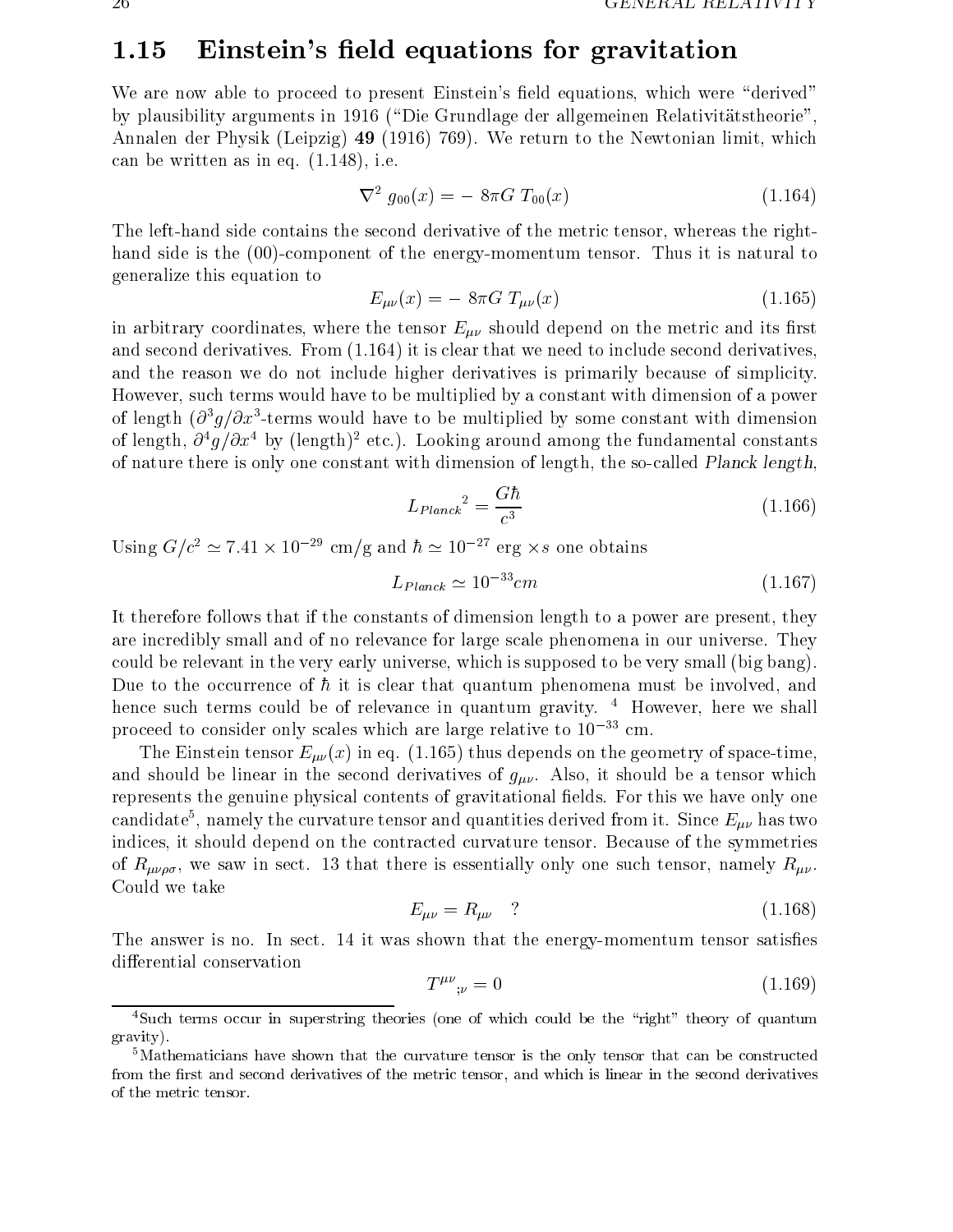Going back go eq.  $(1.165)$  we therefore also have

$$
E^{\mu\nu}{}_{;\nu} = 0 \tag{1.170}
$$

From eq. (1.143) it follows, however, that  $R^{\mu\nu}{}_{;\nu}\,\neq\,0$  in general. Thus eq. (1.168) is wrong

However, eq.  $(1.143)$  shows that the right answer is

$$
E_{\mu\nu} = c(R_{\mu\nu} - \frac{1}{2} g_{\mu\nu} R) \tag{1.171}
$$

which is covariantly conserved Here c is a dimensionless constant  $\mathbf{I}$ requiring that we get the correct Newton limit. In a non-relativistic system the pressure terms are much smaller than the energy-density, so  $|T_{ij}| \ll |T_{00}|$ . Eqs. (1.165) and  $(1.171)$  reduce to

$$
c(R_{00} - \frac{1}{2} g_{00} R) = -8\pi G T_{00}
$$
 (1.172)

Since  $|T_{ij}| \ll |T_{00}|$ , we also have that  $E_{ij}$  is very small, so from (1.171)

$$
R_{ij} \approx \frac{1}{2} g_{ij} R \tag{1.173}
$$

In the weak field limit, to the first approximation  $g_{ij} \simeq \eta_{ij}$ . Thus

$$
R \cong R_{ii} - R_{00} \simeq \frac{3}{2} R - R_{00}
$$
\n
$$
\frac{1}{2} R \approx R_{00}
$$
\n(1.174)

Inserting this in  $(1.171)$  we get

i.e.

$$
E_{00} \approx c(R_{00} + \frac{1}{2} R) \approx 2c R_{00}
$$
 (1.175)

where the can be obtained from an are  $\lambda$  in the of the can be are of the called from the state of the state of the state of the state of the state of the state of the state of the state of the state of the state of the s can be left out in the Newton limit. Thus

$$
R_{\lambda\mu\nu\kappa} \approx \frac{1}{2} \left[ \frac{\partial^2 g_{\lambda\nu}}{\partial x^\kappa \partial x^\mu} - \frac{\partial^2 g_{\mu\nu}}{\partial x^\kappa \partial x^\lambda} - \frac{\partial^2 g_{\lambda\kappa}}{\partial x^\nu \partial x^\mu} + \frac{\partial^2 g_{\mu\kappa}}{\partial x^\nu \partial x^\lambda} \right] \tag{1.176}
$$

Since all time derivatives vanish we get

$$
R_{0000} \approx 0 \quad , \quad R_{i0j0} \approx \frac{1}{2} \frac{\partial^2 g_{00}}{\partial x^i \partial x^j} \tag{1.177}
$$

so from  $(1.175)$  we get

$$
E_{00} \approx 2c \ R_{00} \approx 2c(R_{i0i0} - R_{0000}) \approx c \nabla^2 \ g_{00}
$$
 (1.178)

It is interesting that the first field equation that Einstein published actually was precisely  $(1.108)$ . He was aware that it could not be generally valid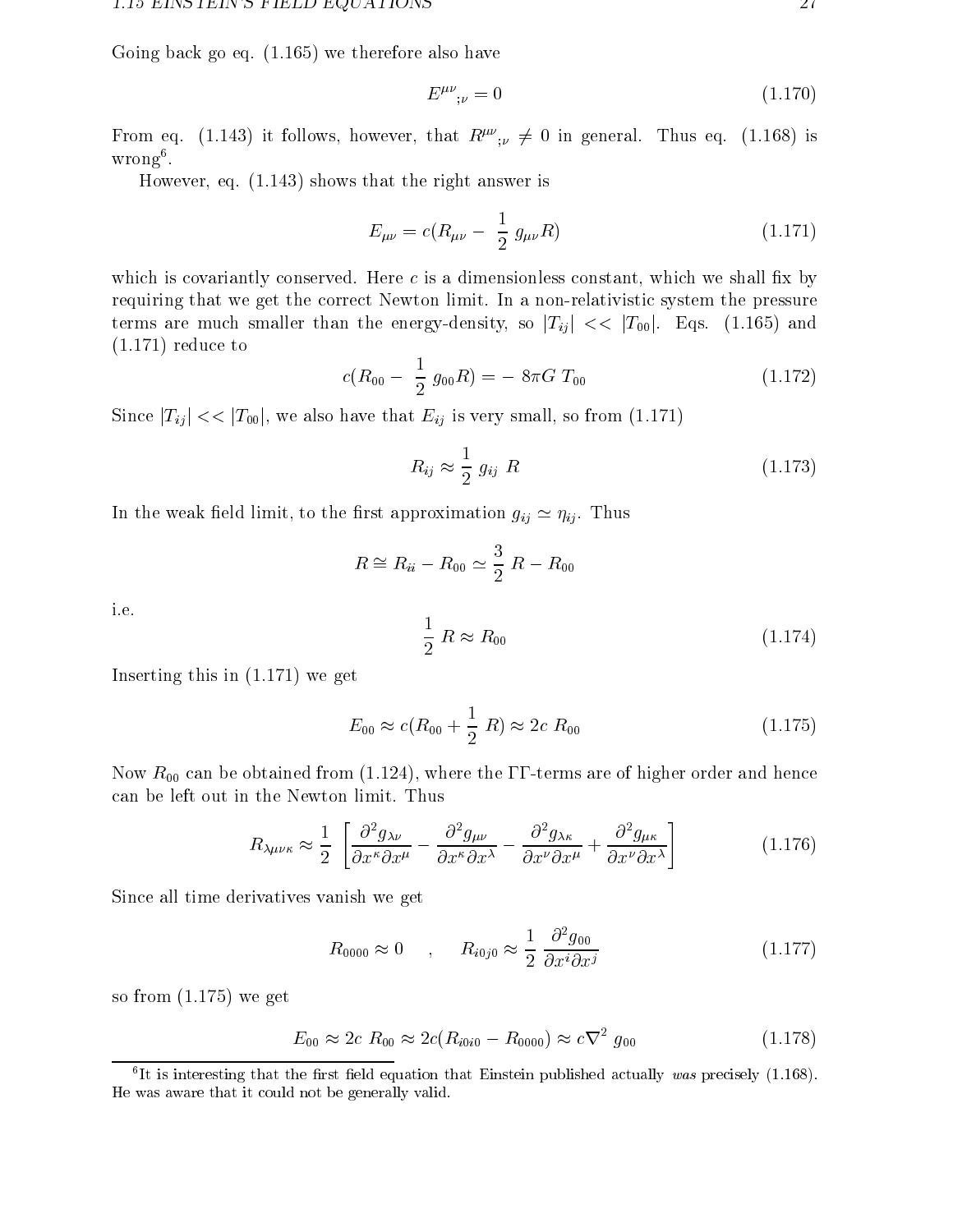This shows that we obtain eq. (1.164) provided  $c = 1$ . Consequently **Einstein's field** equations read

$$
R_{\mu\nu} - \frac{1}{2} g_{\mu\nu} R = - 8\pi G T_{\mu\nu} \tag{1.179}
$$

This equation can be written in a different form. By contraction we get

$$
R^{\mu}{}_{\mu} - \frac{1}{2} \delta^{\mu}{}_{\mu} R = R - \frac{1}{2} \cdot 4 \cdot R = -R = - 8\pi G T^{\mu}{}_{\mu}
$$

or

$$
R = 8\pi G T^{\mu}{}_{\mu} \tag{1.180}
$$

This can be inserted in eq.  $(1.179)$ , and we then get

$$
R_{\mu\nu} = -8\pi \ G(T_{\mu\nu} - \frac{1}{2} \ g_{\mu\nu} T^{\alpha}{}_{\alpha}) \tag{1.181}
$$

Eq.  $(1.181)$  is, of course, fully equivalent to eq.  $(1.179)$ .

In example, the vacuum Einstein equation is a space that the vacuum Einstein equation is a space of  $\alpha$ 

$$
R_{\mu\nu} = 0 \tag{1.182}
$$

Flat Minkowski
space satis es this equation globally and locally but in the local case there are others due to the non-trivial solutions are the non-trivial solutions of eq. (  $\pm$  ,  $\pm$  ,  $\pm$ 

Eq.  $(1.179)$  can be generalized by adding the "cosmological term",

$$
R_{\mu\nu} - \frac{1}{2} g_{\mu\nu} R - \Lambda g_{\mu\nu} = - 8\pi G T_{\mu\nu}
$$
 (1.183)

This is allowed from the point of view of covariant conservation of T-HD ( ) where the covariant  $\sim$  $\Omega$  define the Newton limit The Newton limit Theorem is a satisfy the Newton limit Theorem is a satisfy the Newton limit Theorem is a set of  $\Omega$ cosmological constant  $\Lambda$  must therefore be rather small, and in this chapter we shall ignore it. However, a small  $\Lambda$ , which seems to exist, has profound cosmological effects, as we shall see later. It should be noticed that consistency of the Einstein equation  $(1.183)$ requires that  $T_{\mu\nu}$  is symmetric,  $T^{\mu\nu} \equiv T^{\mu\nu}$ .

To conclude this section we now have a non-linear set of second order differential  $\mathcal{E}$  which allows one to compute the gravitations on the gravitation  $\mathcal{E}$ momentum distribution. This is precisely the contents of Einstein's general relativity.

### remarks on the history of Einstein States and the history of Einstein States and the history of Einstein States

In Einstein and Grossmann published a paper where gravity was for the rst time described by the metric tensor, and the Ricci tensor was introduced as an important tool. The theory was, however, not right. Also, a later paper from 1914 by Einstein contains a treatise of differential geometry. The contents of this paper was corrected for technical errors by Levi-Civita. The flaw in Einstein's 1914 paper (mainly that the covariant conservation of the energy
momentum tensor on the right
hand side was not correctly implemented by the geometrical left-hand side, as explained above in connection with  $(1.168)$ ) was corrected in November 1915 by Einstein and by the matematician Hilbert, who derived the construction from a variation from a variation from a variation  $\mu$  and  $\mu$  and  $\mu$  and  $\mu$  and  $\mu$ Einstein submitted a paper which for the rst time gives the correct eld equation Five days before it contains the submitted and actually submitted as paper which also contained the right contains equation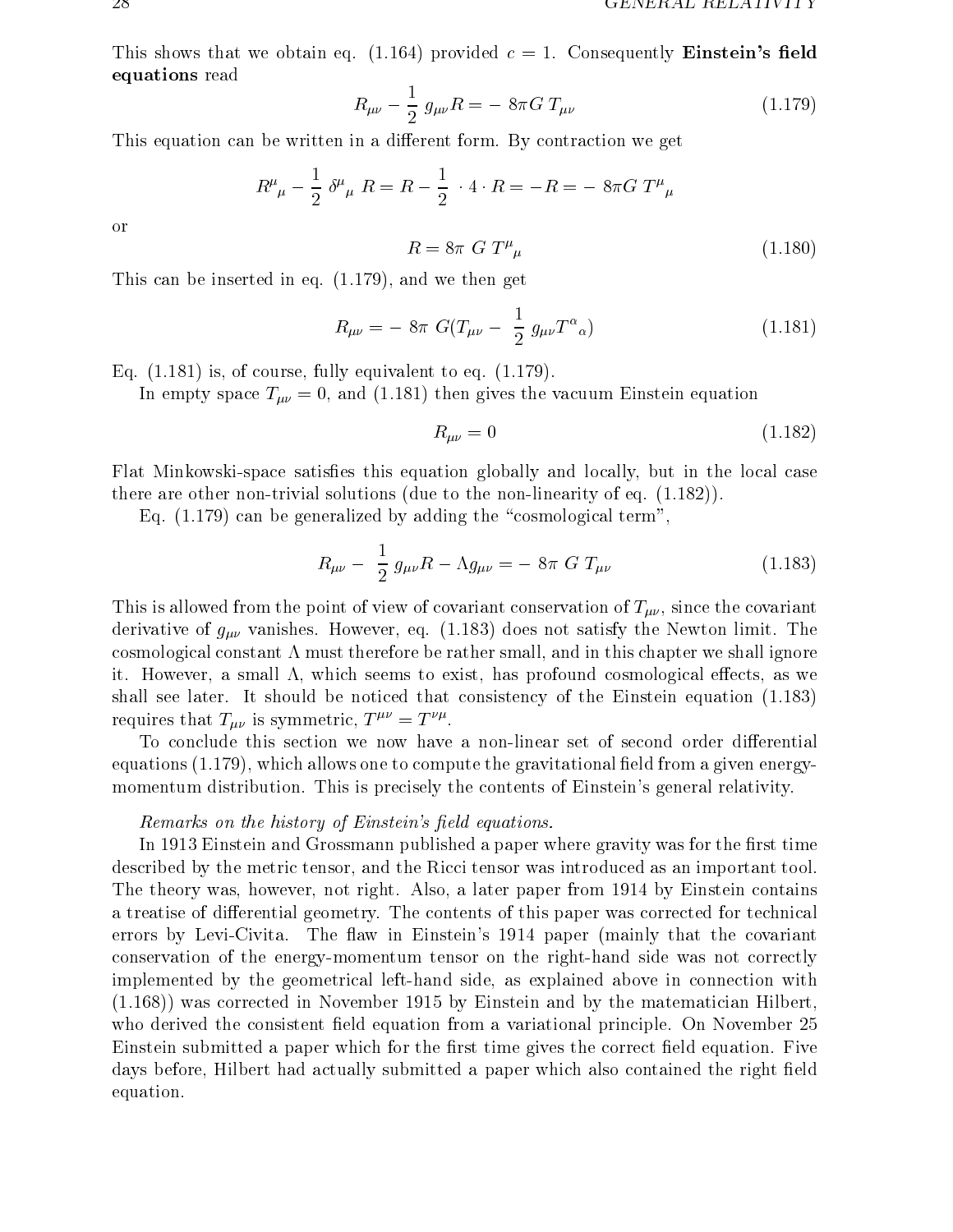### <span id="page-32-0"></span>1.16 The time-dependent spherically symmetric metric

In order to gain insight in Einstein's equations we shall start by considering a time- $\mathbf{E}$  is the spherically symmetric gravitation  $\mathbf{E}$  and the mean that the mean that the mean that the mean that the mean that the mean that the mean that the mean that the mean that the mean that the mean that the metric should be the same when the rectangular coordinates  $x^+, x^-, x^-$  are subjected to a rotation. Intuitively this means that the proper time interval can only depend on the following quantities (which are rotationally invariant).

$$
t, r, dt, \vec{x}d\vec{x} = r dr , (d\vec{x})^2 = dr^2 + r^2(d\theta^2 + \sin^2\theta d\varphi^2)
$$
 (1.184)

where  $r = \sqrt{x^2 + y^2 + z^2}$ . Thus Thus

$$
d\tau^{2} = A(r,t)dt^{2} - B(r,t)dr^{2} - C(r,t)drdt - D(r,t)r^{2}(d\theta^{2} + \sin^{2}\theta d\varphi^{2})
$$
 (1.185)

In general relativity it is important to realize that the coordinates are arbitrary. Thus, we are free to make transformations  $x^{\mu} \to x'^{\mu}$  in (1.185). In particular, we can always try to select such transformations in a way which simplified the expression  $\mathcal{F}_1$  and  $\mathcal{F}_2$ the function D can easily be removed by introducing a new radial variable,  $^7$ 

$$
r' = r\sqrt{D(r, t)}\tag{1.186}
$$

 $a\tau$  then becomes dependent on new functions  $A$  ,  $D$  , and  $C$  , which are functions of  $t$ and  $r$  . Dropping the primes, we can write

$$
d\tau^{2} = A(r,t)dt^{2} - B(r,t)dr^{2} - C(r,t)drdt - r^{2}(d\theta^{2} + \sin^{2}\theta d\varphi^{2})
$$
 (1.187)

The "mixed"  $drdt$ -term can also be removed by resetting our clocks by use of a new time coordinate  $\iota$  , which is defined by

$$
dt'(r,t) = \eta(r,t)[A(r,t)dt - \frac{1}{2}C(r,t)dr]
$$
\n(1.188)

Here r t is an integrating factor de ned such that  becomes a perfect dierential with  $\eta A = \sigma t / \sigma t$ ,  $-\frac{1}{2}\eta C = \sigma t / \sigma r$ . This requires the integrability condition

$$
\frac{\partial}{\partial r} \left( \eta(r, t) A(r, t) \right) = -\frac{1}{2} \frac{\partial}{\partial t} \left( \eta(r, t) C(r, t) \right) \tag{1.189}
$$

This is a rst order partial dierential equation for since A and C are given Once we are given  $\eta$  at a certain time for all r, we can compute it at any other time. Using that

$$
\frac{1}{A\eta^2}dt'^2 = A dt^2 - C dt dr + \frac{C^2}{4A}dr^2
$$
\n(1.190)

the proper time  $(1.187)$  becomes

$$
d\tau^{2} = \frac{1}{\eta^{2} A} dt'^{2} - \left( B + \frac{C^{2}}{4A} \right) dr^{2} - r^{2} (d\theta^{2} + \sin^{2} \theta d\varphi^{2})
$$

It could happen that this transformation produces a constant  $r$  . In the following, for simplicity  $\overline{r}$ we only consider non-trivial transformations  $\tau = {\rm const}$  turns out to be inconsistent with the Einstein equation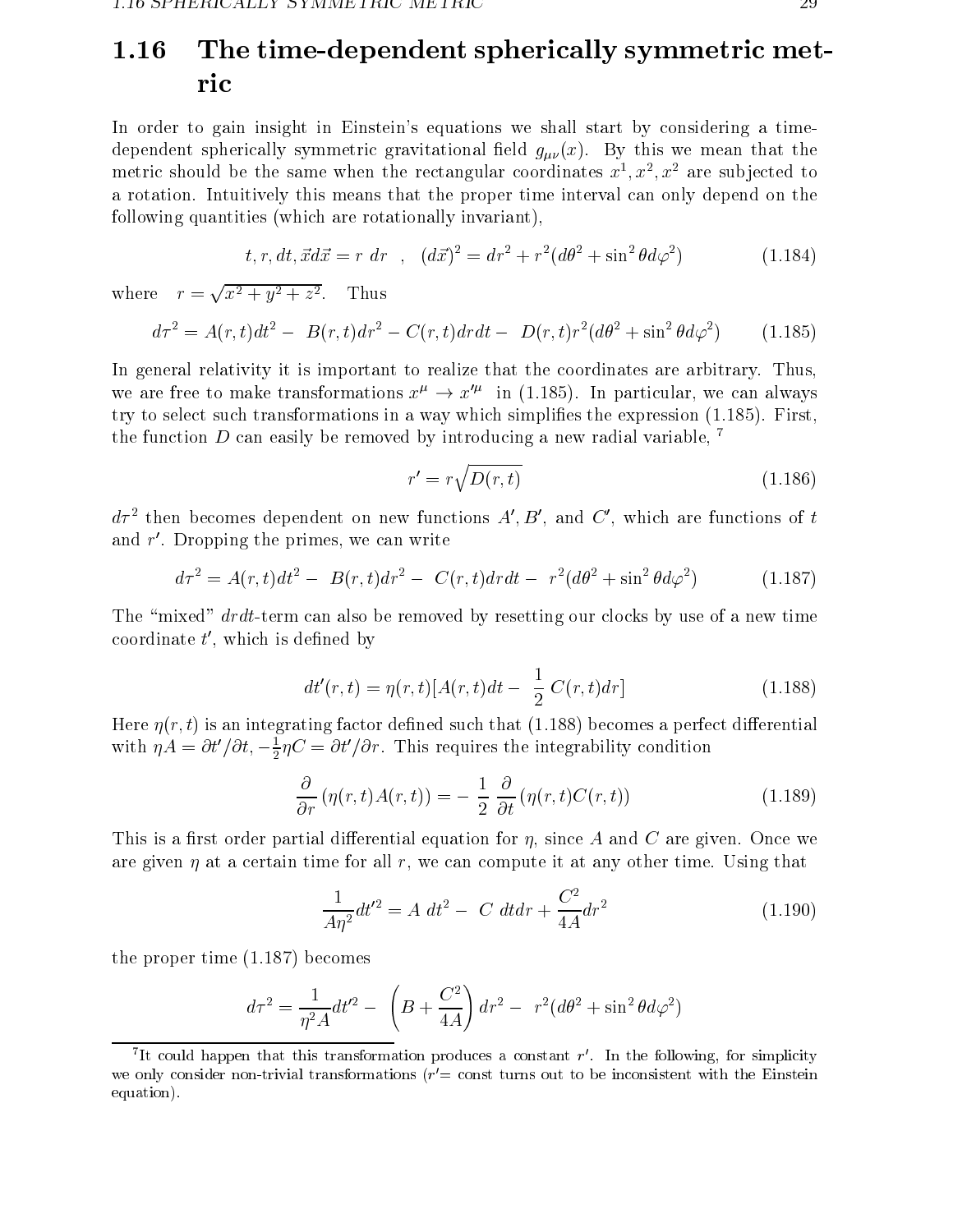<span id="page-33-0"></span>or, renaming these functions,

$$
d\tau^2 = E(r, t)dt^2 - F(r, t)dr^2 - r^2(d\theta^2 + \sin^2\theta \ d\varphi^2)
$$
 (1.191)

This form of this form of this derived the standard form of the metric form of the metric  $\mu$  , we yield It should be noted that the transformations used above do not involve the angles, and therefore the spherical symmetry is still manifest.

The metric tensor thus has the form

$$
g_{rr} = F , \quad g_{\theta\theta} = r^2 , \quad g_{\varphi\varphi} = r^2 \sin^2 \theta , \quad g_{tt} = -E ,
$$
  

$$
g^{rr} = \frac{1}{F} , \quad g^{\theta\theta} = \frac{1}{r^2} , \quad g^{\varphi\varphi} = \frac{1}{r^2 \sin^2 \theta} , \quad g^{tt} = -\frac{1}{E}
$$
 (1.192)

whereas the determinant  $q$  is

$$
g = r^4 EF \sin^2 \theta \tag{1.193}
$$

The invariant volume element is thus

$$
r^{2}\sin\theta\sqrt{E(r,t)F(r,t)}\;dr\;d\theta\;d\varphi\;dt\tag{1.194}
$$

If  $E$  and  $F$  were constants, this would just be the usual volume element in spherical coordinates

### 1.17 A digression: A simpler method for computing  $\frac{1}{\mu\nu}$

In order to write down the Einstein eld equations we need rst to know the Christoel symbols 1  $\mu_{\nu}$  for the metric (1.192). One method is to use eq. (1.27) directly, i.e. to use

$$
\Gamma^{\lambda}_{\mu\nu} = \frac{1}{2} g^{\lambda\sigma} \left[ \frac{\partial g_{\nu\sigma}}{\partial x^{\mu}} + \frac{\partial g_{\mu\sigma}}{\partial x^{\nu}} - \frac{\partial g_{\mu\nu}}{\partial x^{\sigma}} \right]
$$
(1.195)

This is a straightforward but tedious method. A somewhat simpler way consists in obtaining the  $\Gamma$ 's from a variational principle.

First let us consider some functional  $F = F(x^r, x^r)$ , where  $x^r = ax^r(y)/ay$ , and demand that the trajectory  $x^r = x^r (i)$  is obtained by requiring the minimum variation of the integral

$$
\int F(x^\mu,\dot{x}^\mu)d\tau
$$

i.e.

$$
\delta \int F(x^{\mu}, \dot{x}^{\mu}) d\tau = \int \delta F(x^{\mu}, \dot{x}^{\mu}) d\tau \n= \int \left[ \frac{\partial F}{\partial x^{\mu}} \delta x^{\mu} + \frac{\partial F}{\partial \dot{x}^{\mu}} \delta \dot{x}^{\mu} \right] d\tau = 0
$$
\n(1.196)

Now  $\delta \dot{x}^{\mu} = d\delta x^{\mu}/d\tau$ . Requiring that the variations vanish at the ends of the interval of integration, we obtain by a partial integration,

$$
\delta \int F d\tau = \int \left[ \frac{\partial F}{\partial x^{\mu}} - \frac{d}{d\tau} \frac{\partial F}{\partial \dot{x}^{\mu}} \right] \delta x^{\mu} d\tau = 0
$$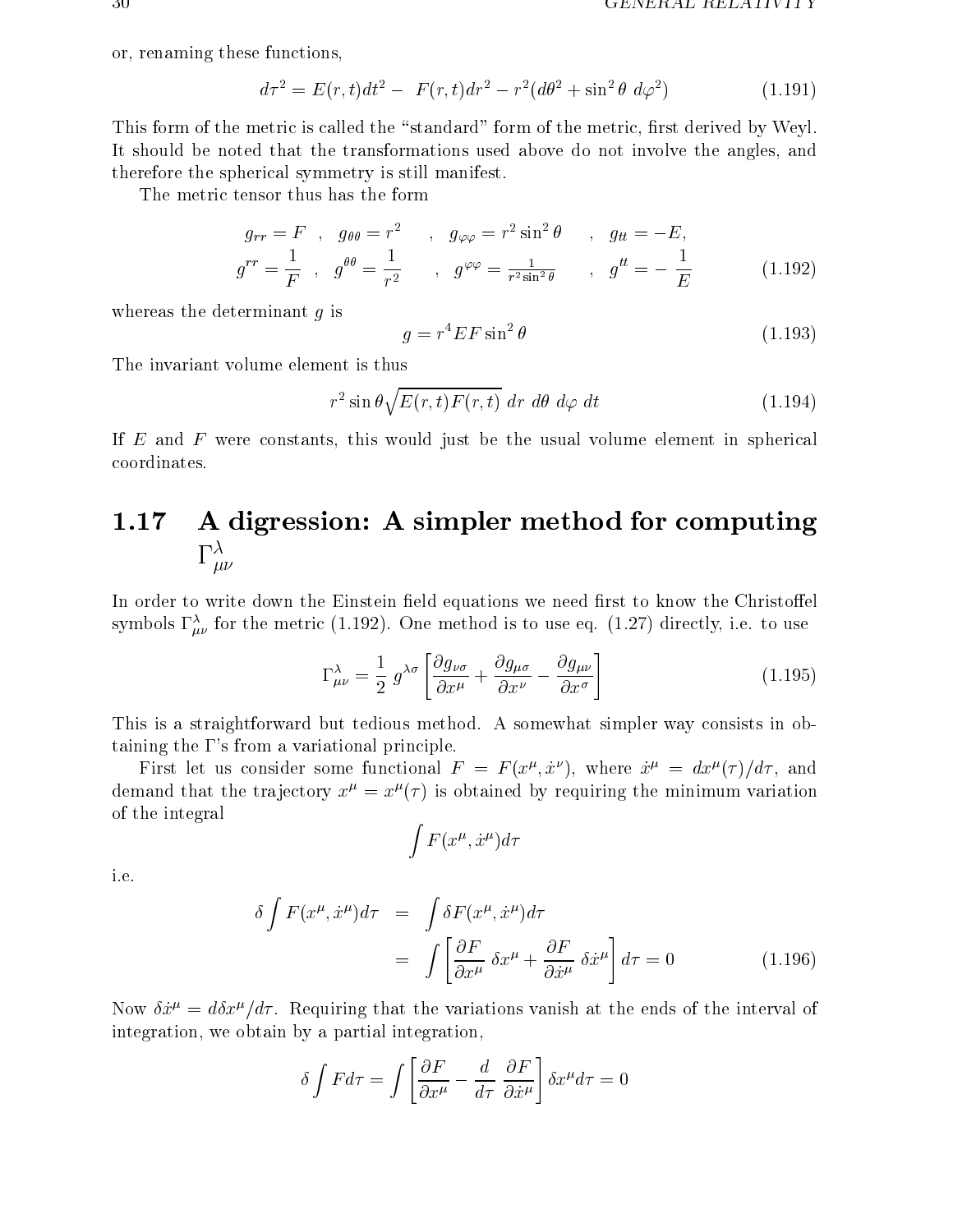or the Euler
Lagrange equation

$$
\frac{d}{d\tau}\frac{\partial F}{\partial \dot{x}^{\mu}} = \frac{\partial F}{\partial x^{\mu}}\tag{1.197}
$$

Now we can easily check that if we take

$$
F = g_{\mu\nu}(x) \frac{dx^{\mu}}{d\tau} \frac{dx^{\nu}}{d\tau}
$$
 (1.198)

then the Euler
Lagrange equation becomes

$$
2\frac{d}{d\tau}\left[g_{\mu\sigma}(x)\frac{dx^{\mu}}{d\tau}\right] = \frac{\partial g_{\mu\nu}(x)}{\partial x^{\sigma}}\frac{dx^{\mu}}{d\tau}\frac{dx^{\nu}}{d\tau}
$$
(1.199)

Doing the differentiation on the left-hand side we get

$$
\frac{\partial g_{\mu\sigma}}{\partial x^{\rho}} \frac{dx^{\rho}}{d\tau} \frac{dx^{\mu}}{d\tau} + g_{\mu\sigma} \frac{d^{2}x^{\mu}}{d\tau^{2}} = \frac{1}{2} \frac{\partial g_{\mu\nu}}{\partial x^{\sigma}} \frac{dx^{\mu}}{d\tau} \frac{dx^{\nu}}{d\tau}
$$

so after multiplication with  $q$  we get

$$
\frac{d^2x^{\alpha}}{d\tau^2} + \frac{1}{2} g^{\alpha\sigma} \left( 2 \frac{\partial g_{\mu\sigma}}{\partial x^{\nu}} - \frac{\partial g_{\mu\nu}}{\partial x^{\sigma}} \right) \frac{dx^{\mu}}{d\tau} \frac{dx^{\nu}}{d\tau}
$$

$$
= \frac{d^2x^{\alpha}}{d\tau^2} + \frac{1}{2} g^{\alpha\sigma} \left( \frac{\partial g_{\mu\sigma}}{\partial x^{\nu}} + \frac{\partial g_{\nu\sigma}}{\partial x^{\mu}} - \frac{\partial g_{\mu\nu}}{\partial x^{\sigma}} \right) \frac{dx^{\mu}}{d\tau} \frac{dx^{\nu}}{d\tau} = 0, \qquad (1.200)
$$

where in the last step we used that the names of the summation indices are arbitrary and  $ar^{\mu}ar$  is symmetric in  $\mu$  and  $\nu$ . From (1.199) and (1.10) we see that this is precisely the equation of motion for a freely falling particle in a gravitational eld speci ed by the  $\frac{1}{2}$  =  $\frac{1}{2}$  =  $\frac{1}{2}$  =  $\frac{1}{2}$  =  $\frac{1}{2}$  =  $\frac{1}{2}$  =  $\frac{1}{2}$  =  $\frac{1}{2}$  =  $\frac{1}{2}$  =  $\frac{1}{2}$  =  $\frac{1}{2}$  =  $\frac{1}{2}$  =  $\frac{1}{2}$  =  $\frac{1}{2}$  =  $\frac{1}{2}$  =  $\frac{1}{2}$  =  $\frac{1}{2}$  =  $\frac{1}{2}$  =  $\frac{1$ 

As a side-remark we mention that use of the Euler-Lagrange equation  $(1.196)$  also shows that  $(1.199)$  can be obtained from the variational principle

$$
\delta \int \sqrt{g_{\mu\nu}(x)\frac{dx^{\mu}}{d\tau}} \frac{dx^{\nu}}{d\tau} d\tau = 0
$$
\n(1.201)

where the contribution is the reader that form  $\mathcal{L}_{\mathcal{A}}$  , and the free  $\mathcal{L}_{\mathcal{A}}$  freely falling  $\mathcal{L}_{\mathcal{A}}$ particles follow a curve with the shortest "distance", since the square root times  $d\tau$  in - is the distance ie - can be written  **Report Following Service** d The curve followed by a freely falling particle is therefore called a geodesic

To return to the main issue of obtaining the Christoel symbols we see that eq  or

$$
\frac{d^2x^{\alpha}}{d\tau^2} + \Gamma^{\alpha}_{\mu\nu} \frac{dx^{\mu}}{d\tau} \frac{dx^{\nu}}{d\tau} = 0
$$
\n(1.202)

allows one to obtain the  $\Gamma$ 's from a variational principle using the Euler-Lagrange equations (1.197) with F given by (1.198). In our case the line element (1.191) therefore leads to the variational principle

$$
\delta \int \left[ E \dot{t}^2 - F \dot{r}^2 - r^2 \dot{\theta}^2 - r^2 \sin^2 \theta \dot{\varphi}^2 \right] d\tau = 0 \tag{1.203}
$$

where  $\iota = a \iota / a \iota$ ,  $\iota = a \iota / a \iota$ ,  $\iota = a \iota / a \iota$  and  $\iota = a \iota / a \iota$ ,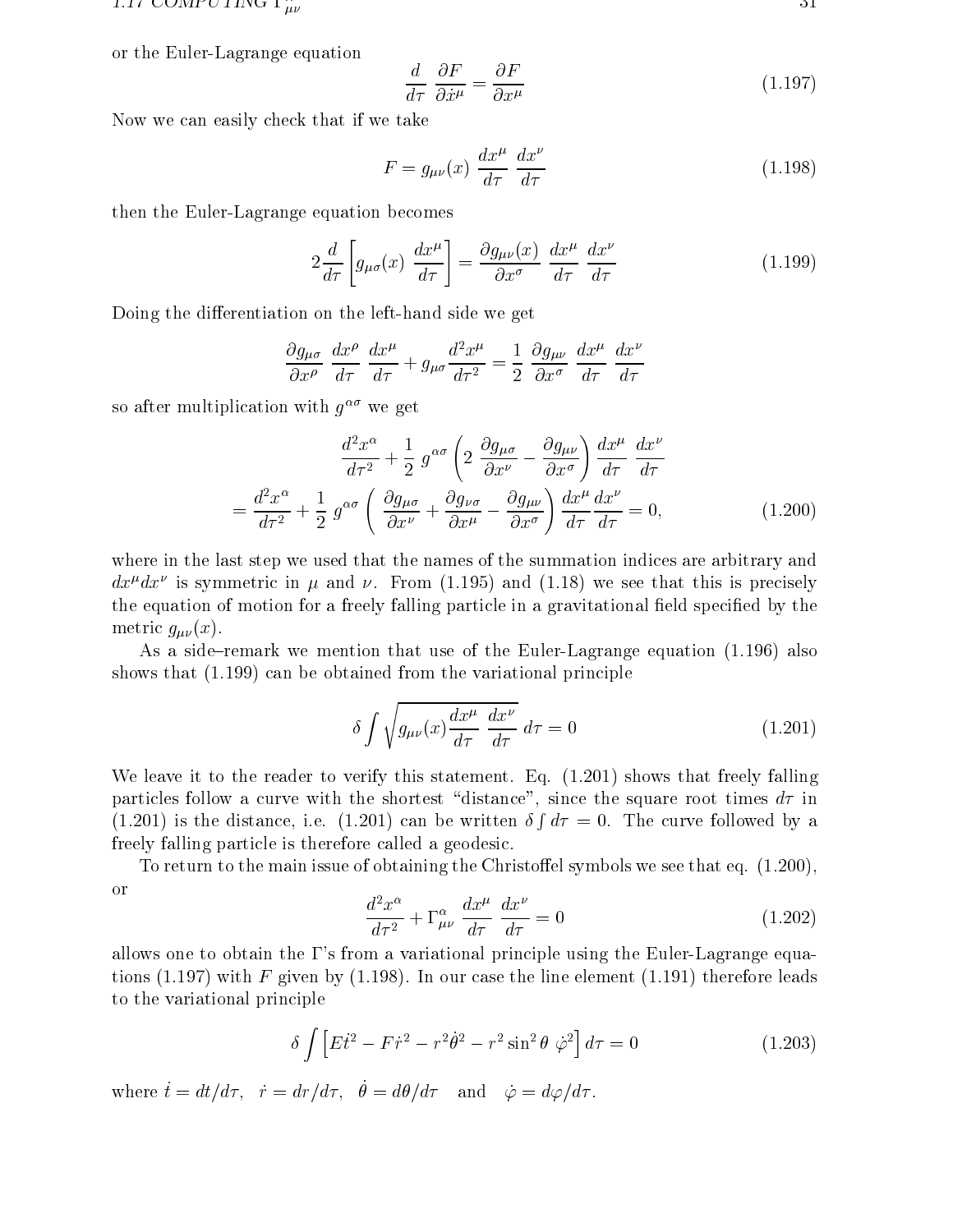### <span id="page-35-0"></span>1.18 The Christo el symbols for the timedependent spherically symmetric metric

Let us start by applying eq.  $(1.205)$  to the case where  $x_{0}$  in the Euler-Lagrange equation is the time In that case  $\mathbf{r}$  that case  $\mathbf{r}$  that case  $\mathbf{r}$  that case  $\mathbf{r}$ 

$$
\frac{d}{d\tau}(2E\dot{t}) = \dot{t}^2 \frac{\partial E}{\partial t} - \frac{\partial F}{\partial t} \dot{r}^2
$$
\n(1.204)

Performing the differentiation on the left-hand side (remember that  $E$  depends on  $r$  and t, which in turn depends on  $\tau$ )

$$
2E\ddot{t} + 2\dot{t}^2 \frac{\partial E}{\partial t} + 2\dot{t}\dot{r} \frac{\partial E}{\partial r} = \dot{t}^2 \frac{\partial E}{\partial t} - \frac{\partial F}{\partial t} \dot{r}^2
$$

$$
\ddot{t} + \frac{1}{2E} \frac{\partial E}{\partial t} \dot{t}^2 + \frac{1}{E} \frac{\partial E}{\partial r} \dot{t}\dot{r} + \frac{1}{2E} \frac{\partial F}{\partial t} \dot{r}^2 = 0
$$
(1.205)

or

From this we get by comparison with -- the following s remember that mixed

$$
\Gamma_{tt}^{t} = \frac{1}{2E} \frac{\partial E}{\partial t}
$$
\n
$$
\Gamma_{tr}^{t} = \frac{1}{2E} \frac{\partial E}{\partial r} = \Gamma_{rt}^{t}
$$
\n
$$
\Gamma_{rr}^{t} = \frac{1}{2E} \frac{\partial F}{\partial t}
$$
\n(1.206)

Next let us use the Euler
Lagrange equation  for the problem - when we vary  $x^{\mu} = r$ ,

$$
-\frac{d}{d\tau}(2F\dot{r}) = \frac{\partial E}{\partial r}\,\dot{t}^2 - \frac{\partial F}{\partial r}\,\dot{r}^2 - 2r\dot{\theta}^2 - 2r\,\sin^2\theta\dot{\varphi}^2\tag{1.207}
$$

Proceeding as before we perform the  $d/d\tau$  on the left-hand side and obtain

$$
\ddot{r} + \frac{1}{F} \frac{\partial F}{\partial t} \dot{t} \dot{r} + \frac{1}{2F} \frac{\partial F}{\partial r} \dot{r}^2 + \frac{1}{2F} \frac{\partial E}{\partial r} \dot{t}^2 - \frac{r}{F} \dot{\theta}^2 - \frac{r}{F} \sin^2 \theta \dot{\varphi}^2 = 0 \qquad (1.208)
$$

 $\blacksquare$  which is a set that  $\blacksquare$  with  $\blacksquare$  with  $\blacksquare$  with  $\blacksquare$ 

 $\alpha$  into  $\alpha$  occur twice in  $(1.202)$ 

$$
\Gamma_{tr}^{r} = \Gamma_{rt}^{r} = \frac{1}{2F} \frac{\partial F}{\partial t} , \quad \Gamma_{rr}^{r} = \frac{1}{2F} \frac{\partial F}{\partial r}
$$
\n
$$
\Gamma_{tt}^{r} = \frac{1}{2F} \frac{\partial E}{\partial r} , \quad \Gamma_{\theta\theta}^{r} = -\frac{r}{F} , \quad \Gamma_{\varphi\varphi}^{r} = \frac{-r \sin^{2} \theta}{F}
$$
\n(1.209)

Proceeding now with the variable  $\theta$  we get (since E and F are independent of  $\theta$ )

$$
-\frac{d}{d\tau}(2r^2\dot{\theta}) = -2r^2\sin\theta\cos\theta\dot{\varphi}^2\tag{1.210}
$$

which gives

$$
\ddot{\theta} + \frac{2}{r}\dot{r}\dot{\theta} - \sin\theta\cos\theta\dot{\varphi}^2 = 0
$$
\n(1.211)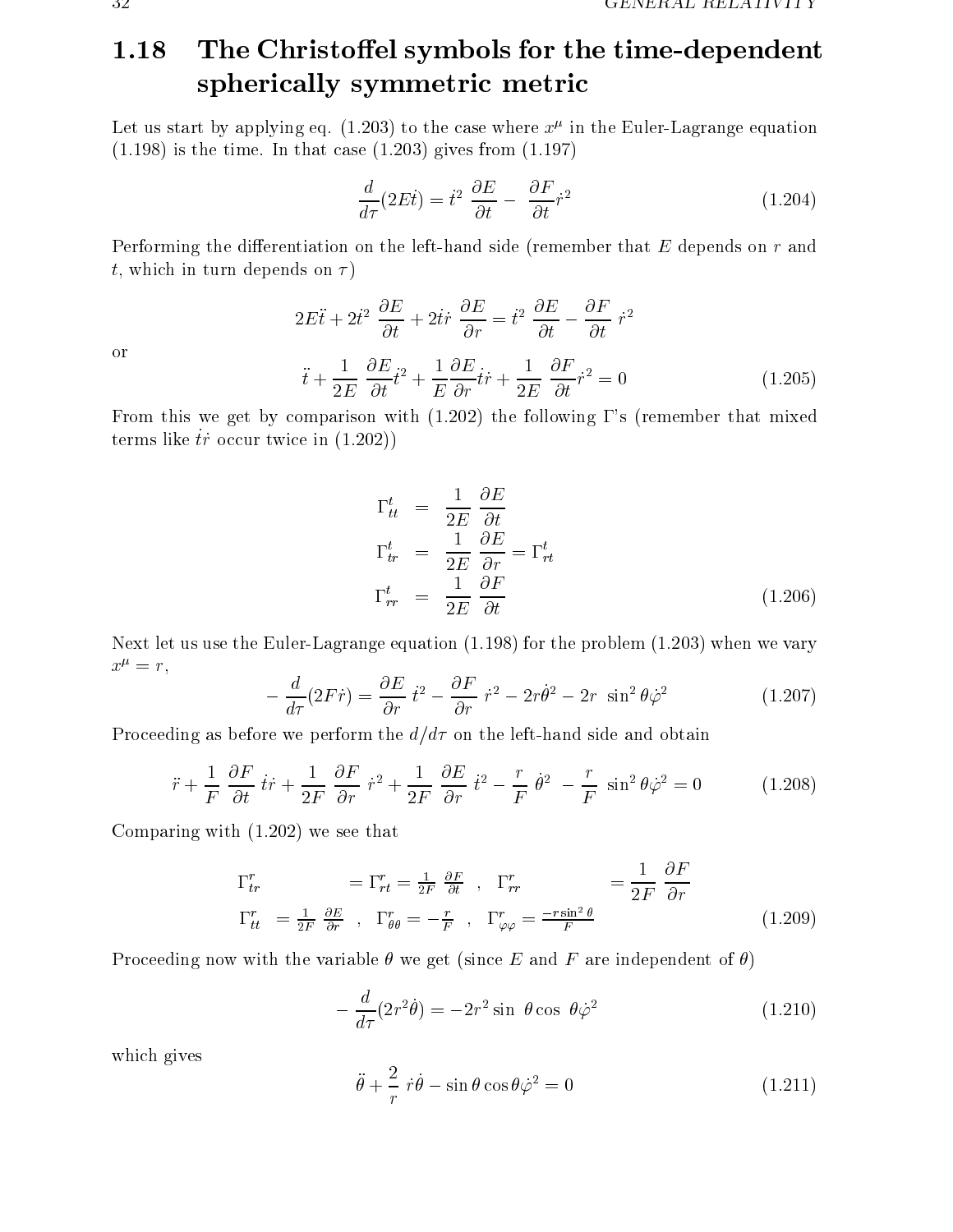i.e.

$$
\Gamma^{\theta}_{r\theta} = \Gamma^{\theta}_{\theta r} = \frac{1}{r} \quad , \quad \Gamma^{\theta}_{\varphi\varphi} = -\sin\theta \cos\theta \tag{1.212}
$$

Finally we need only to vary  $\varphi$ ,

$$
-\frac{d}{d\tau}(2r^2\sin^2\theta\dot{\varphi}) = 0\tag{1.213}
$$

or

$$
\ddot{\varphi} + \frac{2}{r} \dot{r} \dot{\varphi} + 2 \frac{\cos \theta}{\sin \theta} \dot{\theta} \dot{\varphi} = 0 \qquad (1.214)
$$

Hence the only remaining non-vanishing Christoffel symbols become

$$
\Gamma^{\varphi}_{r\varphi} = \Gamma^{\varphi}_{\varphi r} = \frac{1}{r} \quad , \quad \Gamma^{\varphi}_{\theta\varphi} = \Gamma^{\varphi}_{\varphi\theta} = \frac{\cos\theta}{\sin\theta} \tag{1.215}
$$

The reader can now make a psychological experiment where he/she compares the time it takes to obtain the  $\Gamma$ 's by means of the variational principle and by the direct application of the expression  $(1.195)$ . This would also provide a check of the correctness of the results  $\blacksquare$  . The state of the state of the state of the state of the state of the state of the state of the state of the state of the state of the state of the state of the state of the state of the state of the state of the

### 1.19  The Ricci tensor

In order to study the Einstein equation  $(1.179)$  or  $(1.181)$  we need to know the Ricci  $\mathcal{L} = \mathcal{L} = \mathcal{L} \mathcal{L}$  . The first order to the set of the set of  $\mathcal{L} = \{ \mathcal{L} \mid \mathcal{L} = \mathcal{L} \mathcal{L} \}$  . The set of the set of the set of the set of the set of the set of the set of the set of the set of the set

$$
R_{\mu\kappa} = \frac{1}{2} \frac{\partial^2 \ln g}{\partial x^\mu \partial x^\kappa} - \frac{\partial \Gamma^\lambda_{\mu\kappa}}{\partial x^\lambda} + \Gamma^\eta_{\mu\lambda} \Gamma^\lambda_{\kappa\eta} - \frac{1}{2} \Gamma^\eta_{\mu\kappa} \frac{\partial \ln g}{\partial x^\eta}
$$
(1.216)

Inserting the  $\Gamma$ 's found in the last section as well as g given by eq. (1.193), we get the following non-vanishing components of the Ricci tensor,

$$
R_{rr} = \frac{1}{2E} \frac{\partial^2 E}{\partial r^2} - \frac{1}{4E^2} \left( \frac{\partial E}{\partial r} \right)^2 - \frac{1}{4E F} \frac{\partial E}{\partial r} \frac{\partial F}{\partial r}
$$
  
\n
$$
- \frac{1}{rF} \frac{\partial F}{\partial r} - \frac{1}{2E} \frac{\partial^2 F}{\partial t^2} + \frac{1}{4E^2} \frac{\partial E}{\partial t} \frac{\partial F}{\partial t} + \frac{1}{4E F} \left( \frac{\partial F}{\partial t} \right)^2
$$
  
\n
$$
R_{\theta\theta} = -1 + \frac{1}{F} - \frac{r}{2F^2} \frac{\partial F}{\partial r} + \frac{r}{2E F} \frac{\partial E}{\partial r}
$$
  
\n
$$
R_{tt} = \frac{-1}{2F} \frac{\partial^2 E}{\partial r^2} + \frac{1}{4F^2} \frac{\partial E}{\partial r} \frac{\partial F}{\partial r} - \frac{1}{rF} \frac{\partial E}{\partial r}
$$
  
\n
$$
+ \frac{1}{4E F} \left( \frac{\partial E}{\partial r} \right)^2 + \frac{1}{2F} \frac{\partial^2 F}{\partial t^2} - \frac{1}{4F^2} \left( \frac{\partial F}{\partial t} \right)^2 - \frac{1}{4E F} \frac{\partial E}{\partial t} \frac{\partial F}{\partial t}
$$
  
\n
$$
R_{tr} = \frac{-1}{rF} \frac{\partial F}{\partial t}
$$
  
\n
$$
R_{\varphi\varphi} = \sin^2 \theta \, R_{\theta\theta}
$$
  
\n(1.217)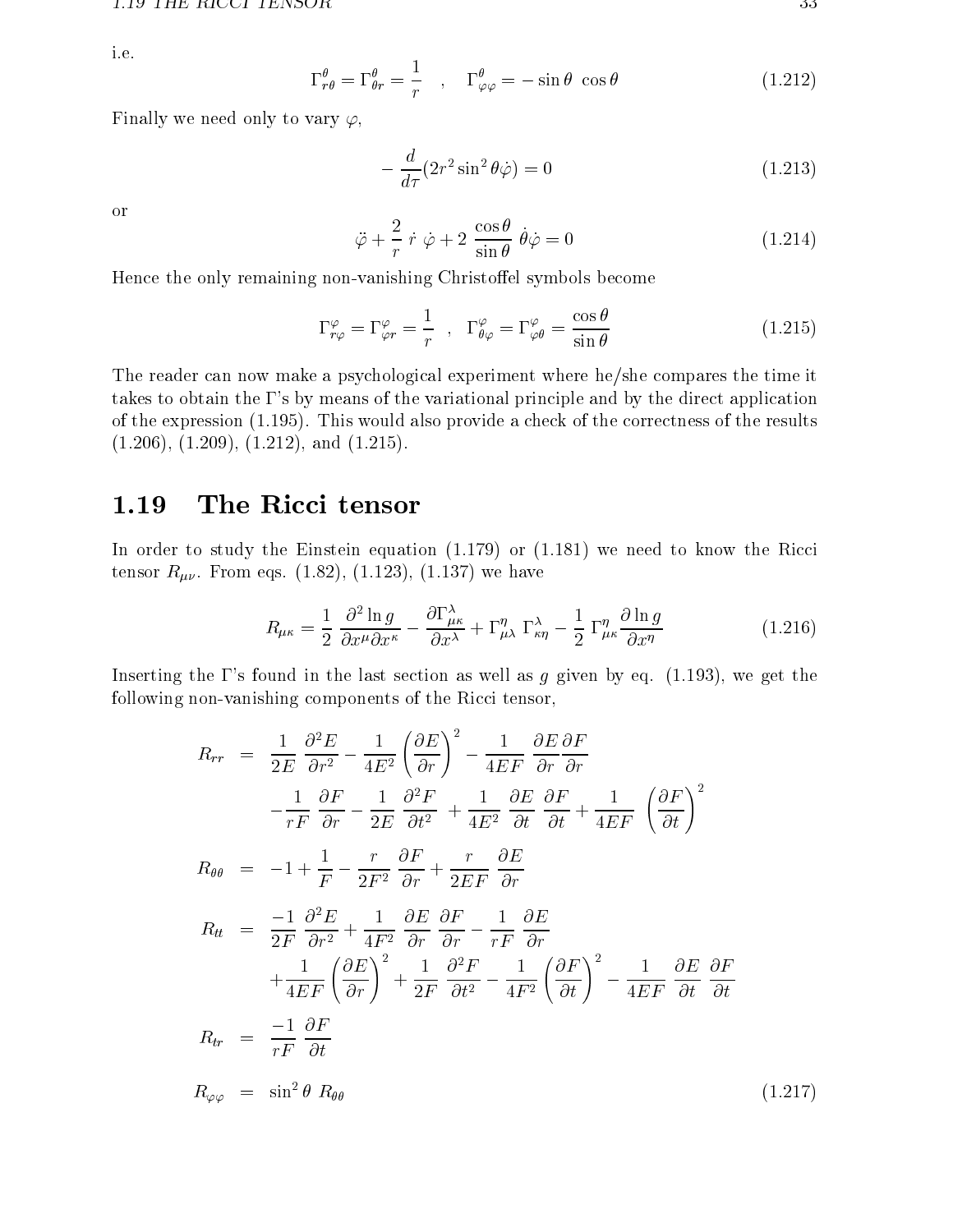$\mathcal{W}$  given some energy and  $\mathcal{W}$  and  $\mathcal{W}$  in principle order to the canonical second order to the canonical second order to the canonical second order to the canonical second order to the canonical second order differential equation for the metric functions E and F by use of e.g. eq.  $(1.181)$ ,

$$
R_{\mu\nu} = -8\pi G \left( T_{\mu\nu} - \frac{1}{2} g_{\mu\nu} T^{\alpha}{}_{\alpha} \right) \tag{1.218}
$$

For example 

$$
\frac{1}{rF} \frac{\partial F}{\partial t} = 8\pi G \ T_{tr} \tag{1.219}
$$

etc. etc.

### 1.20 The Schwarzschild solution

We shall now consider the case where space is empty, except for a mass  $M$  situated at r Thus except for r we must satisfy the vacuum Einstein equations R- Using - we see that this implies that the time
dependence drops out From Rtr we get that  $F$  is independent of time, and it is then easily checked that all the time derivatives drop out of the other Rs From the other Rs From the last equation of the last equation of the last equation of the last equation of the last equation of the last equation of the last equation of the last equati need to consider  $R_{rr} = R_{\theta\theta} = R_{tt} = 0$ . It is seen that  $R_{rr}$  and  $R_{tt}$  contain rather similar terms. Therefore we form

$$
\frac{R_{rr}}{F} + \frac{R_{tt}}{E} = \frac{-1}{rF} \left( \frac{1}{F} \frac{\partial F}{\partial r} + \frac{1}{E} \frac{\partial E}{\partial r} \right) = 0 \tag{1.220}
$$

This gives

$$
\frac{\partial \ln F}{\partial r} = -\frac{\partial \ln E}{\partial r} \tag{1.221}
$$

or

$$
E(r, t) \ F(r) = f(t). \tag{1.222}
$$

We now impose the boundary condition that the metric  $(1.191)$  should become flat Minkowski at infinity, so the function  $f(t)$  in (1.222) is fixed to be 1 for  $r \to \infty$ , and hence also for all other  $r$  s. Thus

$$
E(r) = \frac{1}{F(r)}\tag{1.223}
$$

 $\alpha$  . We can take  $\alpha$  and  $\alpha$  and  $\alpha$  is the called the cause of  $\alpha$  and  $\alpha$  and  $\alpha$  and  $\alpha$ where  $\mathcal{W}$  is the result of the result of the result of the result of the result of the result of the result of the result of the result of the result of the result of the result of the result of the result of the res

$$
R_{\theta\theta} = -1 + E(r) + r \frac{dE(r)}{dr}
$$
  
\n
$$
R_{rr} = \frac{1}{2E(r)} \frac{d^2E(r)}{dr^2} + \frac{1}{rE(r)} \frac{dE(r)}{dr}
$$
  
\n
$$
= \frac{1}{2rE(r)} \frac{d R_{\theta\theta}(r)}{dr}
$$
(1.225)

Thus, if  $R_{\theta\theta} = 0$  then  $R_{rr}$  is automatically zero. Hence, from  $R_{\theta\theta} = 0$  we get

$$
\frac{d}{dr}(rE(r)) = 1\tag{1.226}
$$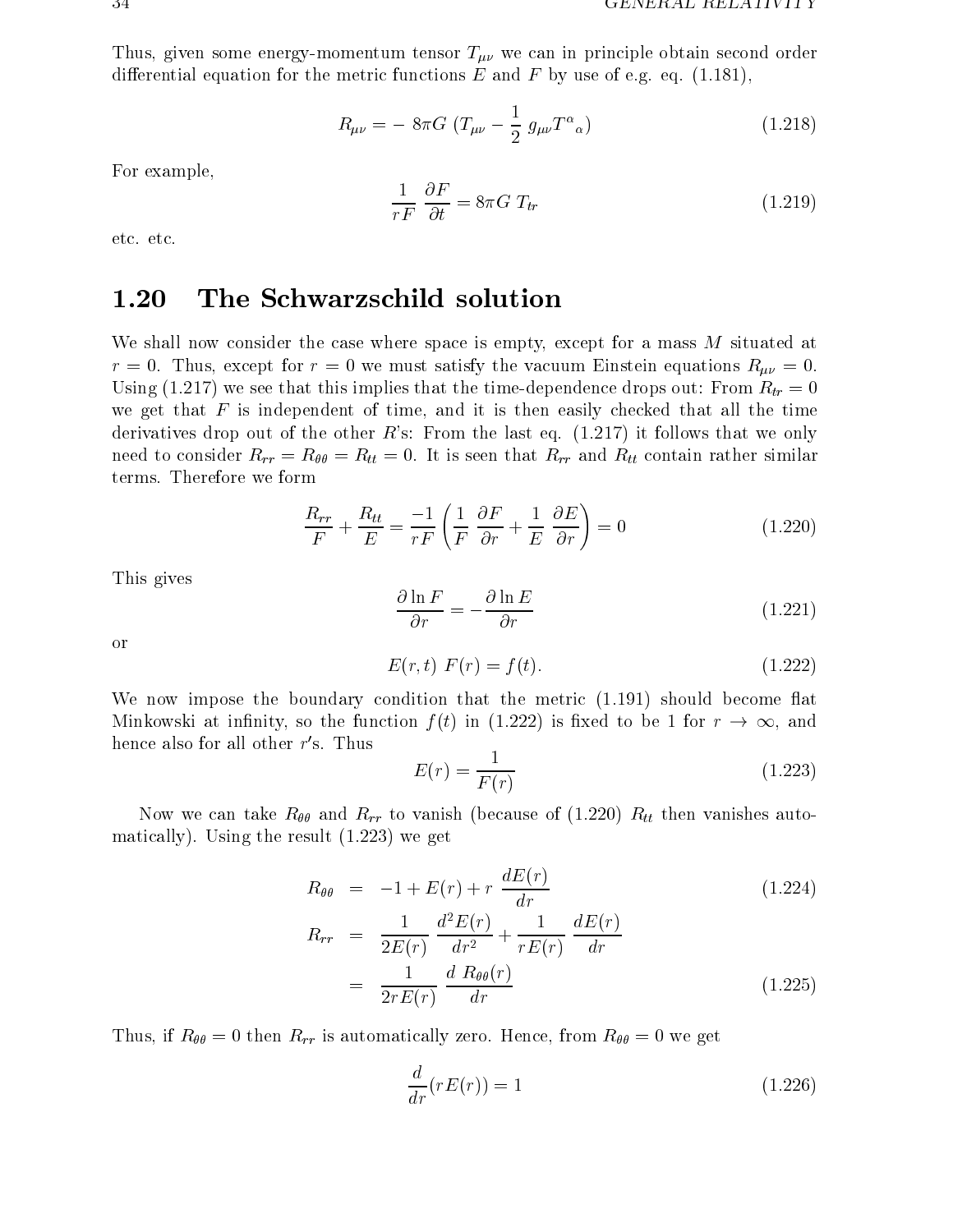so

$$
rE(r) = r + \text{constant} = r + C \tag{1.227}
$$

 $\mathbf{F}$  and From - then know the functions  $\mathbf{F}$  results the functions  $\mathbf{F}$  results of the constant C can be fixed by means of the results  $g_{00} \rightarrow -1 + 2GM/r$  obtained in the Newton limit, see eqs.  $(1.36)$  and  $(1.37)$ .

Thus, from (1.191) we get  $C = -2M\sigma$ , and hence

$$
E(r) = 1 - \frac{2MG}{r}
$$
  
\n
$$
F(r) = \frac{1}{1 - \frac{2MG}{r}}
$$
 (1.228)

and the metric  $(1.191)$  becomes

$$
d\tau^2 = \left(1 - \frac{2MG}{r}\right)dt^2 - \frac{dr^2}{1 - \frac{2MG}{r}} - r^2(d\theta^2 + \sin^2\theta d\varphi^2)
$$
 (1.229)

This is the Schwarzschild solution. The radial variable  $r$  has the property that the solution is asymptotically flat. Furthermore, the solution is singular at  $r = 0$ , as one would expect because of the presence of the mass. This singularity can be shown to be physical since e.g. the scalar  $R_{\alpha\beta\gamma\delta}R^{\alpha\beta\gamma\delta}$  is singular only at  $r=0$ . For an elaboration of this feature,

### Remarks on the history of the Schwarzschild solution

Karl Schwarzschild was a well-known astronomer, who had wide interests in all branches of physics and mathematics. When the war started in August 1914 he entered military service, where he calculated missile trajectories in France and later in Russia. Here he worked out his solution explained above of the newly proposed Einstein eld equation. He send his paper to Einstein, who replied: "I had not expected that one could formulate the exact solution of the problem in such a simple way". Schwarzschild contracted an illness while in Russia. After having returned to Berlin in March 1916, he died two months later at the age of  $\mathcal{M}$ 

## 1.21

We saw from  $R_{tr} = 0$  that the function F is time-independent, and all time-derivatives disappeared. In principle the function  $E$  could depend on time,

$$
E(r,t) = f(t) \left(1 - \frac{2MG}{r}\right) \tag{1.230}
$$

but  $f(t)$  can be removed by a redefinition of time,  $t \to t'$  where

$$
t' = \int^t \sqrt{f(t)} dt
$$
\n(1.231)

Thus the Schwarzschild metric -- always results and we have Birkho s theorem saying that a spherically symmetric gravitational eld in empty space must be static with a metric given by the Schwarzschild solution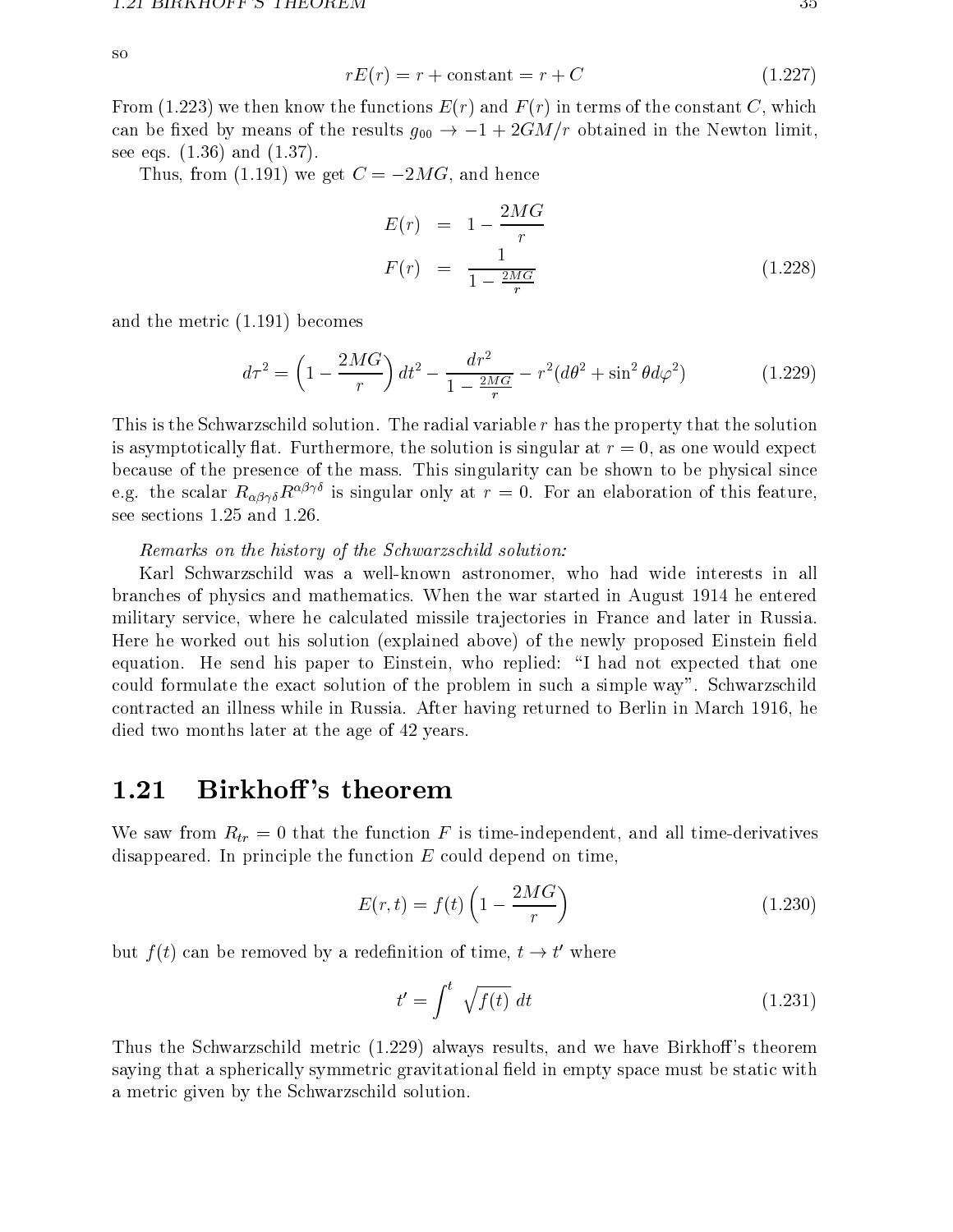This theorem is similar to Newtons result that the gravitational eld outside a spher ically symmetric mass distribution behaves af if the mass was concentrated in the centre It is a priori far from obvious that the similar result applies in general relativity, where the body needs not be static. A non-static body can in general emit gravitational waves. However, Birkhoff's theorem shows that no gravitational radiation can escape from a spherical body into empty spaces

Birkhoff's theorem can also be applied if we have a spherical cavity in a spherical mass distribution. In this case there is no mass at the center, and hence  $GM = 0$ , and the metric is just flat Minkowski. Thus, if e.g. the universe was a spherical mass distribution, the metric would be flat, and gravitation would have no effect in a spherical cavity.

### 1.22 The general relativistic Kepler problem

We shall now discuss some implications of the Schwarzschild solution -- for the solar system in the form is a single state in a singularity for a radius of the singularity for a radius reserved in is called the Schwarzschild radius. We shall discuss this phenomena later. Here we only remark that for the sun - matched in the sun - which is deep in the solar interior for the solar interior Hence apparent singularity is not relevant for the solar system in the solution  $\mathcal{N}$  , and solution  $\mathcal{N}$  , and the solution  $\mathcal{N}$ valid outside the massive bodies (for the earth the Schwarzschild radius is  $\approx 1$  cm).

 $\mathbf{I}$  . The equation of the equation of the equations of the equations of the equations of the equations of the equations of the equations of the equations of the equations of the equations of the equations of the equa motion. Using that  $E$  and  $F$  can be taken to be time-independent, and using the result  $\mathbf{v}$  and  $\mathbf{v}$  and  $\mathbf{v}$  and  $\mathbf{v}$ 

$$
\frac{d}{d\tau}(r^2\dot{\theta}) = r^2\sin\theta\,\cos\theta\dot{\varphi}^2\tag{1.232}
$$

$$
\frac{d}{d\tau}(r^2\sin^2\theta\dot{\varphi}) = 0 \tag{1.233}
$$

$$
\frac{d}{d\tau} \left[ \left( 1 - \frac{2MG}{r} \right) t \right] = 0 \tag{1.234}
$$

where the dot denotes differentiation with respect to  $\tau$ . We also have an equation for  $\ddot{r}$ . which we replace by the line element - and the line element - and the line element - and the line element - an

$$
1 = \left(1 - \frac{2MG}{r}\right)\dot{t}^2 - \frac{\dot{r}^2}{1 - \frac{2MG}{r}} - r^2(\dot{\theta}^2 + \sin^2\theta\dot{\varphi}^2)
$$
(1.235)

Here we assumed that the particle is not a photon, since for a photon  $d\tau = 0$ . We shall return to the photon case later

We thus have four equations for the four functions  $t(\tau), r(\tau), \theta(\tau), \varphi(\tau)$ , so we can study planetary motion by solving these equations A great simpli cation occurs because this motion lies in a plane It is easy to see that if we have initial value of  $\mathbf 1$ will be the same value for all other  $\mathcal{U}$ 

$$
\theta = \frac{\pi}{2} \tag{1.236}
$$

for some  $t = t_0$ , and  $\theta = 0$  for  $t = t_0$ , then eq. (1.202) implies that this remains true for all  $\mathbf{r}$  is a then be integrated by integrating the integrated by  $\mathbf{r}$ 

$$
r^2 \dot{\varphi} = H \tag{1.237}
$$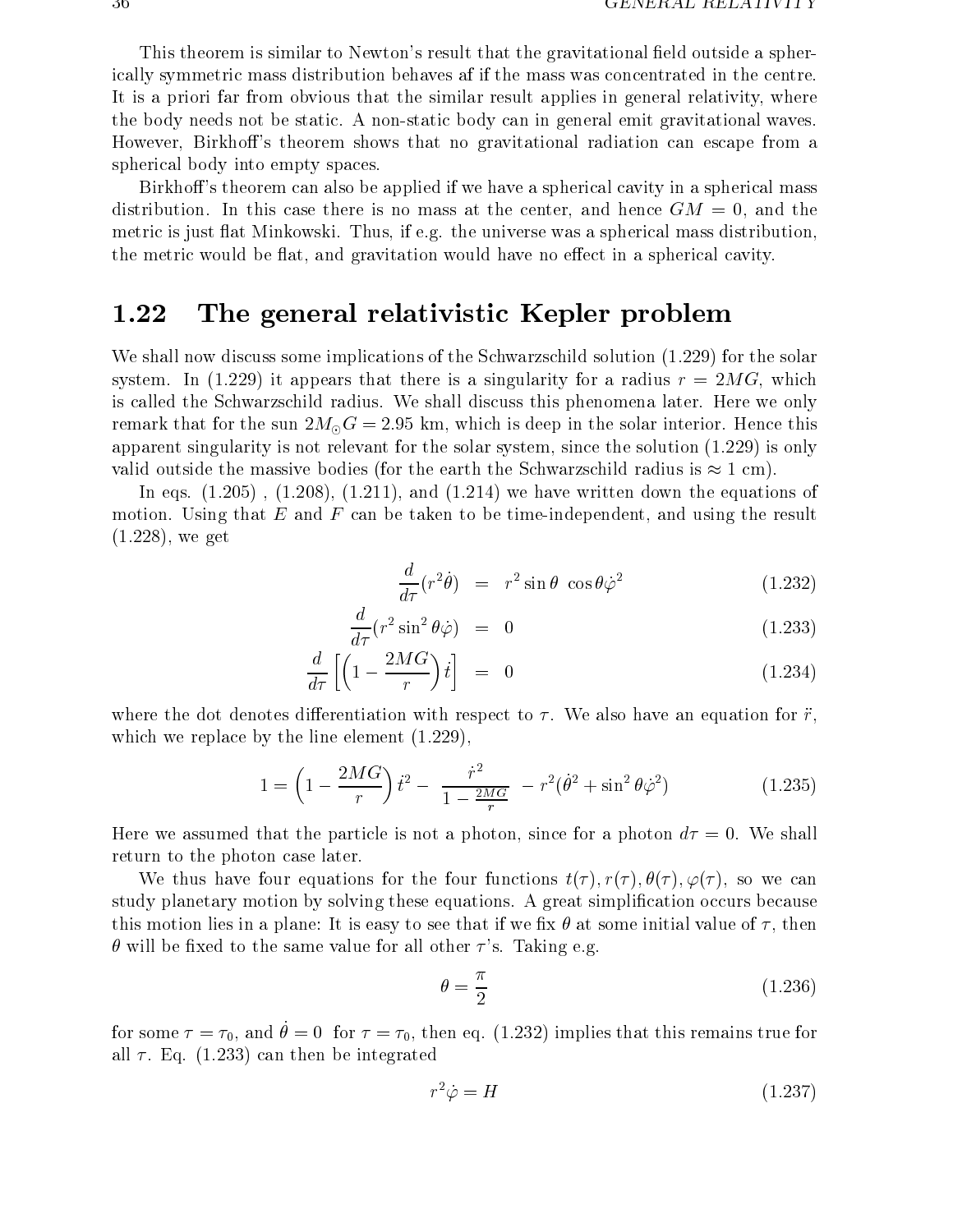where  $H$  is a constant of integration  $H$  is a constant of integration  $H$  is a constant of integration  $H$ 

$$
\left(1 - \frac{2MG}{r}\right)\dot{t} = L\tag{1.238}
$$

where  $\mathcal{L}$  is another constant substituting the substitution into -  $\mathcal{L}$  , and  $\mathcal{L}$ 

$$
1 = \frac{L^2}{1 - \frac{2MG}{r}} - \frac{\dot{r}^2}{1 - \frac{2MG}{r}} - \frac{H^2}{r^2}
$$
 (1.239)

In applications to orbital motion we are interested in the shape of the orbit, and we would therefore like to know r as a function of  $\varphi$ , instead of  $\tau$ . We have

$$
r' \equiv \frac{dr}{d\varphi} = \frac{\dot{r}}{\dot{\varphi}} \tag{1.240}
$$

From - we thus have

$$
\dot{r} = \dot{\varphi}r' = \frac{H}{r^2}r'
$$
\n(1.241)

 $\mathcal{L}$  in a set of the set of the set of the set of the set of the set of the set of the set of the set of the set of the set of the set of the set of the set of the set of the set of the set of the set of the set of th

$$
1 - \frac{2MG}{r} = L^2 - \frac{H^2}{r^4} r'^2 - \frac{H^2}{r^2} \left( 1 - \frac{2MG}{r} \right) \tag{1.242}
$$

which is a differential equation for  $r = r(\varphi)$ .

In the classical Kepler problem it is convenient to introduce the new variable

$$
u = -\frac{1}{r} \tag{1.243}
$$

It turns out that this substitution is also convenient in general relativity  $\mathbf{F}$ we have  $r = -u/u^2$ , and eq. (1.242) gives

$$
1 - 2MGu = L^2 - H^2u^2 - H^2u^2(1 - 2MGu)
$$
\n(1.244)

which can be solved for  $u'$ ,

$$
u'^2 = \frac{L^2 - 1}{H^2} + \frac{2MG}{H^2} u - u^2 + 2MGu^3 \tag{1.245}
$$

This gives the exact result

$$
\varphi = \varphi_0 + \int_{u_0}^{u} \frac{du}{\sqrt{\frac{L^2 - 1}{H^2} + \frac{2MG}{H^2}u - u^2 + 2MGu^3}}
$$
(1.246)

The integral is of the emptic type, and  $(1.240)$  gives  $\varphi = \varphi(u)$ , so the inverse function provides us with  $u = u(\varphi) = 1/r(\varphi)$ . However, in practice this elliptic integral is not very useful. Although it can easily be evaluated numerically using e.g. Mathematica, the

<sup>-</sup> One can express  $u$  or  $r$  as functions of  $\varphi$  by inverting the integral (1.240) by means of weierstrass  $p$ function  $\wp$ ,  $\frac{MG}{2r} = \frac{1}{12} + \wp(\varphi + \text{const.})$ , where the Weirstrass invariants are given by  $g_2 = \frac{1}{12} - \frac{M^2 G^2}{H^2}$ ,  $g_3 =$  $\frac{1}{216} + \frac{M^2G^2}{6H^2} - \frac{M^2G^2L^2}{4H^2}$ . For more discussion of this solution, see E. T. Whittaker, A treatise on the analytical dynamics of particles and rigid bodies Cambridge University Press - pages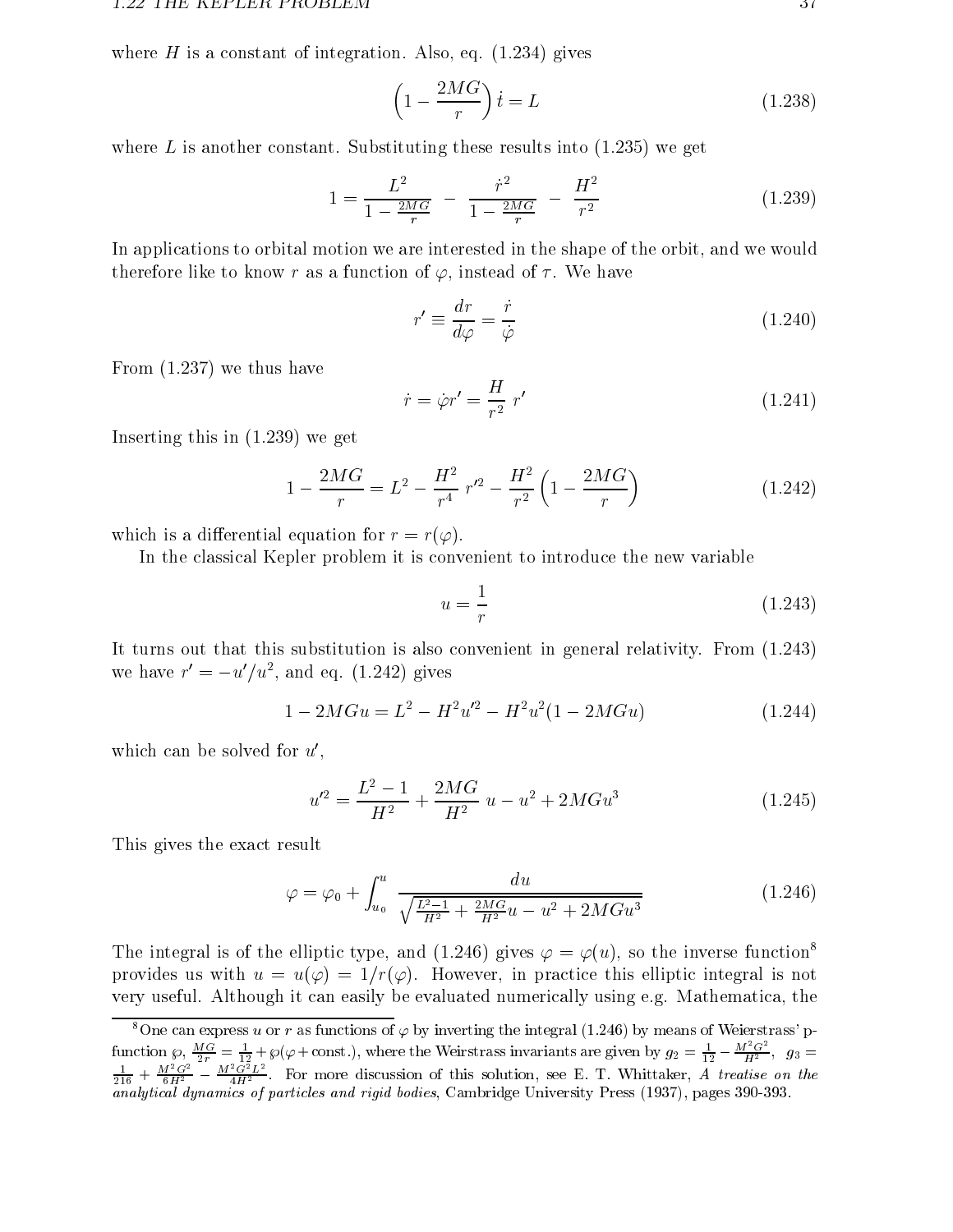main work is to express the constants  $L, H$  in terms of quantities that are measured by the astronomers

To orient ourselves in this mess let us notice that the term  $2MGM$  under the square root is expected to be very small relative to e.g. the  $u^2$  term, since  $2 M G u \approx \frac{1}{3} 10^{-7}$  is the Schwarzschild radius divided by the (average) planetary radius. As a matter of fact, if we did not the this term the result of the  $\gamma$  -result  $\gamma$  , we have the Newtonian results that the Newtonian results that the Newtonian results of the Newtonian results of the Newtonian results of the Newtonian results  $\mathbf{r}$  in  $\mathbf{r}$  in  $\mathbf{r}$  in  $\mathbf{r}$  in  $\mathbf{r}$  is the usual time not the proper time not the proper time not the proper time not the proper time not the proper time not the proper time not the proper time not th suggests that we expand the integral (approximately) around the Newtonian solution.

To do this systematically we notice that in the motion around the sun the orbit reaches a maximum (minimum) distance, called the *aphelia* (perihelia), where

records the contract of the contract of the contract of the contract of the contract of the contract of the contract of the contract of the contract of the contract of the contract of the contract of the contract of the c gives

$$
u_{\pm}^{2} - \frac{L^{2}}{H^{2}(1 - 2MGu_{\pm})} = -\frac{1}{H^{2}}
$$
\n(1.247)

which determines the integration constants L and H in terms of  $u_{\pm}$ , which are known from astronomical observations. This is a third order equation. To simplify the analysis we expand to second order

$$
u_{\pm}^{2} - \frac{L^{2}}{H^{2}}(1 + 2MG_{u_{\pm}} + 4M^{2}G^{2}u_{\pm}^{2}) + \frac{1}{H^{2}} \approx 0.
$$
 (1.248)

subtracting these two equations for u-limited u-limit  $\Delta$  .

$$
0 \approx (u_{+} - u_{-}) \left[ u_{+} + u_{-} - 2MG \frac{L^{2}}{H^{2}} \left( 1 + 2MG(u_{+} + u_{-}) \right) \right]
$$

or

$$
2MG\frac{L^2}{H^2} \approx \frac{u_+ + u_-}{1 + 2MG(u_+ + u_-)}
$$
(1.249)

 $\mathbf T$  and  $\mathbf T$  are written before written be written before  $\mathbf T$  . The written behavior  $\mathbf T$ 

$$
\varphi(r) = \varphi(r_{-}) + \int_{1/r_{-}}^{1/r} \frac{du}{\sqrt{1 - 2MGu}} \left[ \frac{L^2}{H^2(1 - 2MGu)} - u^2 - \frac{1}{H^2} \right]^{-\frac{1}{2}} \tag{1.250}
$$

where  $\varphi$  is measured from the perihelia. To proceed we expand

$$
\frac{1}{1 - 2MGu} \approx 1 + 2MGu + 4M^2G^2u^2 + \cdots,\tag{1.251}
$$

so

$$
\frac{L^2}{H^2(1-2MGu)} - u^2 - \frac{1}{H^2} \approx \frac{L^2 - 1}{H^2} + \frac{2MGL^2}{H^2}u + \left(\frac{4M^2G^2L^2}{H^2} - 1\right)u^2(1.252)
$$
  
=  $C(u_--u)(u - u_+)$ 

The last form follows from the fact that the left hand side is approximately a second order in the constant in uncertainty of the term in uncertainty  $\pm$  uncertainty to equation the term in the term in the term in the term in the term in the term in the term in the term in the term in the term in the term in th linear in  $u$  in (1.255) with coefficient  $C(u_+ + u_-)$ . It should equal 2MG  $L^-/H^-$  according to the left hand side of equations of equations of equations of equations of equations of  $\mathbf{H}$ 

$$
C(u_{+} + u_{-}) = 2MG\frac{L^2}{H^2} = \frac{u_{+} + u_{-}}{1 + 2MG(u_{+} + u_{-})}
$$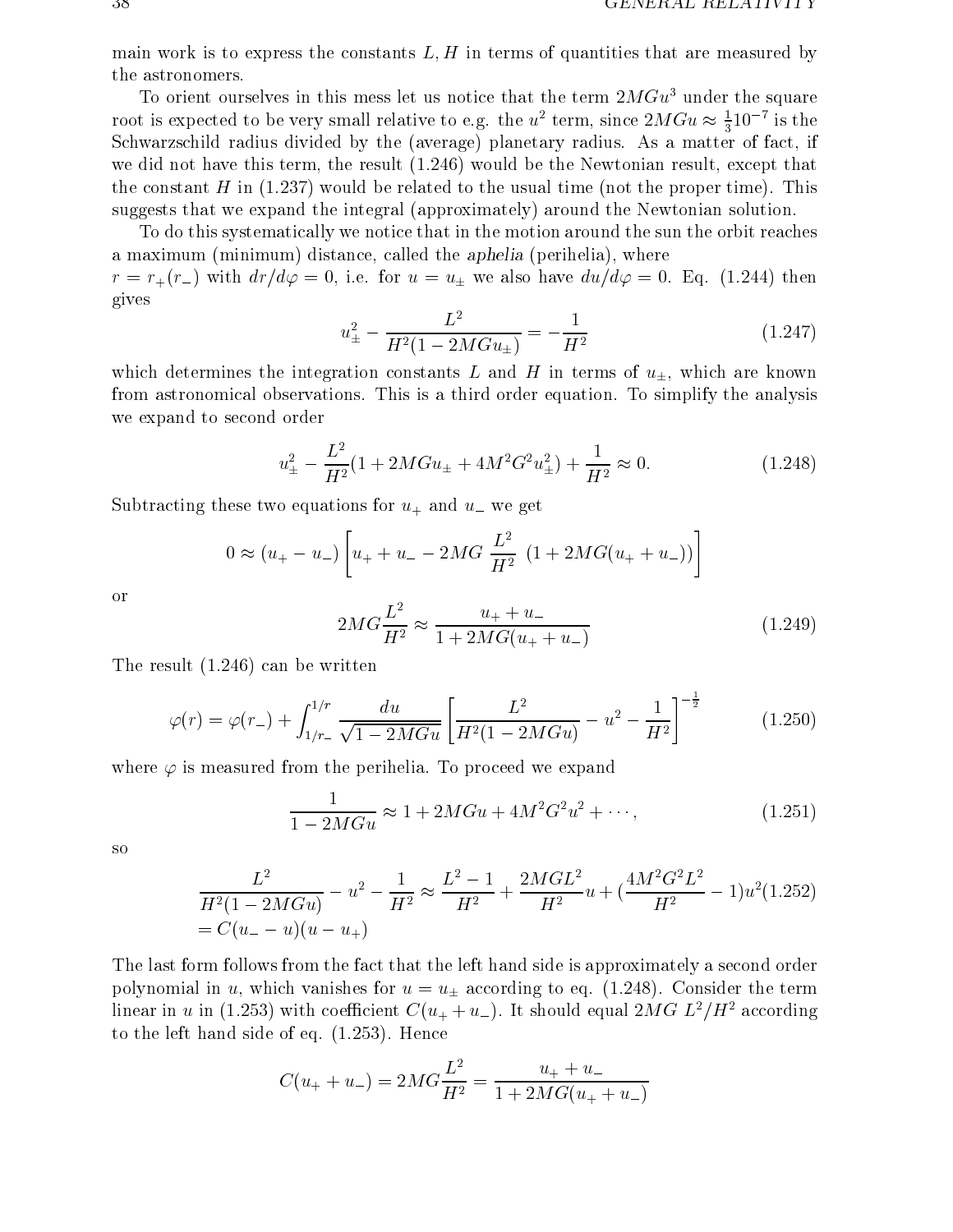where equal the control of the control of the control of the control of the control of the control of the control of the control of the control of the control of the control of the control of the control of the control of

$$
C \approx 1 - 2MG(u_+ + u_-). \tag{1.253}
$$

 $\mathcal{L}$  in a set of the set of the set of the set of the set of the set of the set of the set of the set of the set of the set of the set of the set of the set of the set of the set of the set of the set of the set of th

$$
\varphi(r) - \varphi(r_{-}) \approx \left(1 + MG\left(\frac{1}{r_{+}} + \frac{1}{r_{-}}\right)\right) \int_{\frac{1}{r_{-}}}^{\frac{1}{r}} \frac{\left(1 + MGu\right) du}{\sqrt{(u_{-} - u)(u - u_{+})}} \tag{1.254}
$$

where the constant factor outside the integral comes from expanding  $1/\sqrt{C}$ . The integral can be performed trivially by making the substitution

$$
u = \frac{1}{r} = \frac{1}{2} (u_+ + u_-) + \frac{1}{2} (u_+ - u_-) \sin \psi
$$
 (1.255)

and we get

$$
\varphi(r) - \varphi(r_{-}) = \left(1 + \frac{3}{2} MG \left(\frac{1}{r_{+}} + \frac{1}{r_{-}}\right)\right) \left(\psi + \frac{\pi}{2}\right) - \frac{1}{2} MG \left(\frac{1}{r_{+}} - \frac{1}{r_{-}}\right) \cos \psi \quad (1.256)
$$

Frow, when r goes from  $t = 0$   $t + 10$  follows from (1.200) that  $\psi$  goes from  $\psi = -\pi/2$  to  $\psi = \pi/2$ . The total charge in  $\varphi$  per revolution is thus  $2|\varphi(r_{+}) - \varphi(r_{-})|$ . For an ellipse  $\mathcal{L}$  . This equal so the periodic precesses and an amount  $\mathcal{L}$  and  $\mathcal{L}$ 

$$
\Delta \varphi = 2|\varphi(r_+) - \varphi(r_-)| - 2\pi \tag{1.257}
$$

Thus 

$$
\Delta \varphi = 3\pi \, MG \left(\frac{1}{r_+} + \frac{1}{r_-}\right) \text{radians/revolution.} \tag{1.258}
$$

For Mercury this gives  $\Delta \varphi = 0.1038''$  per revolution. In each century Mercury makes 415 revolutions, and observations go back to 1765. From general relativity we thus have

$$
\Delta \varphi = 43.03^{\circ} \text{ per century} \tag{1.259}
$$

whereas observational data give

$$
(\Delta \varphi)_{\text{obs}} = 43.11 \pm 0.45 \text{"per century} \tag{1.260}
$$

This is the most important experimental verification of general relativity  $\alpha$  sense it is sense sitive to the second order expansion of  $g_{00}$ . It should be pointed out that due to perturbations from other planets and due to the rotation of the earth, Newtonian gravity also gives a precession of Mercury 

$$
(\Delta \varphi)_{\text{Newton}} = 5557.62 \pm 0.20^{\circ} \tag{1.261}
$$

whereas the actual observation gives

$$
(\Delta \varphi)_{obs}^{Tot} = 5600.73 \pm 0.41^{"}
$$
\n(1.262)

so the value (1.200) is obtained as the difference  $(\Delta\varphi)_{obs} = (\Delta\varphi)_{obs}^*$  -  $(\Delta\varphi)_{Newton}$ . One might feel unhappy about the subtraction of two large numbers, because small systematic errors may inuence - quite considerably Some discussion of this point has been made in the literature. However, nobody has found any convincing evidence against the result -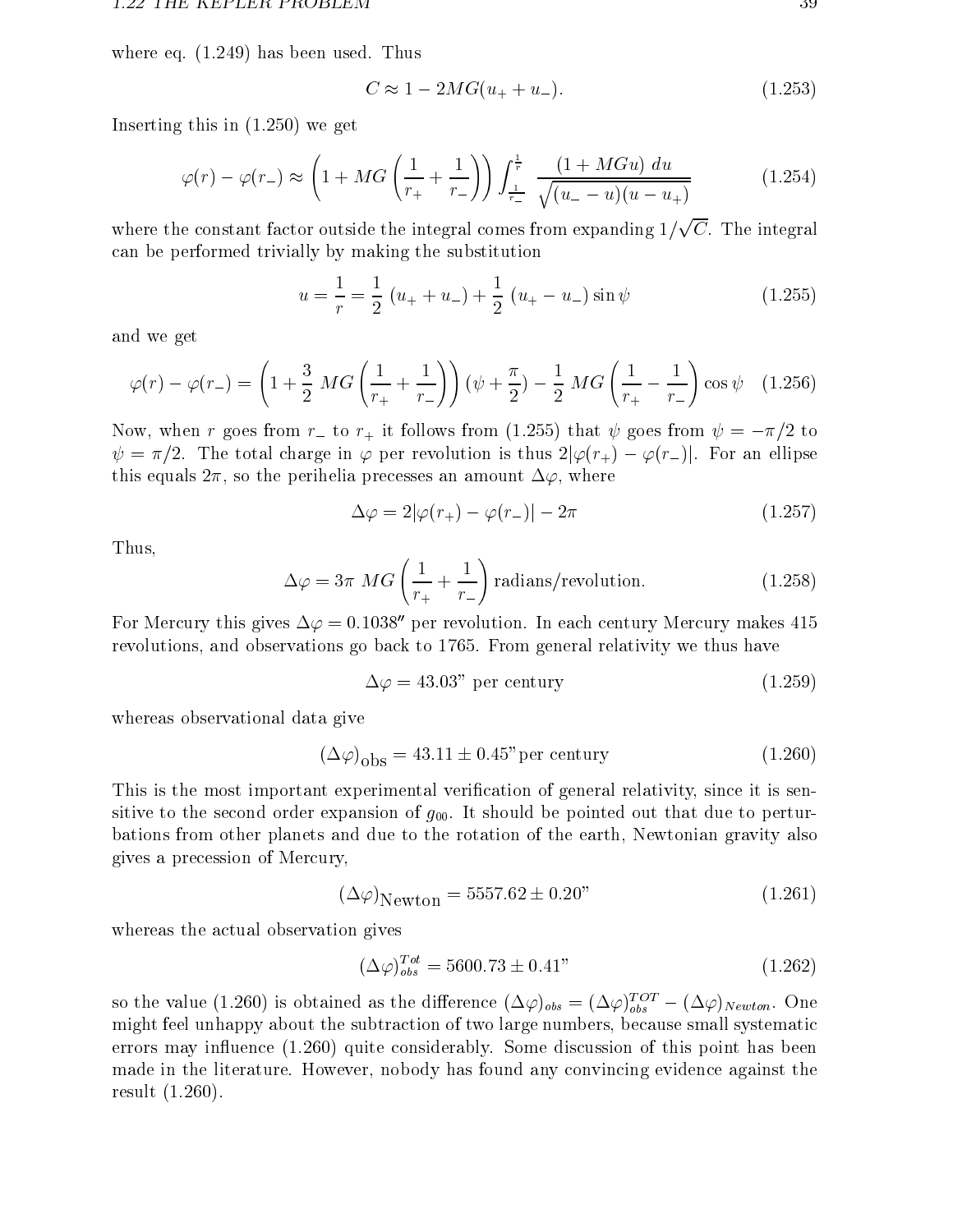### 1.23 Deflection of light by a massive body

So far we have considered the gravitational effects for a massive body moving around the sun Now wish to the electron  $n$  is characterized by d  $n$  light is characterized by d  $i$ velocity of light is always one in the freely falling elevators). Therefore we cannot divide by  $d\tau$ , as we did in the previous section.

Let us consider the free motion along a curve described by  $x_r = x_r(p)$ , where p is some parameter. Proceeding as in section 1.3 the equivalence principle leads to

$$
\frac{d^2x^{\mu}}{dp^2} + \Gamma^{\mu}_{\lambda\rho} \frac{dx^{\lambda}}{dp} \frac{dx^{\rho}}{dp} = 0, \qquad (1.263)
$$

since light moves in a straight line in the freely falling elevators Changing to another parameter,  $p \to q$ , with  $p = p(q)$  and  $q = q(p)$ , we obtain

$$
\frac{d^2q}{dp^2}\frac{dx^{\mu}}{dq} + \left[\frac{d^2x^{\mu}}{dq^2} + \Gamma^{\mu}_{\lambda\rho}\frac{dx^{\lambda}}{dq}\frac{dx^{\rho}}{dq}\right] \left(\frac{dq}{dp}\right)^2 = 0
$$
\n(1.264)

Thus we see that we get again the geodesic equation of motion if and only if  $a \, q/qp \, = 0$ , i.e. if q is a linear function of p. It, therefore, follows that the form of the geodesic equation remains only if we make linear transformations of the parameter, so we can take  $d\tau^2 = \text{constant} \times dp^2$ , and use p as another parameter. For a photon one then has  $d\tau/dp = 0$ , i.e. the constant of proportionality vanishes. The equations of motion in the last section should therefore be replaced by similar equations with  $\tau$  replaced by p.

In most equations this change only leads to trivial alterations However  $\mathcal{H}$ now becomes

$$
0 = \left(1 - \frac{2MG}{r}\right) \left(\frac{dt}{dp}\right)^2 - \frac{\left(\frac{dr}{dp}\right)^2}{1 - \frac{2MG}{r}} - r^2 \left[\left(\frac{d\theta}{dp}\right)^2 + \sin^2\ \theta \left(\frac{d\varphi}{dp}\right)^2\right] \tag{1.265}
$$

since d and  $\alpha$  introducing again integration integration constants as in eqs -(with  $(\dot{\varphi} \to d\varphi/dp$  and  $\dot{t} \to dt/dp$ , respectively), we get

$$
0 = L^2 - \frac{H^2}{r^4} r'^2 - \frac{H^2}{r^2} \left( 1 - \frac{2MG}{r} \right)
$$
 (1.266)

 $\mathcal{L}$ 

$$
\varphi(r) = \varphi(r_1) + \int_{1/r_1}^{1/r} \frac{du}{\sqrt{\frac{L^2}{H^2} - u^2(1 - 2MGu)}}\tag{1.267}
$$

which is again a elliptic integral which should be expanded.

Let us consider a light ray passing the sun. The radial variable  $r$  originates at the sun and measures the distance to the light ray. At the point of closest approach  $r = r_0$  one  $\cdots$  ,  $\cdots$  ,  $\cdots$  ,  $\cdots$  ,  $\cdots$  ,  $\cdots$  from -  $\cdots$  from -  $\cdots$  from -  $\cdots$  ,  $\cdots$  ,  $\cdots$ 

$$
L^2 = \frac{H^2}{r_0^2} \left( 1 - \frac{2MG}{r_0} \right) \tag{1.268}
$$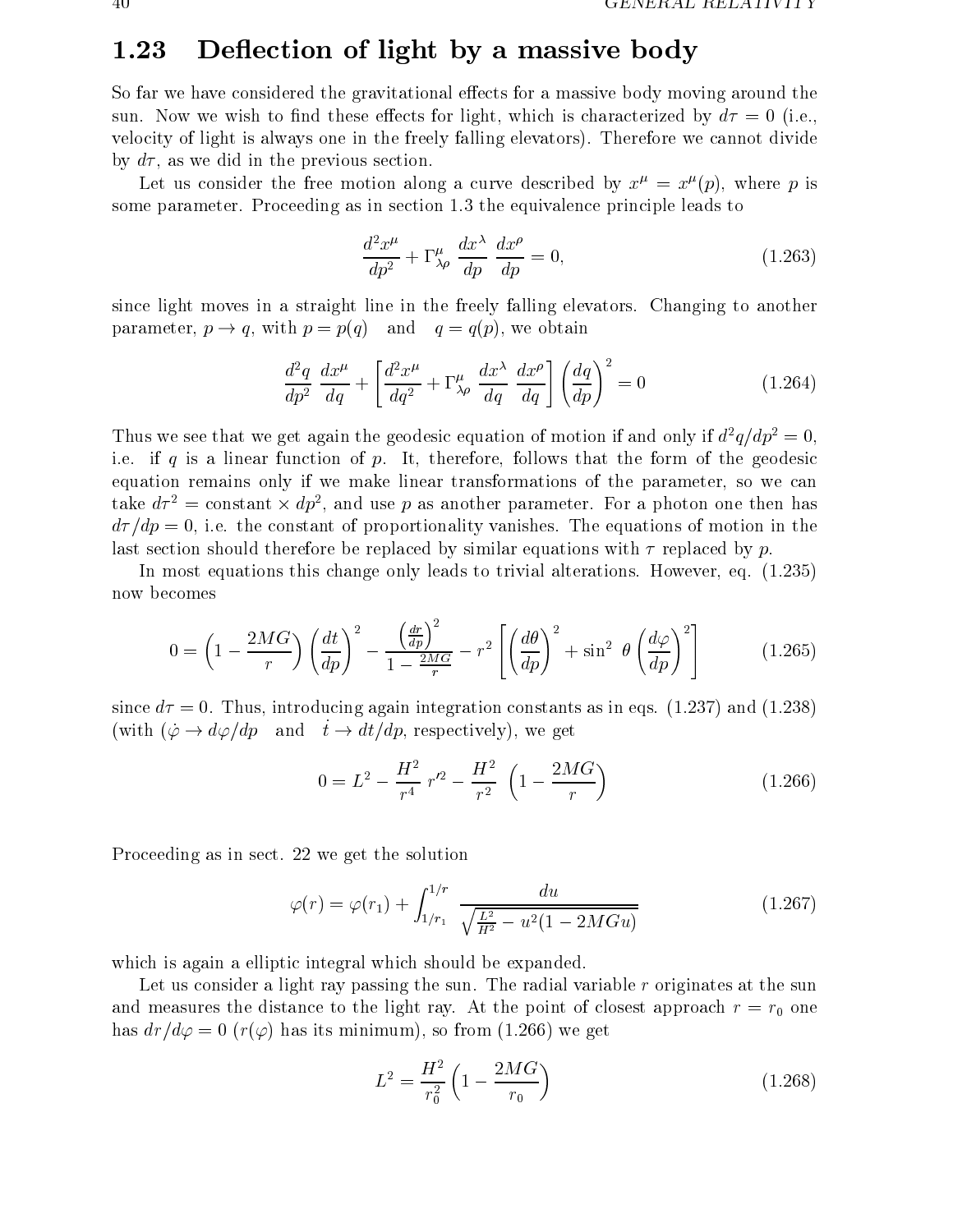Thus

$$
\varphi(r) = \varphi(\infty) + \int_0^{1/r} \frac{du}{\sqrt{u_0^2 (1 - 2MGu_0) - u^2 (1 - 2MGu)}}
$$
  
\n
$$
\approx \varphi(\infty) + \int_0^{1/r} \frac{du}{\sqrt{u_0^2 - u^2}} \left(1 + MG \frac{u_0^3 - u^3}{u_0^2 - u^2}\right)
$$
(1.269)

Using

$$
\frac{u_0^3 - u^3}{u_0^2 - u^2} = u + \frac{u_0^2}{u_0 + u}
$$

we get

$$
\varphi(r) \approx \varphi(\infty) + \int_0^{1/r} \frac{du}{\sqrt{u_0^2 - u^2}} \left( 1 + MGu + \frac{MGu_0}{1 + \frac{u}{u_0}} + \cdots \right)
$$
  
=  $\varphi(\infty) + \sin^{-1}\left(\frac{u}{u_0}\right) + MGu_0 \left( 2 - \sqrt{1 - \frac{u^2}{u_0^2}} - \sqrt{\frac{1 - u/u_0}{1 + u/u_0}} \right) + \cdots (1.270)$ 

Now  $r = 1/u$  goes from  $\infty$  to  $r_0$  and then goes from  $r_0$  to  $\infty$ . The total change in  $\varphi$  is  $2|\varphi(r_0)-\varphi(\infty)|,$  because of the symmetry of the problem: Half of the bending takes place before the passage of  $r = r_0$ , and the other half after the passage of this point. If there was no deflection this would be  $\pi$ , so the deflection is  $\Delta \varphi = 2|\varphi(r_0) - \varphi(\infty)| - \pi$ . Hence, from - we get

$$
\Delta \varphi = \frac{4MG}{r_0} \tag{1.271}
$$

For the sun we get, with  $r_0 =$  the solar radius  $(= 6.95 \times 10^5 \text{ km})$ 

$$
\Delta \varphi = 1.75^{\circ} \tag{1.272}
$$

A recent observational value is  $1.70 \pm 0.10$ " in good agreement with (1.272). The quantity  $\mathcal{L}$  was defined in an and the excellent and the excellent and the excellent  $\mathcal{L}$  and  $\mathcal{L}$ general relativity into the newspapers. However,  $\Delta\varphi$  is in general very difficult to measure with the precision  $\sim$   $\sim$  percentairs of perimeters in sect -  $\sim$  can more accurate  $\sim$  . from an experimental and a theoretical point of view

Instead of using the sun as the lense one can obtain much more spectacular effects by use of galactic lenses. We shall not discuss the details, but the principle is quite simple. Suppose we consider a source which is positioned in such a way that it lies on an straight line passing through the center of a galaxy to an observer. Just like in the case of the sun, light passing to the observer will be bend by the galaxy. Because of the very special geometry, there is cylindrical symmetry. Thus, if we take the source-galaxy-observer line to be the  $z$ -axis, the bending will result in an effect which is rotationally invariant in the  $(x, y)$ -plane. Therefore the observer will see a circle (where the maximal intensity is) around the galaxy Such a circle is called an Einstein Ring since it was rst predicted by Einstein himself. If the geometry is not so symmetric, the ring degenerates to one or more arcs. These phenomena have been neatly observed.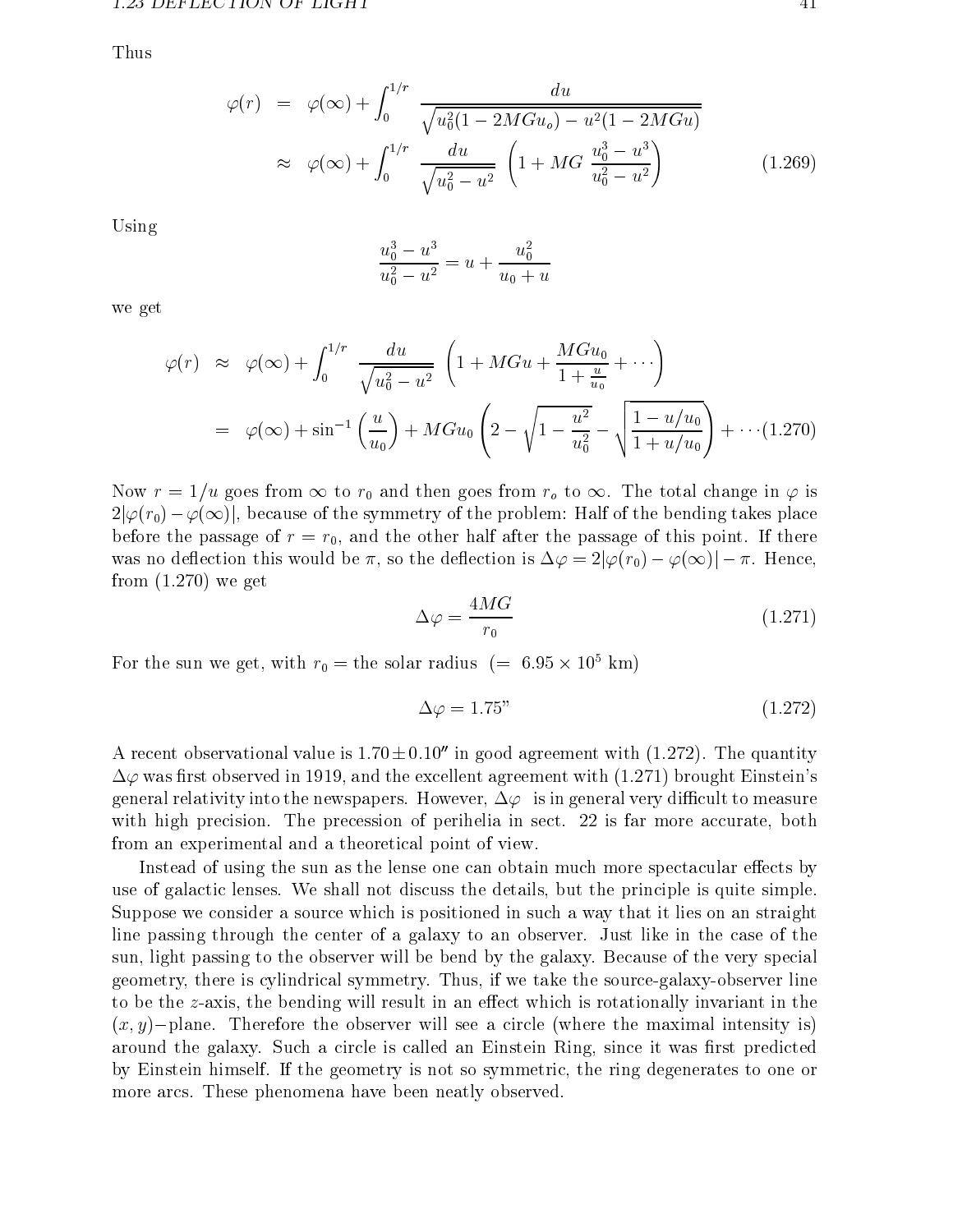#### 1.24 Black holes

As already mentioned the Schwarzschild solution looks singular for r -MG In our solar system this seems not to be relevant. However, it could be that somewhere in our universe there exists an observation is so small that reached that reached that reached that reached Theorem i question is then what happens at the Schwarzschild radius

we know from Birkhos that outside a possible a possible a possible a possible a possible a possible a possible dependent) spherically symmetric object Schwarzschild's solution is valid. Let us consider radial motion where r and t are functions of proper time  $\tau$ . Since  $\dot{\varphi} = 0$ , we have from - - and - that H and

$$
\dot{t} = \frac{L}{1 - \frac{2MG}{r}}
$$
\n
$$
\dot{r}^2 = L^2 - \left(1 - \frac{2MG}{r}\right)
$$
\n(1.273)

Now, let us consider a particle originating at large distance  $r \to \infty$ , where space is flat (Minkowski) and special relativity is valid. In the asymptotic system let the clock be chosen such that  $dt/d\tau \to 1$  for  $r \to \infty$ . Then  $L = 1$ , and hence

$$
\dot{t} = \frac{1}{1 - \frac{2MG}{r}}
$$
\n
$$
\dot{r}^2 = \frac{2MG}{r}
$$
\n(1.274)

Now we have two times: the proper time  $\tau$  is the one measured by an observer falling from the gravitational  $\mathbf{f}$ rest at large distances where space is at From the second equation  $\mathbf{A}$  such as  $\mathbf{A}$  $\sqrt{r} \dot{r} = -\sqrt{2MG} (r \text{ decreases with } \tau),$ 

$$
\frac{2}{3\sqrt{2MG}}(r^{3/2} - r_0^{3/2}) = \tau_0 - \tau \tag{1.275}
$$

with respect to the solution  $\mathcal{C}$  is valid as we are outside the body of the body  $\mathcal{C}$ so it the body is less than  $\mu$  is less thanks from a first that  $\mu$  is a first the from  $\mu$  falling falling  $\mu$ observer passes the Schwarzschild radius without observing any singularity If the mass is just a point masses this observer reaches reaches reaches to the state property comments of the comments of

$$
\tau_{r=0} = \tau_0 + \frac{2}{3\sqrt{2MG}} r_0^{3/2} \tag{1.276}
$$

Incidentally it should be noticed that this conclusion could have been reached without any calculations are second that the same equations of the same assemble as one would obtain in Newton in Newton I gravity  $(why?)$ , except that there proper time is replaced by Newton time. However, mathematics does not care about the time variable, it cares only about the differential equation, so from everyday intuition (=Newton gravity) we know that the point  $r=0$ 

Let us now consider this motion from the point of view of the observer at rest at large distances from the massive observed in the massive observed in the massive observed in the massive observed in

$$
\frac{dr}{dt} = \frac{\dot{r}}{t} = -\sqrt{\frac{2MG}{r}} \left( 1 - \frac{2MG}{r} \right) \tag{1.277}
$$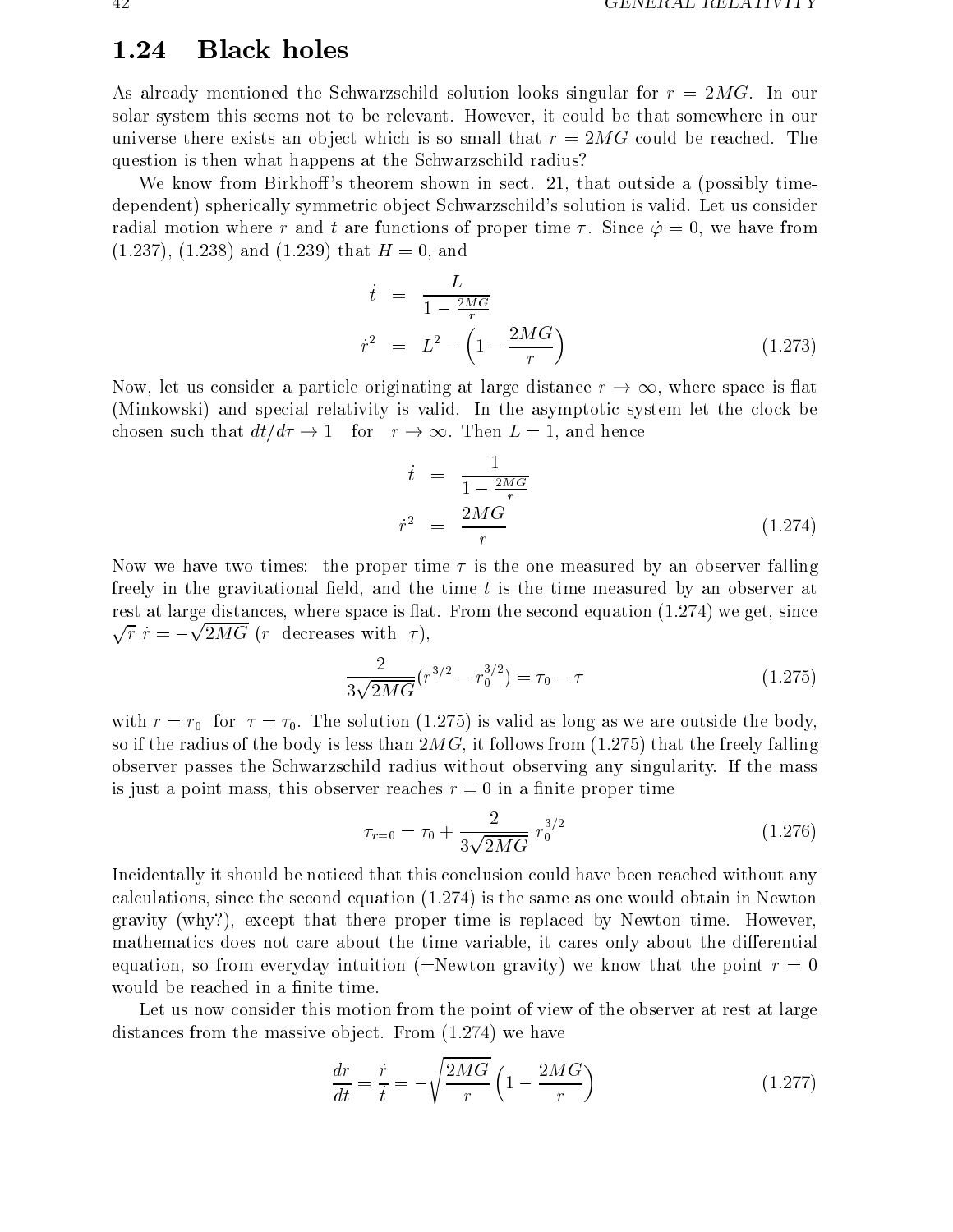This differential equation can be solved exactly without any problem. However, it is more instructive to consider the two cases where  $r$  is much larger than the Schwarzschild radius or where  $r \approx 2MG$ . In the first case we can use  $2MG/r \ll 1$ , and hence (1.277) becomes approximately the same as the proper time result. Hence, at large distances there is approximately no difference between the proper time and the asymptotic time, which is of course quite reasonable. For  $r \approx 2 M G$  the situation is quite different. Here eq. (1.277) gives to a good approximation

$$
\frac{dr}{dt} = -\frac{1}{r} \sqrt{\frac{2MG}{r}} (r - 2MG) \approx \frac{-1}{2MG}(r - 2MG) \tag{1.278}
$$

with the solution

$$
r \approx 2MG + \text{constant} \times e^{-\frac{t}{2MG}} \tag{1.279}
$$

Thus we see that from the point of view of the asymptotic observer, the Schwarzschild radius is never reached it takes an in nite time to get there

This feature can be put into perspective if we think of the asymptotic observer as a human being on this earth, who observes a distant spherically symmetric body by sending a test body towards it and compare this with the situation as seen by an observer inside the test body Seen from earth it takes an in nite time for the test body to get to the Schwarzschild radius, and during this time the entire evolution of the universe happens. However the observer in the test body reaches the Schwarzschild radius in a nite time (on his watch), and then he proceeds. He thus sees what happens after  $t = \infty$  (on our  $clock$ )!

A body which collapses to a sphere with radius equal to the Schwarzschild radius is called a **black hole**. The reason for this is that no particles (including photons) can be emitted from the surface. To give a full discussion of black holes, one needs also to solve the Einstein equations inside the mass distribution, which turns out to be a relatively complicated task, which we shall not attempt. However, the blackness is clear from , since if we reverse the time direction it follows that a particle emitted from the particle emitted from the surface r - MG would require an intervention to reach us For light d so radial d so radial d so radial d s motion of light satis es

$$
\left(1-\frac{2MG}{r}\right)dt^2 - \frac{dr^2}{1-\frac{2MG}{r}} = 0
$$

i.e.

$$
\left|\frac{dr}{dt}\right| = 1 - \frac{2MG}{r} \quad (r \ge 2MG) \tag{1.280}
$$

so the velocity of light seen from the asymptotic system approaches zero as  $r \to 2 M G$  (!). Comparing with eq - we see that if light should reach us from the Schwarzschild radius and interesting time would be neglected so this can never happen The body is black that the body is black Thus, if a body shrinks to its Schwarzschild radius, it disappears from our view. Since  $\mathcal{N}$  is zero for a series from the discussion of the discussion of the discussion of the discussion of the discussion of the discussion of the discussion of the discussion of the discussion of the discussion of the di and includes the shift Therefore the shrinking body fades out of sight. First The Schwarzschilder radius is called the *horizon* of the black hole for obviuos reasons.

Do black holes exist? The stability of a star is determined by the balance between the pull of gravity and the pressure from radiation emitted by nuclear fusion When the light nuclei have been used up, the fusion ceases, and the gravitational pull may win.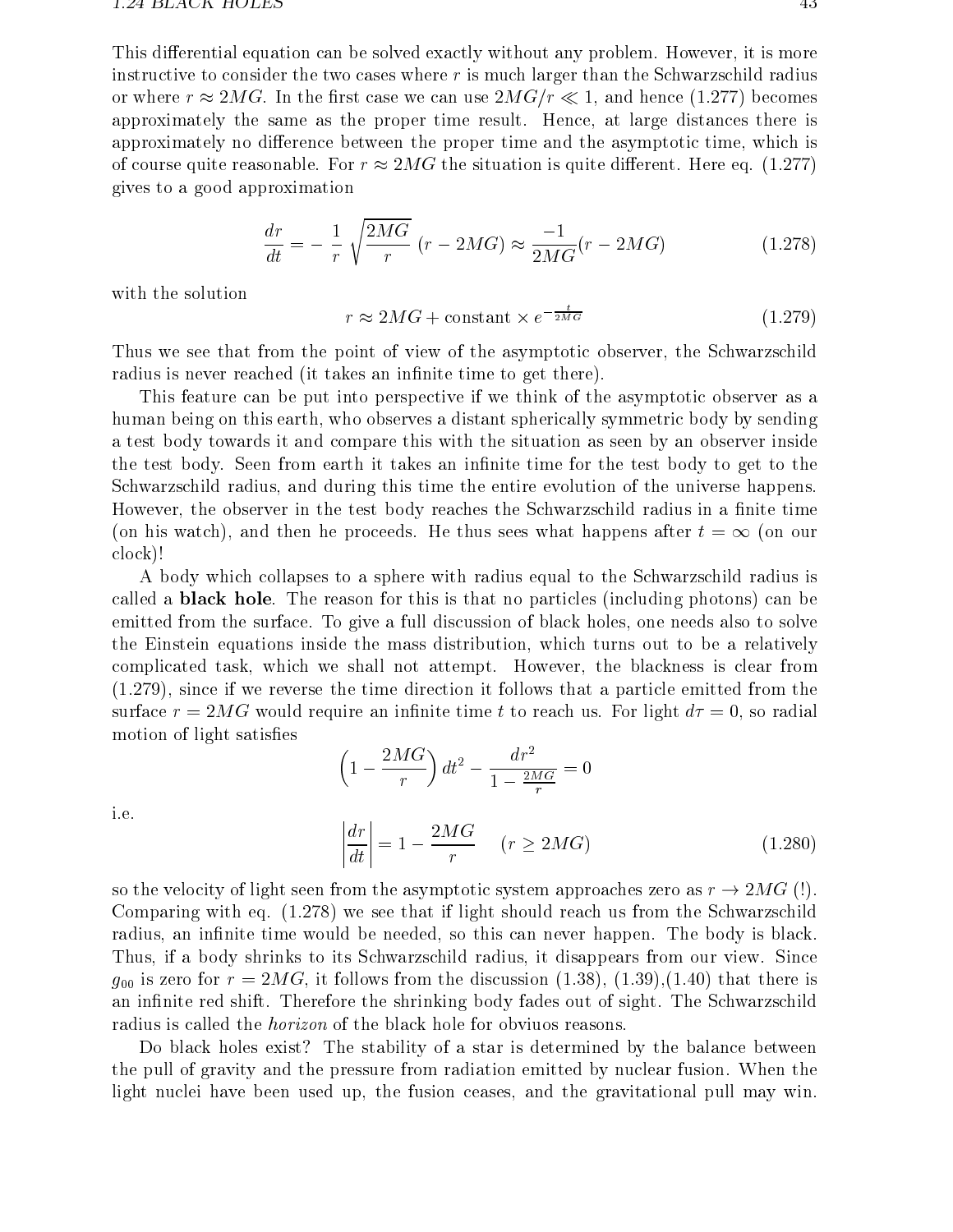This requires masses larger than the mass of our sun, which will not end up as a black hole In some cases it can happen that the radius asymptotically approaches -MG from above), and a black hole can be formed. There is now much observational evidence for the existence of black holes. For example, one can observe a star which moves around a point following Kepler's laws. However, in the point nothing is observed. This point is therefore expected to be a black hole. Also, X-ray radiation from falling charged particles has been  $\blacksquare$ observed near the black hole candidate Cygnus XR-1. One tracks the ultraviolet emission from hot clumps of gas circling XR In two cases the signature of the emission dims rapidly, before disappearing as it dips below the horizon. The light dims as it is stretched by gravity to ever-longer wavelengts, in accordance with what we saw above. We refer to the literature for a discussion of these interesting questions

We end by some historical remarks: Black Holes were predicted from Newtonian gravity by Laplace  $(\nabla^2)$  in 1799, in a paper entitled "Proof of the theorem, that the attractive force of a heavenly body could be so large, that light could not flow out of it." The argument is quite simple. Let us consider light as consisting of particles with mass  $\mu$ (ultimately you can take the limit  $\mu \to 0$ , since the result is independent of  $\mu$ ). In modern terminology we would call  $\mu$  the photon mass. At the time when Laplace did his work, there were the competing theories of light, namely that it has a wave nature (Fresnel and others), or it has a particle nature (Newton). We know now that both pictures are right in a duality sense. Anyhow, consider a spherical body with mass  $M$ , and let us try to shoot a particle with mass  $\mu$  away from this body. The condition for escape is that the kinetic energy exceeds the gravitational energy, so

$$
\frac{1}{2}\mu v^2 > G\mu M/r.\tag{1.281}
$$

Thus, after division by  $\mu$ , we see that the critical radius is given by

$$
r_{\rm crit} = 2GM/v^2. \tag{1.282}
$$

Here Laplace mentions that  $v$  is the velocity on the surface of the body. In general it can depend on r, but if we assume that  $v = c$ , which we have taken to be one, the critical radius is just the Schwarzschild radius! Thus Laplace correctly predicted the existence of black holes, which is a most remarkable historical fact.

#### 1.25 Kruskal coordinates

The Schwarzschild radius appears as a singularity in the metric. To investigate whether this is a real singularity, or whether it has been induced by our choice of coordinates, we should compute some invariant quantity. One obvious choice is given by  $R_{\alpha\beta\gamma\delta}$   $R^{\alpha\beta\gamma\delta}$  =invariant. The diligent reader can verify that for the Schwarzschild sofution one gets  $R_{\alpha\beta\gamma\delta}$   $R^{-\gamma\gamma} = 4\delta M/G^{\gamma}\gamma$  . Thus, this invariant is completely regular for r and is only singular for r  $\mathbf{M}$  and  $\mathbf{M}$  reasonable singular reasonable singular reasonable singular reasonable singular reasonable singular reasonable singular reasonable singular reasonable singular reasonable the point mass is situated at  $r=0$ .

Motivated by the remarks above one may then ask if it is possible to nd new coordi nates without any singularity at r -MG but singular for r in this connection it should be remembered that in general relativity the coordinates are arbitrary). These new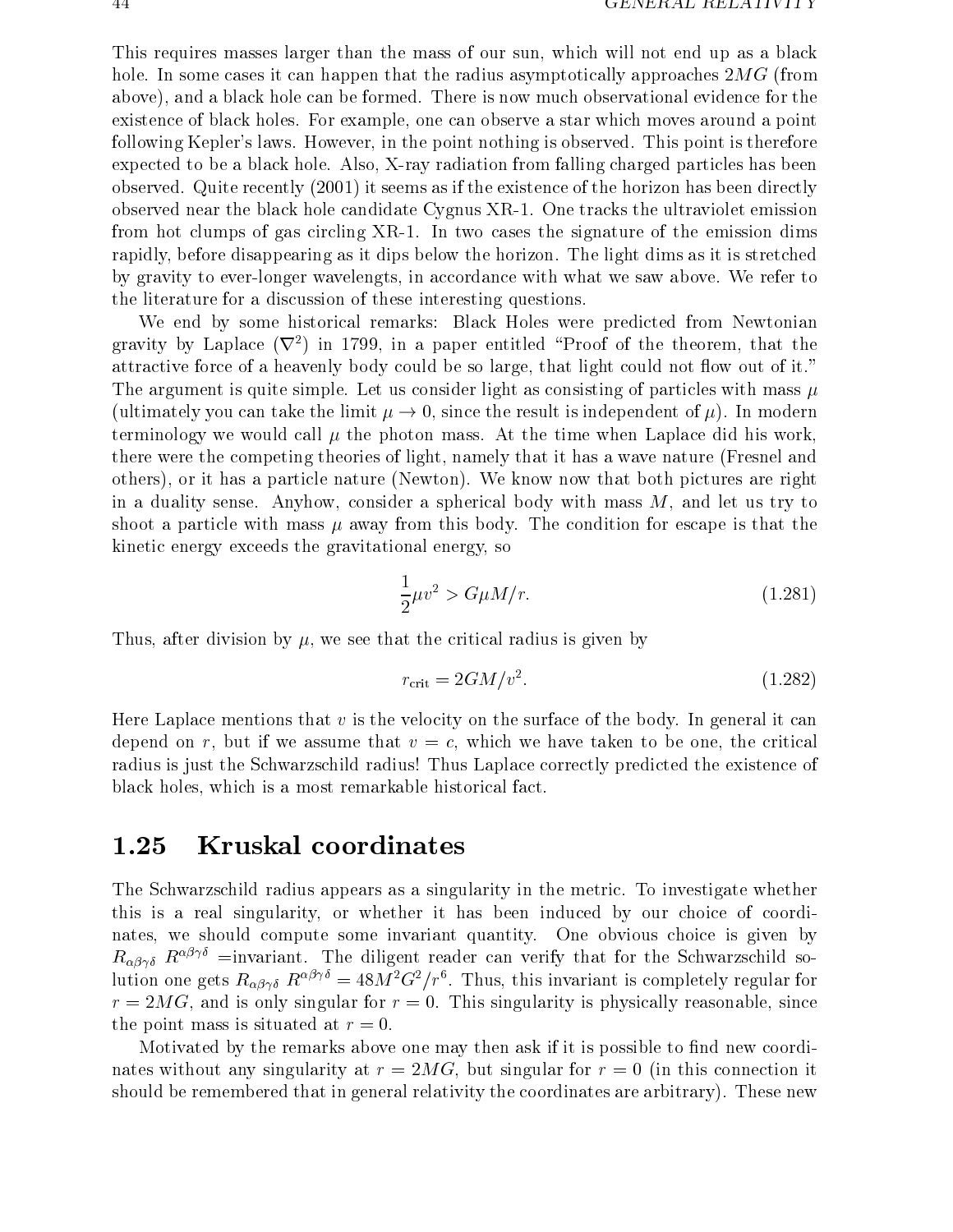coordinates were found by Kruskal in 1960, and we shall motivate them in the following. Since the angular coordinates are not changed, we shall consider only the quantity

$$
ds^2 \equiv \left(1 - \frac{2MG}{r}\right) \left(dt^2 - \frac{dr^2}{\left(1 - \frac{2MG}{r}\right)^2}\right)
$$

$$
= \left(1 - \frac{2MG}{r}\right) \left(dt - \frac{dr}{1 - \frac{2MG}{r}}\right) \left(dt + \frac{dr}{1 - \frac{2MG}{r}}\right).
$$
(1.283)

It is natural to try to absorb The singular factor associated with  $a\tau$  -by a new variable. To this end we notice that

$$
\frac{dr}{1 - \frac{2MG}{r}} = d\left(r + 2MG\ln\left(\frac{r}{2MG} - 1\right)\right),\tag{1.284}
$$

$$
ds^{2} = \left(1 - \frac{2MG}{r}\right) \left(dt - dr - 2MGd\ln\left(\frac{r}{2MG} - 1\right)\right) \left(dt + dr + 2MGd\ln\left(\frac{r}{2MG} - 1\right)\right).
$$
\n(1.285)

This suggest that we introduce new variables  $v_{\pm}$  by

$$
\frac{t-r}{2MG} = \ln\left(\frac{r}{2MG} - 1\right) - v_{-},
$$
\n
$$
\frac{t+r}{2MG} = -\ln\left(\frac{r}{2MG} - 1\right) + v_{+}.
$$
\n(1.286)

From eq - it follows that the tra jectory of light moving radially in a Schwarzschild black hole is given by v or v- The metric in the new variables becomes

$$
ds^{2} = -4M^{2}G^{2} \left(1 - \frac{2MG}{r}\right) dv_{-} dv_{+}.
$$
 (1.287)

This form of the metric still has a one
way membrane for r -MG because of the bracket on the right hand side. To remove this factor by another change of coordinates we notice  $\mathbf{f}$  is can be written in the two forms in the two forms in the two forms in the two forms in the two forms in the two forms in the two forms in the two forms in the two forms in the two forms in the two forms in the

$$
\frac{r}{2MG} - 1 = e^{v_-} e^{\frac{t-r}{2MG}} = e^{v_+} e^{-\frac{t+r}{2MG}}.
$$
\n(1.288)

Multiplying these two expressions together gives

$$
\left(\frac{r}{2MG} - 1\right)^2 = e^{v_+ + v_-} e^{-\frac{r}{MG}}.
$$
\n(1.289)

Thus - becomes

$$
ds^{2} = -\frac{8M^{3}G^{3}}{r} e^{-\frac{r}{2MG}} e^{\frac{1}{2}(v_{+}+v_{-})} dv_{+} dv_{-}.
$$
 (1.290)

Thus the unwanted factor  $1 - 2mG/t$  can be removed by the substitution

$$
\frac{1}{2} e^{\frac{1}{2}v_{\pm}} dv_{\pm} = ds_{\pm}, \qquad (1.291)
$$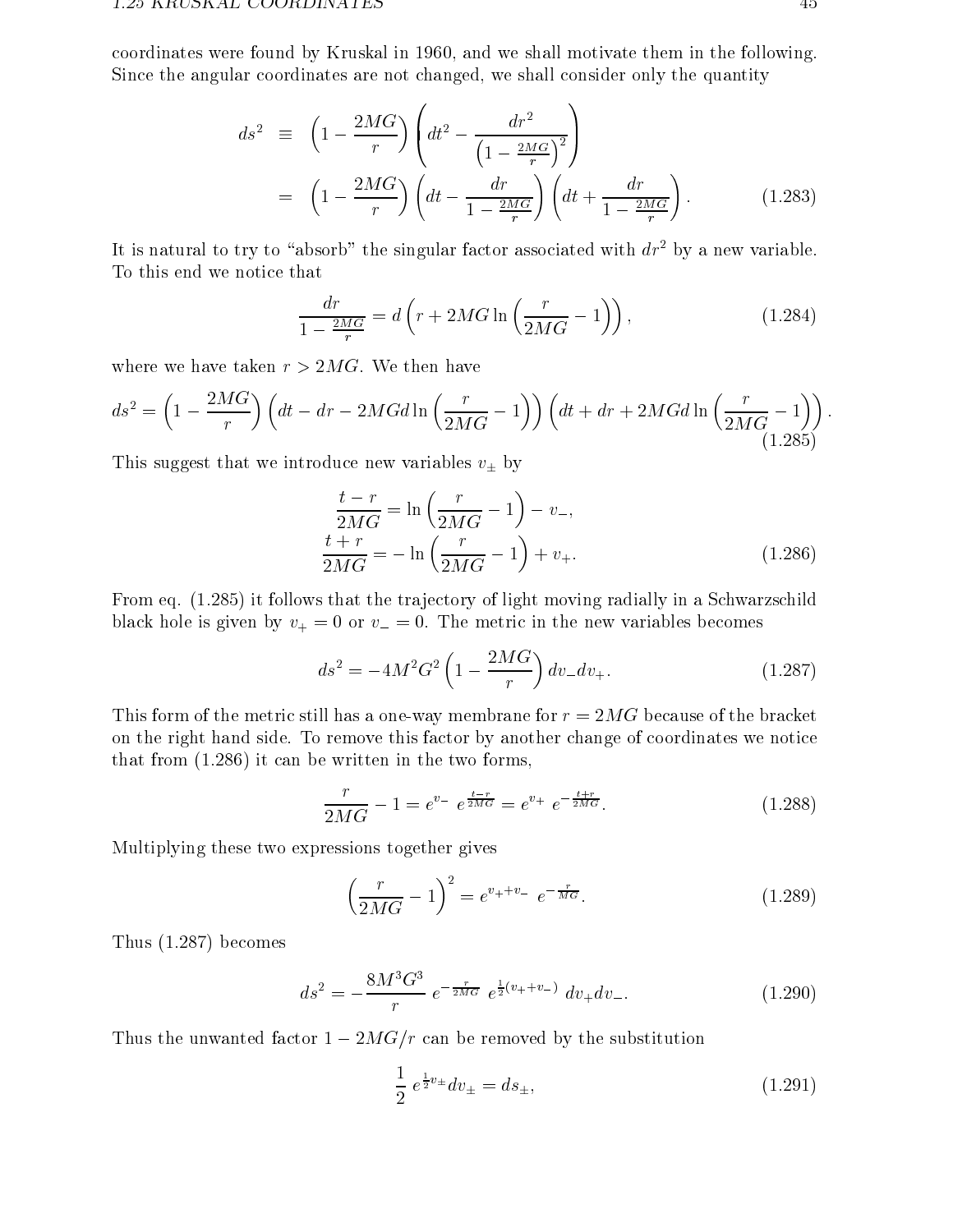which amounts to

$$
v_{\pm} = 2\ln s_{\pm} \tag{1.292}
$$

with use  $\mathbf{u}$  and  $\mathbf{u}$  and  $\mathbf{u}$  and  $\mathbf{u}$  and  $\mathbf{u}$  and  $\mathbf{u}$  and  $\mathbf{u}$  and  $\mathbf{u}$  and  $\mathbf{u}$  and  $\mathbf{u}$  and  $\mathbf{u}$  and  $\mathbf{u}$  and  $\mathbf{u}$  and  $\mathbf{u}$  and  $\mathbf{u}$  and  $\mathbf{u}$  and  $\mathbf$ 

$$
s_{+}s_{-} = \left(\frac{r}{2MG} - 1\right)e^{r/2MG}, \quad \frac{s_{+}}{s_{-}} = e^{t/2MG}.\tag{1.293}
$$

The metric then becomes

$$
ds^2 = -32M^3 G^3 \frac{1}{r} e^{-r/2MG} ds_+ ds_-, \qquad (1.294)
$$

which is singular only at  $r = 0$ , in agreement with the fact that the Riemann tensor is singular only in this point. In this metric r should be considered as a function of  $s_{+}$ . Usually this metric is written in terms of still other variables 

$$
s_{+} = t' + r', \quad s_{-} = r' - t'. \tag{1.295}
$$

$$
d\tau^2 = 32M^3 G^3 \frac{1}{r} e^{-r/2MG} (dt'^2 - dr'^2) - r(r', t')^2 (d\theta^2 + \sin^2 \theta d\phi^2), \tag{1.296}
$$

where

$$
t'^2 - r'^2 = -\left(\frac{r}{2MG} - 1\right)e^{r/2MG} \quad \text{(all } r),
$$
  

$$
\frac{t'}{r'} = \tanh\frac{t}{4MG} \quad \text{(for } r > 2MG), \quad \frac{t'}{r'} = \coth\frac{t}{4MG} \quad \text{(for } r < 2MG), \quad (1.297)
$$

as is seen from equal to the reader to do the reader to do the reader to do the reader to do the reader to do exhibited in - Alternatively we can continue the expression - Alternatively we can continue the expression - A

In the Kruskal lorm of the metric  $(1.290)$  the variable  $r^{\perp}$  in front of the angular terms is an implicit function of  $\iota$  ,  $r$  , given by  $(1.297)$ . The same is true for the factor in front of  $(at - ar^{-})$  in  $(1.290)$ .

From - we see that the lines of constant r t are formed by a set of hyperbolas intersected by the lines  $\iota = r \, \tanh(\iota/4M\mathbf{G})$  in the  $\iota$  ,  $r$  plane. The singular point  $r=0$ is mapped to the hyperbola  $t^+ - r^- = 1$ , and the horizon is mapped to the degenerate  $n_{\rm F}$  is the norm of two straight lines. To should be noticed that (1.297) has two solutions for given  $t, r$ , corresponding to the two branches of the hyperbolas. These two solutions are bounded by the  $r = 0$  hyperbola  $t^- - r^- = 1$ . The solutions lead to the same metric One class of solutions can be identi ed with the standard asymptotically at universe introduced originally in the discussion of the Schwarzschild solution The second class of solutions correspond to the same metric, and is a "ghost" universe. These two universes are related through the Kruskal variables, and they are said to be "connected" by a Schwarzschild "throat". This "connection" is not physical, since once a test body is inside the horizon, it will always hit the point mass.

Let us consider a light ray travelling radially in the  $r$  -coordinate. From (1.290) we see that it has the equation of motion  $\left| dr'/dt' \right| = 1$ , corresponding to a velocity of light equal one in this in this in this in the old coordinates r that the old coordinates r that the light  $\mathbf{H}$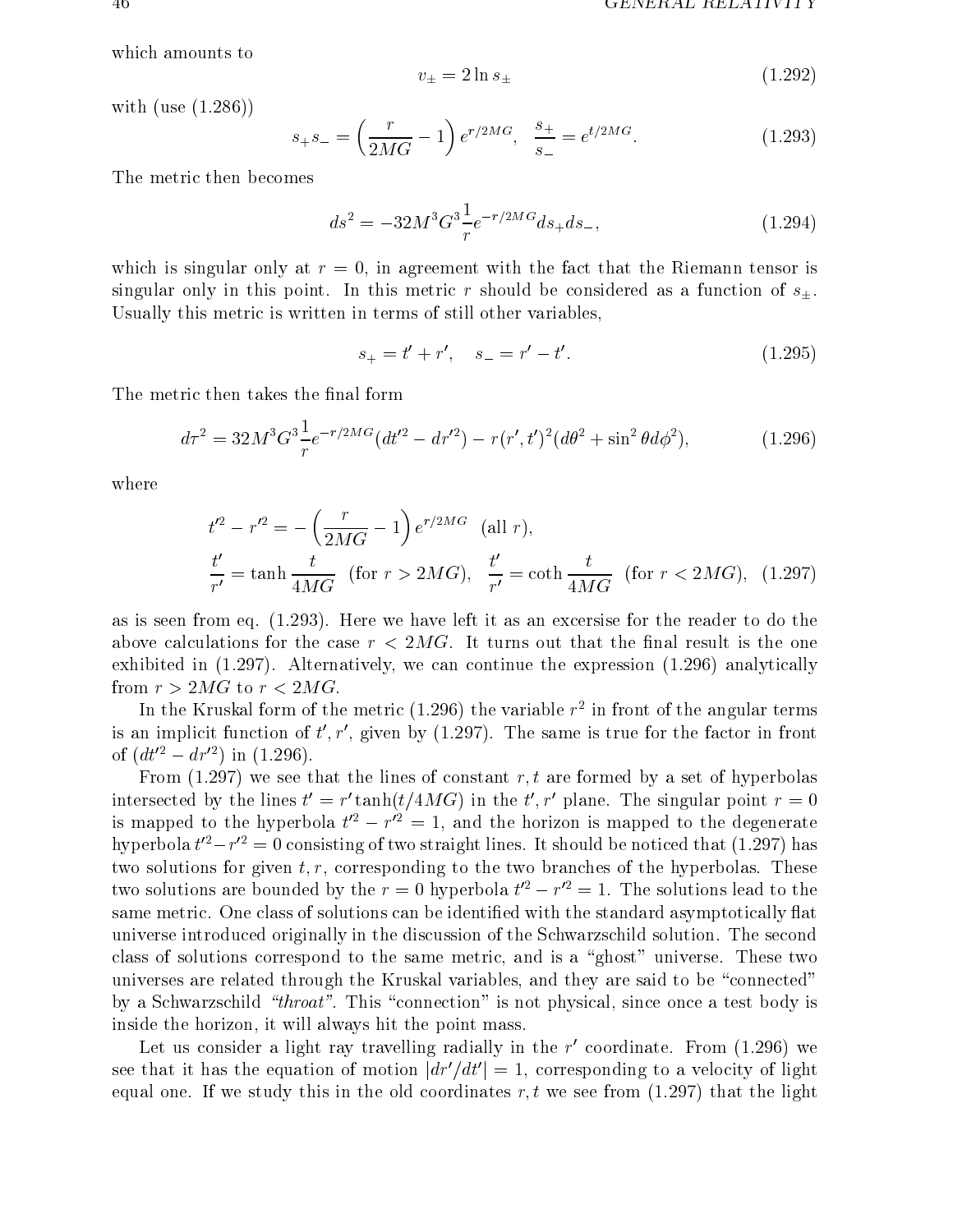ray starts at some nite t with r - -MG then travels towards r -MG corresponding to  $t = \infty$ , and crosses the line  $t = \infty$  and goes into the interior of the horizon. In this continued motion r decreases, and most remarkably,  $t$  also decreases. This means that  $t$ is not a good time variable inside the horizon

If the ray is emitted from the inside of the horizon, it will travel through increasing  $r$ 's. but t is decreasing. When the ray crosses the horizon,  $t = -\infty$ . The motion, measured in the asymptotic time  $t$ , is thus time reversed.

### 1.26 Painlevé's version of the Schwarzschild metric

The Kruskal form of the Schwarzschild metric discussed in the previous section is somewhat complicated. Here we shall present a much simpler transformation of the  $S$  . So the singularity for the singularity for  $\mathcal{S}$  , and  $\mathcal{S}$  are recognized for  $\mathcal{S}$  . The singularity for  $\mathcal{S}$  and  $\mathcal{S}$  $\mathcal{P}$  and the coordinates to coordinates to coordinates to coordinates to coordinates to coordinate  $\mathcal{P}$ the singularities to come and go! As we know, this is a result of the coordinates beeing arbitrary in general relativity, so one ask for some scalar quantity  $\phi(x)$  where a singularity cannot be transformed away due to  $\phi'(x') = \phi(x)$  under  $x \to x'$ . Such a scalar was given in the beginning of the last section,  $\varphi = R_{\alpha\beta\gamma\delta}$   $R^{n-\gamma}$  = 48M-G-/r. This shows that there is no singularity in respective in  $\mathcal{L}$ 

To go back to Painlevé, we start from

$$
d\tau^2 = \left(1 - \frac{2MG}{r}\right)dt^2 - \frac{dr^2}{1 - \frac{2MG}{r}} - r^2d\Omega^2,\tag{1.298}
$$

where  $a_3i^\star$  represents the angular part of the Schwartzschild metric, which is not changed in the following. A new time  $t_{\star}$  is introduced by the equation

$$
dt_{\star} = dt + \sqrt{\frac{2MG}{r}} \frac{dr}{1 - \frac{2MG}{r}}.\tag{1.299}
$$

The variable r is unchanged Integrating eq - we obtain

$$
t_{\star} = t + 2\sqrt{2MGr} + 2MG \ln \frac{\sqrt{r} - \sqrt{2MG}}{\sqrt{r} + \sqrt{2MG}},
$$
\n(1.300)

where r - -MG For r -MG a similar real expression is valid

 $\mathcal{L}$  is the metric of the metric extension of  $\mathcal{L}$  , we after some simple algebra  $\mathcal{L}$ 

$$
d\tau^{2} = \left(1 - \frac{2MG}{r}\right)dt_{\star}^{2} - 2\sqrt{\frac{2MG}{r}}drdt_{\star} - dr^{2} - r^{2}d\Omega^{2}.
$$
 (1.301)

Thus we see that the  $a r$  -term in the new coordinates is not associated with a singularity, in accordance with the fact that results of the theory of the theory of the theory of the theory of the theory

We still have  $g_{00} \to 0$  for  $r \to 2GM$ , so at the horizon light is infinitely red-shifted. Thus, some charged matter falling towards the center and therefore emitting radiation, will be observed to produce ever increasing wave-lenghts, and will ultimately be unobservable.

 $\mathbf{F}$  and  $\mathbf{F}$  are a set of  $\mathbf{F}$  and  $\mathbf{F}$  are a set of  $\mathbf{F}$  and  $\mathbf{F}$  are a set of  $\mathbf{F}$ 

$$
\dot{t}_{\star} = \dot{t} + \sqrt{\frac{2MG}{r}} \frac{\dot{r}}{1 - \frac{2MG}{r}},\tag{1.302}
$$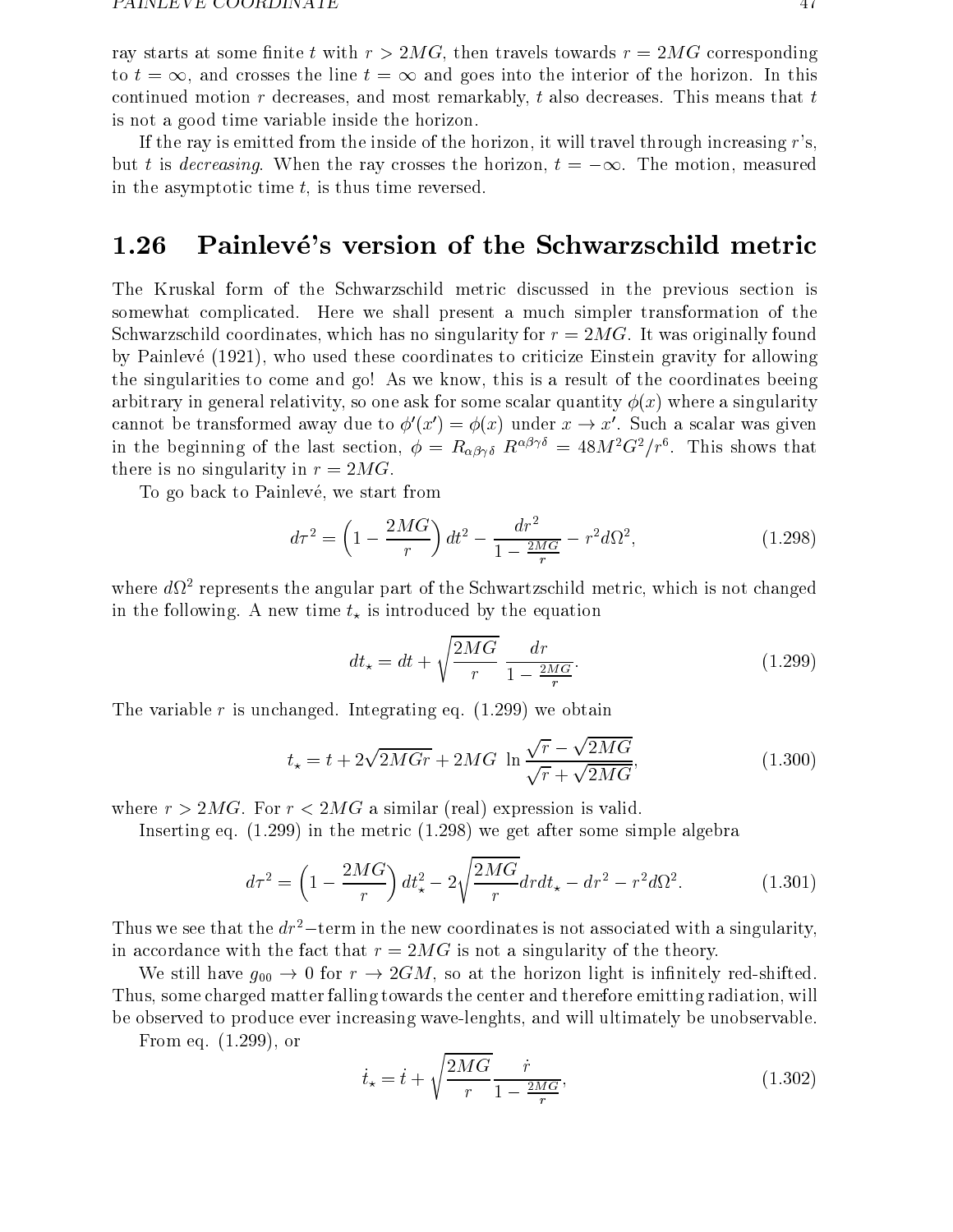where a dot means derivative with respect to proper time  $\tau$ , we obtain by use of eq. -

$$
\dot{t}_{\star} = \frac{1}{1 - \frac{2MG}{r}} - \frac{2MG}{r} \frac{1}{1 - \frac{2MG}{r}} = 1. \tag{1.303}
$$

This shows that for a freely falling test person the proper time observed by him (equivalence principle!) is equal to the Painlevé time  $t_{\star}$  (plus a possible constant),  $t_{\star} = \tau + \text{const.}$  $\Lambda$  and  $\Lambda$ however, if he communicates with us by means of radiation, this will get out of range for our detectors at large distance when  $r \rightarrow 2MG$ !!

### 1.27 Tidal forces and the Riemann tensor

So far we have discussed a point observer falling towards the black hole. However, if the observer has an extension, tidal forces will occur. In this section we shall study this effect in details. Let us consider the separation between two nearby geodesics, i.e. the tra jectories of two freely falling observers 

$$
x^{\mu}(\tau) \quad \text{and} \quad x^{\mu}(\tau) + \delta x^{\mu}(\tau). \tag{1.304}
$$

These two coordinates can be thought of as the head and feets, respectively, of a freely falling observer (assuming that this observer is quite elastic, so that head and feets can move freely). Let us consider the covariant derivative of  $\sigma x^{\mu}(\tau)$ , where this derivative was introduced in eq.  $(1.67)$ , i.e.

$$
\frac{D\delta x^{\mu}}{D\tau} = \frac{d\delta x^{\mu}}{d\tau} + \Gamma^{\mu}_{\alpha\beta}(x)\delta x^{\beta} \frac{dx^{\alpha}}{d\tau}.
$$
 (1.305)

This is a vector, since the coordinate difference  $\sigma x^{\mu}$  is a vector. We want to find the tidal "force", so inspired by Newtonean mechanics we take the second derivative of the coordinate difference, i.e.

$$
\frac{D}{D\tau}\frac{D\delta x^{\mu}}{D\tau} = \frac{D}{D\tau} \left( \frac{d\delta x^{\mu}}{d\tau} + \Gamma^{\mu}_{\alpha\beta}(x)\delta x^{\beta} \frac{dx^{\alpha}}{d\tau} \right). \tag{1.306}
$$

To simplify life we go to a freely falling elevator, where the Christoffel symbols (but not their derivatives) vanish in  $x<sup>r</sup>$ , so

$$
\frac{D}{D\tau}\frac{D\delta x^{\mu}}{D\tau} = \frac{d}{d\tau}\left(\frac{d\delta x^{\mu}}{d\tau} + \Gamma^{\mu}_{\alpha\beta}(x)\delta x^{\beta} \frac{dx^{\alpha}}{d\tau}\right) + 0 = \frac{d^{2}\delta x^{\mu}}{d\tau^{2}} + \frac{\partial \Gamma^{\mu}_{\alpha\beta}}{\partial x^{\nu}}\frac{dx^{\nu}}{d\tau}\frac{dx^{\alpha}}{d\tau}\delta x^{\beta}.
$$
 (1.307)

The two neighbouring geodesics ("head" and "feets") satisfy

$$
0 = \frac{d^2x^{\mu}}{d\tau^2} + \Gamma^{\mu}_{\alpha\beta}(x(\tau))\frac{dx^{\alpha}}{d\tau}\frac{dx^{\beta}}{d\tau} = \frac{d^2x^{\mu}}{d\tau^2}
$$
(1.308)

and

$$
0 = \frac{d^2(x^{\mu} + \delta x^{\mu})}{d\tau^2} + \Gamma^{\mu}_{\alpha\beta}(x(\tau) + \delta x(\tau))\frac{d(x^{\alpha} + \delta x^{\alpha})}{d\tau}\frac{d(x^{\beta} + \delta x^{\beta})}{d\tau}
$$
  
= 
$$
\frac{d^2x^{\mu}}{d\tau^2} + \frac{d^2\delta x^{\mu}}{d\tau^2} + \delta x^{\nu}\frac{\partial \Gamma^{\mu}_{\alpha\beta}(x(\tau))}{\partial x^{\nu}}\frac{dx^{\alpha}}{d\tau}\frac{dx^{\beta}}{d\tau} + O((\delta x)^2),
$$
(1.309)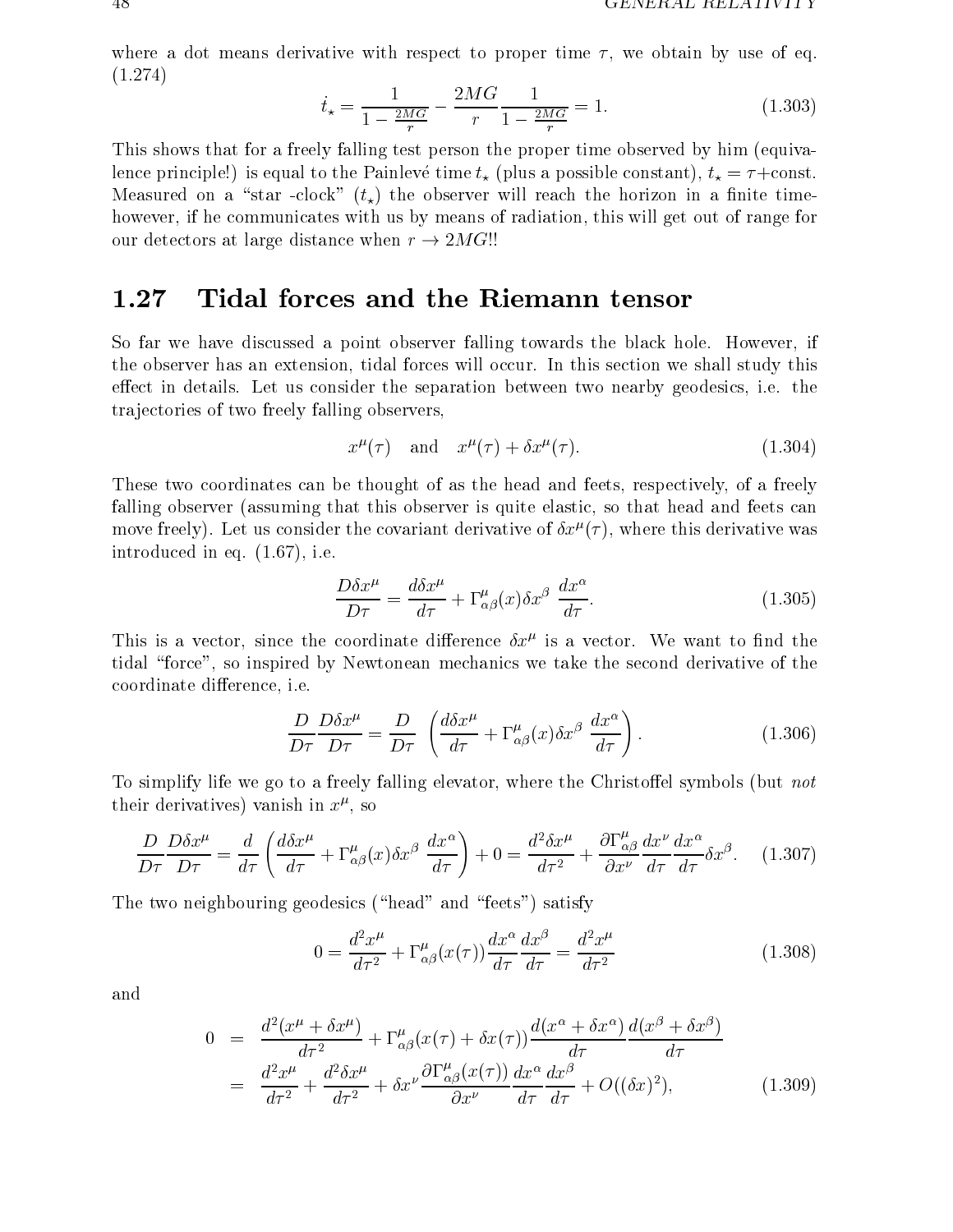In the freely falling elevator in  $x<sup>r</sup>$ . Subtracting the two equations we get

$$
\frac{d^2\delta x^{\mu}}{d\tau^2} = -\frac{\partial \Gamma^{\mu}_{\alpha\beta}(x(\tau))}{\partial x^{\nu}} \delta x^{\nu}(\tau) \frac{dx^{\alpha}}{d\tau} \frac{dx^{\beta}}{d\tau}.
$$
\n(1.310)

Inserting this in eq.  $(1.307)$  we obtain

$$
\frac{D}{D\tau}\frac{D\delta x^{\mu}}{D\tau} = \left(\frac{\partial \Gamma^{\mu}_{\alpha\beta}}{\partial x^{\nu}} - \frac{\partial \Gamma^{\mu}_{\alpha\nu}}{\partial x^{\beta}}\right) \frac{dx^{\alpha}}{d\tau} \frac{dx^{\nu}}{d\tau} \delta x^{\beta} = R^{\mu}{}_{\alpha\beta\nu} \frac{dx^{\alpha}}{d\tau} \frac{dx^{\nu}}{d\tau} \delta x^{\beta}.
$$
 (1.311)

Here we used the expression for the Riemann tensor in freely falling coordinates. However, eq.  $(1.311)$  is valid in any coordinate system, since the left hand side is a vector, and the product of the last three factors on the right is a tensor Hence the rst factor on the right must be the Riemann tensor in any frame of reference

The result is thus that the tidal force on an extended observer, i.e. the second derivative of the difference between head and feets, is given by the Riemann tensor.

We can actually demonstrate that the acceleration  $(1.306)$  can be interpreted as the four-acceleration of a particle moving along the geodesic  $x^{\mu} + \delta x^{\mu}$  as seen by an observer moving along the geodesic  $x<sup>r</sup>$ , so it is the acceleration of the feets seen from the head.

First we have to realize that a freely falling observer will claim that a vector held,  $V\cap$ say which is defined as a motion of motion  $\mathbf{H}$ itself by parallel transport, i.e. if (remember that the  $D/D\tau$ -derivative is just the  $d/d\tau$ derivative in the freely falling system located at  $x_{r}$  )

$$
\frac{DV^{\mu}}{D\tau} = 0.\tag{1.312}
$$

Thus, in forming time derivatives she/he will compare the actual change  $\delta V^{\mu}$  with the change for a parallel transported vector, and thus consider the derivative

$$
\frac{\delta V^{\mu} - \delta V_{\text{parallel transport}}^{\mu}}{d\tau} = \frac{DV^{\mu}}{D\tau}.
$$
\n(1.313)

Now, given the position vector  $\delta x^{\mu}$  of the neighbouring particle (the distance to the feets seen from the head of the velocity vector the velocity with which the velocity with which the velocity with which the feets with which the feets with which the feets with with which the feets with which the feets with whic move away!)

$$
\frac{D\delta x^{\mu}}{D\tau} \equiv V^{\mu}(\tau),\tag{1.314}
$$

and by use of  $(1.313)$  the acceleration of feets seen from head is therefore precisely

$$
a^{\mu}(\tau) = \frac{DV^{\mu}}{D\tau} = \frac{D}{D\tau} \frac{D\delta x^{\mu}}{D\tau}.
$$
\n(1.315)

The above result  $(1.311)$  is completely general. In the next section we shall see what happens to the tidal force for a Schwarzschild black hole.

# 1.28 The Tidal force from the Schwarzschild solu

Let us consider the metric given by the Schwarzschild solution. An observer is in free fall towards the center following a geodesic  $t = t(\tau)$  and  $r = r(\tau)$  in the standard coordinates.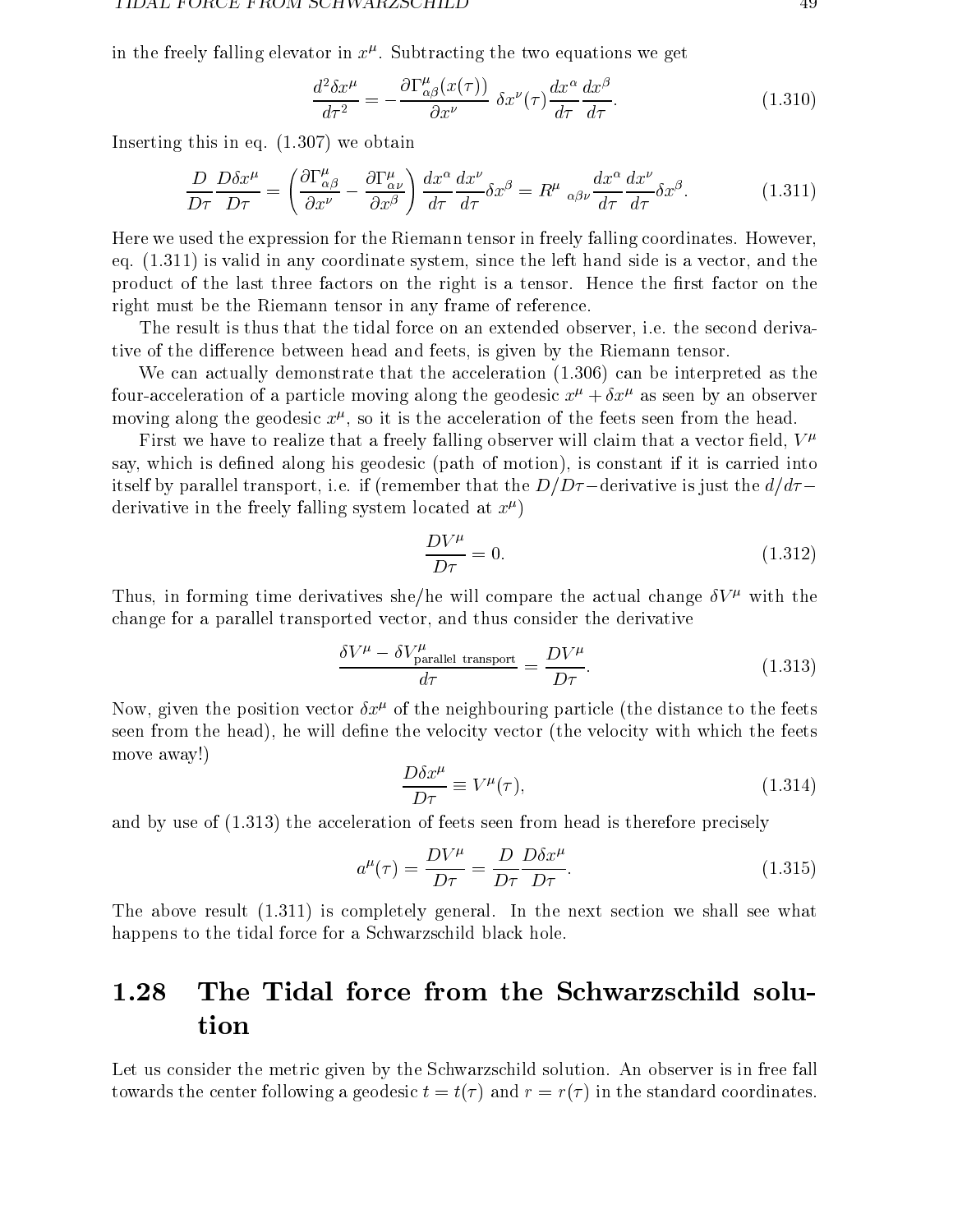At time  $\tau = \tau_0$  he/she passes the point  $P_0 = (t_0, r_0)$ . The coordinates in the freely falling system around  $F_0$  are denoted  $(t\,,r\,$  ). The freely falling coordinates should be Lorentzian according to the principle of equivalence. Using that the metric transforms as a tensor. we have the conditions

$$
-1 = g_{t't'}(P_0) = \left(\frac{\partial t}{\partial t'}(P_0)\right)^2 g_{tt}(P_0) + \left(\frac{\partial r}{\partial t'}(P_0)\right)^2 g_{rr}(P_0), \qquad (1.316)
$$

$$
0 = g_{t'r'}(P_0) = \frac{\partial t}{\partial t'}(P_0) \frac{\partial t}{\partial r'}(P_0) g_{tt}(P_0) + \frac{\partial r}{\partial t'}(P_0) \frac{\partial r}{\partial r'}(P_0) g_{rr}(P_0), \qquad (1.317)
$$

and

$$
+1 = g_{r'r'}(P_0) = \left(\frac{\partial t}{\partial r'}(P_0)\right)^2 g_{tt}(P_0) + \left(\frac{\partial r}{\partial r'}(P_0)\right)^2 g_{rr}(P_0).
$$
 (1.318)

The metric on the left hand side refers to the freely falling Lorentzian local system, and the metric g-d-contract g-contract g-contract metric  $\mu$  is the explicit metric  $\mu$ form of this metric until the very end of this section. Thus, most of the following results are valid for any spherically symmetric metric

To solve these equations we introduce the quantities

$$
\Lambda_0^0 \equiv \frac{\partial t}{\partial t'}(P_0) \sqrt{-g_{tt}(P_0)}, \quad \Lambda_1^0 \equiv \frac{\partial t}{\partial r'}(P_0) \sqrt{-g_{tt}(P_0)}, \tag{1.319}
$$

and

$$
\Lambda_0^{-1} \equiv \frac{\partial r}{\partial t'}(P_0) \sqrt{g_{rr}(P_0)}, \quad \Lambda_1^{-1} \equiv \frac{\partial r}{\partial r'}(P_0) \sqrt{g_{rr}(P_0)}.
$$
 (1.320)

From eqs.  $(1.316)-(1.318)$  these quantities should satisfy

$$
-1 = -(\Lambda_0^{-0})^2 + (\Lambda_0^{-1})^2, 0 = -\Lambda_0^{-0} \Lambda_1^{-0} + \Lambda_0^{-1} \Lambda_1^{-1}, +1 = -(\Lambda_1^{-0})^2 + (\Lambda_1^{-1})^2.
$$
 (1.321)

These equations are precisely the de ning equations of the Lorentz transformation see almost any book on special relations of the canonical relationship or solve by taking  $\mathcal{M}$ 

$$
\Lambda_0^0 = \gamma, \ \Lambda_0^{-1} = v\gamma, \ \Lambda_1^0 = v\gamma, \ \Lambda_1^{-1} = \gamma,
$$
\n(1.322)

where

$$
\gamma = 1/\sqrt{1 - v^2}.\tag{1.323}
$$

Here v is a parameter restricted by  $0 \le v \le 1$ .

Next we can insert this solution for the A s in eqs. (1.519) and (1.520) to obtain

$$
\frac{\partial t}{\partial t'}(P_0) = \frac{\gamma}{\sqrt{-g_{tt}(P_0)}}, \quad \frac{\partial t}{\partial r'}(P_0) = \frac{v\gamma}{\sqrt{-g_{tt}(P_0)}},\tag{1.324}
$$

$$
\frac{\partial r}{\partial t'}(P_0) = \frac{v\gamma}{\sqrt{g_{rr}(P_0)}}, \quad \frac{\partial r}{\partial r'}(P_0) = \frac{\gamma}{\sqrt{g_{rr}(P_0)}}.
$$
\n(1.325)

So far  $v$  is a free parameter, and we now ask for the physical meaning of it. The falling observer is at rest in his own freely falling system so his actual tra jectory satis es

$$
\frac{dt'}{d\tau} = 1 \text{ and } \frac{dx'^{\mu}}{d\tau} = 0 \text{ for } \mu = 1, 2, 3. \qquad (1.326)
$$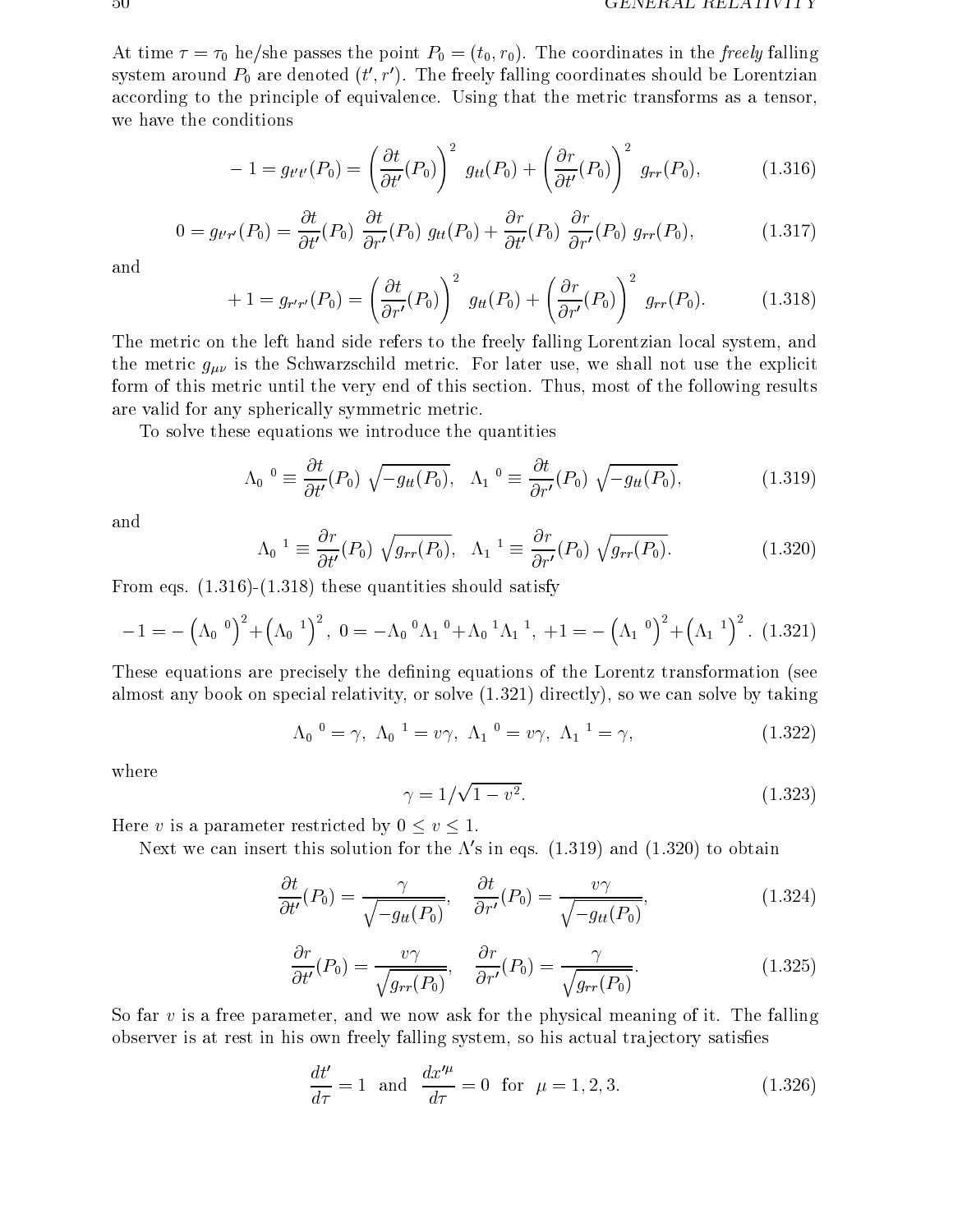Transforming the results to the r three conditions to the r three conditions  $\mathbf{r}$  and  $\mathbf{r}$  are conditions we expected the r three conditions we expected the r three conditions we expected the r three conditions we

$$
\frac{dt}{d\tau} = \frac{\partial t}{\partial t'} \frac{dt'}{d\tau} = \frac{\gamma}{\sqrt{-g_{tt}(P_0)}},\tag{1.327}
$$

and

$$
\frac{dr}{d\tau} = \frac{\partial r}{\partial t'} \frac{dt'}{d\tau} = \frac{v\gamma}{\sqrt{g_{rr}(P_0)}}.\tag{1.328}
$$

An observer at rest at the point  $P_0$  (i.e. remaining at the value  $r = r_0$  at all times) sees the freely familie observer move a distance tuse the  $a\tau^{\ast}/(1-\frac{2M}{M}G/T)$  -term in the Schwarzschild metric!)

$$
dl = \sqrt{g_{rr}(P_0)} \frac{dr}{d\tau} d\tau = v\gamma d\tau, \qquad (1.329)
$$

where we use the similar reasons the time similar reasons the time the time  $\mathcal{F}$ 

$$
dT = dt \sqrt{-g_{tt}(P_0)} = \gamma d\tau. \qquad (1.330)
$$

So in other words this entirely xed observer sees the nearby falling observer his feets pass him with a velocity  $dl/dT = v\gamma/\gamma = v$ . Thus, the parameter v can be interpreted as the velocity of the freely falling observer as seen by an observer who remains xed at  $r = r_0$ . So v is the velocity of the feets as seen from the head.

We shall now use the general formula  $(1.311)$  to an observer falling radially in the spherically symmetric metric In the observers freely falling coordinates the acceleration between head and feets is

$$
a^{\prime \mu} = R^{\prime \mu} \, \,_{\nu \alpha \beta} \, \frac{dx^{\prime \nu}}{d\tau} \frac{dx^{\prime \beta}}{d\tau} \delta x^{\prime \alpha}.
$$

This expression simpli es considerably since obviously the observer is at rest in his freely railing system, so  $ax^+/a\tau = 0$  for  $\nu = 1, 2, 3$ . Also,  $ax^-/a\tau$  is a unit vector, and  $g_{\mu\nu} = \eta_{\mu\nu}$ , so it follows that  $dt'/d\tau = 1$ . Therefore

$$
a^{\prime \mu} = R^{\prime \mu}_{t\alpha t} \ \delta x^{\prime \alpha}.\tag{1.332}
$$

Now, let us take the observer to be entirely in the radial direction, with the distance  $h$ between head and feet. We then have

$$
a'^{\mu} = h R'^{\mu}{}_{tri}.
$$
 (1.333)

If we are only interested in the tidal acceleration between head and feet we have  $\mu = r$ . and consequently we only need to evaluate  $R_{\perp trt}$ .

To do the this we have the the presence in the presence is at freely falling electronical for all in P social

$$
R^{tr}_{\ \ trt}(P_0) = R'_{\ \ trt}(P_0) = \frac{\partial x^{\mu}}{\partial x^{\prime r}} \frac{\partial x^{\nu}}{\partial x^{\prime t}} \frac{\partial x^{\rho}}{\partial x^{\prime r}} \frac{\partial x^{\sigma}}{\partial x^{\prime t}} R_{\mu\nu\rho\sigma}(P_0). \tag{1.334}
$$

Here we also used the transformation formula for the Riemann tensor From eqs  and , the transformation coefficients coefficients can be evaluated the coefficients can be evaluated to the c

$$
R^{tr}_{t} \, tr(tP_0) = \left(\frac{\partial t}{\partial r'}\frac{\partial r}{\partial t'} - \frac{\partial r}{\partial r'}\frac{\partial t}{\partial t'}\right)^2 \, R_{trtr} = (\gamma^2 v^2 - \gamma^2)^2 \, R_{trtr} = R_{trtr}.
$$
 (1.335)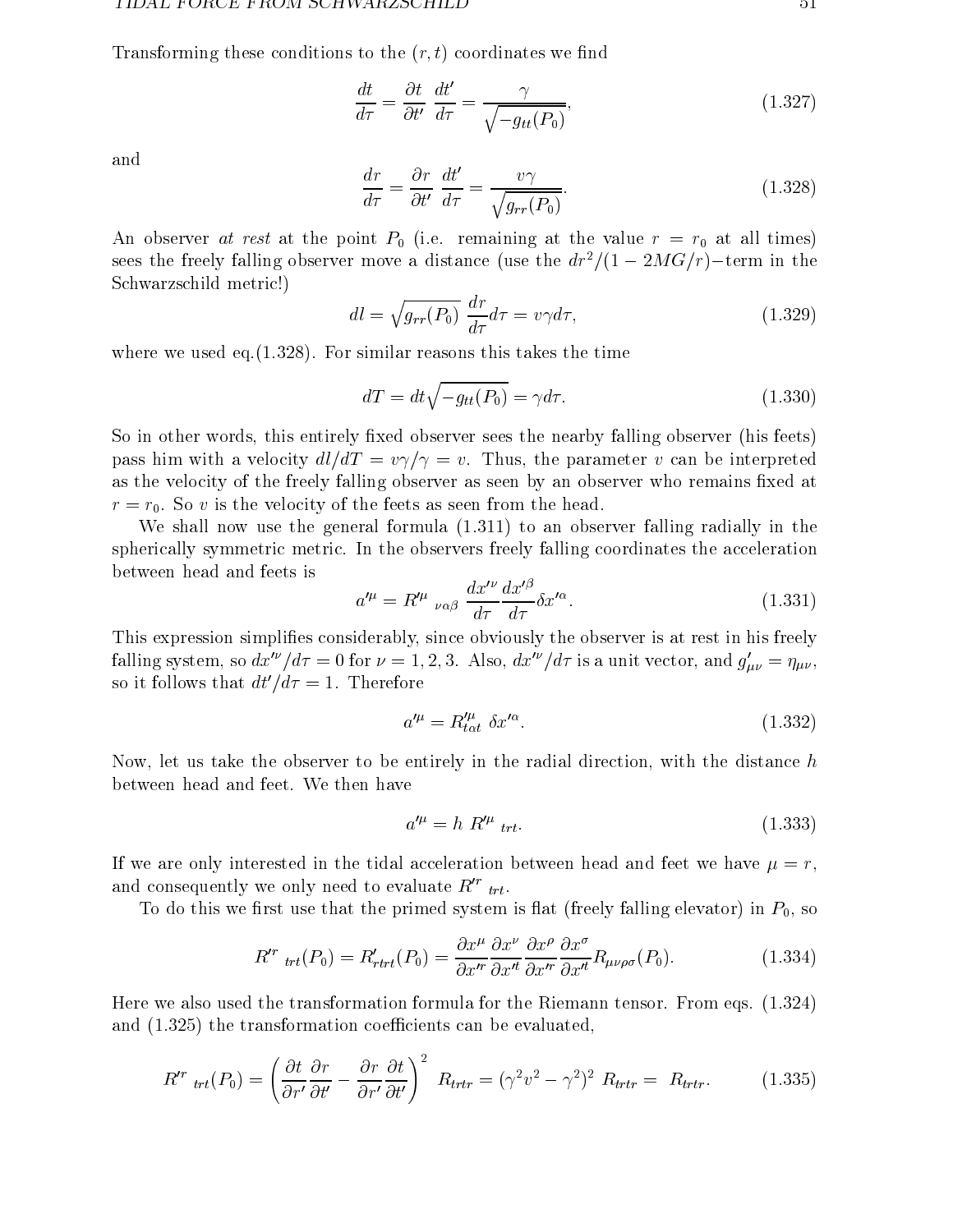Now

 $52$ 

$$
R_{rtrt}(P_0) = g_{rr}(P_0) R^r_{trt}(P_0)
$$
\n(1.336)

by use of the diagonal Schwarzschild metric The Riemann tensor can be evaluated by use of the list of non-vanishing Christoffel symbols in Section 1.18,

$$
R^r_{\ \ trt} = -\frac{\partial \Gamma^r_{tt}}{\partial r} + \Gamma^{\lambda}_{tr} \Gamma^r_{t\lambda} - \Gamma^{\lambda}_{tt} \Gamma^r_{r\lambda} = -\frac{\partial \Gamma^r_{tt}}{\partial r} + \Gamma^r_{tt} \left( \Gamma^t_{tr} - \Gamma^r_{rr} \right). \tag{1.337}
$$

Here we used that  $\Gamma_{tr} = 0$ , since  $\sigma r / \sigma t = 0$ . Therefore we find

$$
R^r_{\ \ trt} = -\frac{\partial}{\partial r} \left( \frac{1}{2F} \frac{\partial E}{\partial r} \right) + \frac{1}{2F} \frac{\partial E}{\partial r} \left( \frac{1}{2E} \frac{\partial E}{\partial r} - \frac{1}{2F} \frac{\partial E}{\partial r} \right). \tag{1.338}
$$

It should be noticed that this formula is valid in any spherically symmetric metric

If we use  $E = 1/F$ , which is valid for the Schwarzschild metric, we obtain

$$
R^r_{\ \ trt} = -\frac{1}{2} E \frac{\partial^2 E}{\partial r^2}.
$$
 (1.339)

Using this in  $(1.335)$  and  $(1.336)$  we get the result

$$
R^{tr}_{\ \ trt} = -\frac{1}{2} \frac{\partial^2 E}{\partial r^2}.
$$
 (1.340)

here we have the straight and the form of the straight of the straight that the straight and the straight of t

$$
a^{\prime r} = -\frac{h}{2} \frac{\partial^2 E}{\partial r^2}.
$$
\n(1.341)

Now we can specify to the Schwarzschild metric by taking  $E = 1 = 2mG/t$ , so eq.  $(1.341)$  gives

$$
a^{r} = \frac{2M Gh}{r_0^3}.
$$
\n(1.342)

Thus, in some arbitrary point  $r_0$  this is the acceleration that an observer will see his/her feets move as a rest toward that the feets fall is of the feets fall interest that the feets fall  $\alpha$ this is also the result obtained in Newton gravity: The acceleration of the head is  $-MG/T$  . and the feets have acceleration  $-MG/(T=R)$  . Therefore the relative acceleration is  $ZM$ G $R/T$ , where we expanded in the (assumed) small quantity  $R/T$ .

The result - is in units where c In standard units we should rewrite - $\mathbf{r}$  and  $\mathbf{r}$  and  $\mathbf{r}$  and  $\mathbf{r}$  and  $\mathbf{r}$ as

$$
a^{r} = \frac{2MGhc}{r_0^3} \tag{1.343}
$$

It should be noticed that this acceleration does not behave in a special way at the Schwarzschild radius, and the only singularity occurs at  $r_0 = 0$ , as expected. Note that  $a^{r}$  does not depend on the relative velocity v of head and feets.

If we take M to be the solar mass", then if  $r_0$  is the Schwarzschild radius  $\approx$  2.95 km, and if h  $\sim$  then if h  $\sim$  then if h  $\sim$  then if  $\sim$  then if  $\sim$  then if  $\sim$ 

$$
a' = \frac{h}{r_{\text{Schwarzschild}}^2} \ c^2 = \frac{2 \text{ m}}{(3 \times 10^3 \text{ m})^2} \ (3 \times 10^8 \text{ m/sec})^2 \approx 2 \times 10^{10} \text{ m/sec}^2. \tag{1.344}
$$

<sup>&</sup>lt;sup>9</sup> Actually our sun will not end up as a black hole. Instead the mass should be somewhat larger, perhaps a few solar masses, but this does not change the disasterous order of magnitude estimate essentially.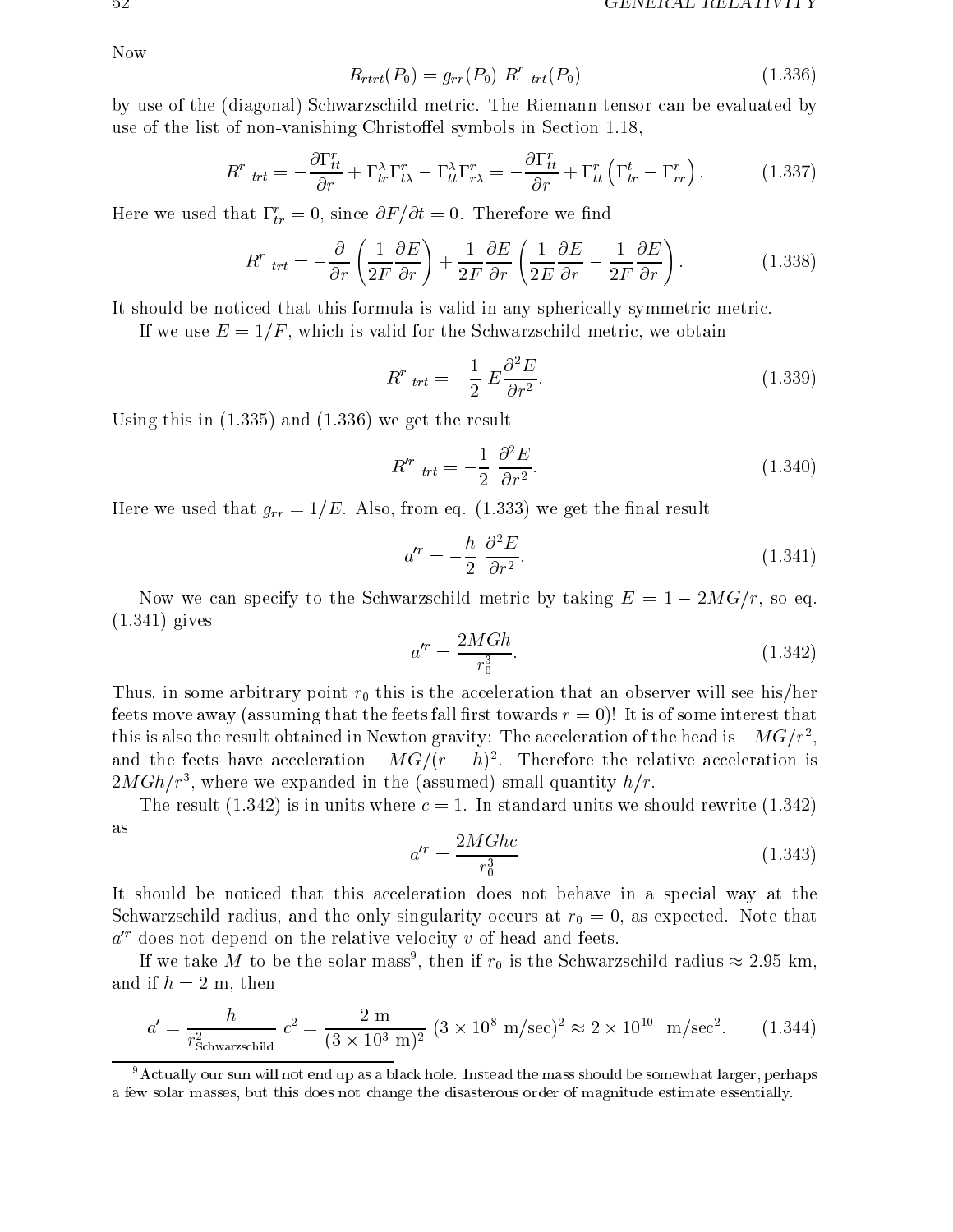This is a rather disastous acceleration!

However, if we take one of the large black holes observed in the center of several galaxies (like the Milky Way) with masses of order  $10^6$  solar masses, the acceleration would only be

$$
a' \approx h \ 10^{-2} \ \text{m/sec}^2,\tag{1.345}
$$

where  $h$  is measured in meters. Thus, large black holes are quite friendly!

## 1.29 The energy-momentum tensor for electromag-

In this section we shall construct the energy
momentum tensor for electromagnetism as a preliminary for the solution of the solution of the Einstein equations for a point mass with charge (the Reissner-Nordström solution). We start by considering special relativity, so  $t$  is just -from the reader is familiar from the reader is familiar from the course on the course on the course on the course on the course on the course on the course on the course on the course on the course on the cou electromagnetism) with the energy density

$$
T^{00} = \frac{1}{2} \left( \vec{E}^2 + \vec{B}^2 \right) \tag{1.346}
$$

and the Poynting vector

$$
T^{0i} = (\vec{E} \times \vec{B})_i, \quad i = 1, 2, 3. \tag{1.347}
$$

We have used that the Poynting vector is the momentum density, and hence is to be identified with  $T^{0i}$ .

itined with  $I^{\infty}$ .<br>We start by reminding the reader that the antisymmetric electromagnetic field tensor  $\mathbf{r}$  - can be written  $\mathbf{r}$ 

$$
F^{\mu\nu} = \begin{pmatrix} 0 & E_1 & E_2 & E_3 \\ -E_1 & 0 & B_3 & -B_2 \\ -E_2 & -B_3 & 0 & B_1 \\ -E_3 & B_2 & -B_1 & 0 \end{pmatrix} . \tag{1.348}
$$

Let us notice that

$$
F^{\alpha\beta}F_{\alpha\beta} = F^{0i}F_{0i} + F^{i0}F_{i0} + F^{ij}F_{ij} = 2(-\vec{E}^2 + \vec{B}^2). \tag{1.349}
$$

Then we can write

$$
T^{00} = \vec{E}^2 + \frac{1}{4} F^{\alpha\beta} F_{\alpha\beta}.
$$
 (1.350)

in ow we can write  $E^-$  in a fancy way

$$
\vec{E}^2 = \eta_{\alpha\beta} F^{0\alpha} F^{0\beta},\tag{1.351}
$$

and collecting results we thus have

$$
T^{00} = \eta_{\alpha\beta} F^{0\alpha} F^{0\beta} - \frac{1}{4} \eta^{00} F^{\alpha\beta} F_{\alpha\beta}.
$$
 (1.352)

Next consider the Poynting vector. We have

$$
T^{01} = E_2 B_3 - E_3 B_2 = F^{02} F^{12} + F^{03} F^{13} = F^{0\alpha} F_{1\beta} \eta_{\alpha\beta}.
$$
 (1.353)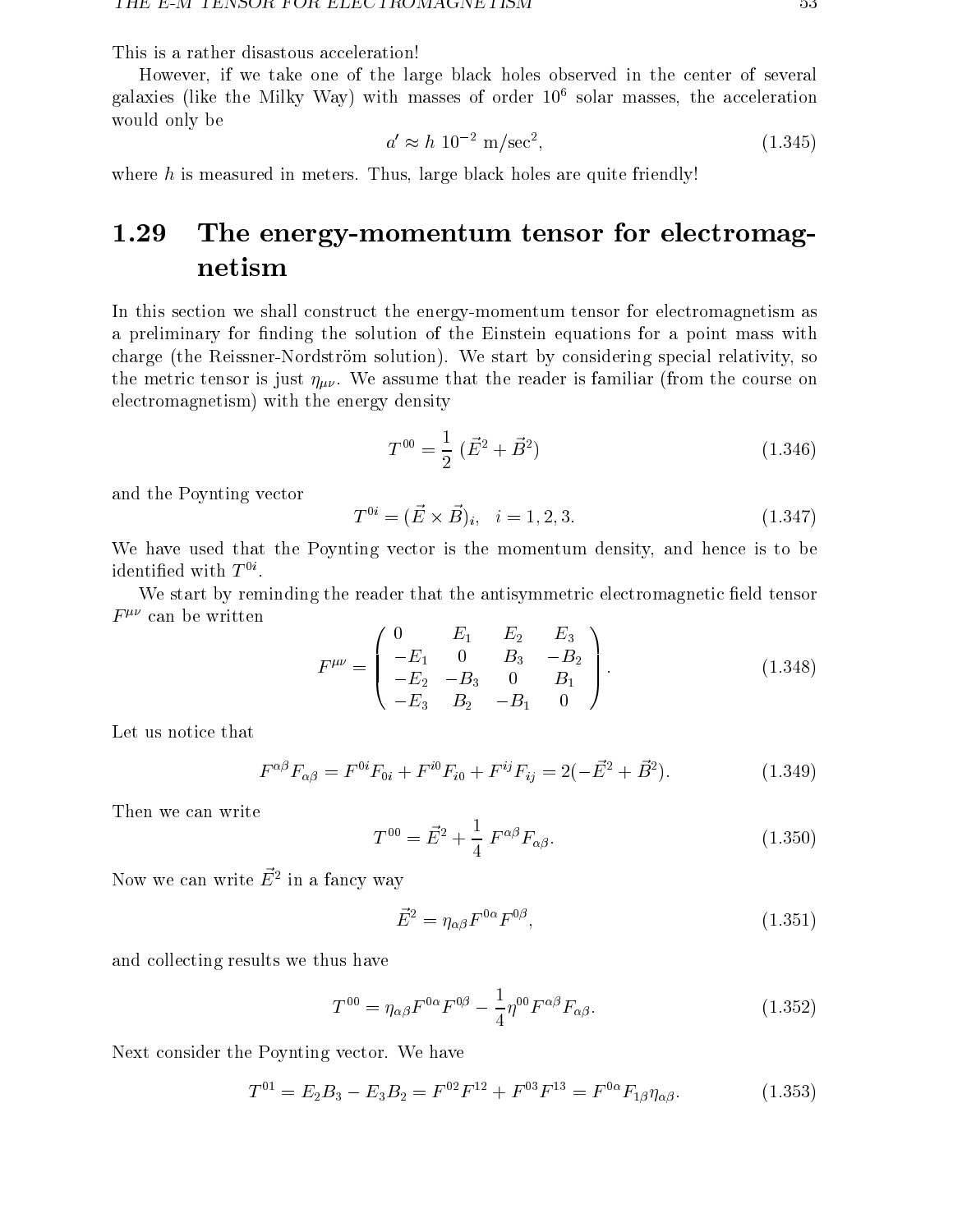This obviously generalizes to

$$
T^{0i} = F^{0\alpha} F^{i\beta} \eta_{\alpha\beta}.
$$
\n
$$
(1.354)
$$

We can combine eqs - and  to form the quantity

$$
T^{\mu\nu} = F^{\mu\alpha} F^{\nu\beta} \eta_{\alpha\beta} - \frac{1}{4} \eta^{\mu\nu} F^{\alpha\beta} F_{\alpha\beta}, \qquad (1.355)
$$

which is a tensor in special relativity. In general relativity one therefore has from the principle of covariance

$$
T^{\mu\nu} = F^{\mu\alpha} F^{\nu\beta} g_{\alpha\beta} - \frac{1}{4} g^{\mu\nu} F^{\alpha\beta} F_{\alpha\beta}, \qquad (1.356)
$$

We see that this energy-momentum tensor is symmetric, as it should be since it is the source on the right hand side of the Einstein equations.

In a domain where there is no current  $J^{\kappa},$  this energy-momentum tensor is conserved in special relativity, and in general relativity it is covariantly conserved. If currents and charges are present, only the *total* energy-momentum tensor is conserved: The total  $T^{\mu\nu}$ is given by the expression  $(1.355)$  above plus the energy-momentum tensor of the chargecurrent carrying particles. We leave it to the reader to work out the details  $(Problem 9)$ . since we shal only need this tensor outside a point charge.

### 1.30 The Reissner-Nordström solution

In the case of the Schwarzschild solution we could take advantage of the fact that the energy
momentum tensor vanishes outside the spherically symmetric mass This simpli es the mathematics considerably, since we could solve the empty space Einstein equations and take into account the mass by suitable boundary conditions at in nity In the following we shall solve a somewhat more complicated problem, where we have a point mass with mass M and a charge  $q$ . Since the energy-momentum tensor of electromagnetism involves long-range forces, we cannot use the empty space Einstein equations any longer. The relevant electromagnetic energy-momentum tensor is given by eq.  $(1.356)$ , and can be written in the form

$$
T^{\mu}{}_{\nu} = F^{\mu\alpha} F_{\nu\alpha} - \frac{1}{4} \delta^{\mu}_{\nu} F_{\alpha\beta} F^{\alpha\beta}, \qquad (1.357)
$$

As in the case of the Schwarzschild solution, the obvious spherical symmetry of the problem allows us to write the metric in the form

$$
d\tau^2 = A(r, t)dt^2 - B(r, t)dr^2 - r^2(d\theta^2 + \sin^2\theta d\phi^2),
$$
\n(1.358)

Since we have a static point charge, there is no magnetic held, so  $F^{-1} = 0, \ i, j = 1, 2, 5$ . The electric eld must be radial because of the spherical symmetry and hence the only non vanishing contravariant field is  $F^{\circ\circ}=E_r\equiv E$ . Similarly, the only covariant field is  $F_{0r} = g_{0\alpha}g_{r\beta}F^{\alpha\beta} = g_{00}g_{rr}F^{0r} = -A(r,t)B(r,t)E$ . From (1.357) we then easily obtain the energy
momentum tensor

$$
T^{\mu}{}_{\nu} = 0 \text{ for } \mu \neq \nu,
$$
  
\n
$$
T^{0}{}_{0} = T^{r}{}_{r} = -\frac{1}{2} A(r,t) B(r,t) E(r,t)^{2},
$$
  
\n
$$
T^{\theta}{}_{\theta} = T^{\phi}{}_{\phi} = \frac{1}{2} A(r,t) B(r,t) E(r,t)^{2}.
$$
\n(1.359)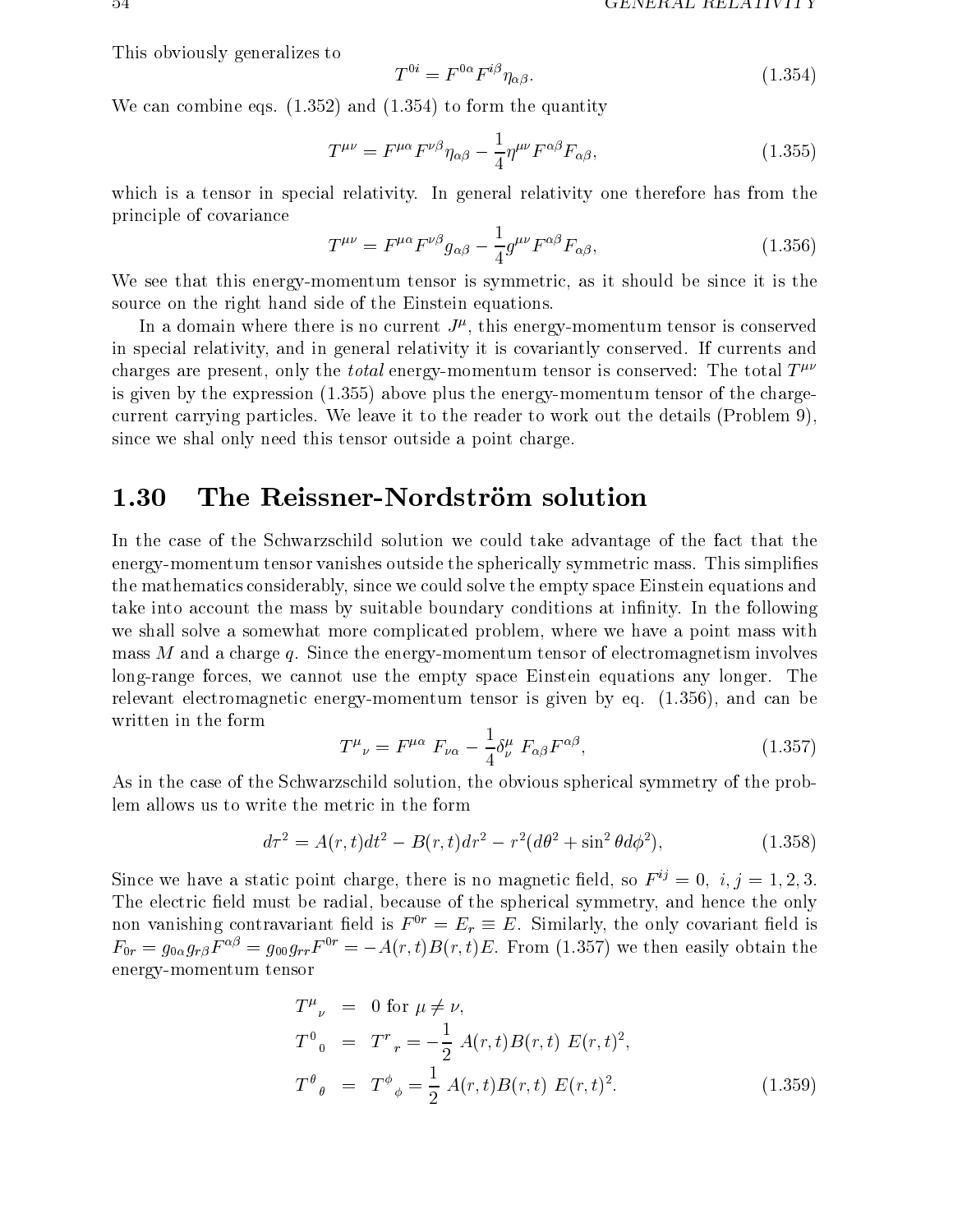In particular, we notice that the trace of the energy-momentum tensor vanishes,

$$
T^{\alpha}{}_{\alpha} = 0. \tag{1.360}
$$

Away from the point charge it follows from  $(1.106)$  that

$$
\frac{\partial}{\partial x^{\nu}}\left(\sqrt{g} F^{\mu\nu}\right) = 0. \tag{1.361}
$$

Since  $g = A(r, t)B(r, t)r$  sin-  $\theta$  from (1.358), this leads to the two equations

$$
\frac{\partial}{\partial x^0} \left( \sqrt{A(r,t)B(r,t)} F^{r0} \right) = 0, \qquad (1.362)
$$

and

$$
\frac{\partial}{\partial r}\left(r^2\sqrt{A(r,t)B(r,t)}F^{0r}\right) = 0.\tag{1.363}
$$

We take the electric held to be time-independent  $\Box$ , i.e.  $r = r - (r)$ , so from (1.502) we obtain

$$
A(r,t)B(r,t) = \text{time independent} \equiv f(r)^2. \tag{1.364}
$$

From  $(1.363)$  we then obtain

$$
E_r = \frac{\text{const.}}{r^2 \sqrt{A(r, t)B(r, t)}} = \frac{\text{const.}}{r^2 f(r)}.
$$
 (1.365)

From the results (1.216), transcribed to the metric (1.358) by the replacements  $E \to A$ and  $F \to B$ , and from  $T^*$   $_r = 0$ , or  $T_{tr} = 0$ , we have

$$
\frac{-1}{rB(r,t)}\frac{\partial B(r,t)}{\partial t} = 0,\t(1.366)
$$

so  $B(r,t)$  is time independent. From (1.364) it then follows that the function  $A(r,t)$  is also time independent, i.e.

$$
A(r,t) = A(r)
$$
 and  $B(r,t) = B(r)$ . (1.367)

To proceed, we consider the Einstein equations (remember that the trace of the energymomentum tensor vanishes, see  $(1.360)$ )

$$
R^{t}_{t} = -8\pi GT^{t}_{t} \text{ and } R^{r}_{r} = -8\pi GT^{r}_{r}.
$$
 (1.368)

Using  $T_t = T_r$  we therefore have  $R_t = R_r$ , from (1.210) this means

$$
R^{t}{}_{t} - R^{r}{}_{r} = \frac{1}{rA(r)B(r)} \frac{\partial A(r)}{\partial r} + \frac{1}{rB(r)^{2}} \frac{\partial B(r)}{\partial r} = \frac{1}{rB(r)} \left( \frac{\partial \ln A(r)}{\partial r} + \frac{\partial \ln B(r)}{\partial r} \right) = 0.
$$
\n(1.369)

 $^\circ$  I ms assumption is not necessary. The reader can show that the electric held is time-independent by doing the following calculations with an a priori time dependent electric field, and show that the result is the same as we shall obtain. In analogy with Birkhoff's theorem one finds that it is only consistent  $\mathcal{A} \cup \mathcal{A} \longrightarrow \mathcal{A} \cup \mathcal{A} \longrightarrow \mathcal{A} \cup \mathcal{A} \longrightarrow \mathcal{A} \longrightarrow \mathcal{A} \longrightarrow \mathcal{A} \longrightarrow \mathcal{A} \longrightarrow \mathcal{A} \longrightarrow \mathcal{A} \longrightarrow \mathcal{A} \longrightarrow \mathcal{A} \longrightarrow \mathcal{A} \longrightarrow \mathcal{A} \longrightarrow \mathcal{A} \longrightarrow \mathcal{A} \longrightarrow \mathcal{A} \longrightarrow \mathcal{A} \longrightarrow \mathcal{A} \longrightarrow \mathcal{A} \longrightarrow \mathcal{A} \longrightarrow \mathcal{A} \longrightarrow \mathcal{A} \longrightarrow \mathcal{A} \longrightarrow \mathcal{A} \longrightarrow \mathcal{$ The electric field is then constant in time.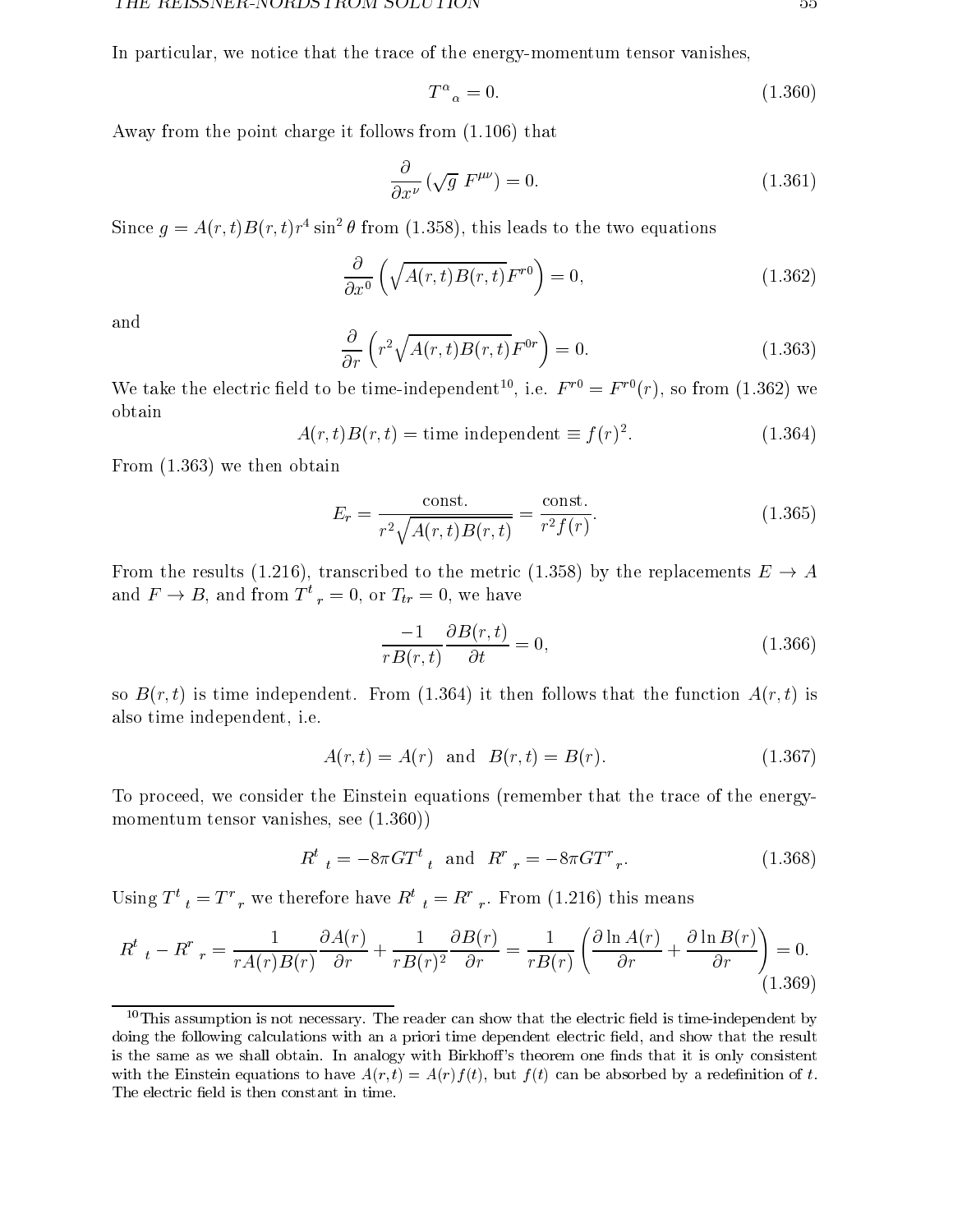This differential equation obviously has the solution  $\ln B(r) = -\ln A(r) + \text{const.}$  The constant can be determined from the boundary condition that space is at interesting in that space is at at in  $A(r)B(r) \rightarrow 1$  for  $r \rightarrow \infty$ . Therefore we have

$$
B(r) = 1/A(r) \tag{1.370}
$$

as in the Schwarzschild case The electric Case The electric in the electric simplication in the electric simplication of the electric simplication of the electric simplication of the electric simplication in the electric s

$$
E_r = \frac{\text{const.}}{r^2} = \frac{q}{4\pi r^2}.
$$
\n(1.371)

Here we identi ed the constant with the electric charge This is seen to correspond to the standard de nition of the charge by means of Gauss law

To the so far unknown function  $\mathbf{N}$  and  $\mathbf{N}$  in the metric we need the Einstein equation equation equation equation equation equation equation equation equation equation equation equation equation equation equatio  $R_{\theta} = -\delta \pi G I_{\theta} = -4 \pi G E$ . In using this equation the actual long range character of the energy
momentum tensor will play a crucial role We have

$$
R^{\theta}{}_{\theta} = \frac{1}{r^2} \left( \frac{\partial r A(r)}{\partial r} - 1 \right) = -G \frac{q^2}{4\pi r^4},\tag{1.372}
$$

where we use  $\mathcal{L} = \mathcal{L}$  is the simple dierential equation - the simple dierential equation - the simple dierential equation -

$$
\frac{\partial rA(r)}{\partial r} = 1 - G \frac{q^2}{4\pi r^2},\tag{1.373}
$$

with the solution

$$
A(r) = \frac{1}{B(r)} = 1 + \frac{C}{r} + G\frac{q^2}{4\pi r^2}.
$$
 (1.374)

Here  $C$  is an constant of integration, which we determine by requiring that we get the Schwarzschild solution for the case  $q = 0$ . Thus  $\bigcirc = -2m\sigma$ , and the metric (1.000) becomes

$$
d\tau^2 = \left(1 - \frac{2MG}{r} + \frac{Gq^2}{4\pi r^2}\right)dt^2 - \frac{dr^2}{1 - \frac{2MG}{r} + \frac{Gq^2}{4\pi r^2}} - r^2(d\theta^2 + \sin^2\theta d\phi^2),\tag{1.375}
$$

which is the Reissner-Nordström solution.

The metric  $(1.375)$  displays the important feature that in Einstein's theory of gravity an electric charge influences the gravitational behavior. A similar feature is not true in Newton's gravity, which is completely decoupled from electromagnetism. It should be observed that the gravitational effect of the charge decreases faster at large  $r$  than the purely gravitational effect. However, for small  $r$  the situation is just the opposite, namely that the electric contribution  $\propto$  1/ $r^2$  dominates over pure gravity  $\propto$  1/ $r$ , with several interesting consequences, as we shall see in the following.

The solution  $(1.375)$  has the feature that if the charge is large enough, there is no horizon. In this case the singularity at  $r = 0$  is called a *naked* singularity. This feature can be seen by observing that the quantity

$$
A(r) = 1 - \frac{2MG}{r} + \frac{Gq^2}{4\pi r^2}
$$
\n(1.376)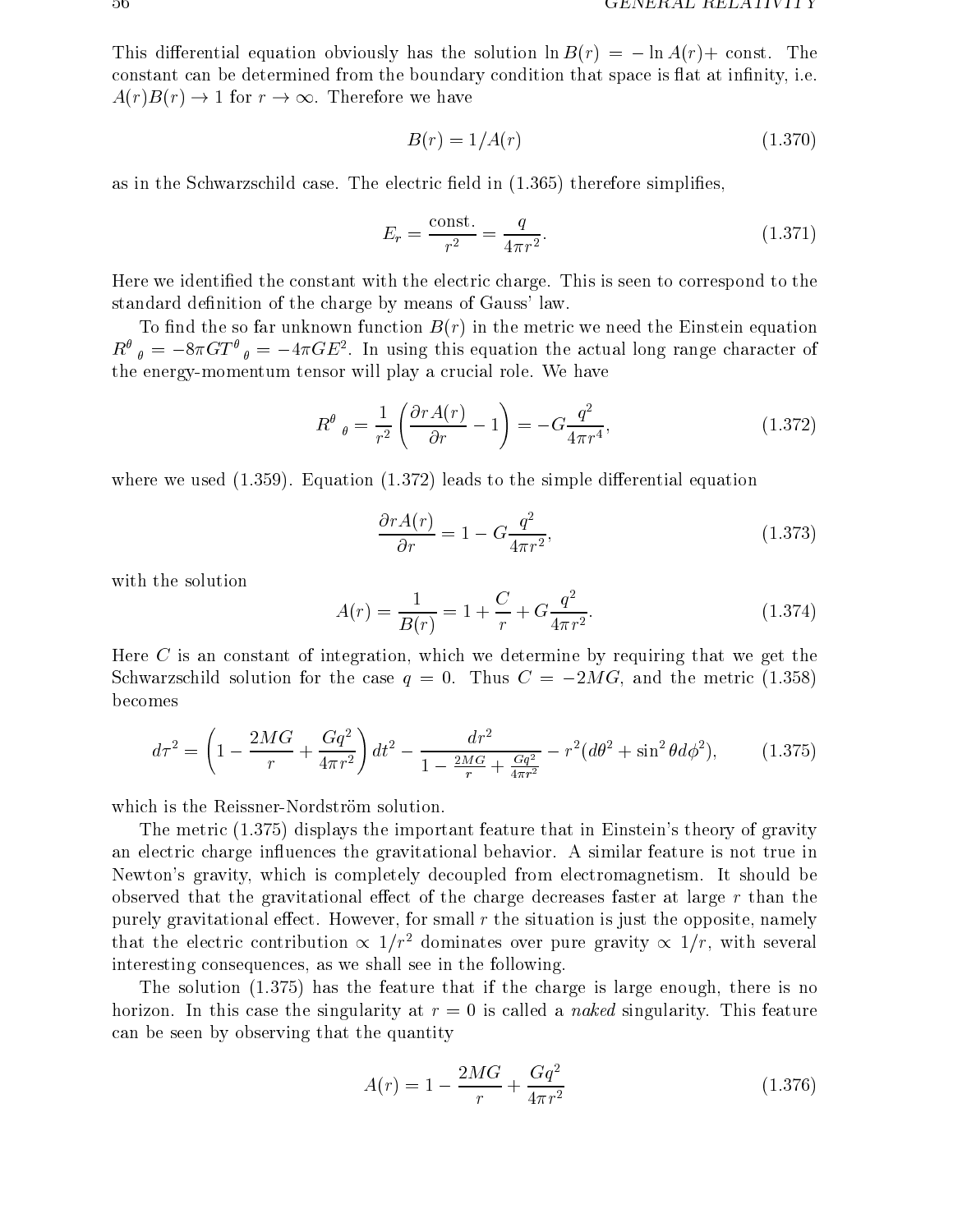in the metric goes to infinity for  $r \to 0$ , and approaches 1 for  $r \to \infty$ . In between these values the function  $A(T)$  has a minimum. Requiring that  $A(T) = 0$  we find the value of  $T$ corresponding to the minimum

$$
r_{\min} = \frac{q^2}{4\pi M}.\tag{1.377}
$$

In this point A has the value

$$
A(r_{\min}) = 1 - \frac{4\pi GM^2}{q^2}.
$$
\n(1.378)

The minimum is positive if

$$
\frac{q^2}{4\pi M^2} > G.
$$
\n(1.379)

the is the condition is satisfactor is no horizon for a proton for a proton  $\mu$  , and the proton  $\mu$ 

$$
\frac{q^2}{GM^2} \approx 10^{36} \gg 4\pi,\tag{1.380}
$$

so a proton does not have a horizon! However, this argument should not be taken too seriously, since a proton cannot be descibed by classical physics.

If the condition  $(1.379)$  is violated, i.e. if the charge is not so large, we have a horizon like in the Schwarzschild case. This distance where the horizon is passed is given by the equation  $A(r) = 0$ , which has the solutions

$$
r_{\pm} = MG \left( 1 \pm \sqrt{1 - \frac{q^2}{4\pi M^2 G}} \right). \tag{1.381}
$$

A freely falling observer, seen from an observer at large distance, passes out of view at  $r = r_{+}$ , which is the horizon. This follows because the metric (1.375) for photons,  $d\tau = 0$ . in radial motion ( $\theta = \text{const}$  and  $\phi = \text{const}$ .) leads to the velocity of light

$$
\frac{dr}{dt} = 1 - \frac{2MG}{r} + \frac{Gq^2}{4\pi r^2} \to 0 \quad \text{for} \quad r \to r_+, \tag{1.382}
$$

as seen by an observer far away from the charged mass. For a material particle  $(d\tau \neq 0)$ we give the equations of motions (coloring the clocks run identically at interesting at  $\sim$ 

$$
\dot{t} = 1/\left(1 - \frac{2MG}{r} + \frac{Gq^2}{4\pi r^2}\right) \tag{1.383}
$$

and (directly from the metric  $(1.375)$ )

$$
\dot{r}^2 = \frac{2MG}{r} - \frac{Gq^2}{4\pi r^2} = \frac{r_+ + r_-}{r} - \frac{r_+ r_-}{r^2}.
$$
\n(1.384)

The last equation tells us how a freely falling observer, using proper time  $\tau$ , sees the radial fall. Like in the Schwarzschild case, nothing special happens in passing the horizon  $r_{+}$ . However, the rest of the fall is very different, because at the distance

$$
r_c = \frac{q^2}{8\pi M} = \frac{r_+ r_-}{r_+ + r_-}.\tag{1.385}
$$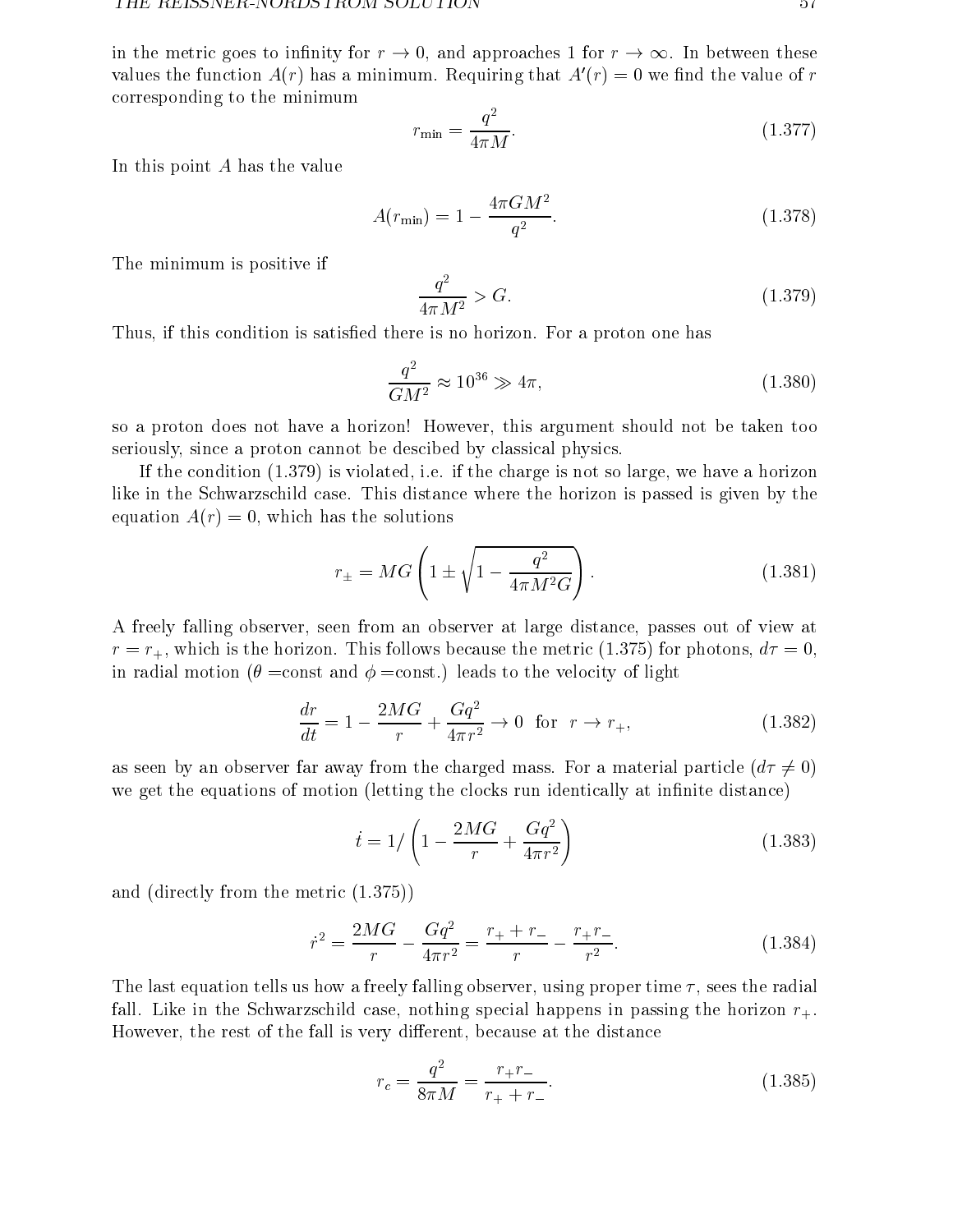the velocity  $\dot{r}$  vanishes. This means that the electric contribution to the metric overwhelms the pure gravity contribution, and the combined effect appears repulsive. Thus, although gravity is attractive outside the horizon, we see that this does not hold inside. Therefore it is not always true that gravity is attractive.

 $\sqrt{1-\frac{1}{\sqrt{1-\frac{1}{\sqrt{1-\frac{1}{\sqrt{1-\frac{1}{\sqrt{1-\frac{1}{\sqrt{1-\frac{1}{\sqrt{1-\frac{1}{\sqrt{1-\frac{1}{\sqrt{1-\frac{1}{\sqrt{1-\frac{1}{\sqrt{1-\frac{1}{\sqrt{1-\frac{1}{\sqrt{1-\frac{1}{\sqrt{1-\frac{1}{\sqrt{1-\frac{1}{\sqrt{1-\frac{1}{\sqrt{1-\frac{1}{\sqrt{1-\frac{1}{\sqrt{1-\frac{1}{\sqrt{1-\frac{1}{\sqrt{1-\frac{1}{\sqrt{1-\frac{1}{\sqrt{1-\frac{1}{\sqrt{1-\frac{1}{\sqrt{1$  $(1.385)$ . This means that an observer can pass through the original asymptotically flat region  $r > 2MG$  to the region  $r_+ > r > r_-$  and further into the region  $r_- > r \geq r_c$  where the motion comes to rest. The singularity at  $r = 0$  is therefore never reached!

to study what happens near real terms near real terms near real terms of the acceleration by differentiating o with respect to the proper time  $\tau$ . On both sides we get a factor  $\dot{r}$ , and disregarding the point where r is exactly equal to  $r_c$ , we get by dividing by  $\dot{r}$ 

$$
\ddot{r} = -\frac{r_+ + r_-}{2} \left( \frac{1}{r^2} - 2\frac{r_c}{r^3} \right). \tag{1.386}
$$

We see that at large distances the acceleration is negative, as expected in a free fall. Coming from large distances we see that  $-\ddot{r}$  increases until  $r = 3r_c$ . Then  $-\ddot{r}$  decreases and recorresponding to recorresponding to actually becomes positive actually becomes positive actually becomes the direction away from the singularity at  $r = 0$ . When r approaches  $r_c$ , corresponding to  $r \to 0$ , the acceleration has the positive value  $r = r_+ r_-/(2r_c^2)$ . The exciting possibilty therefore the observer can region with region with region with region  $\mathbf{H}$ since the time she went time she went through r  $\Omega$  ratios of view the went through r ratios of view through r ratios of view through r ratios of view through r ratios of view through r ratios of view through r ratios of this to an interesting the region with region regions with region  $\ell$  ,  $\ell$  into we receive the region  $Q$  and is an asymptotically flat region which is  $differential$  from the asymptotically flat region in which this observer started the fall. This observer has passed through a *wormhole* produced by the charge. Alternatively, two observers living in different asymptotically flat universes can fall freely and meet at  $r_c$ . They can compare their informations, but they cannot communicate back to their original universes, since they both went out of sight for observers situated in the original universes Unfortunately there is apparently no way in which an observer can travel from the original asymptotically flat universe to another one, and then back to the original universe to inform about what was seen on the other side of the wormhole

It should be mentioned that the Reissner
Nordstrom metric actually has an in nite number of asymptotically flat spaces with the same metric. This can be seen from the following gedankenexperiment: First let the freely falling observer fall from some distance outside the horizon In a nite proper time she will reach r rc and then move out into another asymptotically flat space. As mentioned before, this space must be different from the original one since she passed out of view after an in nite coordinate time t like in the Schwarzschild case as seen from the observers living in the rst asymptotically flat space. In the new space her velocity decreases as she moves outward in  $r$ , and by means of a suitable rocket she can turn around and fall again Repeating this procedure in su"cient nite proper time she will travel to an arbitrarily large number of dierent asymptotically at universes Thus there exists an in nite number of such universes

For the Reissner
Nordstrom solution coordinates analogous to the Kruskal coordinates have been found. These are more complicated due to the existence of the two "horizons"  $r_{\pm}$ , and two sets of coordinates are actually needed.

We end the discussion of the charged metric by calculating the tidal force in the Reissner
Nordstrom solution The rst change we have to make is notational replacing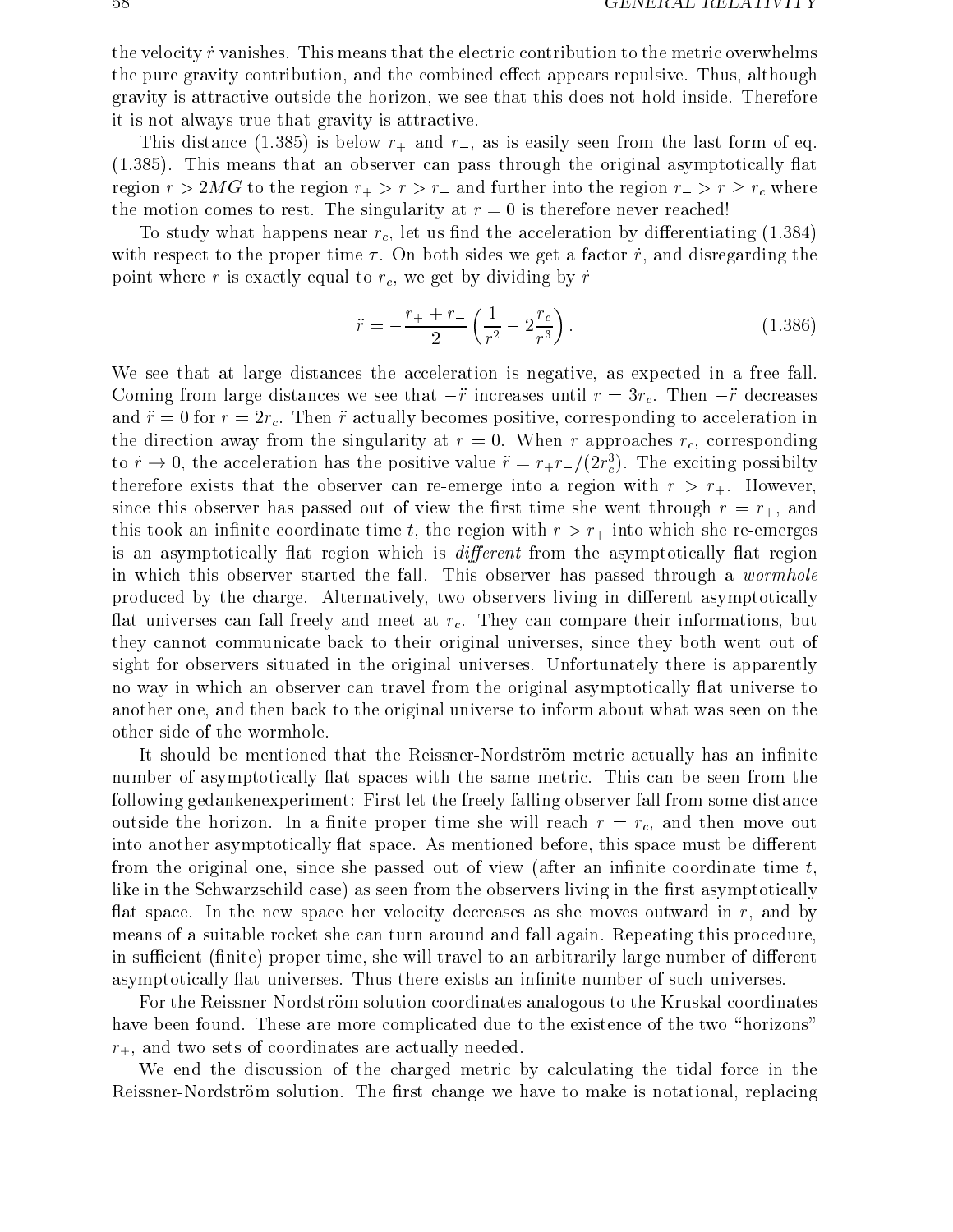E and F by A and B. Using that  $A = 1/B$  (like in Schwarzschild) we can use equation  $(1.341)$  which now reads

$$
a^{r} = -\frac{h}{2} \frac{\partial^2 A}{\partial r^2} = \frac{2M Gh}{r^3} \left( 1 - \frac{3r_c}{r} \right).
$$
 (1.387)

Here we inserted the explicit form for  $A(r)$  and introduced the critical distance given in eq.  $(1.385)$ . We should note that this result has no analogy in Newton gravity, which is uninfluenced by the charge.

The result  diers from the corresponding Schwarzschild result - by not being positive de nite For <sup>r</sup> rc the acceleration vanishes and for <sup>r</sup> below rc it becomes negative, so the feet will now accelerate towards the head. Presumably the observer will become somewhat seasick. The fall will continue from  $3r_c$  to  $r_c$ , where the motion stops as mentioned before. In  $r_c$  the negative acceleration acieves the value  $-4M$  GH/T<sub>c</sub>.

### 1.31 The spherically symmetric solution in  $2+1$  dimensions

Einsteins eld equations look the same way in all dimensions It is therefore of interest to show that the solutions can differ remarkably by going to other dimensions than  $3+1$ . Consequently let us look for <sup>a</sup> solution analogous to the Schwarzschild solution in two space and one time dimension. It turns out that this result is quite interesting from the point of view of principles, and is also quite different from the Schwarzschild solution, so for this reason we shall give the derivation We start from the metric

$$
d\tau^2 = dt^2 - e^{\eta(r)}(dr^2 + r^2d\theta^2) = dt^2 - e^{\eta(\sqrt{x^2 + y^2})}(dx^2 + dy^2).
$$
 (1.388)

Here we used the notation  $r_x = x_y + y$  . For a static metric, the most general rotationally invariant 2-dimensional metric is  $A(r) a r^+ + D(r) (a r^+ + r^- a \theta^-)$ , as can be seen as in section 1.10. Introducing the new variable  $r = \exp(1 - \sqrt{1 - \frac{1}{n}})$  $\left(\int \frac{dr}{r} \sqrt{\frac{A+B}{B}}\right)$ , one obt  $\overline{\phantom{a}}$  $\mathcal{L}$  and  $\mathcal{L}$  and  $\mathcal{L}$  and  $\mathcal{L}$  and  $\mathcal{L}$  and  $\mathcal{L}$  and  $\mathcal{L}$  and  $\mathcal{L}$  and  $\mathcal{L}$  and  $\mathcal{L}$  and  $\mathcal{L}$  and  $\mathcal{L}$  and  $\mathcal{L}$  and  $\mathcal{L}$  and  $\mathcal{L}$  and  $\mathcal{L}$  and  $\mathcal{L}$  and one obtains the spatial part of part of  $\sim$  $(1.388).$ 

Using the Euler-Lagrange variational principle, we easily obtain

$$
\frac{d}{d\tau}(2\dot{t}) = 0, \quad \frac{d}{d\tau}(2e^{\eta}\dot{x}) = (\dot{x}^2 + \dot{y}^2) e^{\eta} \frac{\partial \eta}{\partial x}, \quad \frac{d}{d\tau}(2e^{\eta}\dot{y}) = (\dot{x}^2 + \dot{y}^2) e^{\eta} \frac{\partial \eta}{\partial y}.
$$
(1.389)

The last equation follows by symmetry from the second by observing that the metric  $(1.388)$  is symmetric in x and y. Hence all results derived from this metric must be symmetric under interchange of x and y. The Christoffel symbols can then be easily read off by performing the  $\tau$ -differentiations. For example, the second equation leads to

$$
\ddot{x} + \frac{1}{2} \frac{\partial \eta}{\partial x} \dot{x}^2 - \frac{1}{2} \frac{\partial \eta}{\partial x} \dot{y}^2 + \frac{\partial \eta}{\partial y} \dot{x} \dot{y} = 0.
$$
 (1.390)

In this way we obtain

$$
\Gamma_{tt}^{\lambda} = 0, \quad \Gamma_{\mu\nu}^{t} = 0, \quad \Gamma_{xx}^{x} = \frac{1}{2} \frac{\partial \eta}{\partial x}, \quad \Gamma_{yy}^{x} = -\frac{1}{2} \frac{\partial \eta}{\partial x}, \quad \Gamma_{xy}^{x} = \frac{1}{2} \frac{\partial \eta}{\partial y}.
$$
 (1.391)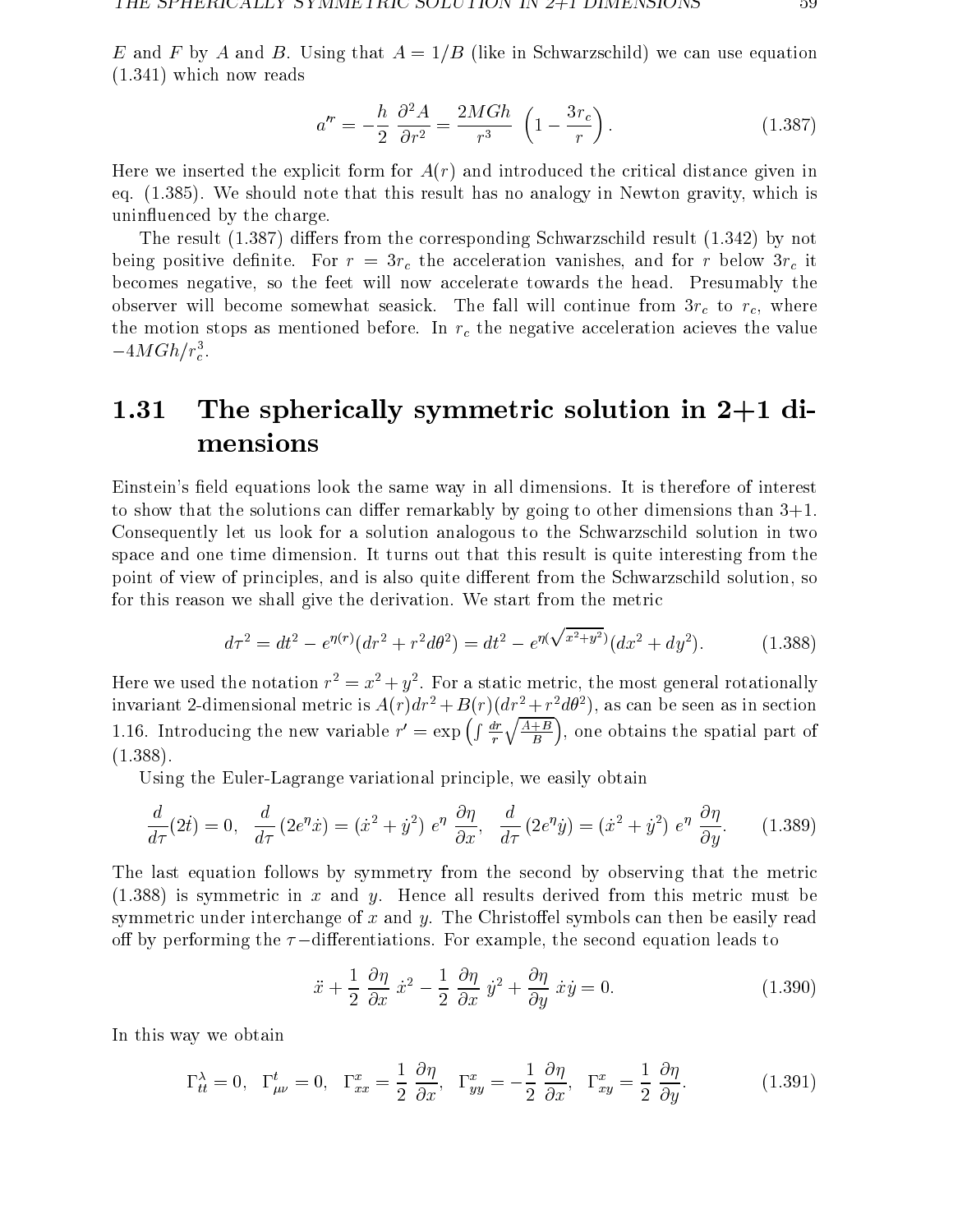The remaining symbols follow by the symmetry between x and y.

$$
\Gamma_{yy}^{y} = \frac{1}{2} \frac{\partial \eta}{\partial y}, \quad \Gamma_{xx}^{y} = -\frac{1}{2} \frac{\partial \eta}{\partial y}, \quad \Gamma_{xy}^{y} = \frac{1}{2} \frac{\partial \eta}{\partial x}.
$$
 (1.392)

Also, for the logarithm of the metric tensor we have

$$
\log g = 2\eta(\sqrt{x^2 + y^2}) = 2\eta(r). \tag{1.393}
$$

which we have the position to compute the second resort tensor RVM) can we have the matrix tensor  $\Delta$  concernsion formula

$$
R_{\mu\kappa} = \frac{1}{2} \frac{\partial^2 \log g}{\partial x^{\mu} \partial x^{\kappa}} - \frac{\partial \Gamma^{\lambda}_{\mu\kappa}}{\partial x^{\lambda}} + \Gamma^{\sigma}_{\mu\lambda} \Gamma^{\lambda}_{\kappa\sigma} - \frac{1}{2} \Gamma^{\sigma}_{\mu\kappa} \frac{\partial \log g}{\partial x^{\sigma}}.
$$
(1.394)

We then obtain

$$
R_{tt} = 0, \quad R_{ti} = 0, \quad i = x, y. \tag{1.395}
$$

Also

$$
R_{xx} = \frac{\partial^2 \eta}{\partial x^2} - \frac{\partial \Gamma_{xx}^{\lambda}}{\partial x^{\lambda}} + \Gamma_{x\lambda}^{\sigma} \Gamma_{x\sigma}^{\lambda} - \Gamma_{xx}^{\sigma} \frac{\partial \eta}{\partial x^{\sigma}}
$$
  
\n
$$
= \frac{\partial^2 \eta}{\partial x^2} - \frac{\partial \Gamma_{xx}^x}{\partial x} - \frac{\partial \Gamma_{xx}^y}{\partial y} + \Gamma_{xx}^{\sigma} \Gamma_{x\sigma}^x + \Gamma_{xy}^{\sigma} \Gamma_{x\sigma}^y - \Gamma_{xx}^x \frac{\partial \eta}{\partial x} - \Gamma_{xx}^y \frac{\partial \eta}{\partial y}
$$
  
\n
$$
= \frac{1}{2} \left( \frac{\partial^2}{\partial x^2} + \frac{\partial^2}{\partial y^2} \right) \eta \left( \sqrt{x^2 + y^2} \right) = R_{yy},
$$
 (1.396)

where the last equation follows by symmetry (i.e. without doing any calculations). After

$$
R_{xy} = \frac{\partial^2 \eta}{\partial x \partial y} - \frac{\partial \Gamma_{xy}^x}{\partial x} - \frac{\partial \Gamma_{xy}^y}{\partial y} + \Gamma_{x\sigma}^{\lambda} \Gamma_{y\lambda}^{\sigma} - \Gamma_{xy}^x \frac{\partial \eta}{\partial x} - \Gamma_{xy}^y \frac{\partial \eta}{\partial y} = 0.
$$
 (1.397)

From these equations it now follows that

$$
R = -R_{tt} + g^{xx}R_{xx} + g^{yy}R_{yy} = e^{-\eta(\sqrt{x^2 + y^2})} \nabla^2 \eta(\sqrt{x^2 + y^2}), \tag{1.398}
$$

where the operator multiplying  $\exp(-\eta)$  in the last equation is the (flat) Laplacian acting on an  $r$ -dependent function.

Let us consider a point mass M at rest in the point  $r = 0$ . The corresponding energy density is given by

$$
\rho = M\delta^2(x)/\sqrt{g}.\tag{1.399}
$$

Here  $\sigma^-(x) = \sigma(x)$   $\sigma(y)$  is the two dimensional delta function  $\tau^*$ . Thus, (1.399) is valid only in the  $x - y$ -coordinates, where  $y = e^{-\kappa/\tau}$ . The reason for the identification in eq.  $(1.399)$  is that

$$
\int d^2x \sqrt{g}\rho = M. \tag{1.400}
$$

The Einstein equation

$$
R_{\mu\nu} - \frac{1}{2}g_{\mu\nu}R = -8\pi G \ T_{\mu\nu},\tag{1.401}
$$

<sup>&</sup>lt;sup>11</sup>The reason for the  $1/\sqrt{g}$  in (1.399) is that the density  $\rho$  should be a scalar. The delta function satisfies  $\int d^2x F(x) \delta^2(x) = F(0)$  for some arbitrary function  $F(x)$ . However,  $d^2x$  is not invariant, but  $d^2x\sqrt{g}$  is. Therefore  $\delta^2(x)/\sqrt{g}$  is invariant. A similar result is valid in higher dimensions.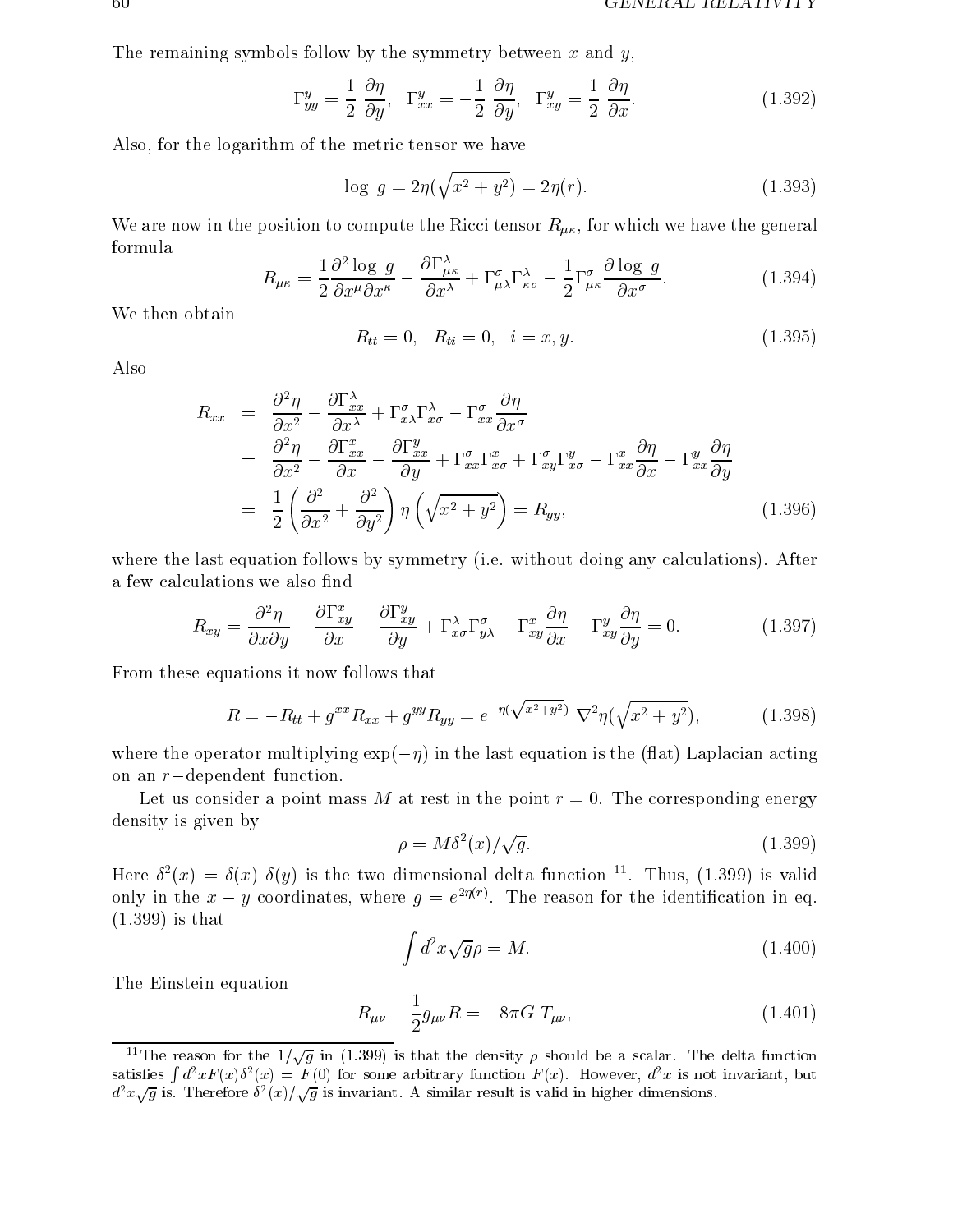with T and all other components therefore gives by contraction  $\mu$ 

$$
R = -16\pi G T_{00},\tag{1.402}
$$

therefore reduces to tuse that in the  $x - y$ -coordinates  $q = e^{-y}$ 

$$
\nabla^2 \eta(r) = -16\pi GM \delta^2(x). \qquad (1.403)
$$

It is easy to solve eq.  $(1.403)$  if we use that

$$
\nabla^2 \log r = 2\pi \delta^2(x),\tag{1.404}
$$

which shows that  $\log r$  is the Greens function for the two dimensional Laplace operator. Eq. (1.404) can be shown by noticing that for  $r \neq 0$ , log r trivially satisfies eq. (1.404). In the neighbourhood of  $r = 0$  we have

$$
\frac{1}{2\pi} \int d^2x \nabla^2 \log r = \frac{1}{2\pi} \oint d\mathbf{n} \cdot \nabla \log r = \frac{1}{2\pi} \oint d\mathbf{n} \frac{\mathbf{r}}{r^2} = \frac{1}{2\pi} \int_0^{2\pi} d\theta = 1,
$$
 (1.405)

as claimed in eq.  $(1.404)$ . The Einstein equation  $(1.403)$  now has the solution

$$
\eta(r) = -8GM \log r. \tag{1.406}
$$

The metric  $(1.388)$  thus becomes

$$
d\tau^2 = dt^2 - r^{-8GM} (dr^2 + r^2 d\theta^2). \tag{1.407}
$$

Here  $r$  occuring in the power is measured in some arbitrary units.

The surprising feature concerning the metric  $(1.407)$  is that it can be transformed to a simpler form, looking like *flut* space: We can introduce a new radial variable  $r$  by

$$
(dr')^2 = r^{-8GM} dr^2, \text{ or } r' = r^{1-4GM} / (1 - 4GM). \tag{1.408}
$$

By this substitution we get

$$
d\tau^2 = dt^2 - (dr')^2 - (1 - 4GM)^2 (r')^2 d\theta^2 = dt^2 - (dr')^2 - (r')^2 (d\theta')^2, \qquad (1.409)
$$

where we introduced the *rescated* angle  $\sigma$  by

$$
\theta' = (1 - 4GM) \theta. \tag{1.410}
$$

It is important to notice that although this metric looks hat, the angle  $\theta$  is restricted by

$$
0 \le \theta' \le 2\pi (1 - 4GM),\tag{1.411}
$$

since the original standard angle  $\mathcal{L}$  course  $\mathcal{L}$  restricted to be between  $\mathcal{L}$ 

Due to the form (1.409) of the metric it is clear that in any point  $(t, r, \theta)$ , there are no pointwise extensive there are no local gravitations that there are no local gravitations are no local gravitations of  $\mathbf{A}$ 

However, que to the fact that the variation of the angle  $\theta$  is restricted to be less than  $\Delta n$ , there are grobal gravitational effects. This is inustrated in ligure 1.2 wrth  $\epsilon = 1 - 4GM$  .

The two points  $P$  and  $P'$  are in the same distance from the origin. In between these points, for  $2\pi\epsilon \leq \theta' \leq 2\pi$ , there is a *forbidden region*. A space with a forbidden region of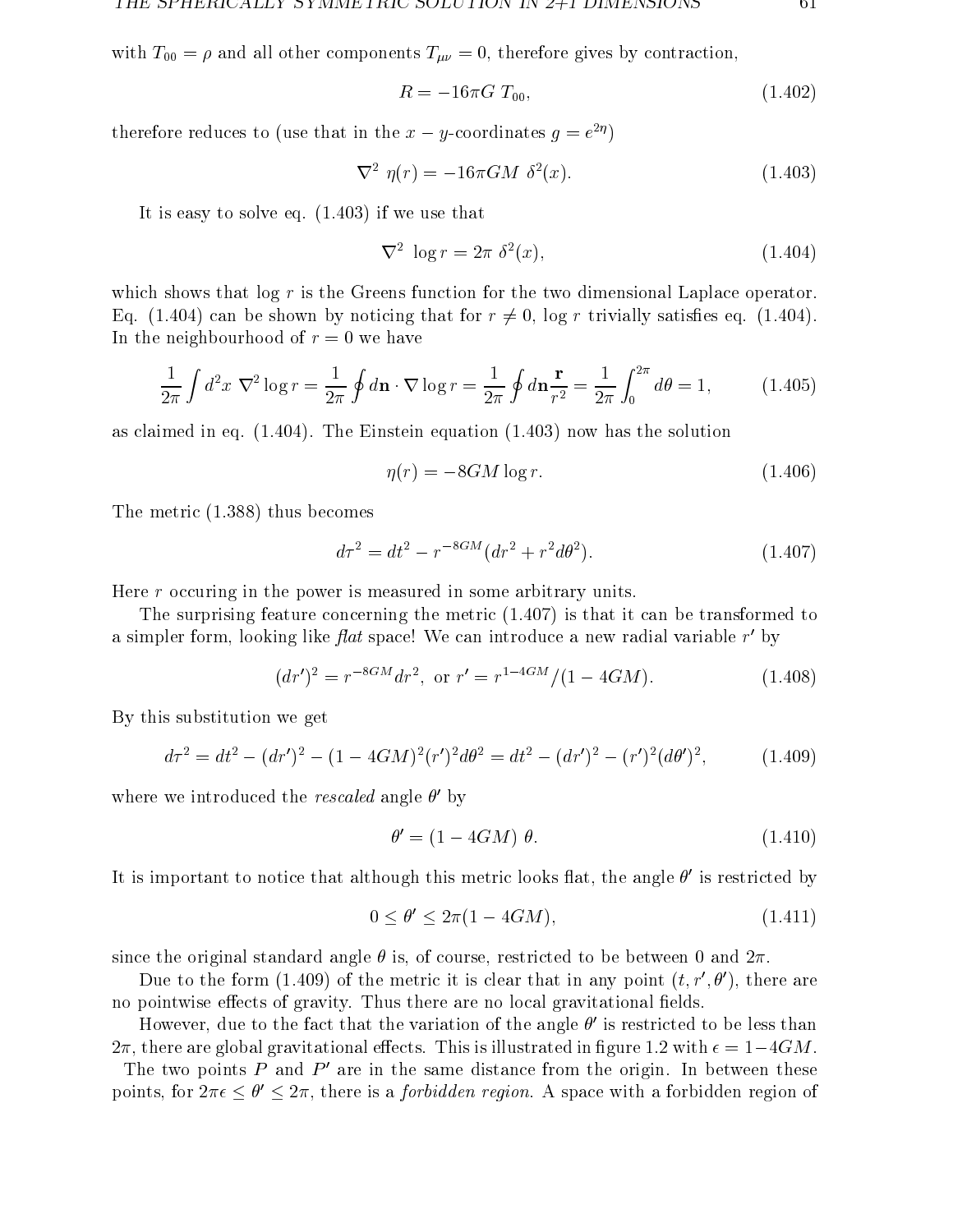

Figure  $1.2$ :

this type is called *conical*. The two points are therefore the same point. So an observer "can be in P and  $P''$  (in the following this point is called  $P/P'$ ). The same applies to a source of light. In the conical coordinates, light follows a straight line. Thus, if light originates in  $P/P'$ , it can move along two straight lines, which crosses one another in a single point. There then appears a double picture of the source in  $P/P$  . In the  $r$  ,  $\theta$ coordinates, a light ray coming from far away and going far away in the opposite direction corresponds to a change in polar angle  $\Delta \theta = \pi$ , but the physical angle in the original standard coordinates is just

$$
\Delta \theta = \pi / (1 - 4GM) \le \pi. \tag{1.412}
$$

We reemphasize that this solution is valid in two space and one time dimensions. Thus it is, of course, not directly possible to do an experiment testing the strange behaviour found above. However, in the next section we shall see that conical spaces can exist even in our three+one dimensional space.

### 1.32 Cosmic strings

Let us now consider  $3+1$  dimensions, where we take the metric to be

$$
d\tau^2 = dt^2 - dz^2 - e^{\eta(r)}(dx^2 + dy^2), \text{ with } r^2 = x^2 + y^2. \tag{1.413}
$$

The  $x - y$ -part of the metric is thus the same as the metric studied in the previous section The metric tensor gauge metric tensor and the metric trium to the tensor to z is the tensor to an calculation of the Ricci tensor Ricci tensor Ricci tensor Ricci tensor Ricci tensor Previous section Using  $\sim$  $(1.395)$  and  $(1.413)$ , we get for the tensor

$$
G_{\mu\nu} = R_{\mu\nu} - \frac{1}{2}g_{\mu\nu} R \tag{1.414}
$$

that

$$
G_{tt} = R_{tt} - \frac{1}{2}g_{tt} R = \frac{1}{2}R.
$$
 (1.415)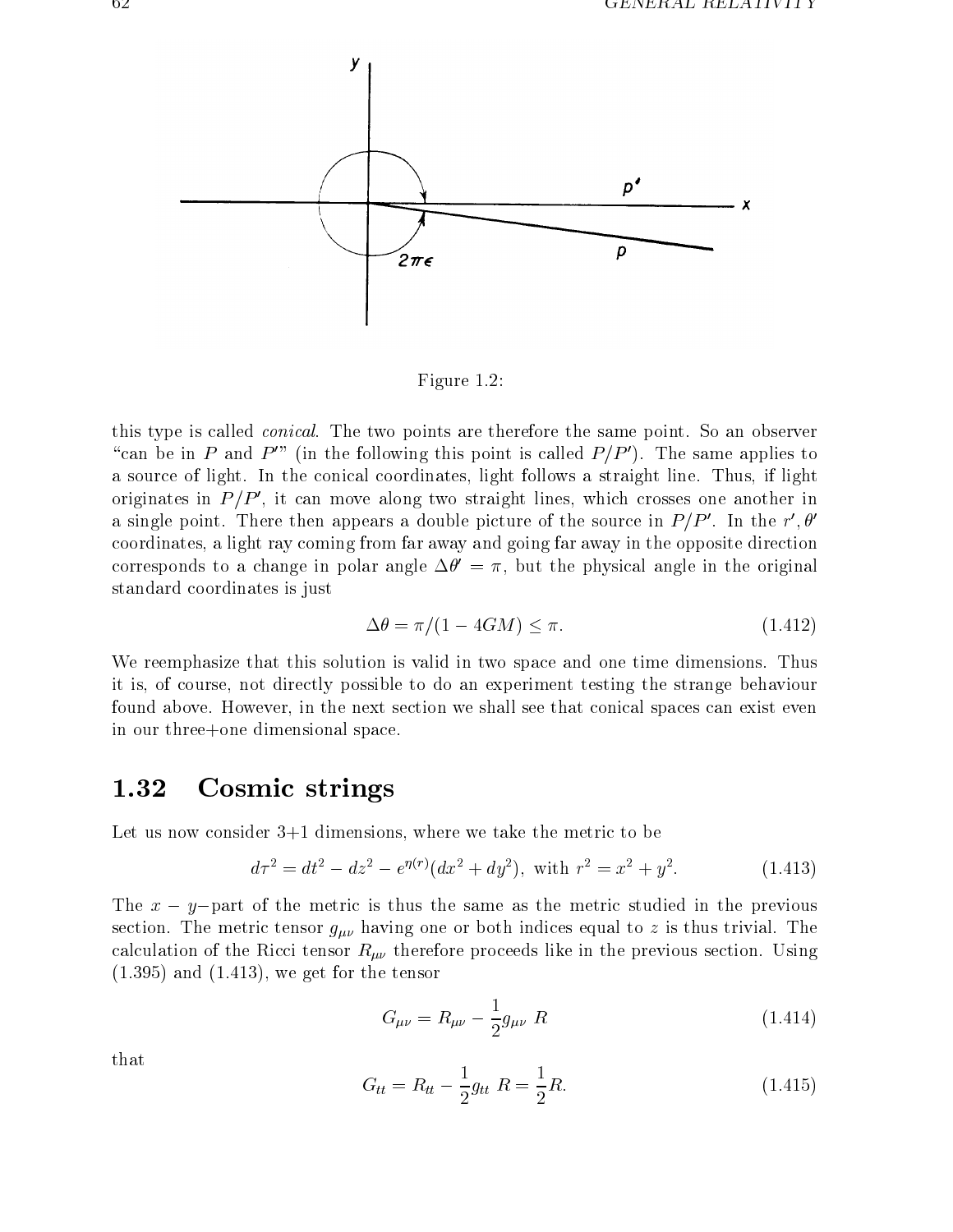Also, it is easily shown from the results  $(1.396)$ ,  $(1.397)$  and  $(1.398)$  that

$$
G_{xx} = 0, \ G_{yy} = 0, \ G_{zz} = -\frac{1}{2}R,\tag{1.416}
$$

 $\mathbb{R}$  all other components of G- $\mu\nu$ 

$$
R = e^{-\eta(r)} \nabla^2 \eta(r), \text{ with } \nabla^2 = \partial^2 / \partial x^2 + \partial^2 / \partial y^2. \tag{1.417}
$$

 $\sim$   $\mu$ 

$$
G_{zz} = -G_{tt} = -\frac{1}{2}R.\t\t(1.418)
$$

The metric  $(1.413)$  is thus consistent with an energy-momentum tensor of the form

$$
T_{tt} = -T_{zz}, \quad T_{\mu\nu} = 0 \quad \text{for all other } \mu \text{ and } \nu. \tag{1.419}
$$

 $\Gamma$  to be proportional to be proportional to be proportional to a two and the proportional to a two and two and two and two and two and two and two and two and two and two and two and two and two and two and two and two dimensional delta function 

$$
T_{tt} = -T_{zz} = \sigma \ \delta^2(x) \frac{1}{\sqrt{g}}.
$$
 (1.420)

The constant  $\sigma$  has dimension energy/length, and is called the *string tension*. The object described by the energy momentum tensor (intervaly moment) at energy at the string string. It is a line along the z-axis, with support only in the point  $x = y = 0$ . The pressure is negative since The Signal later sees that it is possible to the iterative were computed to possible to a co construct such an ob ject in certain eld theories In this case the cosmic string is a "defect", i. e. an object which contains false vacuum, giving rize to the negative pressure.

Proceeding as in the previous section, we can now solve the Einstein equations,

$$
\eta(r) = -8G\sigma \log r. \tag{1.421}
$$

The metric  $(1.413)$  can now be written in the two coordinate systems

$$
d\tau^2 = dt^2 - dz^2 - r^{-8G\sigma} (dr^2 + r^2 d\theta^2) = dt^2 - dz^2 - (dr')^2 - (r')^2 (d\theta')^2, \qquad (1.422)
$$

where  $r$  and  $\sigma$  are defined by

$$
r' = r^{1-4G\sigma}/(1 - 4G\sigma), \ \theta' = (1 - 4G\sigma)\theta.
$$
 (1.423)

we thus see that again there appears a conical space, where the angle  $\sigma$  has a range which

The conical space leads to the occurence of double pictures of a given light source placed "behind" the cosmic string, seen from an observer in "front" of the string. This is shown in  $\mathcal{L}$  shown in  $\mathcal{L}$  and  $\mathcal{L}$  and  $\mathcal{L}$  and  $\mathcal{L}$  and  $\mathcal{L}$  and  $\mathcal{L}$  and  $\mathcal{L}$  and  $\mathcal{L}$  and  $\mathcal{L}$  and  $\mathcal{L}$  and  $\mathcal{L}$  and  $\mathcal{L}$  and  $\mathcal{L}$  and  $\mathcal{L}$  and  $\mathcal{L}$  and

in and the situation for the situation of the rest of the situation of the resolution of the rest of the rest o light rays emitted from the source Q eg a quasar bend towards the observer O In g 1.4 we see the situation from the point of view of the conical coordinates  $(r, \sigma)$ , where light moves in straight lines from  $\ell$  we get the straight lines  $\ell$  we get the straight lines  $\ell$  we get the straight lines of  $\ell$ 

$$
\tan(\Delta\phi/2) = l \ \tan(\pi a)/(d+l), \text{ where } a = 4G\sigma. \tag{1.424}
$$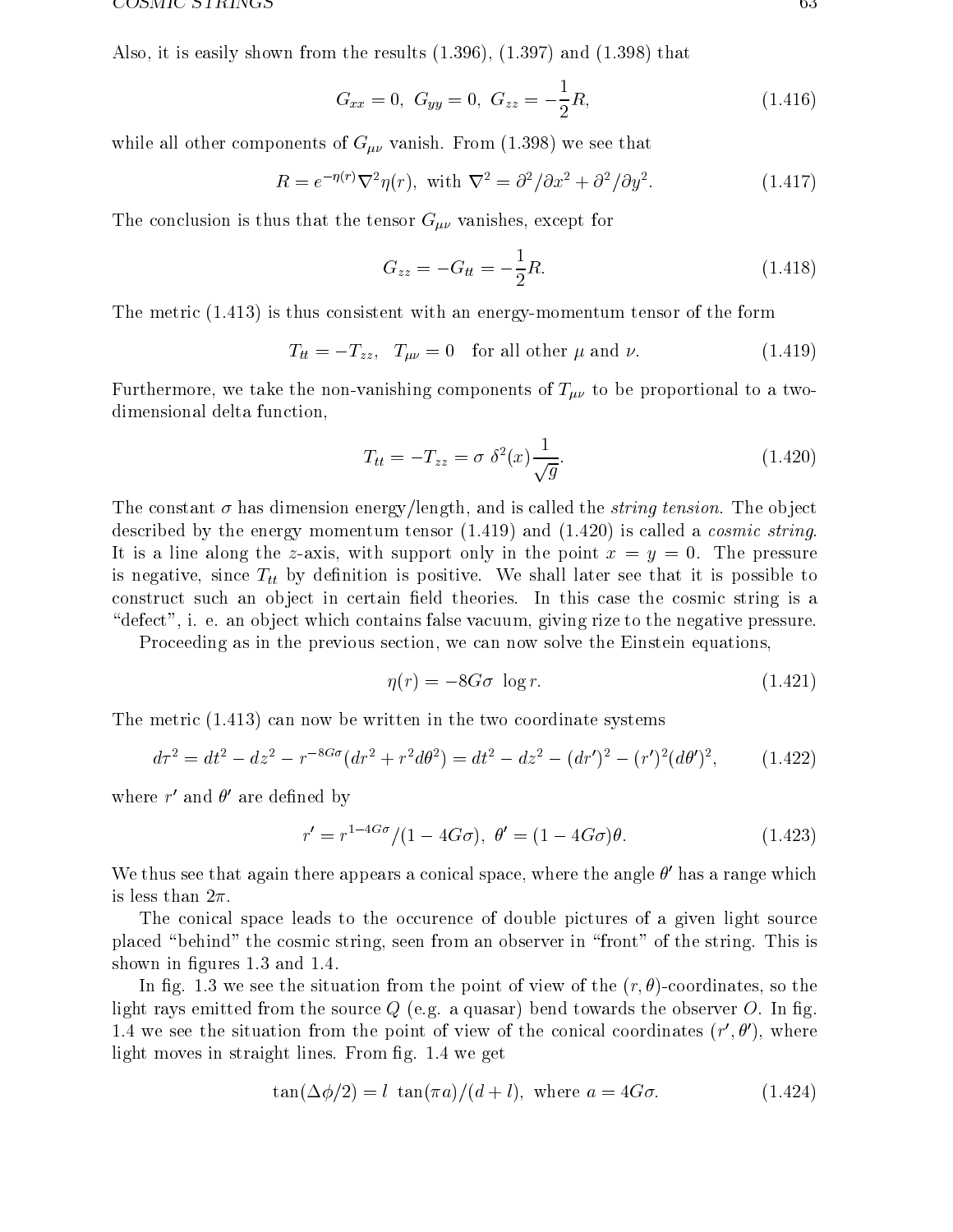

Figure 1.4:

Here  $\Delta\phi$  is the angular separation between the two pictures, and d is the distance from the observer to the string, and l is the distance from the string to the source  $Q$ , which appears to be in two points in the conical coordinates but these points are to be identi ed In practice the quantity FC is smaller to one in the quantity we can expand the proposition of  $\eta$  ,  $\eta$  and  $\eta$ 

$$
\Delta \phi \simeq 8\pi G \sigma l/(d+l). \tag{1.425}
$$

A typical cosmic string is generated in the Grand Uni cation characterized by having the strengths of weak, electromagnetic, and strong interactions equal), which has an energy scale of order to  $\sim$  GeV, leading to  $\sigma \sim$  to GeV-. The string tension then has the value

$$
\sigma \approx 10^{22} \text{g/cm} \approx 10^{18} \text{tons/m} \ (\approx 10^{18} \text{elephants/m}) \tag{1.426}
$$

in ordinary units. From (1.425) this leads to an angular separation  $\Delta\phi$  of order 2×10  $\degree$ . i.e. aproximately 4 arc seconds. This is clearly within the possibilty for observation. A cosmic string is, of course, an extended object, and hence should be observed by a concentration of many double pictures along the string, which itself cannot be observed directly. Also, the cosmic string does not have to be a straight line, but can have the form of a curve moving around in space-time. So far, there is no unambiguous observational evidence for cosmic strings, but there exist some observations of unusual concentration of double pictures along rather crumbled curves. These pictures are candidates for cosmic strings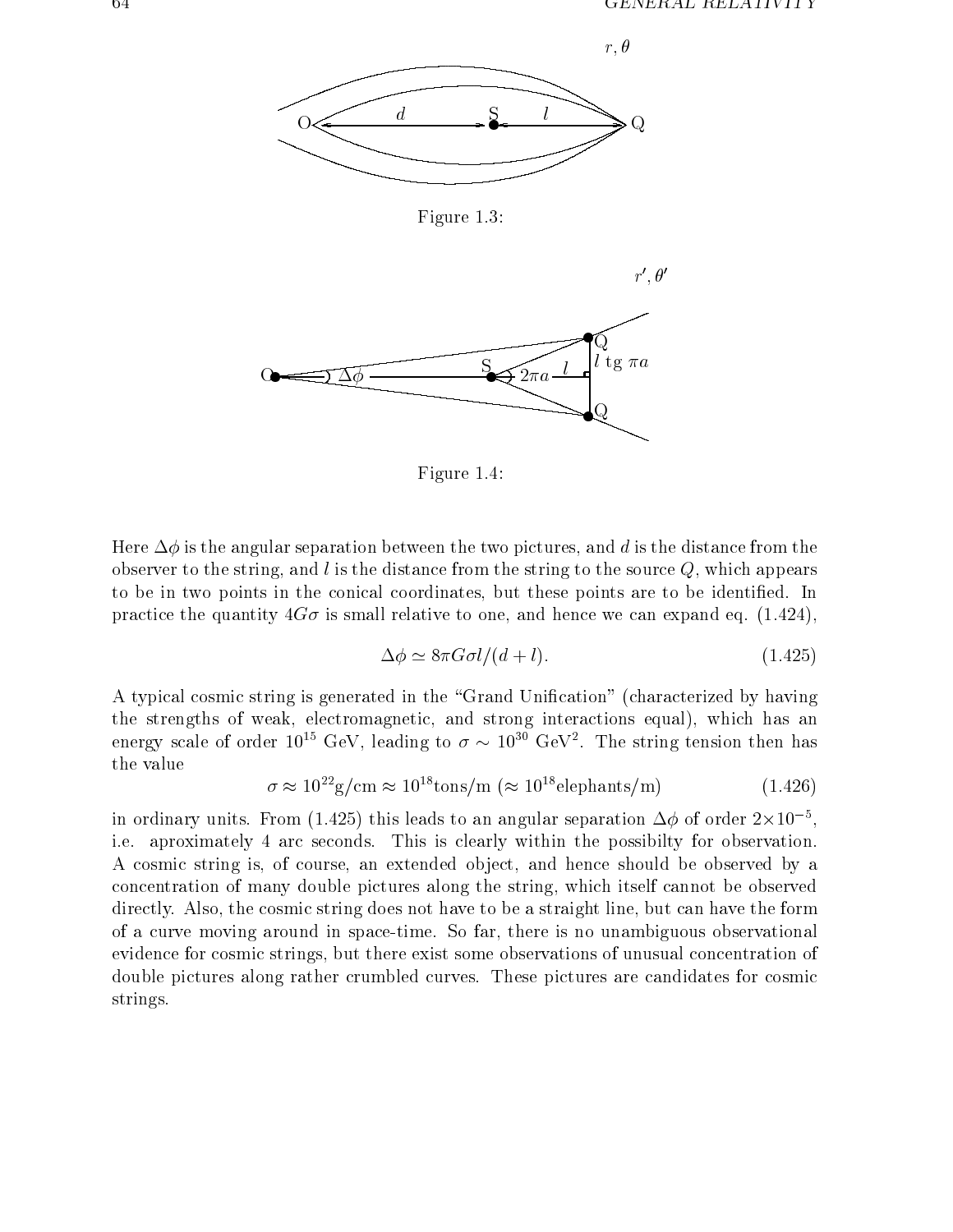# <u>Chapter of the community of the community of the community of the community of the community of the community of the community of the community of the community of the community of the community of the community of the co</u>

# **Cosmology**

### 2.1 The cosmological problem

Speculations about the nature of the Universe form an integral part of the history of mankind. Various mythologies and religions have several scenarios to offer. In modern physics the canonical scenario is based on astronomical observations described in terms of  $\mathbf{A}$  . The interval relativity is always in physics in physics in physics in physics in the interval relativity in  $\mathbf{B}$ wish to describe the solar system, there is no need to bother about the properties of the Universe at intergalactic scales. If, on the other hand, we wish to understand the large scale structure of the Universe, we do not need to be concerned with small details like our solar system. Then we can consider even the galaxies  $1$  to be "point particles". Now it turns out that galaxies tend to cluster , so we have also clusters of galaxies -, which on a very large scale may be considered to be particles. There are also clusters of clusters of galaxies  $3$  ("superclusters"), which when viewed at a large scale are also particles. This amount to "building up" the Universe from "particles" with diameter 10° - 10° light years.

This situation is somewhat similar to considering a gas consisting of a large number of particles, where we do not keep track of the individual particles, but rather consider the large scale statistical properties. It therefore also follows that in the large scale view of the universe we cannot assign any "center". Every point is equivalent to any other point in the universe. This means a radical deviation from the medieval idea that the earth is the center of the universe. One can say that since it turned out that we do not live in the center of the universe, we then assume that nobody else has this honor.

The idea that all points in our (large scale) universe are equivalent is called the cosmological principle It means that the universe is assumed to be homogeneous and isotropic (because for us, and hence for everybody else, the universe appears to be approximately isotropic) around any point.

One of the rst proponents of this picture of the universe was Giordano Bruno 1600), who went beyond the Copernican heliocentric theory, which still maintained a with a stars instead of stars instead of the stars instead  $\mathbf{r}$  and the suggestion that the universe  $\mathbf{r}$ is infinite and the stars are solar systems like our own<sup>-</sup>.

With masses  $\sim 10^{-7} - 10^{-7} M_{\odot}$ .

With masses  $\sim 10^{-7} - 10^{-7} M_{\odot}$ .

<sup>&</sup>lt;sup>3</sup>With masses  $\sim 10^{14} - 10^{15} M_{\odot}$ .

<sup>&</sup>lt;sup>4</sup>When Bruno refused to retract his views he was sentenced to death. He addressed his judges, saying: Perhaps your fear in passing judgement on me is greater than mine in receiving it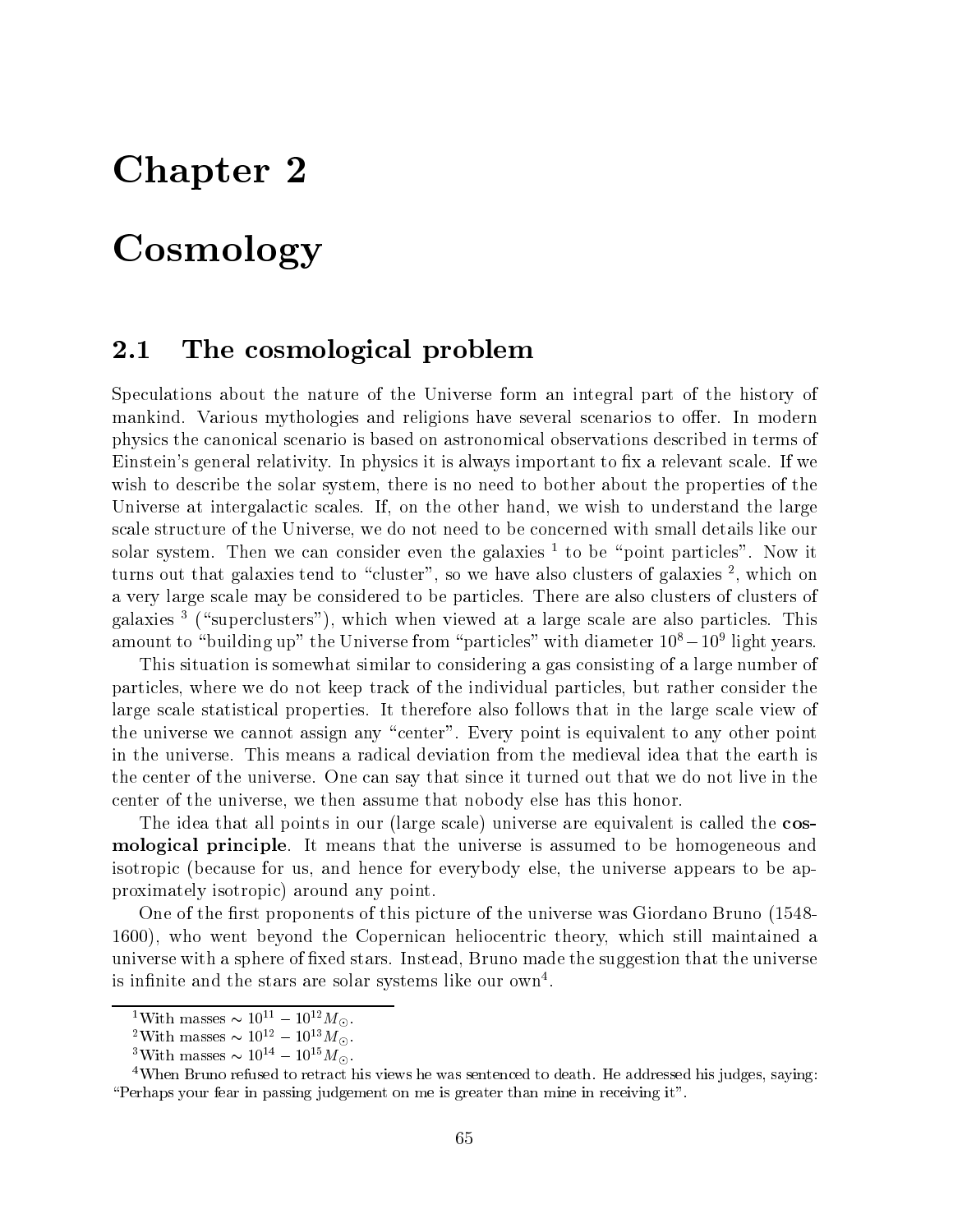

r igure 2.1: Gaussian coordinates for a co-moving system.  $S_0$  and  $S$  -are three dimensional relations of  $S_0$ spaces (hypersurfaces)

The extent to which the cosmological principle is right is not precisely known. In principle one course the energy measure the energy the energy couples the energy  $-\mu\nu$  and the points of the energy universe and then solve the Einstein equations. However, astronomy does certainly not  $p \rightarrow \infty$  and the cosmological provides  $\Theta = \mu \nu$  (c), which is the contracted  $\Theta$  and  $\mu$  and the cosmological principle showledge that  $\sigma$ be considered asa rst aid for interpreting the observations rather than asproviding an extremely precise description of the universe

### 2.2 The cosmological standard model

The cosmological "standard model" (not to be confused with the "standard model" in particle physics) is based on the cosmological principle, i.e. a homogeneous and isotropic universe, as well as the assumed existence of a "cosmic standard time". This time is intimately connected to the evolution of the universe. For example, the temperature is believed to decrease as the universe evolves, and the cosmic standard time could then be taken asa function of the temperature which increases monotonically as the temperature decreases. Instead of temperature one could use other scalars, the main point being that the cosmic time t increases, when the universe evolves. The existence of  $t$  is taken to mean that a given matter of the universe is at the matter of the matter of the universe in the second complete  $\sim$ space (just like in the formulation of the cosmological principle, this means in reality that on the **average** the matter of the universe is at rest in the three dimensional space). As time t increases, the matter of the universe "follows" this increasing  $t$ . This coordinate system is therefore called the co moving system

We can describe this co-moving system by means of so-called Gaussian coordinates, where we consider a given increase  $\alpha$  which time is along the set  $\alpha$  and  $\alpha$ 

The coordinates  $x^2$ ,  $x^2$ ,  $x^-$  remain constant along any geodesic perpendicular to the initial surface  $S_o$ . Along such a geodesic we have  $a\tau^{\bot}=a\iota^{\bot},$  and hence  $g_{00}=-1.$  In order that the *t*-lines are orthogonal to the 3-dimensional hypersurface it is necessary that any four vector  $(0, a, b, c)$  is orthogonal to the vector  $(1, 0, 0, 0)$  which is tangent to the t-line,  $\Omega$  in the first vector of the line element the line element thus has been the line element thus has been thus has been thus has been thus has been thus has been thus has been thus has been thus has been thus has been th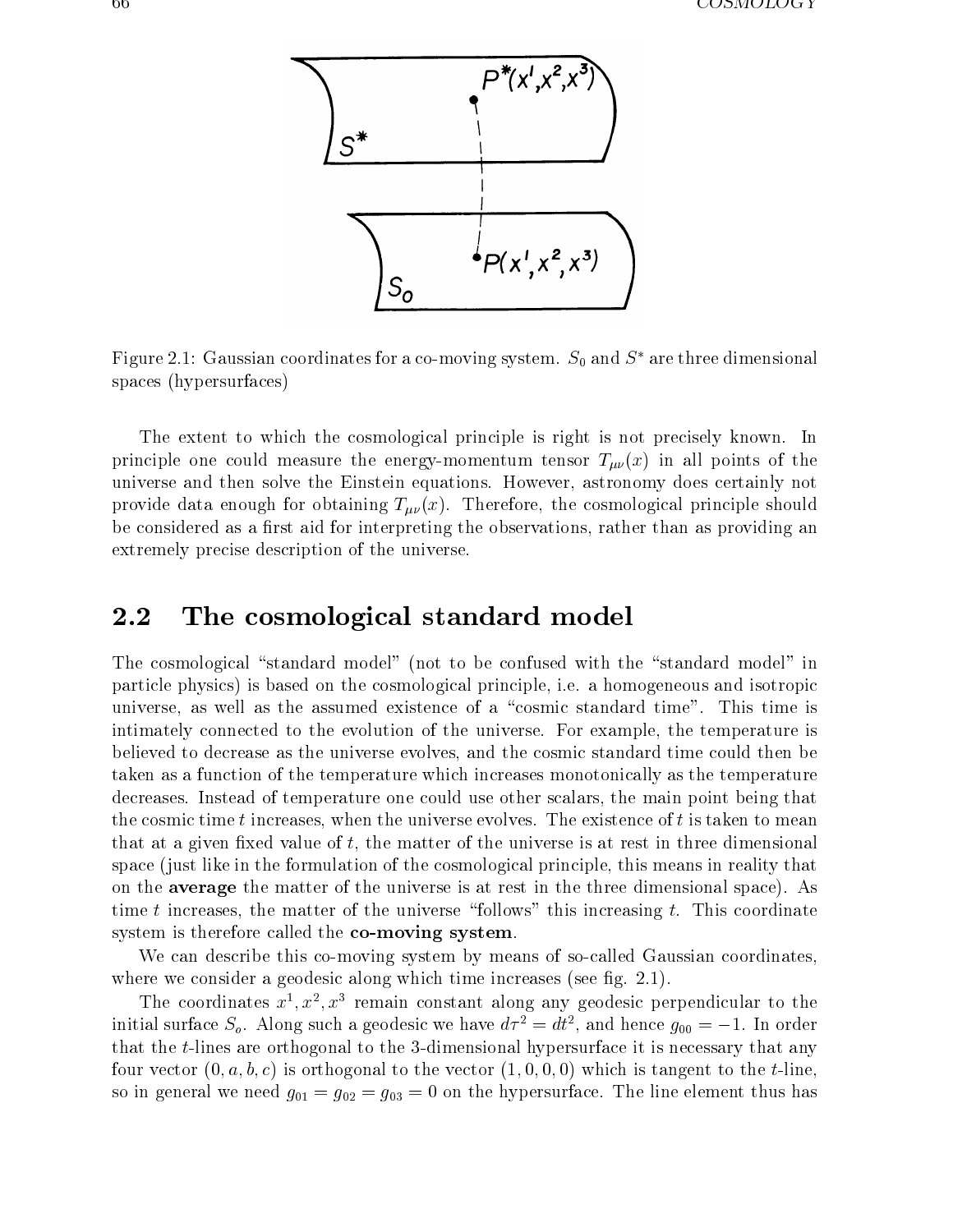the form

$$
d\tau^{2} = dt^{2} - g_{ij} dx^{i} dx^{j} \quad (i, j = 1, 2, 3)
$$
  

$$
x^{i} \in S_{0}
$$
 (2.1)

Consider the equation for a geodesic 

$$
\frac{d^2x^{\mu}}{d\tau^2} + \Gamma^{\mu}_{\lambda\rho} \frac{dx^{\lambda}}{d\tau} \frac{dx^{\rho}}{d\tau} = 0
$$
\n(2.2)

When  $a_1 = a_1$  and the coordinates  $x_1, x_2, x_3$  are constants along the geodesic, we deduce that  $\Gamma_{00} = 0$  for  $i = 1, 2, 3$ . This implies from  $(1.27)$  that

$$
2\,\frac{\partial g_{0i}}{\partial t} = \frac{\partial g_{00}}{\partial x^i} \tag{2.3}
$$

and since  $g_{00} = -1$  on any geodesic, we obtain

$$
\frac{\partial g_{0i}}{\partial t}=0
$$

along the geodesic t
lines Thus the elements g g- g of the metric tensor which are zero on the initial surface  $S_0$ , remain zero on all other surfaces. Thus the metric for a co
moving system has the form

$$
d\tau^2 = dt^2 - g_{ij}(t, x^1, x^2, x^3)dx^i dx^j
$$
 (2.4)

over and space  $\equiv$  q -  $\rightarrow$  as the assumed existence of the assumed existence of a consequence of a consequence standard time

The picture of the development of the universe presented above is thus that at a given cosmic time t the galaxies, clusters of galaxies etc. are (on the average) at rest. Thus, we can construct the three-dimensional space coordinates by putting numbers  $(x, y, z)$  on each galaxy. As time increases the coordinates remain the same but all distances can be scaled with a time
dependent scale factor

Now let us consider an arbitrary but xed point in space around which we take spherical coordinates  $r, \theta, \varphi$ . The requirement of isotropy in this point means that the line element has the form

$$
d\tau^2 = dt^2 - f_1(t, r)dr^2 - f_2(t, r)r^2(d\theta^2 + \sin^2\theta d\varphi^2)
$$
 (2.5)

since the only rotational invariant at this point are  $\iota, r, ar^*$  , and  $ar^* + r^*$  ( $a\sigma^* + \sin^* \theta a\varphi^*$ ). The functions for  $f \perp$  and  $f \perp$  and  $f$  are dependent on the form of function  $f$  and  $f$  and  $f$  are considered of  $f \perp$ and f-coordinates would destroy rotational invariance we are using contracted coordinates and invariance we are u , is the product there can be a drawing the and the control  $\eta$  ,  $\eta$  is the canonical control of the control of  $\eta$ invariant Thus equal form of the most general form of the most general form of the line element  $\mathcal{L}$ 

Now we must ensure that as time goes by, the only thing that happens is that distances are scaled. Thus, the galaxies are dragging along the coordinate mesh, so each galaxy keeps the same coordinates. The galaxies do move, but the distance between the galaxies move to so the coordinates remain the same This means that in  $\mathbf{r}$  and  $\mathbf{r}$ the same, and the only thing which can happen is that the overall scale changes. If, at and are we consider the constant of the constant of  $\mathbf{r}$  and  $\mathbf{r}$  and  $\mathbf{r}$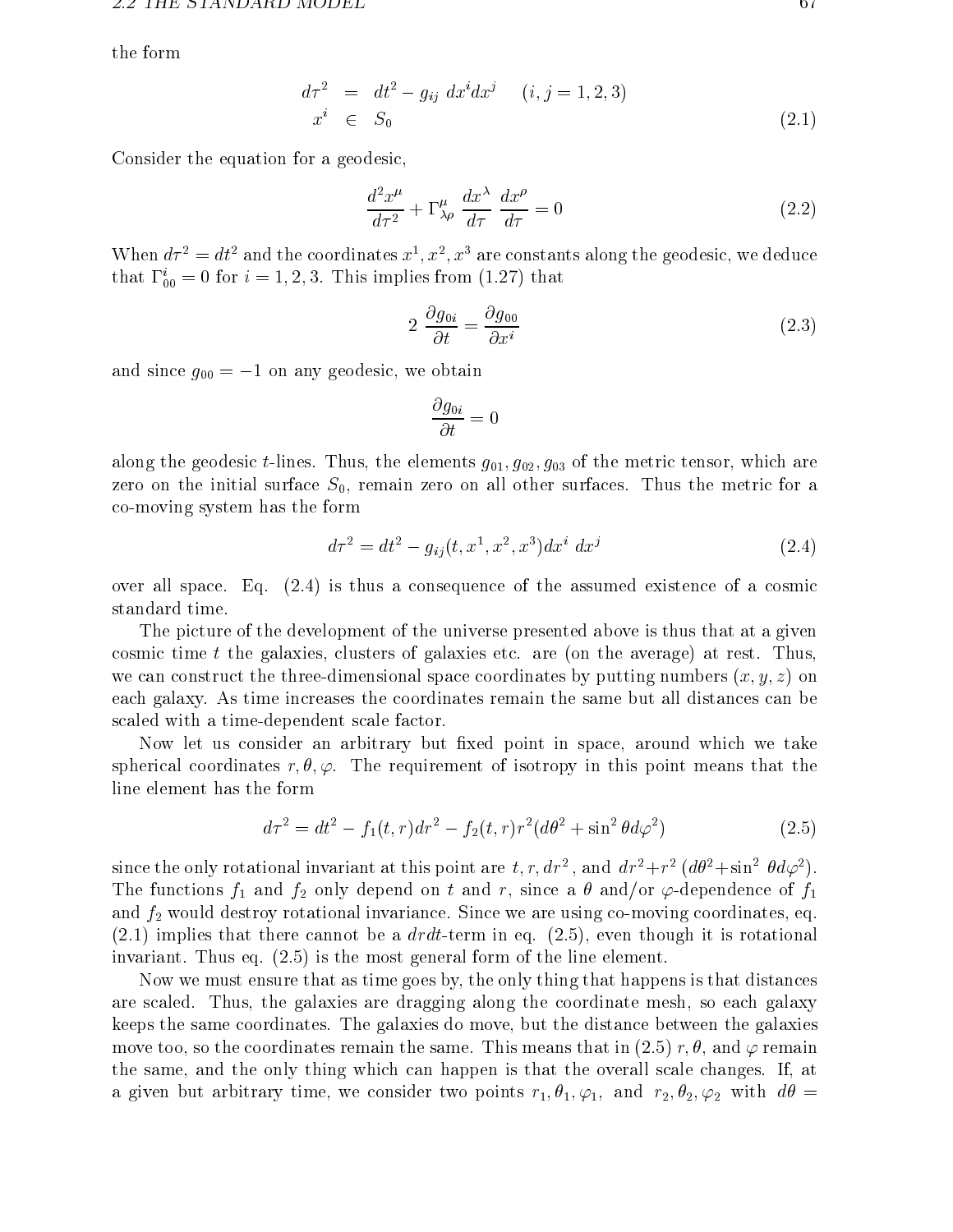$a\varphi = 0$  at both points, then the ratio of the line elements  $f_1(t, r_1) a r_-$  and  $f_1(t, r_2) a r_-$  must remain the same at all times, since only the overall scale can change, i.e.  $f_1(t, r_1)/f_1(t, r_2)$  $\mathbf{r}$  and  $\mathbf{r}$  and  $\mathbf{r}$  and  $\mathbf{r}$  and  $\mathbf{r}$ is independent of time and equal some function  $\lambda$  and  $\lambda$  respectively. The result of  $\lambda$ 

$$
f_1(t,r_1) = f_1(t,r_2) F(r_1,r_2)
$$

Taking resources to the complete this implies the contract of the contract of the contract of the contract of the contract of the contract of the contract of the contract of the contract of the contract of the contract of

$$
f_1(t, r) = f(t) L(r)
$$
\n(2.6)

if for factorizes The same can be shown for the function for the function function function function function function  $f$  $d\theta \neq 0$  at the two points). Thus we are led to the line element

$$
d\tau^2 = dt^2 - f(t) L(r) dr^2 - g(t) H(r) r^2 (d\theta^2 + \sin^2 \theta d\varphi^2)
$$
 (2.7)

This line element clearly has the property that the coordinates remain the same, and the only thing which happens is that lengths are scaled. Introducing  $r' = \sqrt{H(r)}r$  we get the slightly simpler form for the line element

$$
d\tau^2 = dt^2 - f(t) L(r) dr^2 - g(t) r^2 (d\theta^2 + \sin^2 \theta d\varphi^2)
$$
 (2.8)

where we have dropped the prime on  $r$ .

equal terms as a line element with interesting with the standard costs with the standard costs with the standard costs of the standard costs of the standard costs of the standard costs of the standard costs of the standard mological model is shown that it should be remembered that it should be replaced and it is a selected and it in arbitrary but the origin of the spherical coordinates Later originates Later originates Later on we have to th ensure that this choice of an arbitrary origin agrees with the assumption of a homogeneous space

We can now compute the Christoffel symbols using the variational principle discussed in section 1.17.

$$
\delta \int d\tau \left[ \left( \frac{dt}{d\tau} \right)^2 - f(t)L(r) \left( \frac{dr}{d\tau} \right)^2 - g(t)r^2 \left( \left( \frac{d\theta}{d\tau} \right)^2 + \sin^2 \theta \left( \frac{d\varphi}{d\tau} \right)^2 \right) \right] = 0 \tag{2.9}
$$

After straightforward calculations we get

$$
\Gamma_{rr}^{t} = \frac{fL}{2}, \qquad \Gamma_{\theta\theta}^{t} = \frac{1}{2} r^{2} \dot{g}, \qquad \Gamma_{\varphi\varphi}^{t} = \frac{1}{2} r^{2} \sin^{2} \theta \dot{g}
$$
\n
$$
\Gamma_{rr}^{r} = \frac{L'}{2L}, \qquad \Gamma_{\theta\theta}^{r} = -\frac{rg}{fL}, \qquad \Gamma_{\varphi\varphi}^{r} = -\frac{rg}{fL} \sin^{2} \theta
$$
\n
$$
\Gamma_{rt}^{r} = \Gamma_{tr}^{r} = \frac{\dot{f}}{2f}
$$
\n
$$
\Gamma_{r\theta}^{\theta} = \Gamma_{\theta r}^{\theta} = \frac{1}{r}, \qquad \Gamma_{\theta t}^{\theta} = \Gamma_{t\theta}^{\theta} = \frac{\dot{g}}{2g}, \qquad (2.10)
$$
\n
$$
\Gamma_{\varphi\varphi}^{\theta} = -\sin \theta \cos \theta,
$$
\n
$$
\Gamma_{\varphi\varphi}^{\varphi} = \Gamma_{\varphi r}^{\varphi} = \frac{1}{r}, \qquad \Gamma_{t\varphi}^{\varphi} = \Gamma_{\varphi t}^{\varphi} = \frac{\dot{g}}{2g}
$$
\n
$$
\Gamma_{\theta\varphi}^{\varphi} = \Gamma_{\varphi\theta}^{\varphi} = \cot \theta
$$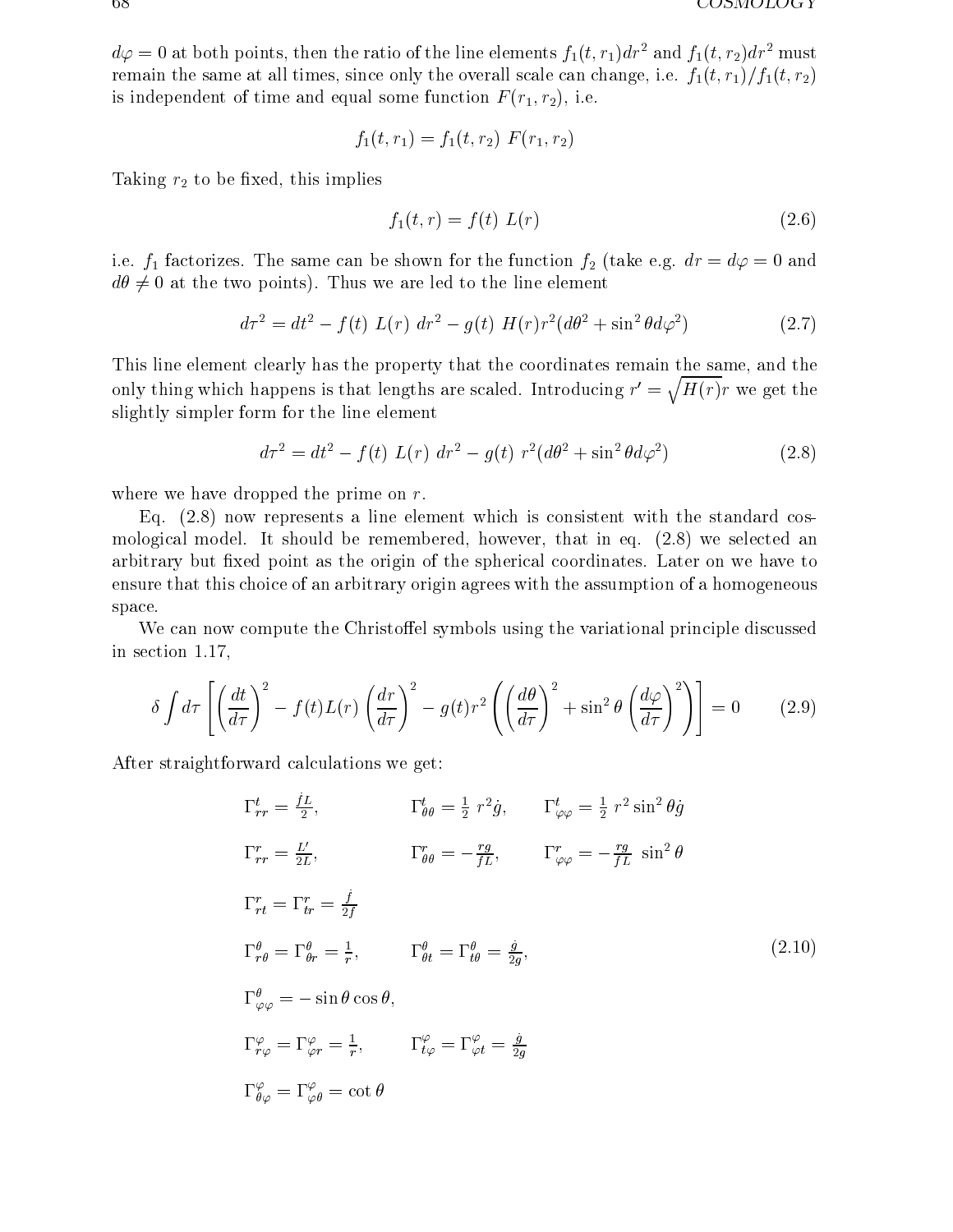The Ricci tensor can now be obtained from

$$
R_{\mu\nu} = \frac{1}{2} \frac{\partial^2 \ln g}{\partial x^{\mu} \partial x^{\nu}} - \frac{\partial \Gamma^{\rho}_{\mu\nu}}{\partial x^{\rho}} + \Gamma^{\alpha}_{\rho\nu} \Gamma^{\rho}_{\mu\alpha} - \frac{1}{2} \Gamma^{\rho}_{\mu\nu} \frac{\partial \ln g}{\partial x^{\rho}}
$$
(2.11)

For reasons which shall soon be clear, we start by computing  $R_{tr}$ ,

$$
R_{tr} = \frac{\dot{g}}{rg} - \frac{\dot{f}}{rf} \tag{2.12}
$$

where the *dot* indicates the time derivative. The Einstein equations read

$$
R_{\mu\nu} = -8\pi G (T_{\mu\nu} - \frac{1}{2} g_{\mu\nu} T^{\alpha}{}_{\alpha}) + \Lambda g_{\mu\nu}
$$
 (2.13)

The energy-momentum tensor has the form of a perfect fluid (see sect.  $G14$ ), since this means an isotropic and homogeneous universe if the pressure  $p$  and the density  $\rho$  are only functions of  $t$ , i.e.

$$
T_{\mu\nu} = p(t) g_{\mu\nu} + (p(t) + \rho(t)) U_{\mu} U_{\nu}
$$
\n(2.14)

where  $U_{\mu}$  is given in co-moving coordinates by

$$
U^t = 1 \qquad , \qquad U^i = 0 \tag{2.15}
$$

The last equation follows because matter is at rest. Thus  $R_{tr}$  must vanish, since  $T_{tr}$  and  $\mathcal{L}$ 

$$
\frac{\dot{g}}{g} = \frac{f}{f} \tag{2.16}
$$

so we get g f up to a constant which can always be absorbed by trivial rede nitions The line element is the line element is thus from  $\mathbf{I}$  thus from -  $\mathbf{I}$ 

$$
d\tau^{2} = dt^{2} - f(t) \left[ L(r) dr^{2} + r^{2} (d\theta^{2} + \sin^{2} \theta d\varphi^{2}) \right]
$$
 (2.17)

Inserting  $f = g$  the Christoffel symbols simplify somewhat (for example,  $\Gamma_{\theta\theta}^r$  becomes time independent, etc.), and the Ricci tensor is more easily evaluated,

$$
R_{rr} = -\frac{L'}{rL} - \frac{L\ddot{f}}{2} - \frac{L\dot{f}^2}{4f}
$$
  
\n
$$
R_{\theta\theta} = -1 + \frac{1}{L} - \frac{rL'}{2L^2} - \frac{r^2}{2} \ddot{f} - \frac{r^2}{4} \frac{\dot{f}^2}{f}
$$
  
\n
$$
R_{\varphi\varphi} = \sin^2 \theta \ R_{\theta\theta}
$$
  
\n
$$
R_{tt} = \frac{3\ddot{f}}{2f} - \frac{3\dot{f}^2}{4f^2}
$$
  
\n
$$
R_{\mu\nu} = 0 \text{ for } \mu \neq \nu
$$
 (2.18)

where *prime* denotes the derivative with respect to  $r$ . Since the metric is diagonal, we can easily construct the mixed Ricci tensor 

$$
R^r{}_r\;\;=\;\;\frac{1}{fL}\;R_{rr}=-\frac{L'}{rfL^2}-\frac{\ddot{f}}{2f}-\frac{\dot{f}^2}{4f^2}
$$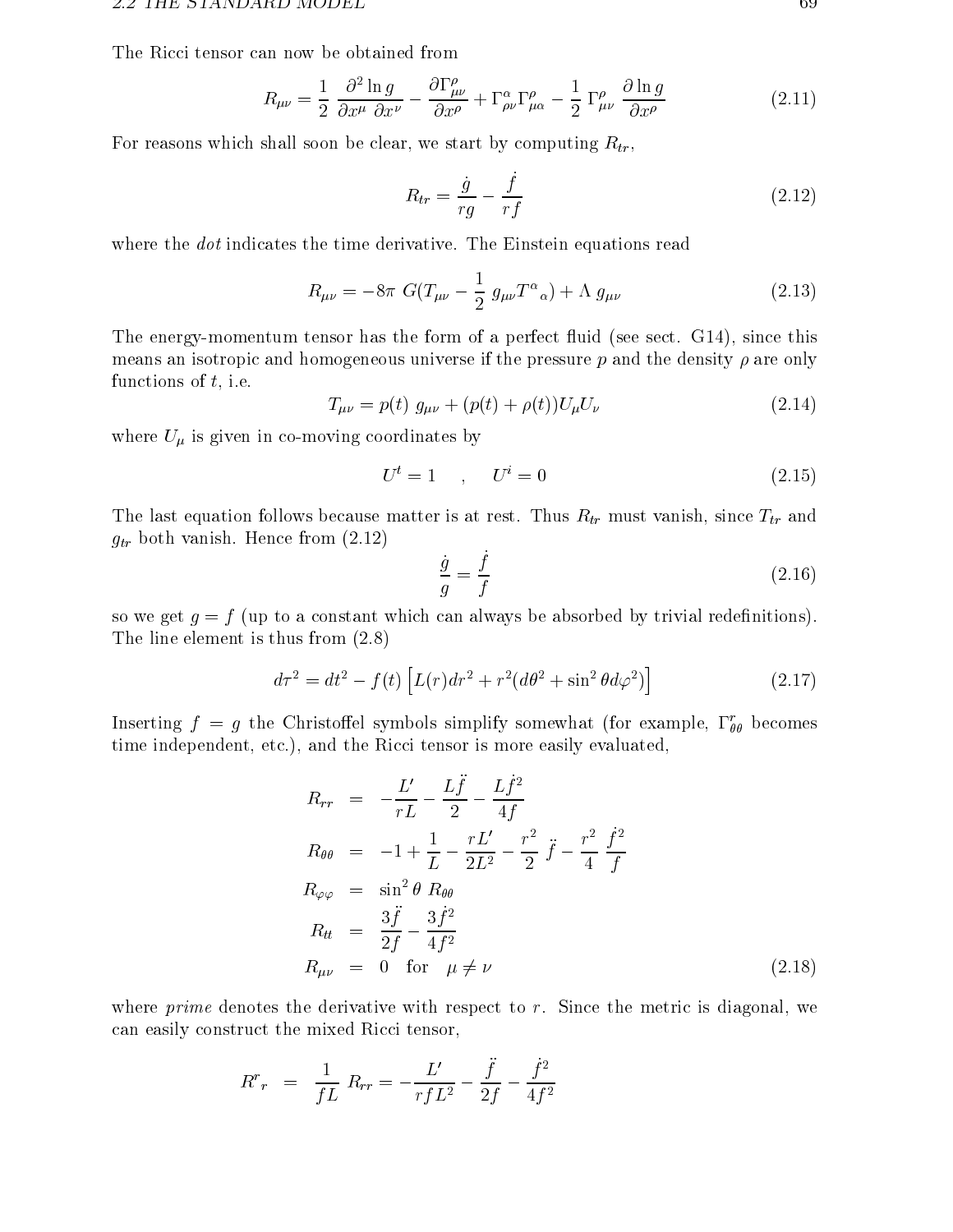$$
R^{\theta}{}_{\theta} = \frac{1}{r^{2}f} R_{\theta\theta} = \frac{-1}{r^{2}f} + \frac{1}{r^{2}fL} - \frac{L'}{2rfL^{2}} - \frac{1}{2}\frac{\ddot{f}}{f} - \frac{1}{4}\frac{\dot{f}^{2}}{f^{2}}
$$
  
\n
$$
R^{\varphi}{}_{\varphi} = \frac{1}{r^{2}f\sin^{2}\theta} R_{\varphi\varphi} = R^{\theta}{}_{\theta}
$$
  
\n
$$
R^{t}{}_{t} = -\frac{3\ddot{f}}{2f} + \frac{3\dot{f}^{2}}{4f^{2}}
$$
  
\n
$$
R^{\mu}{}_{\nu} = 0 \text{ for } \mu \neq \nu
$$
 (2.19)

The curvature scalar is then trivially obtained.

$$
R = -\frac{3\ddot{f}}{f} - \frac{2}{r^2f} \left( 1 - \frac{1}{L} \right) - \frac{2L'}{r f L^2}
$$
 (2.20)

Now isotropy clearly requires that  $K_r = K_\theta = K_{\varphi}$ , since if this is not the case there would be one (or more) preferred direction. This also follows from the energy-momentum tensor (2.14), of course. Consulting eqs. (2.19) we see that  $R_r = R_\theta$  is a non-trivial requirement

we also heed to ensure that  $R_V^r$  is homogeneous in space, so it must not depend on any other variable but time  $\mathcal{W}$  is not time  $\mathcal{W}$  is not time  $\mathcal{W}$ true, but has to be imposed by hand. This is due to the fact that originally we imposed isotropy relative to a definite point. We can repair this by requiring (see  $K_{\lfloor r \rfloor}$ )

$$
\frac{L'}{rL^2} = 2k\tag{2.21}
$$

where  $\kappa$  is a constant, and (see  $K_{\theta}$ )

$$
\frac{1}{r^2} - \frac{1}{r^2L} + \frac{L'}{2rL^2} = 2k\tag{2.22}
$$

The constants on the right-hand side have to be the same because of  $R_r = R_{\theta}$ . Eq.  $\blacksquare$  is trivially solved to the contract of the contract of the contract of the contract of the contract of the contract of the contract of the contract of the contract of the contract of the contract of the contract of

$$
L = \frac{1}{c - kr^2} \tag{2.23}
$$

where  $\alpha$  is a constant insertion in equation in eq. (where  $\alpha$  ) we have  $\alpha$ 

$$
\frac{1-c}{r^2} + 2k = 2k
$$

i.e.  $c = 1$ . Thus we have found the explicit form of the spatial dependence of the line element, *i.e.* 

$$
d\tau^2 = dt^2 - a(t)^2 \left[ \frac{dr^2}{1 - kr^2} + r^2 (d\theta^2 + \sin^2 \theta \ d\varphi^2) \right]
$$
 (2.24)

where we have replaced  $f(t)$  by  $a(t)$  for reasons which will be clear later.

From eq - we see that the space part of the Ricci tensor 

$$
{}^{3}R_{ij} = \frac{\partial {}^{3}\Gamma^{k}{}_{ki}}{\partial x^{j}} - \frac{\partial {}^{3}\Gamma^{k}{}_{ij}}{\partial x^{k}} + {}^{3}\Gamma^{k}{}_{li} {}^{3}\Gamma^{l}{}_{kj} - {}^{3}\Gamma^{k}{}_{ij} {}^{3}\Gamma^{l}{}_{kl}
$$
  

$$
{}^{3}R^{i}{}_{j} = {}^{3}g^{ik} {}^{3}R_{kj}
$$
 (2.25)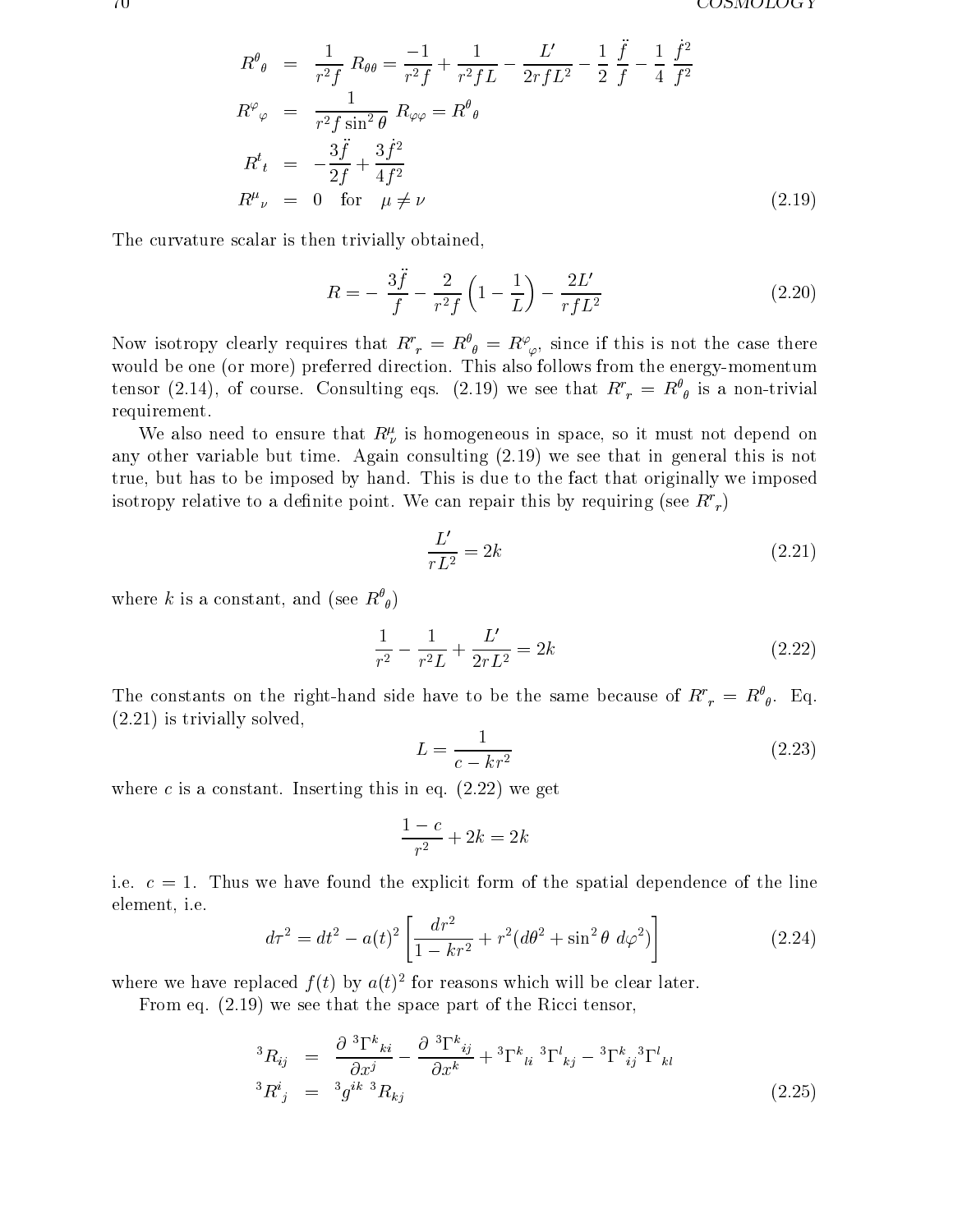is given by  $-L$  /ra  $L = -2\kappa/a$  for  $R_r$ . Here the 5 in front of  $R_{ij}$  and  $L_{lm}$  indicates that these quantities are computed in dimensions time are computed in dimensions time  $\mathcal{A}$ in 3 dimensions is  $5$ 

$$
{}^{3}R = -\frac{6k}{a(t)^{2}}\tag{2.26}
$$

The Gaussian curvature K in 3 dimensions is given by  ${}^3R = -6 \ {}^3K$ , so

$$
{}^{3}K = \frac{k}{a(t)^{2}}
$$
 (2.27)

This means that at  $\mathcal{L}_{\mathcal{A}}$  is the curvature This superior of  $\mathcal{L}_{\mathcal{A}}$  , the metric - metric -  $\mathcal{L}_{\mathcal{A}}$ which is called the Robertson-Walker metric, has a geometric interpretation which we shall discuss in the next section

# 2.3 A geometric interpretation of the Robertson Walker metric

The metric in co-moving coordinates has a trivial time part, whereas the space part is non trivial It is of interest that the three dimensional part of the metric - the metric - the metric - the me simple geometric interpretation Let us consider three pace as embedded in a constant in a second in four dimensional space, where the fourth coordinate is called  $z$ . The metric is assumed to be just Euclidean, so the element of length  $ds$  is given by Pythagoras' theorem,

$$
ds^2 = (d\vec{x})^2 + (dz)^2 \tag{2.28}
$$

Let us consider a hypersphere.

$$
\vec{x}^2 + z^2 = R^2 \tag{2.29}
$$

where  $\alpha$  is the radius distribution of the radius  $\alpha$  is the property of  $\alpha$ 

$$
dz^2 = 2z \ dz = -d(\vec{x}^2)
$$
 (2.30)

so we can eliminate  $az^-$  from  $(z.28)$ ,

$$
ds^2 = (d\vec{x})^2 + \frac{(d\vec{x}^2)^2}{4z^2}
$$
\n(2.31)

In this relation  $\mathcal{A}$  and  $\mathcal{A}$  are lating by use of -  $\mathcal{A}$  -  $\mathcal{A}$  -  $\mathcal{A}$  -  $\mathcal{A}$  -  $\mathcal{A}$ 

$$
ds^{2} = (d\vec{x})^{2} + \frac{(d\vec{x}^{2})^{2}}{4(R^{2} - \vec{x}^{2})}
$$
\n(2.32)

Introducing polar coordinates we can write this as

$$
ds^{2} = dr^{2} + r^{2} (d\theta^{2} + \sin^{2} \theta \, d\varphi^{2}) + \frac{r^{2} dr^{2}}{R^{2} - r^{2}}
$$

 $5$ Readers who are not familiar with differential geometry in three dimensions can skip these remarks, since in the next section we shall derive the result - from simple considerations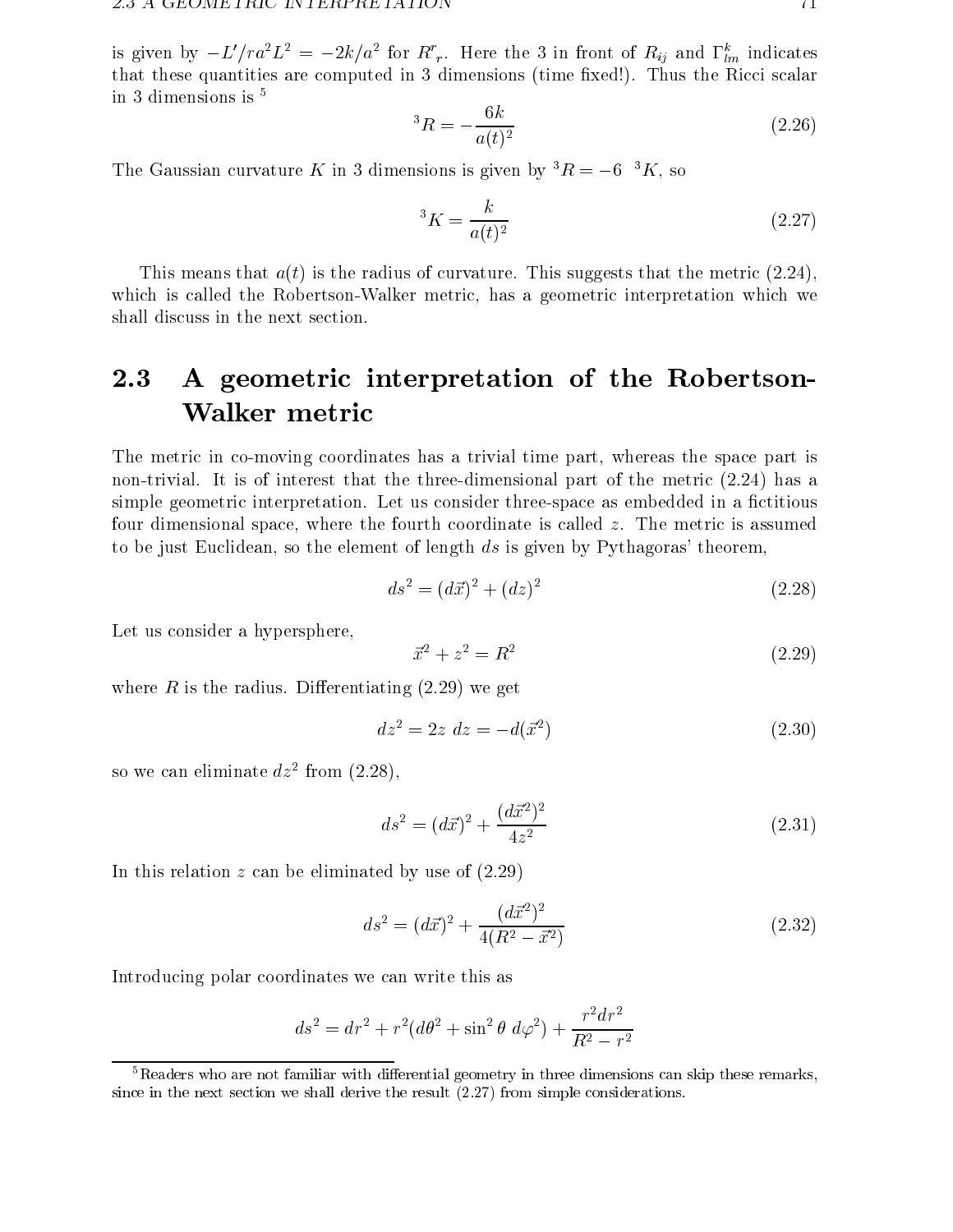i.e.

$$
ds^{2} = \frac{R^{2} dr^{2}}{R^{2} - r^{2}} + r^{2} (d\theta^{2} + \sin^{2} \theta \ d\varphi^{2})
$$
 (2.33)

If we measure the distance r relative to the radius R, we obtain with  $\rho = r/R$ 

$$
ds^{2} = R^{2} \left[ \frac{d\rho^{2}}{1 - \rho^{2}} + \rho^{2} (d\theta^{2} + \sin^{2} \theta \, d\varphi^{2}) \right]
$$
 (2.34)

... It is a see the metric of the metric at the metric of the metric of the set of the metric of the metric of space part of the space part of the space part of the space of the space of the space of the space of the space

The curvature of the hypersphere is always  $1/R^-$  (large radius means small curvature and vice versary in angle the case of the content content  $\mu$  and  $\mu$  and  $\mu$  are a sequence with  $\mu$ 

The interpretation of the Robertson
Walker metric given above has a particularly nice interpretation in terms of the framework of co
moving coordinates One can picture co moving coordinates the following way Let us imagine that space is lled with a dense cloud ("ideal fluid") of **freely falling** particles. Each particle carries a small clock, and is given a model coordinates  $\alpha$  are determined at a certain time  $\alpha$  at a certain time  $\alpha$ t the space time coordinate the space of any event are determined by taking x to be the space of any event are coordinate of the particle which is just passing by where the event occur, and  $t$  as the time read off from the particles clock. Alternatively one can say that a coordinate mesh is being dragged along by the cloud of particles with time de ned by clocks xed on the mesh. The existence of a cosmic standard time (which is **assumed** in the standard model) means that we can choose  $t = 0$  in such a way that all particles are at rest at that  $\mathbf{I}$  is a in  $\mathbf{I}$  then follows as in  $\mathbf{I}$ 

In cosmology we can use the galaxies as the points dragging along the coordinate mesh. The co-moving trajectories are then just the paths of the galaxies. If we do that. the three dimensional projection of the hypersphere (files) the theory of the most as a complete as a set balloon, where at a given time the galaxies are marked by dots on the three-surface. As the balloon is inflated the dots move, but the distance between the dots will move too, so each dot keeps the same coordinates

in this picture one can say that R is the radius of the universe  $\sim$  the universe  $\sim$ clear that  $\sqrt{\vec{x}^2}$  cannot exceed R. Thus, in eq. (2.34)  $\rho$  is always less than one.

If k in -- is negative we cannot use the hypersphere -- Instead we can consider the surface

$$
-\vec{x}^2 + z^2 = R^2 \quad , \quad ds^2 = (d\vec{x})^2 - dz^2 \tag{2.35}
$$

which is called a pseudo-hypersphere. In this case space is obviously unlimited, and genuinely non-Euclidean (Gauss-Bólyai-Lobachevski geometry). Proceeding as before. one obtains the Robertson-Walker metric  $(2.24)$  with  $\kappa = -1$ . In this case R does not have the interpretation as the radius of the universe, but it still sets the scale, and is therefore called the **cosmic scale factor**. The curvature is everywhere negative, and is given by  $-1/R$  .

The case  $\kappa = 0$  corresponds to a completely hat space with  $as^2 = ax^2$ , again with a time-dependent scale factor  $a(t)$ .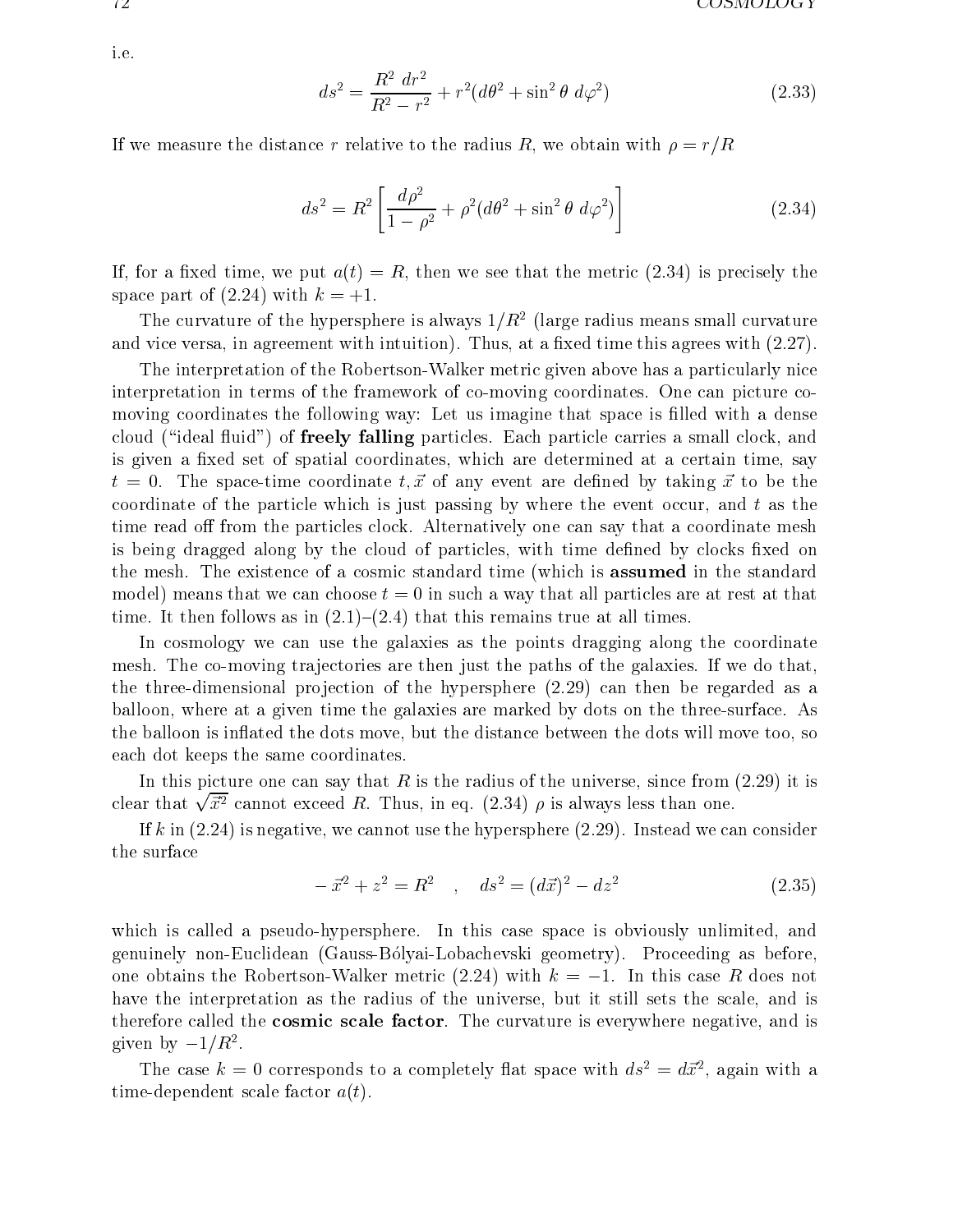## 2.4 Hubble's law

We shall now investigate the frequency of light emitted by some distant object in a universe described by the Robertson control of the Robertson control of radial control of radial control of the Roberts motion from  $\mathcal{N}$  and  $\mathcal{N}$  and  $\mathcal{N}$  and  $\mathcal{N}$  are the set of the set of the set of the set of the set of the set of the set of the set of the set of the set of the set of the set of the set of the set of the

$$
dt^2 = a(t)^2 \frac{dr^2}{1 - kr^2} \tag{2.36}
$$

From this we get for a light wave leaving a galaxy at  $r = r_1$  at time  $t = t_1$ , and arriving at our galaxy  $r = 0$  at time  $t = t_0$ ,

$$
\int_{t_1}^{t_0} \frac{dt}{a(t)} = \int_0^{r_1} \frac{dr}{\sqrt{1 - kr^2}} = \begin{cases} \sin^{-1} r_1 & (k = +1) \\ r_1 & (k = 0) \\ \sinh^{-1} r_1 & (k = -1) \end{cases}
$$
(2.37)

In co-moving coordinates galaxies have constant coordinates  $(r, \theta, \varphi)$ , only the scale changes Thus relate the changes through the total control of the frequency of the frequency of the frequency of light, so let the periods be  $\delta t_0$  and  $\delta t_1$  as measured by us and on the emitting galaxy, respectively. Thus

$$
\int_{t_1 + \delta t_1}^{t_0 + \delta t_0} \frac{dt}{a(t)} = \int_{t_1}^{t_0} \frac{dt}{a(t)} \tag{2.38}
$$

so using that  $\sigma \iota_0$  is very small (10  $^{-1}$  sec for a typical light signal), we get

$$
\frac{\delta t_0}{a(t_0)} = \frac{\delta t_1}{a(t_1)}\tag{2.39}
$$

where we used the rather safe approximation  $a(t + 10^{-14} \text{ sec}) \approx a(t)$  (i.e., the universe evolves very little in 10  $^{-1}$  sec !). Eq. (2.59) then gives for the frequencies

$$
\frac{\lambda_1}{\lambda_0} = \frac{\nu_0}{\nu_1} = \frac{\delta t_1}{\delta t_0} = \frac{a(t_1)}{a(t_0)}
$$
\n(2.40)

This shows that the wave length shifts like the scale factor: The wave length is stretched or shortened at the same rate as the universe expands or contracts

Conventionally this relations is expressed in terms of the red-shift parameter  $z$ ,

$$
z = \frac{\lambda_0 - \lambda_1}{\lambda_1} = \frac{a(t_0)}{a(t_1)} - 1 = \frac{a(t_0) - a(t_1)}{a(t_1)}
$$
(2.41)

where  $\lambda$  is the wave length, and where we used  $\lambda_0/\lambda_1 = \nu_1/\nu_0$ .

From eq - we see that since o is the light observed by us after <sup>a</sup> long travel from the galaxy at red shift  $\mathbf{u}$  is the shift of  $\mathbf{u}$  -form if  $\mathbf{u}$  -form if  $\mathbf{u}$ it follows the state of the contract of the contract of the contract of the contract of the contract of the con both cases, since we observe the light later than it was emitted. Hence we have the result that an expanding (contracting) universe is characterized by a red shift (blue shift) of the spectral lines. For increasing  $t_0 - t_1$  we expect that  $a(t_0)$  will increase (decrease) more and more, and hence  $z$  will increase (decrease) more and more, so the larger (smaller) the value of z is, the farther is the object.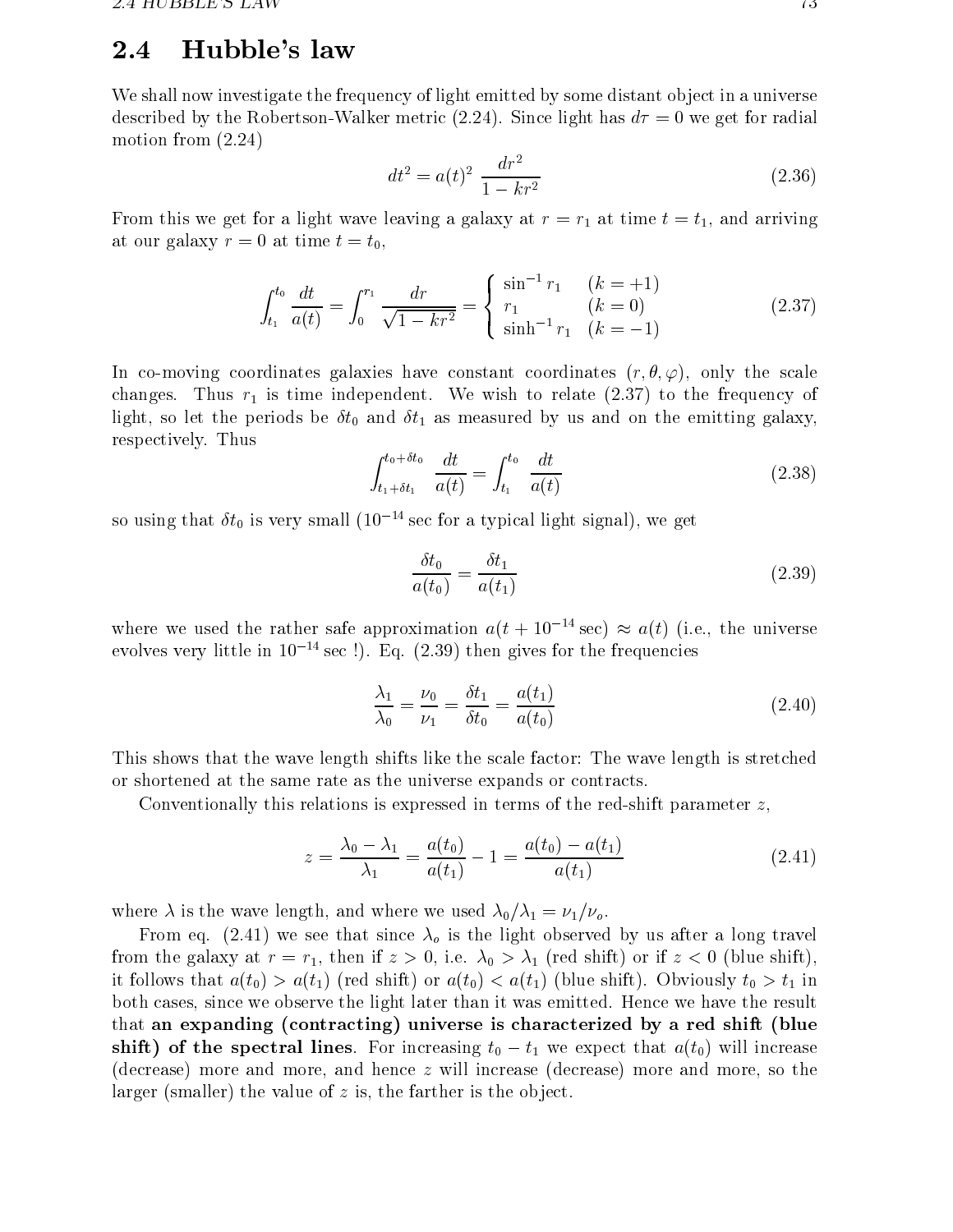Suppose that the emitting galaxy is relatively close to us. We can then expand eq.  $\mathbf{A}$  and obtain to lowest order to lowest order to lowest order to lowest order to lowest order to lowest order to lowest order to lowest order to lowest order to lowest order to lowest order to lowest order to lowest

$$
z \approx \frac{\dot{a}(t_0)}{a(t_0)} \ (t_0 - t_1) \tag{2.42}
$$

where  $t_0 = t_1$  is sufficiently small. From, in the first approximation  $t_0 = t_1$  is the distance measured by an astronomer (remember the velocity of light is one), as is clear intuitively as well as from eq. (2.37), which to lowest order implies that  $(t_0-t_1)/a(t_0)\approx r_1,$  and for the metric (mimor) with metric control of supplying the physical distance for a small relative to the physical distance for the scale parameter Thus -- can be written

$$
z \approx H_0 L \quad , \quad H_0 = \frac{\dot{a}(t_0)}{a(t_0)} \tag{2.43}
$$

where L is the distance measured by the astronomer. If L is not small, one needs to go  $\sim$  to the relation  $\sim$   $\sim$   $\sim$   $\sim$   $\sim$ 

Let us notice that for  $r_1$  small it follows from the Robertson-Walker line element that  $\dot{a}(t_0)r_1$  is approximately the radial velocity  $v_r$  of the galaxy, and since  $(t_0-t_1)/a(t_0) \approx r$ . equal to the canonical control of the canonical control of the canonical control of the canonical control of the canonical control of the canonical control of the canonical control of the canonical control of the canonical

$$
z \approx v_r \approx H_0 L \tag{2.44}
$$

This may be interpreted as a frequency shift due to the Doppler effect. Such an interpretation should, however, not be taken too seriously, since light is certainly influenced by the gravitation contribution of the derivation of the shows  $\mathcal{A}$  as the derivation of  $\mathcal{A}$ 

 $\mathbf{r}$  is the famous Hubble law -  $\mathbf{r}$  is found in the famous Hubble law -  $\mathbf{r}$ that there is a red shift, which increases with the distance of the galaxy. The Hubble "constant"  $H_0$  actually depends on time. Due to new observations it is becoming better known 

$$
\frac{1}{H_0} \approx (1 - 1.5) \times 10^{10} \text{years.}
$$
 (2.45)

Hubble's discovery of "a roughly linear relation between velocities and distances" had a profound effect on cosmology, and in a sense it marks the beginning of modern cosmology.

## A very short biography of Edwin Hubble --

 $Hubble<sup>6</sup>$  had an undergraduate degree in astronomy and mathematics. However, he then took a legal degree, and practized as an attorney in Kentucky, where he joined its bar in He served in the rst world war where he got the rank of ma jor He was bored with law, and went back to his studies in astronomy. In 1919 he began to work at Mt. Wilson Observatory in California, where he would work for the rest of his life. He was researching the search in the discovery patches of light in the sky In -  $\alpha$  -  $\alpha$  -  $\alpha$  -  $\alpha$  -  $\alpha$  -  $\alpha$  -  $\alpha$ of a Cepheid, or variable star, in the Andromeda Nebulae. Since the work of Henrietta Leavitt had made it possible to calculate the distance to Cepheids, he calculated that this Cepheid was much further away than anyone had thought and that therefore the nebulae was not a gaseous cloud inside our galaxy, like so many nebulae, but in fact, a galaxy of stars just like the Milky Way. Only much further away. Until now, people believed that the only thing existing ouside the Milky Way were the Magellanic Clouds. The

 $6$ Most of this material is taken from www.edwinhubble.com. Check also "hubble biography" in google, where much more material can be found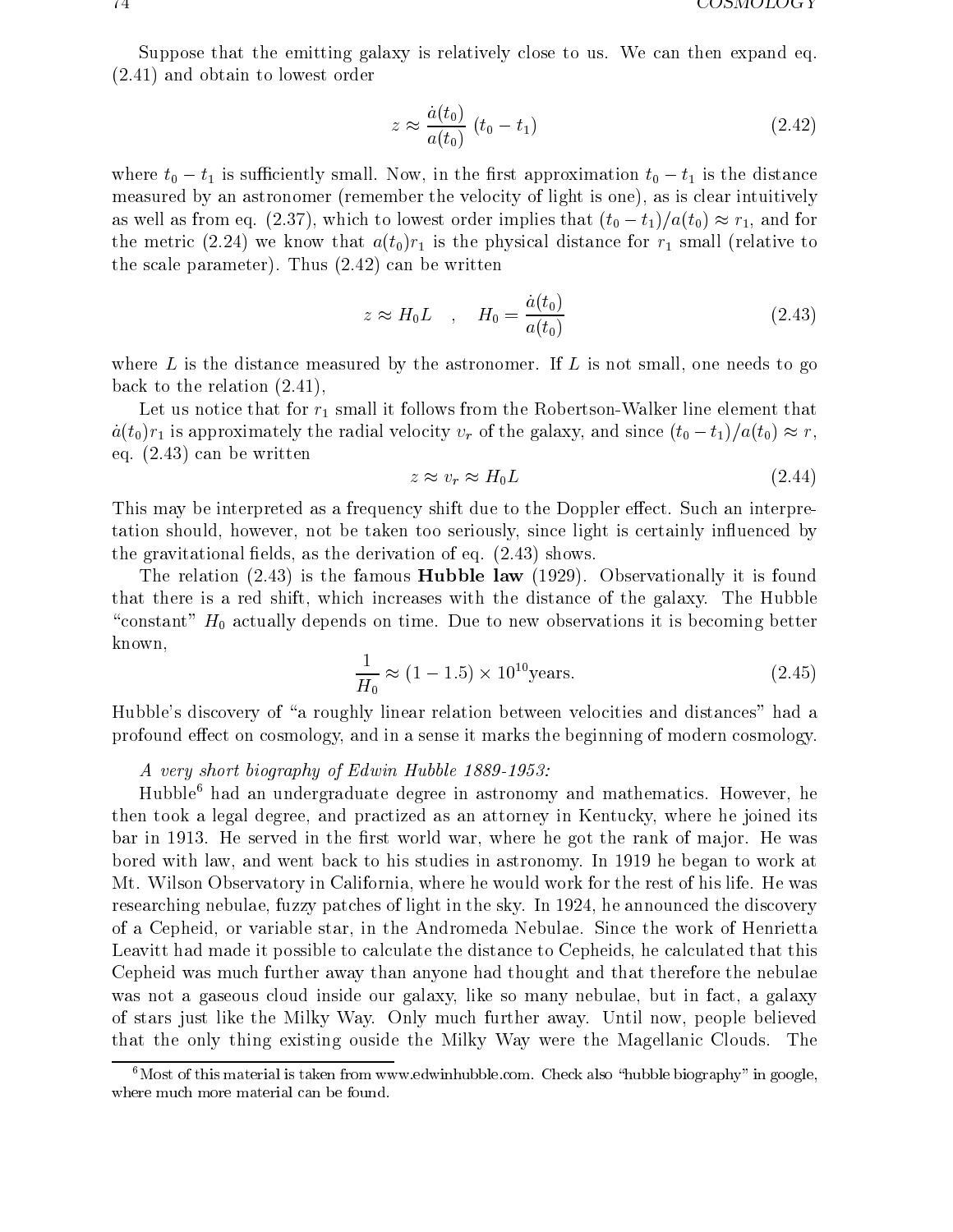universe was much bigger than had been previously presumed. By observing redshifts in the wavelengths of light emitted by the galaxies, he saw that galaxies were moving away from each other at a rate constant to the distance between them (Hubble's Law). The further away they were, the faster they receded. This led to the calculation of the point where the expansion began, and supported the big bang theory. When Einstein proposed his theory of gravity, he thought that the universe was static, and he introduced the cosmological constant to accomodate this. Following Hubble's discoveries, Einstein is quoted as having said that second guessing his original memory (file the most of motors) without  $\Lambda$ , naturally leading to a non-static universe), was the biggest blunder of his life. He visited Hubble to thank him in

## 2.5 Higher order correction to Hubble's law

In recent years astronomical observations have become very precise, and the next order term in the Hubble law becomes important, as we shall discuss later. To obtain this expansion we should return to exact equation we should return to exact equation to exact equation or the second order Taylor in the second order Taylor in the second order Taylor in the second order Taylor in the second or expansion

$$
\frac{1}{a(t)} \approx \left[ a(t_0) + \dot{a}(t_0)(t - t_0) + \frac{1}{2}\ddot{a}(t_0)(t - t_0)^2 \right]^{-1} \approx \frac{1}{a(t_0)} - \frac{\dot{a}(t_0)}{a(t_0)^2}(t - t_0) + \frac{H_0^2}{2a(t_0)}(2 + q_0)(t - t_0)^2,
$$
\n(2.46)

where we expanded around  $t_0$  and where

$$
H_0 = \frac{\dot{a}(t_0)}{a(t_0)}, \quad q_0 = -\frac{\ddot{a}(t_0)a(t_0)}{\dot{a}(t_0)^2}.
$$
 (2.47)

The quantity  $q_0$  is called the *deceleration parameter*. Going back to the exact equation  $\blacksquare$  we therefore see that it can be expanded as the expanded as the expanded as the expanded as the expanded as the expanded as the expanded as the expanded as the expanded as the expanded as the expanded as the expand

$$
z = \frac{a(t_0)}{a(t_1)} - 1 \approx H_0 \Delta t + \frac{1}{2} H_0^2 (2 + q_0) (\Delta t)^2, \quad \Delta t = t_0 - t_1.
$$
 (2.48)

To lowest order  $\Delta t$  is the distance between the source and the observer. However, the universe is not static, so to be more accurate we should take into account the metric of the universe. Since light has  $d\tau = 0$ , we have for radial motion that the comoving distance is

$$
\int_{t_1}^{t_0} \frac{dt}{a(t)}.\tag{2.49}
$$

This is the constant distance which ts with the emission and observation times t and  $t_0$ . However, the physical distance is the comoving distance multiplied by the scale factor. i.e.

$$
L_0 = a(t_0) \int_{t_1}^{t_0} \frac{dt}{a(t)}.
$$
\n(2.50)

 $\mathcal{L}$  , we see that the expansion of the expansion of the expansion of the expansion of  $\mathcal{L}$ 

$$
L_0 \approx \Delta t + \frac{1}{2} H_0 (\Delta t)^2 + O((\Delta t)^3). \tag{2.51}
$$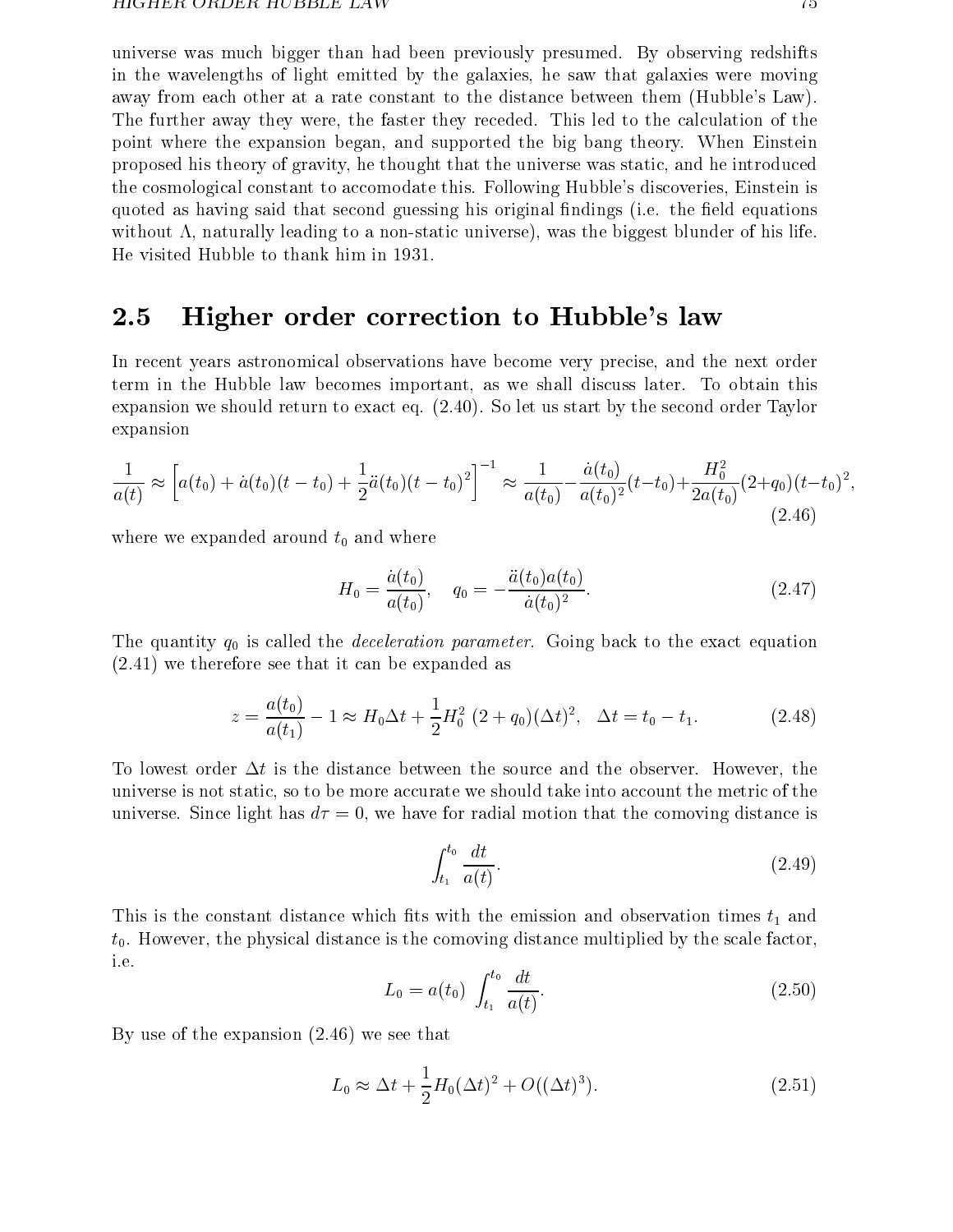The correction is consistent with interesting  $\mathbf{u}$  and  $\mathbf{u}$  -then the universe expandix  $\mathbf{u}$ physical distance is also expanded relative to the naive distance  $\Delta t$ . Similarly if the universe contracts: The distance then becomes shorter than naively expected.

where the contract of the contract of  $\mathcal{A}$  in terms of L instead of L instead of L instead of L instead of

$$
z \approx H_0 L_0 + \frac{1}{2} L_0^2 H_0^2 (1 + q_0).
$$
 (2.52)

Later we shall see that the second term in this expression has played an important role in modern cosmology

# 2.6 Einstein's equations and the Robertson-Walker metric

So far the scale factor  $a(t)$  has not been determined as a function of cosmic time. To do that we shall return to the Einstein equations for the Einstein equations for  $\mathbf{A}$  $\mathbf{f}$ 

$$
T^{t}{}_{t} - \frac{1}{2} T^{\mu}{}_{\mu} = -\frac{1}{2} (3p + \rho) \tag{2.53}
$$

$$
T^r{}_r - \frac{1}{2} T^\mu{}_\mu = -\frac{1}{2} (p - \rho) \tag{2.54}
$$

with the same  $\bm{r}$  , the same given by the same expression as-  $\bm{r}$  , where  $\bm{q}$  the results  $\bm{r}$ (2.21) or (2.22) for the function  $L(T)$  we then get ( $L(T) = a(t)^{-}$ )

$$
R^{t}{}_{t} = -3\frac{\ddot{a}}{a} R^{r}{}_{r} = R^{\theta}{}_{\theta} = R^{\varphi}{}_{\varphi} = -\frac{\ddot{a}}{a} - 2\frac{\dot{a}^{2}}{a^{2}} - \frac{2k}{a^{2}}
$$
 (2.55)

so the Einstein equations read

$$
3\ddot{a} = -4\pi G(\rho + 3p)a \tag{2.56}
$$

$$
a\ddot{a} + 2\dot{a}^2 + 2k = 4\pi G(\rho - p)a^2 \tag{2.57}
$$

In these equations we did not include the cosmological constant In modern cosmology this is unreasonable since  $\Lambda$  plays an important role, so we shall now show that there is a simple way to include the cosmological constant in the pressure and density. To see this. write the Einstein equation with the cosmological constant in the form,

$$
R^{\mu}{}_{\nu} - \frac{1}{2} \delta^{\mu}{}_{\nu} R = -8\pi G T^{\mu}{}_{\nu} + \Lambda \delta^{\mu}{}_{\nu} = -8\pi G \tilde{T}^{\mu}{}_{\nu}, \qquad (2.58)
$$

where the new energy
momentum tensor is given by

$$
\tilde{T}^{\mu}{}_{\nu} = T^{\mu}{}_{\nu} - \frac{\Lambda}{8\pi G} \delta^{\mu}{}_{\nu} = \tilde{p}(t)\delta^{\mu}{}_{\nu} + (\tilde{p}(t) + \tilde{\rho}(t)) U^{\mu} U_{\nu}, \qquad (2.59)
$$

with

$$
\tilde{\rho}(t) = \rho(t) + \frac{\Lambda}{8\pi G}, \quad \tilde{p}(t) = p(t) - \frac{\Lambda}{8\pi G}.
$$
\n(2.60)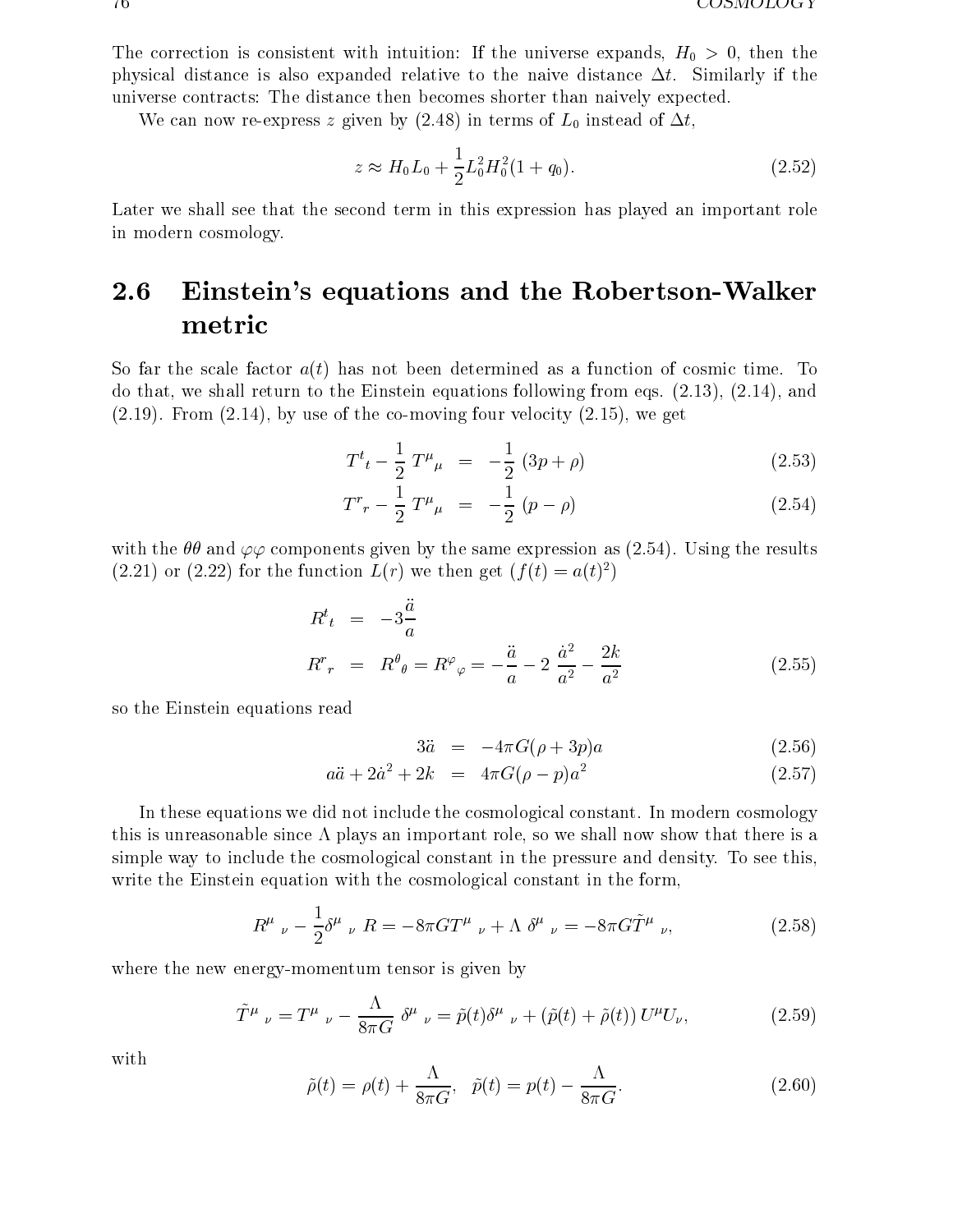## EINSTEINS EQUATIONS

Thus we see that the cosmological constant can be included in the Einstein equations just by changing the meaning of the energy density and the pressure in accordance with eq - For - wesee that the energy is always positive whereas the pressure can be negative. In particular, if the cosmological constant dominates, the pressure becomes negative. The physical meaning of  $\Lambda$  is related to "vacuum", since  $\Lambda$  does not refer to any state of matter. Thus it is an inevitable consequence of having a vacuum energymomentum tensor  $T$  (vac) $_{\mu\nu} = -\Lambda g_{\mu\nu}$  on  $\sigma$  (note that this is the only tensor that can be formed in a vacuum since by decreasing this state does not contain any thing except the specific virtuality) that the pressure is negative if the cosmological constant is positive, which is what is observed. Here we should remember that  $g_{00} = -1$ .

In the following we shall leave out the tilde in the density and pressure. The effect of the cosmological constant can then always be obtained in <sup>a</sup> simple way from eq - Later we discuss the important effects of the cosmological constant, and we shall then return to the substitution of the substitution of  $\mathcal{L}_1$ 

In addition to the Einstein equation we also have to ensure that the energy
momentum  $\mathcal{L}$  . The conserved Using Countries of  $\mathcal{L}$  and  $\mathcal{L}$  and  $\mathcal{L}$  are  $\mathcal{L}$  . This means the conserved using  $\mathcal{L}$ 

$$
T^{\mu\nu}{}_{;\nu} = \frac{\partial p}{\partial x^{\nu}} g^{\mu\nu} + \frac{1}{\sqrt{g}} \frac{\partial}{\partial x^{\nu}} \left[ \sqrt{g} (\rho + p) U^{\mu} U^{\nu} \right] + \Gamma^{\mu}{}_{\nu\lambda} (p + \rho) U^{\nu} U^{\lambda} = 0 \tag{2.61}
$$

In co-moving coordinates we have from (2.2) that  $\Gamma_{00}^r=0$ . Eq. (2.61) is then trivial for  $\mu = r, \theta, \varphi$  (remember that due to the homogeneous space p and  $\rho$  can only depend on time, not on space), and we have

$$
-\frac{dp}{dt} + \frac{1}{\sqrt{g}} \frac{d}{dt} [\sqrt{g}(p+\rho)] = 0
$$
\n(2.62)

The determinant for the Robertson
Walker metric is given by

$$
g = a(t)^6 \frac{r^4 \sin^2 \theta}{1 - kr^2}
$$
 (2.63)

and a quest of a sense of the time dependence of g is relevant of the sense of  $\mathcal{A}$ 

$$
a(t)^{3} \frac{dp(t)}{dt} = \frac{d}{dt} \left[ a(t)^{3} \left( p(t) + \rho(t) \right) \right]
$$
 (2.64)

Eq - can also be written

$$
\frac{d}{da}\left(\rho a^3\right) = -3p a^2\tag{2.65}
$$

If an equation of state property is given the state of the state of  $\rho$  ,  $\rho$  ,  $\alpha$  ,  $\beta$  and the solve evolution can the computer of the pressure  $\mathcal{A}$  and  $\mathcal{A}$  and  $\mathcal{A}$  if the pressure is a pressure in negligible,  $p \ll \rho$ , then

$$
\rho \propto a(t)^{-3} \qquad (p \ll \rho) \tag{2.66}
$$

If one has extreme relativistic particles (like photons) the universe is radiation dominated with  $p = \frac{1}{3}\rho$ , and

$$
\rho \propto a(t)^{-4} \quad (p = \frac{1}{3}\rho) \tag{2.67}
$$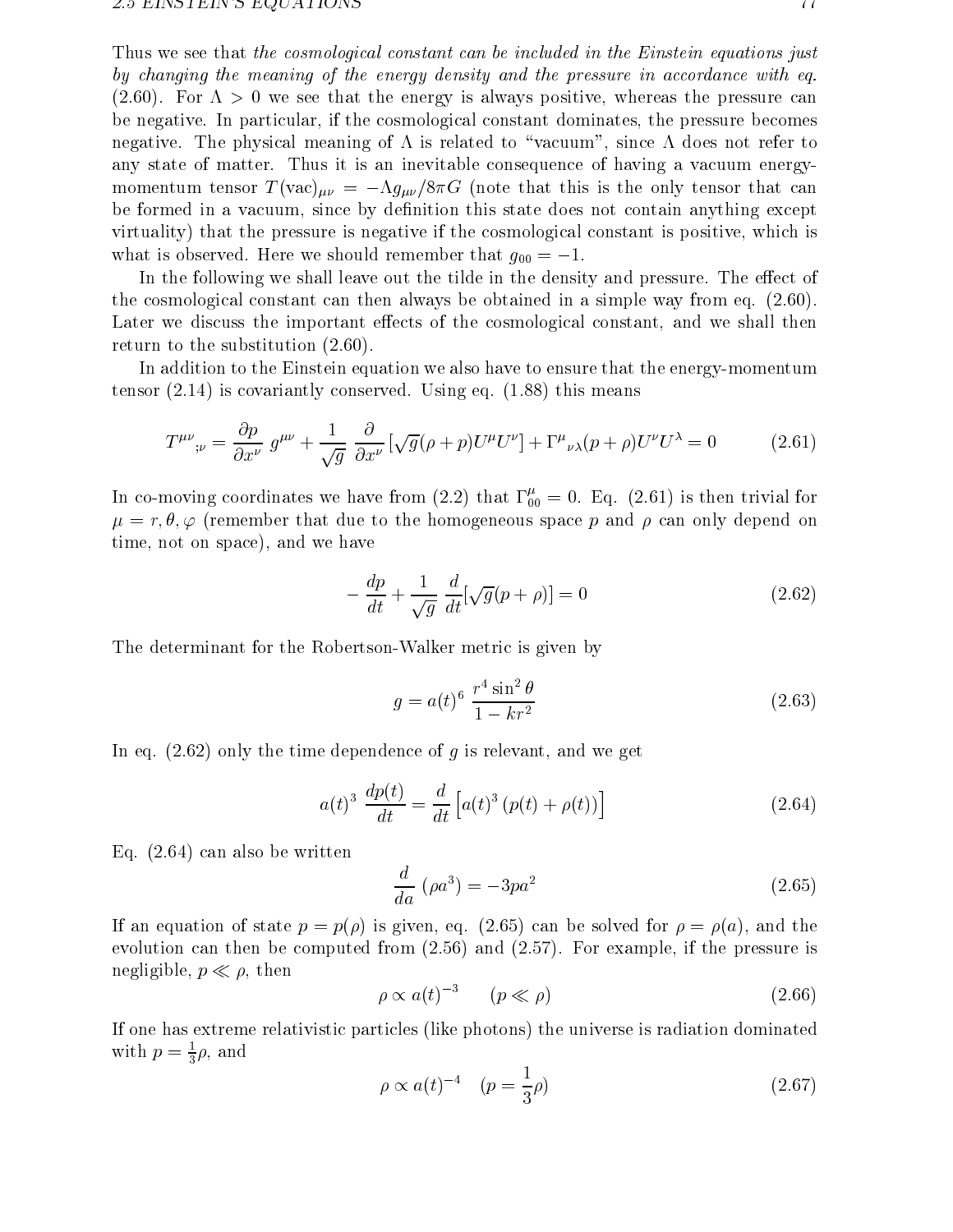We notice that the Einstein equations - and - can be simpli ed by eliminating  $\mathbf{1}$  in  $\mathbf{1}$  in  $\mathbf{1}$  in  $\mathbf{1}$  in  $\mathbf{1}$ 

$$
\dot{a}^2 + k = \frac{8\pi G}{3} \rho a^2 \tag{2.68}
$$

which is called the Friedmann equation.<sup>7</sup>

The functional equations in the standard model are thus the equation of state  $p = p(\rho)$ . . The energy conservation is and the Friedmann equation of  $\alpha$  , where  $\alpha$  is a set of  $\alpha$  is a set of  $\alpha$ are easy to remember: the quantity  $a^*$  is proportional to the volume of the universe (for  $\kappa = +1$ ), and  $M = \rho a$  is proportional to the mass of the universe. Eq. (2.00) can then be written (multiply by da)  $dM + pdV = 0$ , which expresses energy balance during the evolution, since  $dM$  is the change in energy balanced by  $pdV$ , which is the work done against the pressure forces The Friedmann equations (The Friedmann et al. 1993) - The Company of the Friedmann interpretation: multiply by  $\frac{1}{5}$ ,

$$
\frac{1}{2} \dot{a}^2 - G \left( \frac{4\pi \rho a^3}{3} \right) \frac{1}{a} = -\frac{k}{2}
$$
 (2.69)

and the Media the Newtonian kinetic energy of a test particle with unit mass and the second with  $\alpha$ with coordinate proportional to the scale factor, the second term  $(G \times \text{mass of the universe})$  $\times(1/a)$  is the Newtonian potential. The sum of the "kinetic energy" and the "potential energy" is then the constant total energy, which is negative (positive) for  $k = +1(k = -1)$ and vanishes for  $k = 0$ . These considerations should be taken purely as an aid for the memory

## $\bf 2.7$  The Big Bang

If the pressure  $p$  is positive, many features of the standard model can be understood with special cation of the equation of state p particular true in the equation of state p particular true in the equation of the equation of the equation of the equation of the equation of the equation of the equation of t early universe, where it will turn out that the cosmological constant is not of importance.

To proceed the Friedmann equation - the Friedmann equation - the Friedmann equation - the Friedmann equation -

$$
\left(\frac{\dot{a}}{a}\right)^2 = \frac{8\pi G}{3} \rho - \frac{k}{a^2} \tag{2.70}
$$

and the energy conservation of  $\mathbf{r}$  is the energy conservation of  $\mathbf{r}$ 

$$
\frac{d}{da}(\rho a^3) = -3p a^2\tag{2.71}
$$

It is also convenient to use equal to use equal to use equal to use equal to use equal to use equal to use equal to use equal to use the set of the set of the set of the set of the set of the set of the set of the set of t

$$
3\ddot{a} = -4\pi G(\rho + 3p)a\tag{2.72}
$$

which is a consequence of eqs. (with  $\mu$  and  $\mu$  and  $\mu$  and  $\mu$  and  $\mu$  and  $\mu$ following results:

It is easy to show that eqs.  $(2.50)$  and  $(2.57)$  are implied by eqs.  $(2.65)$  and  $(2.08)$ . The reason we only have two independent equations is that  $T^{\mu\nu}_{\phantom{\mu\nu};\nu}=0$  is already contained in  $(R^{\mu\nu}_{\phantom{\mu\nu}}-\frac{1}{2}g^{\mu\nu}_{\phantom{\mu\nu}}R)_{;\nu}=0.$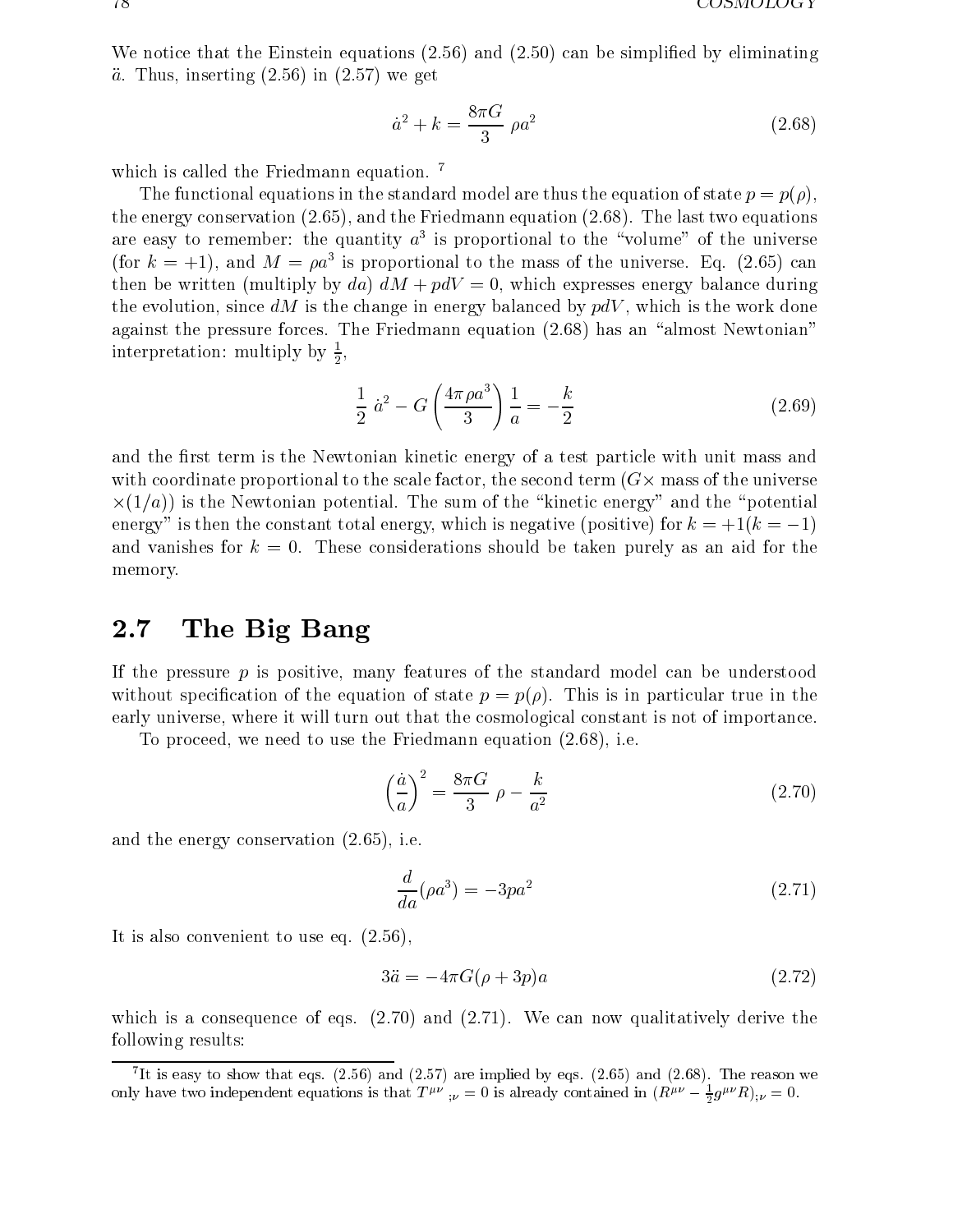

Figure -- Plot of at with a -, and a

#### 2.7.1 Existence of the big bang (the initial singularity)

if it is a contract generally on public processes in the contract terms (contract them it is a signal of the s which means that gravity is *attractive*. Since we observe red shifts (and not blue shifts) it follows from the discussion in section that at present the Hubble constant - is positive and a so a so a so a so a so a plot of at a plot of at a plot of at a plot of a plot of a plot of at  $\mathbb{R}^n$ acceleration as is negatively went that we have also contained the one shown in  $\mathcal{A}^{(1)}$  is in the one shown in seen that sometime in the past, the function  $a(t)$  has reached zero.

Conventionally we take this time to be  $t = 0$ . Clearly a vanishing scale factor means that the Robertson-Walker metric becomes singular, since the three-dimensional co-moving space shrinks to a single point as  $t \to 0$ . This singularity is the famous big bang. Such singularities are known to occur generically in most space-times under very general assumptions,  $\delta$  so it is not just a feature of the Robertson-Walker metric. The occurrence of the singularity means that the universe starts as an explosion, and  $a(t)$ increases until it reaches its present value

# The age of the Universe according to Big Bang

The history of the present universe is thus that it starts with  $a = 0$  and  $a(t)$  increases, until it reaches its present value  $a(t_o)$  where  $t_0$  is the age of the universe.

As measured in the last subsection and a distance  $p$  -p  $p$  -p  $p$  -when  $\alpha$  and  $\alpha$  is a subsection and a subsection  $\alpha$ decreasing and therefore is smaller today than it was in the past 

$$
\dot{a}(t_0) < \dot{a}(t) \quad \text{for} \quad 0 \le t < t_0. \tag{2.73}
$$

Using this inequality we obtain an upper limit for the age of the universe

$$
t_0 = \int_0^{a(t_0)} \frac{da}{\dot{a}} < \int_0^{a(t_0)} \frac{da}{\dot{a}(t_0)} = \frac{a(t_0)}{\dot{a}(t_0)} = \frac{1}{H(t_0)}\tag{2.74}
$$

 $S$ See e.g. S.W. Hawking and G.F.R. Ellis, The large-scale structure of space-time, Cambridge Univ. Press, 1973.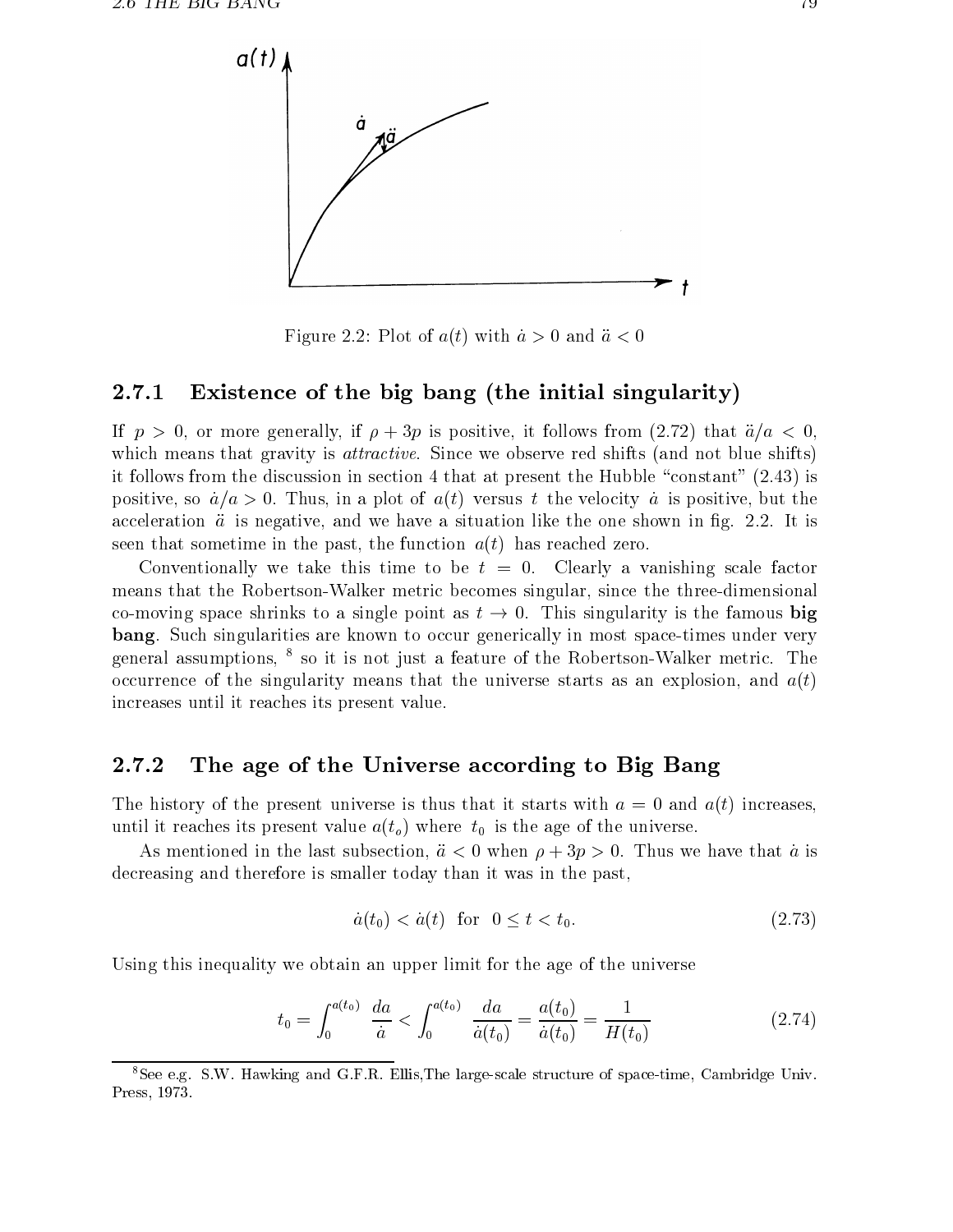where  $\mathbb{R}$  is the Hubble constant at present see equation of  $\mathbb{R}$  at present see equation of  $\mathbb{R}$ that the upper limit on the age of the universe is between  $10$  and  $15$  billion years,

$$
t_0 \lesssim (10 - 15) \times 10^9 \text{ yr} \tag{2.75}
$$

This limit is actually an important feature of the big bang model, since there are arguments based on geology, stellar evolution and the nuclear abundances, which put lower bounds on the age of the universe in a way which is independent of the big bang model We shall return to this point later

#### 2.7.3 Discussion of the fate of the Universe

Having looked at the past, let us now turn to the future. Suppose  $a(t)$  continues to grow and ultimately  $a(t) \to \infty$ . From eq. (2.71) we see that if  $p \geq 0$ , the quantity  $\rho a^3$  is constant or decreasing. Therefore, we must have  $\varrho a^2 \to 0$  for  $a \to \infty$ , and it follows that  $a^2 \to -k$  (at least as fast as  $1/a$ , since  $\rho a^2 \to 0$  at least like  $1/a$ ). Thus it is only possible for  $u(t)$  to go to infinity if  $\kappa = -1$  or  $\kappa = 0$ . For  $\kappa = -1$  we thus get for the open universe

$$
a(t) \to t \quad \text{for} \quad t \to \infty \quad \text{and} \quad k = -1 \tag{2.76}
$$

For  $k = 0$  we have similarly for the "flat universe"

$$
a(t) \to \infty
$$
 slower than t for  $t \to \infty$  and  $k = 0$  (2.77)

For a straightforward for  $\alpha$  is  $\alpha$  to interest  $\alpha$  and  $\alpha$  and  $\alpha$  is the set that and  $\alpha$ becomes zero when  $a(t)$  has its maximum value  $a_{\text{max}}$ , where  $\beta a_{\text{max}} = 3/8\pi G$ . Since  $a$ is always negative, the scale parameter will then drop down again (with  $\dot{a}$  negative and  $\mathcal{L}$  is the spectral lines of the closed  $\mathcal{L}$  ,  $\mathcal{L}$  ,  $\mathcal{L}$  and  $\mathcal{L}$  and  $\mathcal{L}$  . This is the contract of the contract of the contract of the contract of the contract of the contract of the contract universe".

It therefore would be quite interesting to know the sign of  $k$  to see whether the universe expands forever, or whether we shall be heading for the disastrous future singularity. We shall discuss this in the next section

## 2.8 Fitting parameters to observations

The general relativistic equations - and - are incomplete without the speci cation of an equation of state  $p = p(\rho)$ . In the standard model two such equations are used, namely for relativistic matter relevant for the early universe, and for non-relativistic matter relevant for the present universe

Most of the matter (galaxies and clusters of galaxies) observed today appear to be non-relativistic with kinetic energy much smaller than the rest energy. In the kinetic theory of gases (here applied to galaxies)  $p = \frac{1}{3}\rho\overline{v^2}$ , where  $\sqrt{v^2}$  is the root-mean-square average velocity of the gas molecules ( $=$  the galaxies). Reintroducing the velocity of light, the pressure in the energy-momentum tensor enters like  $p/c^2$ , and hence  $p/c^2 = \frac{1}{3}\rho v^2/c^2$ , and for galaxies observed now  $v^2/c^2 \ll 1$ . Hence eq. (2.71) gives with  $p=0$ 

$$
\rho = \frac{B}{a^3} \tag{2.78}
$$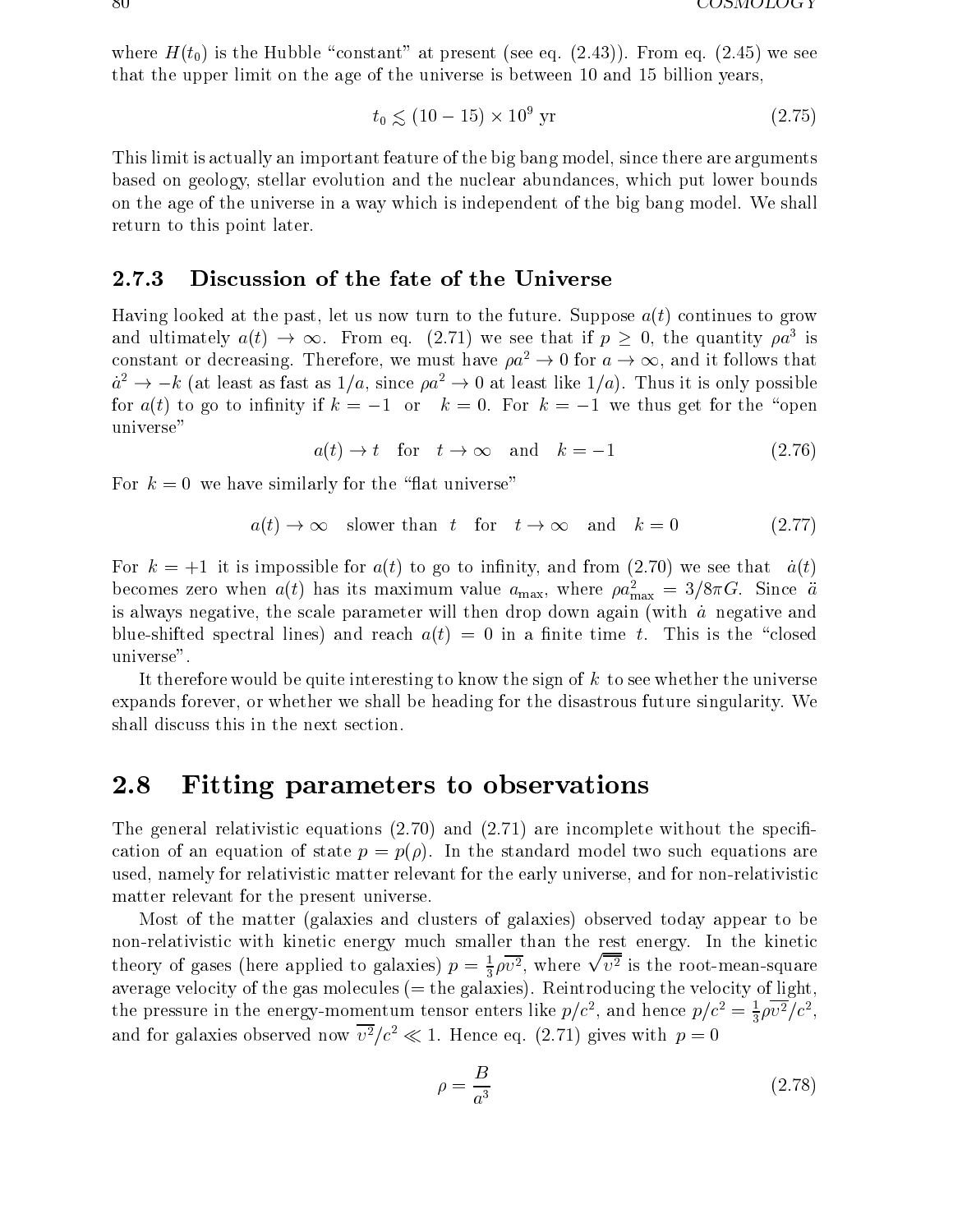where  $\mathbf{M}$  is a constant of a constant of a constant of a content of a content of a content of a content of a content of a content of a content of a content of a content of a content of a content of a content of a con co-moving volume  $a^3$  remains constant when  $a(t)$  changes.

In the early universe one usually assumes the existence of a hot gas of extreme rela tivistic particles with the kinetic energy much larger than the rest energy. For a relativistic ideal gas one has

$$
p = \frac{1}{3} \rho \tag{2.79}
$$

and experimental contracts and a series of the contracts of the contracts of the contracts of the contracts of

$$
\rho = \frac{D}{a^4} \tag{2.80}
$$

where D is a constant of integration. The  $1/a<sup>4</sup>$  behavior is related to the fact that relativistically the energy in a co-moving volume "red shifts" like  $1/a$ , while the volume still scales as  $1/d$  .

Now at very early times matter was very hot, and as the universe expands and cools. the kinetic energy of the matter redshifts and ultimately it becomes non-relativistic.

we shall try to the various parameters to observations in order to observations in order to observations in order to observations in order to observations in order to observations in order to observations in order to obser parameter k (open, flat, closed universe for  $k = -1$ ,  $k = 0$ ,  $k = +1$ , respectively) let us  $\mathbb{R}^n$  is the form of the form  $\mathbb{R}^n$  . The form of the form of the form of the form of the form of the form of the form of the form of the form of the form of the form of the form of the form of the form of the f

$$
\left(\frac{\dot{a}}{a}\right)^2 = H^2 = \frac{8\pi G}{3} \rho - \frac{k}{a^2} \equiv \frac{8\pi G}{3} \rho_{\text{crit.}} \tag{2.81}
$$

If  $\Gamma$  is the expansion is defined by a set of  $\Gamma$  is defined by  $\Gamma$  is the entirely equal to  $\Gamma$ value of the Hubble "constant" at time  $t$ . From

$$
H \approx \frac{h}{10^{10} \text{ yr}} \quad , \quad 1 \ge h \ge 0.4 \tag{2.82}
$$

today, we get

$$
\rho_{\rm crit.} \approx 2h^2 \times 10^{-29} \ g/cm^3 \tag{2.83}
$$

 $\mathcal{L}$  is the control of the control of  $\mathcal{L}$  . In the control of  $\mathcal{L}$  is the control of  $\mathcal{L}$ 

$$
\frac{k}{a^2} = \frac{8\pi G}{3} \rho_{\text{crit.}}(\Omega - 1) = H^2(\Omega - 1)
$$
\n(2.84)

so  $\alpha \geq 1$ ,  $\alpha = 1$ ,  $\alpha \leq 1$  correspond to  $\alpha = \pm 1$ ,  $\alpha = 0$ ,  $\alpha = \pm 1$ , respectively.

Eq - has a simple intuitive appeal Suppose is very large Then we have a lot of energy, with a lot of gravitational attraction, which will counteract the expansion making a closed universe. Similarly, if  $\Omega$  is very small, there is very little counteraction to expansion, and the universe is open.

Since  $\rho_{crit}$  is given in terms of the Hubble constant, and since  $\Omega$  could in principle be determined by "measuring" the mass density in the universe, the Friedmann equation  $\mathcal{L} = \mathcal{L}$  and the sign of the sign of the sign of the fate of the sign of the sign of the universe

If one considers luminous matter stars luminous matter stars and considers the construction of the construction

$$
\Omega_{\text{lum.}} = \frac{\rho_{\text{lum.}}}{\rho_{\text{crit.}}} \simeq 0.04 \tag{2.85}
$$

<sup>&</sup>lt;sup>9</sup>For a relativistic particle one has energy  $\approx$  |momentum|; the factor 1/3 arises because statistically particles can move in three directions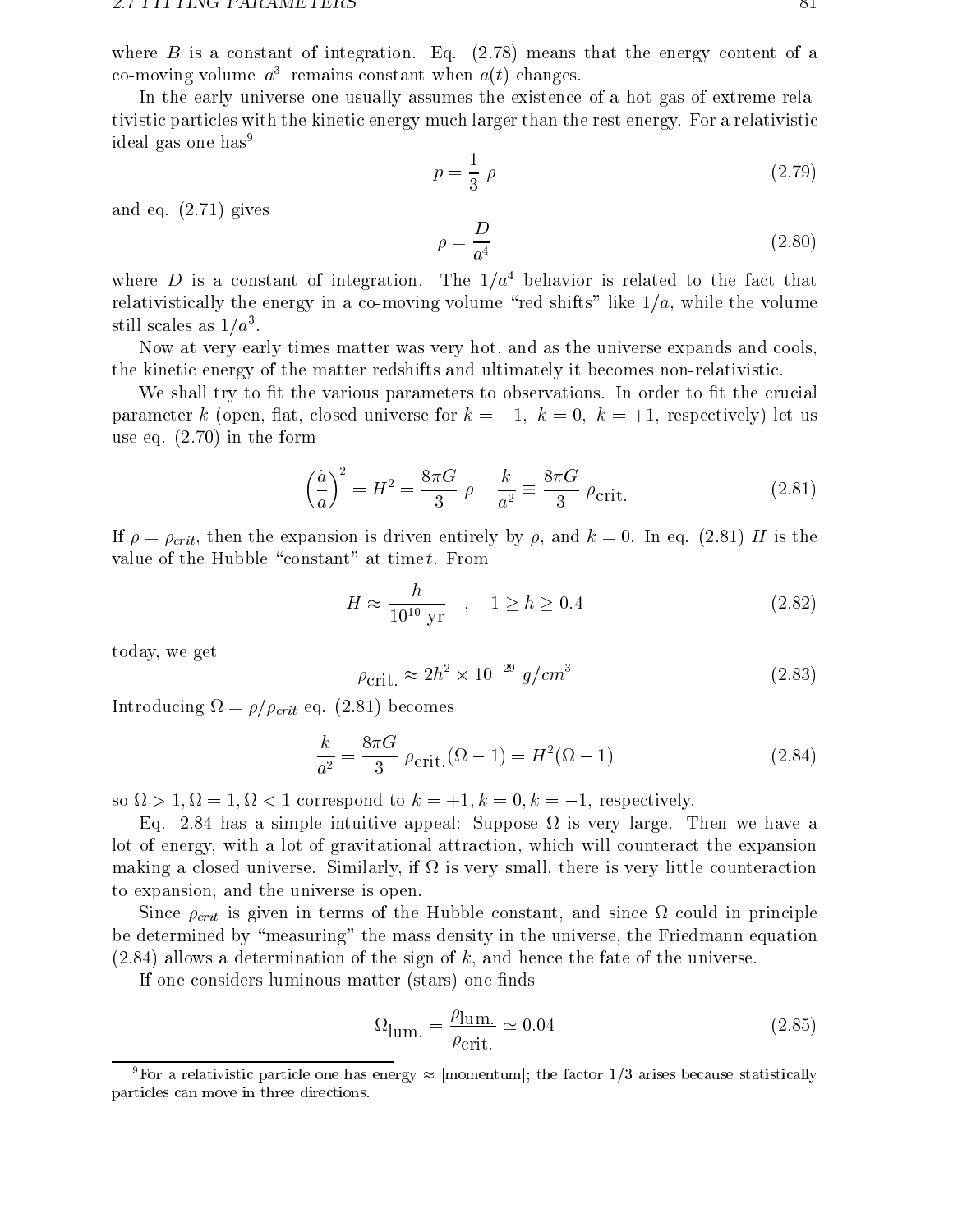so  $\Omega \geq 0.04$ . However, one can also estimate the masses of dynamical systems by asking for the gravitational forces necessary to explain the observed motions

For a system with spherical symmetry one can use Kepler's third law  $GM/r = v^2$ . where M is the mass interior to the orbit of an object (a star) with velocity  $v$  and orbital radius r. By studying the orbital motion of stars in a galaxy at the radius where light has essentially disappeared (this radius is called the Holmberg radius), one can measure the mass of the luminous material and one gets  $\mathbf{q}$  , and  $\mathbf{q}$  , and  $\mathbf{q}$  studies of stars in the stars in spiral galaxies (for elliptic galaxies similar results do not exist, perhaps because of the lack of "test bodies", i.e. stars outside luminous matter) beyond the Holmberg radius have revealed the interesting and stunning result that  $v$  does not go as  $1/\sqrt{r},$  but instead stays approximately constant. This phenomenon is called "flat rotation curves", and it means that the mass M increases linearly with  $r$ , even though there is essentially no luminous matter to observe. This indicate that a large part of all matter is "dark". For galaxies one gets

$$
\Omega_{\rm dyn.} = \frac{\rho_{\rm dyn.}}{\rho_{\rm crit.}} \approx 0.25
$$
\n(2.86)

so as  $\sim$  0.0. The discrepancy between  $(z, \infty)$  and  $(z, \infty)$  gives rise to the search (theoretic cally and experimentally) for dark matter. We shall, however, not enter this fascinating subject.

From geology, stellar evolution, and evolution of nuclear abundances one can make arguments which puts a lower limit of 10 billion years on the age of the universe. Now  $\Omega$ is related to the age of the universe, as one can see qualitatively. If  $\Omega$  is very large, we have a lot of gravitational interaction, slowing down the expansion, and thus the life time of the universe is small. If  $\Omega$  is very small, the converse is true (if  $\Omega = 0$  there is only expansion, no counteraction from gravity). This turns out to give the bound

$$
\Omega \lesssim 3\tag{2.87}
$$

 $\mathbf{u}$  is and  $\mathbf{u}$  using the set of  $\mathbf{u}$  is and  $\mathbf{u}$  is and  $\mathbf{u}$  is and  $\mathbf{u}$  is and  $\mathbf{u}$  is a set of  $\mathbf{u}$  is a set of  $\mathbf{u}$  is a set of  $\mathbf{u}$  is a set of  $\mathbf{u}$  is a set of  $\mathbf{u}$  i

$$
0.3 \le \Omega \le 3 \tag{2.88}
$$

Consequently we see that from these arguments we are not in a position to determine where the universe is constant  $\mathbf{u}$  and we can not an anomaly constant  $\mathbf{u}$ say whether the universe will eventually re-contract or expand forever. However, recently  $\mathbf{r}$  and uncertainty of observations have been developed supernovae and uncertainty  $\mathbf{r}$ in the microwave background) which give very strong indications that the universe is flat and expanding due to a cosmological constant. This will be briefly discussed in section

. The bounds of the bounds of the bounds  $\mathcal{F}_1$  and the bounds  $\mathcal{F}_2$  and  $\mathcal{F}_3$  and  $\mathcal{F}_4$  and  $\mathcal{F}_5$  and  $\mathcal{F}_6$  and  $\mathcal{F}_7$  and  $\mathcal{F}_8$  and  $\mathcal{F}_9$  and  $\mathcal{F}_9$  and  $\mathcal{F}_9$  and  $\mathcal{F}_9$  and

$$
\frac{8\pi G}{3} \cdot 2 \rho_{\text{crit.}} \ge \frac{k}{a^2} \ge -\frac{8\pi G}{3} \cdot 0.9 \rho_{\text{crit.}} \tag{2.89}
$$

today. This limits the three-dimensional curvature  $\kappa/a$ -.

 $\mathcal{F}$  is a bound determined the parameter  $\mathcal{F}$  in eq. ,  $\mathcal{F}$  ,  $\mathcal{F}$  ,  $\mathcal{F}$  ,  $\mathcal{F}$  , and  $\mathcal{F}$  , and  $\mathcal{F}$ need to consider the microwave background radiation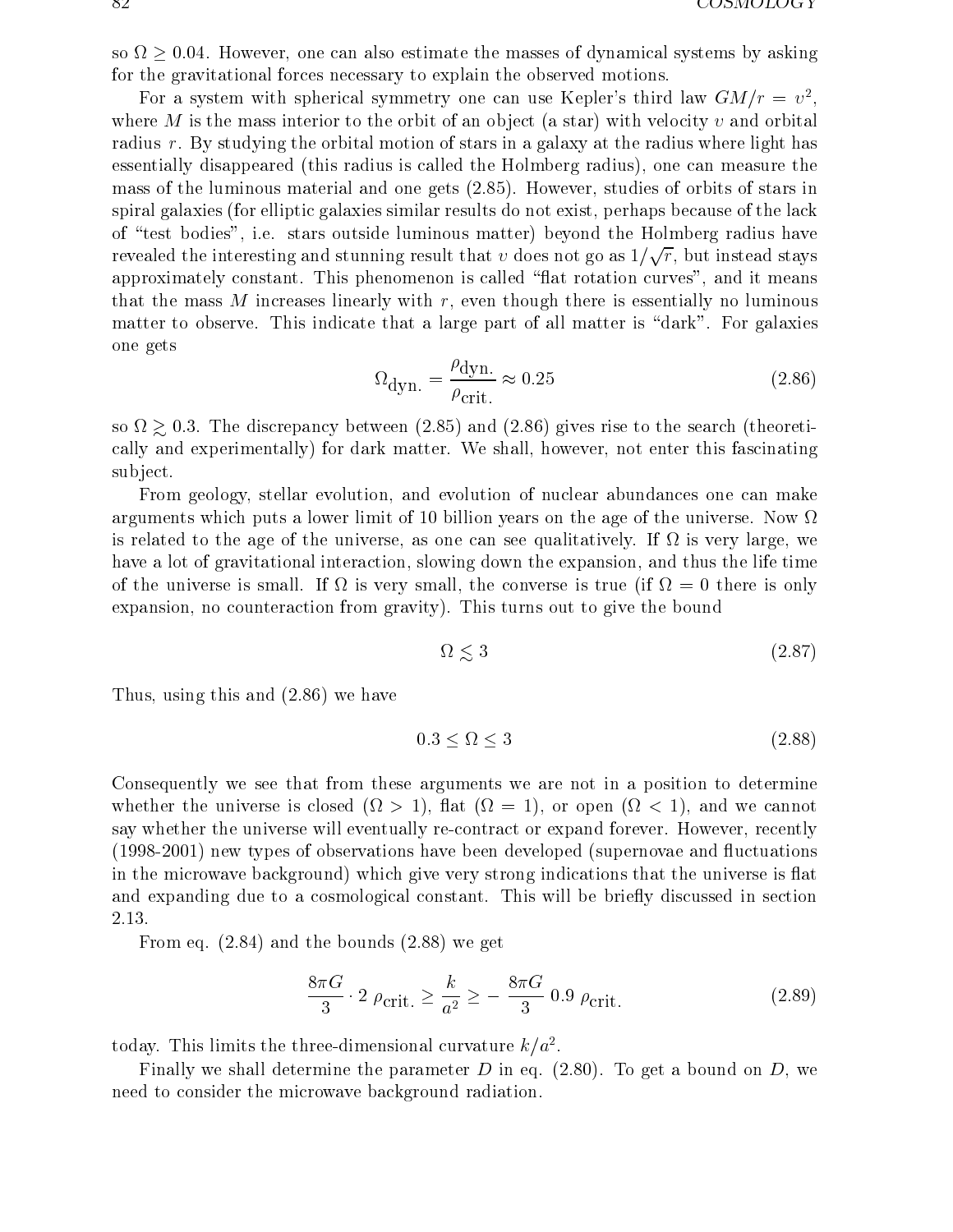## The cosmic microwave radiation background  $2.9$

In the standard big bang model the universe starts out with a very small scale factor Presumably the temperature is very high and the universe is lled with highly relativistic particles. As the universe expanded, the temperature dropped, so matter and radiation cooled. At a temperature of around  $4000\mathrm{K}$  (the decoupling temperature), the free electrons joined the nuclei to bind into neutral atoms, and the thermal contact between matter and radiation was broken, since the absence of free charged particles means that the interactions of photons with other matter drop off steeply. The radiation existing at that time has since been much redshifted but it should still ll space around us

To describe the situation in very simple terms let us consider photons in thermal  $\mathbf{w}$  is that the frequency changes with the frequency changes with the scale factor  $\mathbf{w}$ according to

$$
\frac{\nu_0}{\nu_1} = \frac{a(t_1)}{a(t_0)}\tag{2.90}
$$

Thus, if  $t_1$  is the time of the decoupling, we can get the redshift today  $(t = t_0)$  from eq. - Also because of eq - the Boltzmann factor for a photon satis es

$$
e^{\frac{h\nu_1}{kT_1}} = e^{\frac{h\nu_0}{kT_0}}
$$
\n(2.91)

$$
T_0 \equiv T_1 \frac{a(t_1)}{a(t_0)}\tag{2.92}
$$

If there is a thermal equilibrium, we can thus absorb the scale factor in the temperature. In particular we get at the present age of the universe the Planck black body radiation distribution of the photons 

$$
\rho(\nu_0)d\nu_0 = \frac{8\pi h\nu_0^3 \ d\nu_0}{\exp\left(\frac{h\nu_0}{kT_0}\right) - 1} \tag{2.93}
$$

Thus, the big bang predicts that there should be a thermal distribution of photons present today, left over from the time of the decoupling of photons from other matters. Presumably the most signi cant experimental result in cosmology since Hubbles discovery isthat such a spectrum is indeed observed (Penzias and Wilson 1965).

In principle the temperature T at principle temperature T at predicted from equation  $\mathcal{U}$ was also done by a number of people (Gamow, Alpher, Herman, Dicke, Peebles, Roll and Wilkinson before the discovery of the radiation After the recombination the universe is matter dominated and we have - ie

$$
\rho = \frac{B}{a^3} \tag{2.94}
$$

from which we get

$$
\frac{a(t)}{a(t_0)} = \left(\frac{\rho(t_0)}{\rho(t)}\right)^{1/3} \tag{2.95}
$$

Inserting the densities of baryons at t and at present ( $\rho(t_0)\approx 10^{-8} g/cm^3$ ) the most careful prediction was  $T_0 \approx 5$ °K. The experiments give a nice black body radiation spectrum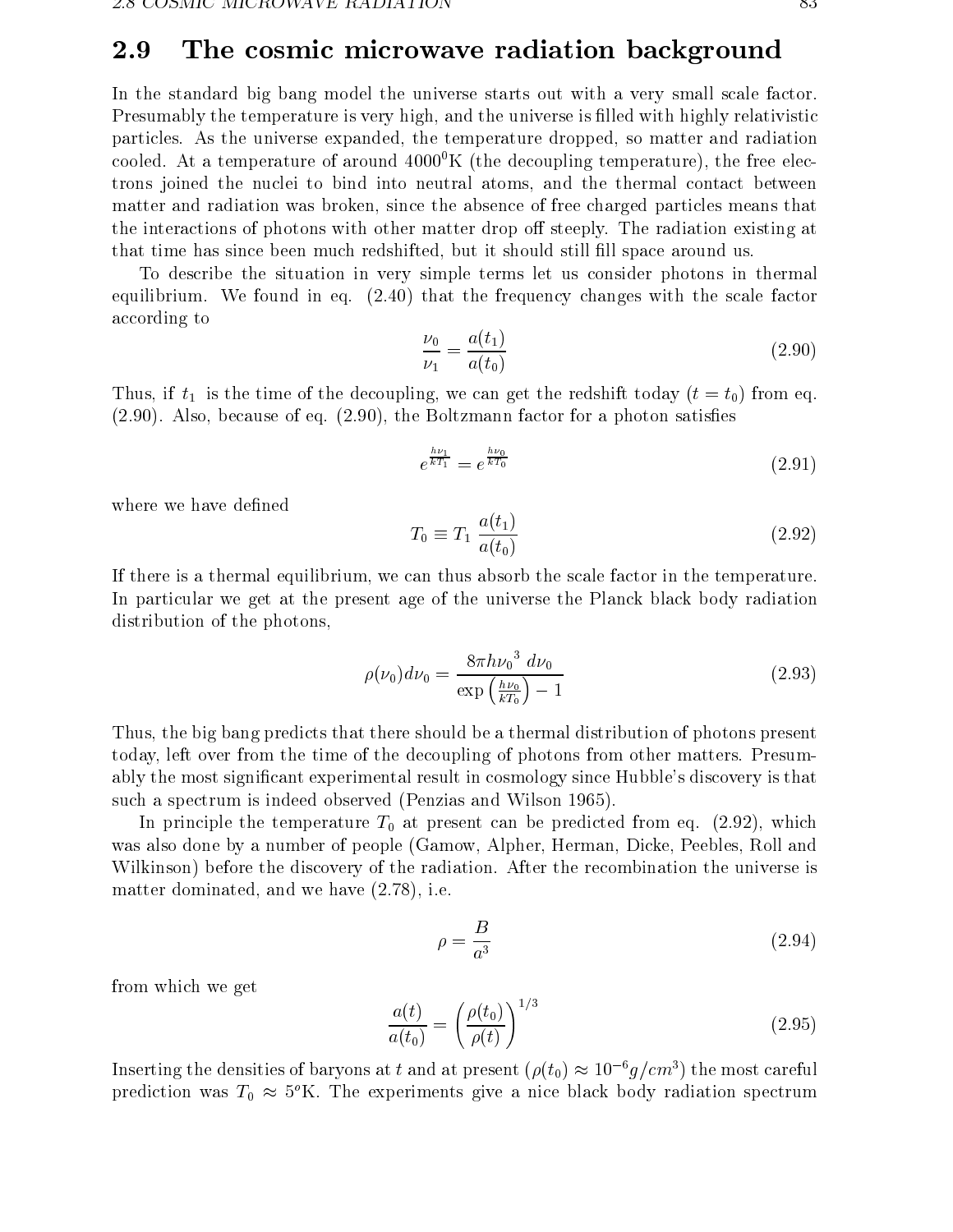$(2.93)$  with  $T_0 = 2.75 \pm 0.05^{\circ}$ K, in good agreement with the theoretical estimates. Recent satellite measurements give a very precise Planck spectrum

where  $\mathbf{w}$  is a lower bound on the constant D in equation and D in equation  $\mathbf{w}$ radiation dominated early universe,  $\rho = D/a^*$ . The presently observed microwave photons contribute a relativistic component  $\rho_{MW}$  to  $\rho$ , as they did in the relativistic era. Thus

$$
\rho_{MW} = \frac{D_{MW}}{a^4} \ \ (\text{all times})
$$

In the relativistic era the photons were not the only component to the energy density so

$$
D > D_{MW} \tag{2.96}
$$

Now using

$$
\int_0^\infty \frac{x^3 dx}{e^x - 1} = \frac{\pi^4}{15} \tag{2.97}
$$

we obtain by integrating order that  $\mathbf{u}$  is a contract of the frequency of  $\mathbf{u}$ 

$$
D > D_{MW} = \rho_{MW} a^4 \Big|_{\text{today}} = (kT_0)^4 \left. \frac{8\pi^5 a^4}{15h^3} \right|_{\text{today}}
$$
 (2.98)

 $\mathbf{F}$  and the bound one gets a lower bound on at lower bound on at lower bound on at lower bound on at lower bound on at lower bound on at lower bound on at lower bound on at lower bound on at lower bound on at lower b get for  $\hbar = 1$ 

$$
D \geq 6 \times 10^{114} \tag{2.99}
$$

Thus the constant D in the radiation dominated density  $\rho = D/a$  is huge. We shall return to this later

## 2.10 The matter dominated era

We now consider the matter dominated era with negligible pressure, so  $\rho = D/a$  . Also, in this section for simplicity we ignore the cosmological constant, which can be taken into consideration at the cost of more complicated formulas The Friedmann equation  becomes

$$
\frac{\dot{a}^2}{a_0^2} = \frac{8\pi G}{3} \left(\rho_{\text{crit.}}\right)_0 \Omega_0 \frac{a_0}{a} - \frac{k}{a_0^2} \tag{2.100}
$$

where we divided by  $a_0^-(a_0)$  is the scale parameter today) and used

$$
\frac{\rho}{\rho_0} = \left(\frac{a_0}{a}\right)^3\tag{2.101}
$$

From eq - we have

$$
\frac{k}{a^2} = \frac{8\pi G}{3} \rho_{\text{crit}}(\Omega - 1) = H^2(\Omega - 1)
$$
\n(2.102)

 $\mathbb{R}^n$  in this total in this total in the following the set of  $\mathbb{R}^n$  in this case of  $\mathbb{R}^n$ 

$$
\frac{\dot{a}^2}{a_0^2} = H_0^2 (1 - \Omega_0 + \Omega_0 \frac{a_0}{a})
$$
\n(2.103)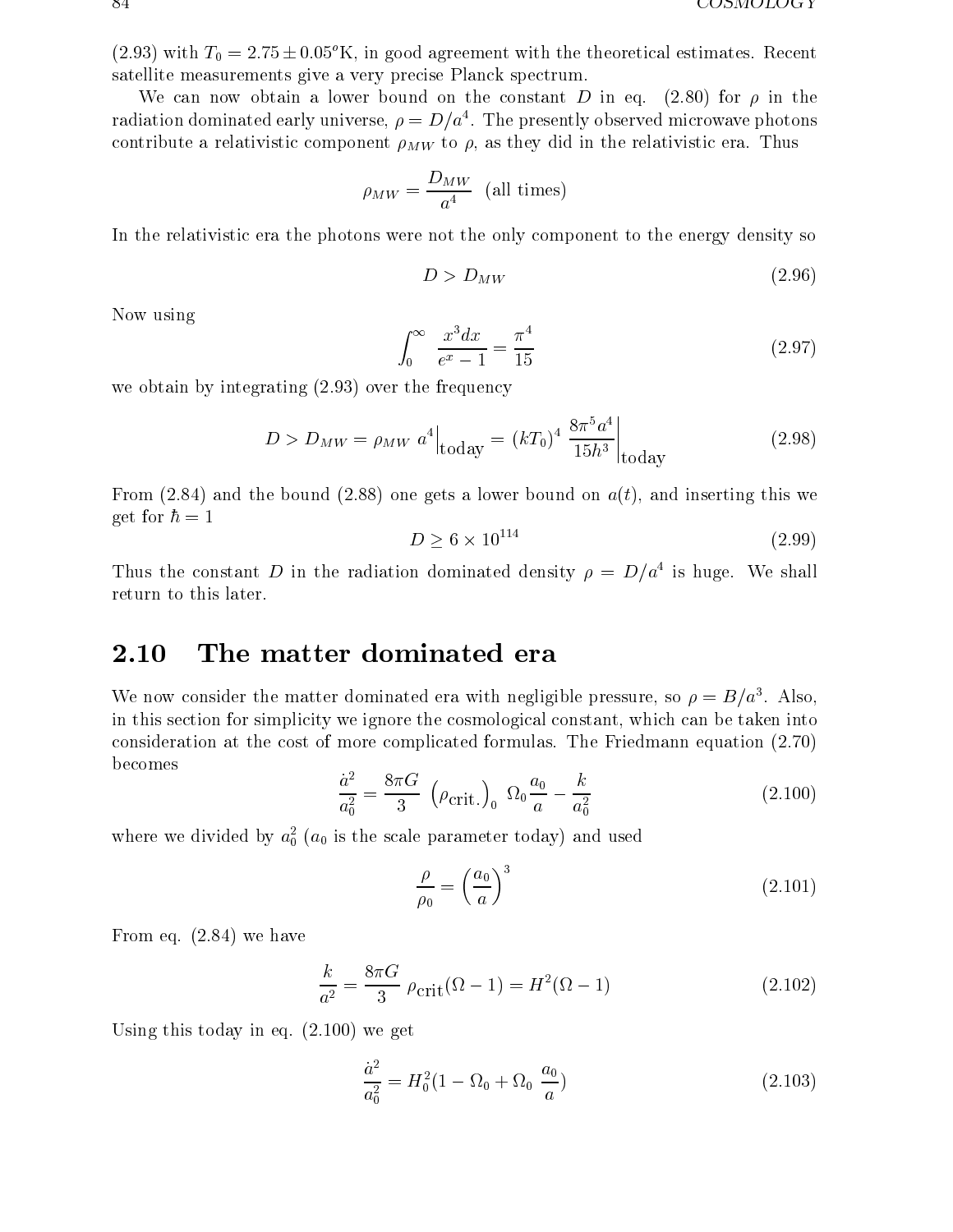This equation can easily be solved for time 

$$
t = \frac{1}{H_0} \int_0^{a/a_0} \frac{dx}{\sqrt{1 - \Omega_0 + \frac{\Omega_0}{x}}}
$$
(2.104)

In particular, the present age of the universe is

$$
t_0 = \frac{1}{H_0} \int_0^1 \frac{dx}{\sqrt{1 - \Omega_0 + \frac{\Omega_0}{x}}} \le \frac{1}{H_0}
$$
\n(2.105)

where the interval  $\alpha$  valid for  $\alpha$  and  $\alpha$  allows the already derived from the qualitative arguments  $\alpha$ in sect to the integral in (it is first form integral in a partner of the performance in  $\sim$ to distinguish the case - and closed at open universe respectively in the internal of examples in the internal of examples in the shock of the shock of emphasized i  $\langle \text{small}, \text{gravity} \rangle$  counteracts very much/little, and hence the life time is expected to be short/large. This is seen to be the case in the above integral.

### 2.10.1 The closed Universe  $\Omega_0 > 1$

where the development angle  $\mathbb{R}^n$  and development angle  $\mathbb{R}^n$ 

$$
\sin^2 \frac{\theta}{2} = \frac{\Omega_0 - 1}{\Omega_0} \frac{a(t)}{a_0}
$$
 (2.106)

 $\mathcal{L}$  . The integral of  $\mathcal{L}$  is the performed and we get  $\mathcal{L}$  and we get  $\mathcal{L}$ 

$$
H_0 t = \frac{\Omega_0}{2(\Omega_0 - 1)^{3/2}} \left(\theta - \sin \theta\right)
$$
 (2.107)

where the structure with the structure structure  $\alpha$  is a cycloid  $\alpha$  at a contribution parameters. increases from zero at  $\theta = 0$ ,  $t = 0$ , and reaches a maximum at

$$
\theta_{\text{max}} = \pi
$$
\n
$$
t_{\text{max}} = \frac{\pi \Omega_0}{2H_0(\Omega_0 - 1)^{3/2}}
$$
\n
$$
a_{\text{max}} = \frac{\Omega_0 a_0}{\Omega_0 - 1}
$$
\n(2.108)

and the contract is the universe is the universe is  $\alpha$  and  $\alpha$  are universe is  $\alpha$ obtained by putting at  $\alpha$  in equation  $\alpha$  in  $\alpha$  in  $\alpha$ 

$$
t_0 = \frac{1}{H_0} f(\Omega_0) \tag{2.109}
$$

$$
f(\Omega_0) = \frac{\Omega_0}{2(\Omega_0 - 1)^{3/2}} \left[ \cos^{-1} \left( \frac{2}{\Omega_0} - 1 \right) - \frac{2}{\Omega_0} \sqrt{\Omega_0 - 1} \right]
$$
 (2.110)

for  $\Omega_0 \geq 1$ . The function  $f(\Omega_0)$  is seen to be monotonically decreasing. For  $\Omega_0 = 2$  one has  $f(2) = \frac{\pi}{2} - 1 \simeq 0.57$ , for  $\Omega_0 \to \infty$  one has  $f(\Omega_0) \to \pi/2\sqrt{\Omega_0}$ . Thus, if  $\Omega_0$  is very large the life time is very small  $\alpha$  small  $\alpha$  mentioned before the small  $\alpha$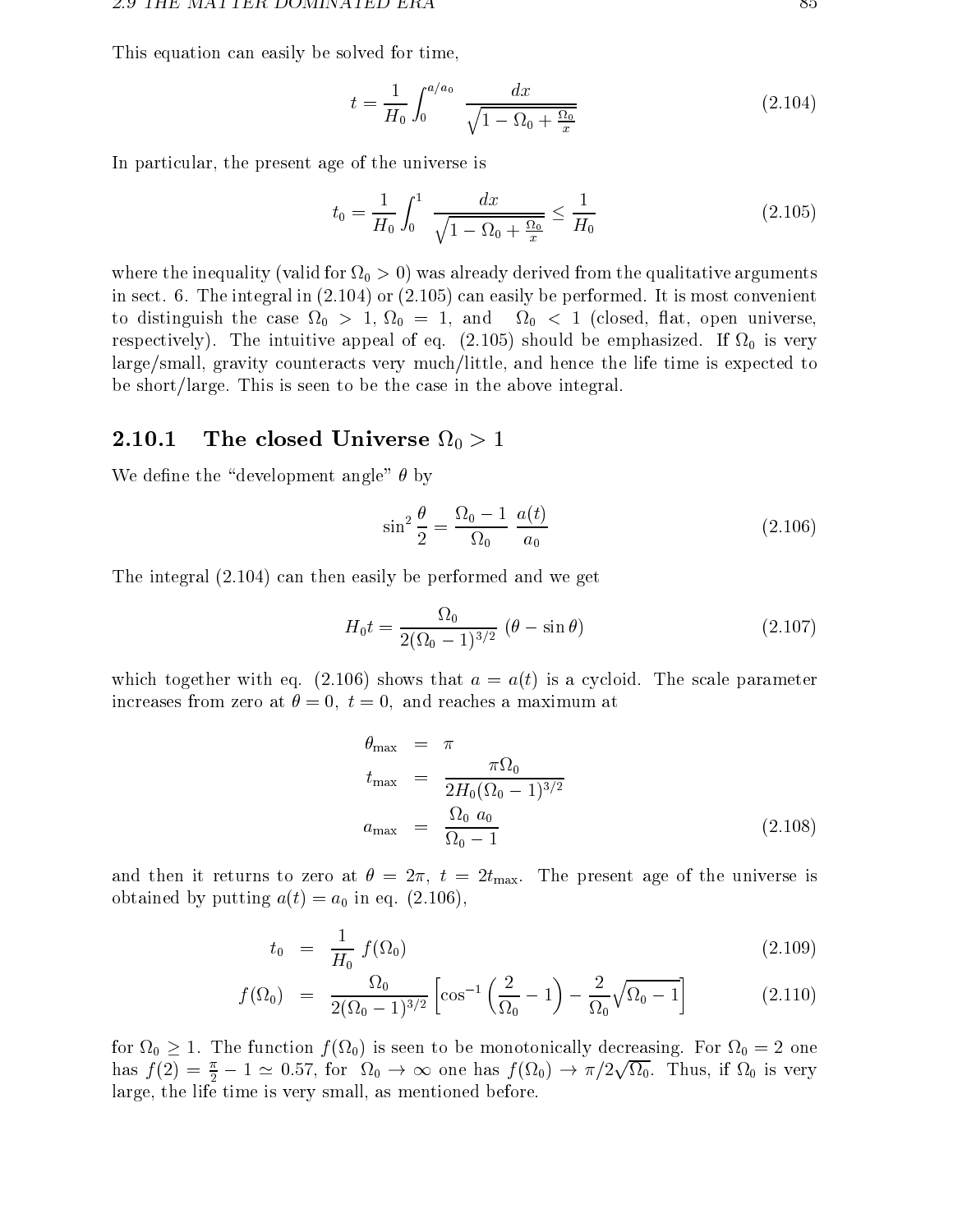# The at Universe -

. Here exists a strivial and gives a strivial and gives  $\mathcal{F}(\mathbf{A})$ 

$$
\frac{a(t)}{a_0} = \left(\frac{3H_0t}{2}\right)^{2/3} \tag{2.111}
$$

and the age of the universe is

$$
t_0 = \frac{2}{3} H_0^{-1} \approx \frac{2}{3h} \times 10^{10} \text{ yr}
$$
 (2.112)

with  $0.4 \leq h \leq 1$ . Since evidence from geology etc. shows that  $t_0 > 10^{10}$  years, we see that if  $\Omega_0 = 1$  then we cannot have  $h = 1$ , but h must be less than  $\approx 0.67$ . The result - or -- could also be derived from eqs - and - by noticing that for  $\Omega_0 \rightarrow 1$  it follows from eq. (2.106) that  $\theta \rightarrow 0$ . Expanding the trigonometric functions one then gets (2.111). The result (2.112) again has the form (2.109), so  $f(1) = \frac{1}{5}$ .

### 2.10.3 The open universe  $\Omega_0 < 1$

For all the substitution of the substitution  $\mathbf{A}$  and the result of the result of the result of the result of the result of the result of the result of the result of the result of the result of the result of the resul development angle is imaginary,  $\theta = i\psi$ . Hence we get

$$
H_0 t = \frac{\Omega_0}{2(1 - \Omega_0)^{3/2}} (\sinh \psi - \psi)
$$
 (2.113)

with

$$
\cosh \psi - 1 = 2 \frac{1 - \Omega_0}{\Omega_0} \frac{a(t)}{a_0} \tag{2.114}
$$

The age of the universe is given by - but now

$$
f(\Omega_0) = \frac{1}{1 - \Omega_0} - \frac{\Omega_0}{2(1 - \Omega_0)^{3/2}} \ln \frac{2 - \Omega_0 + 2\sqrt{1 - \Omega_0}}{\Omega_0}
$$
(2.115)

Again  $f(\Omega_0)$  is monotonically decreasing with increasing  $\Omega_0$ , and the maximum value is  $f(0) = 1.$ 

#### $2.10.4$  Inclusion of the cosmological constant

We end this discussion by emphasizing that in view of newer observations the cosmological constant should be introduced in the formulas discussed above Since this is straightfor ward we leave the details of the inclusion of  $\Lambda$  as an excersize for the reader. Generalizing the steps reading to eq.  $(2.103)$  one mids

$$
H_0 t_0 = \int_0^1 \frac{dx}{\sqrt{1 - \Omega_T + \Omega_M/x + \Omega_\Lambda x^2}},
$$
\n(2.117)

 $\cdot$  - Here we have ignored radiation. If we denote the radiative  $\iota$  by  $\iota_R,$  this formula would read

$$
H_0 t_0 = \int_0^1 \frac{dx}{\sqrt{1 - \Omega_T + \Omega_R/x^2 + \Omega_M/x + \Omega_\Lambda x^2}},
$$
\n(2.116)

where the radiative contribution is important only in the early universe.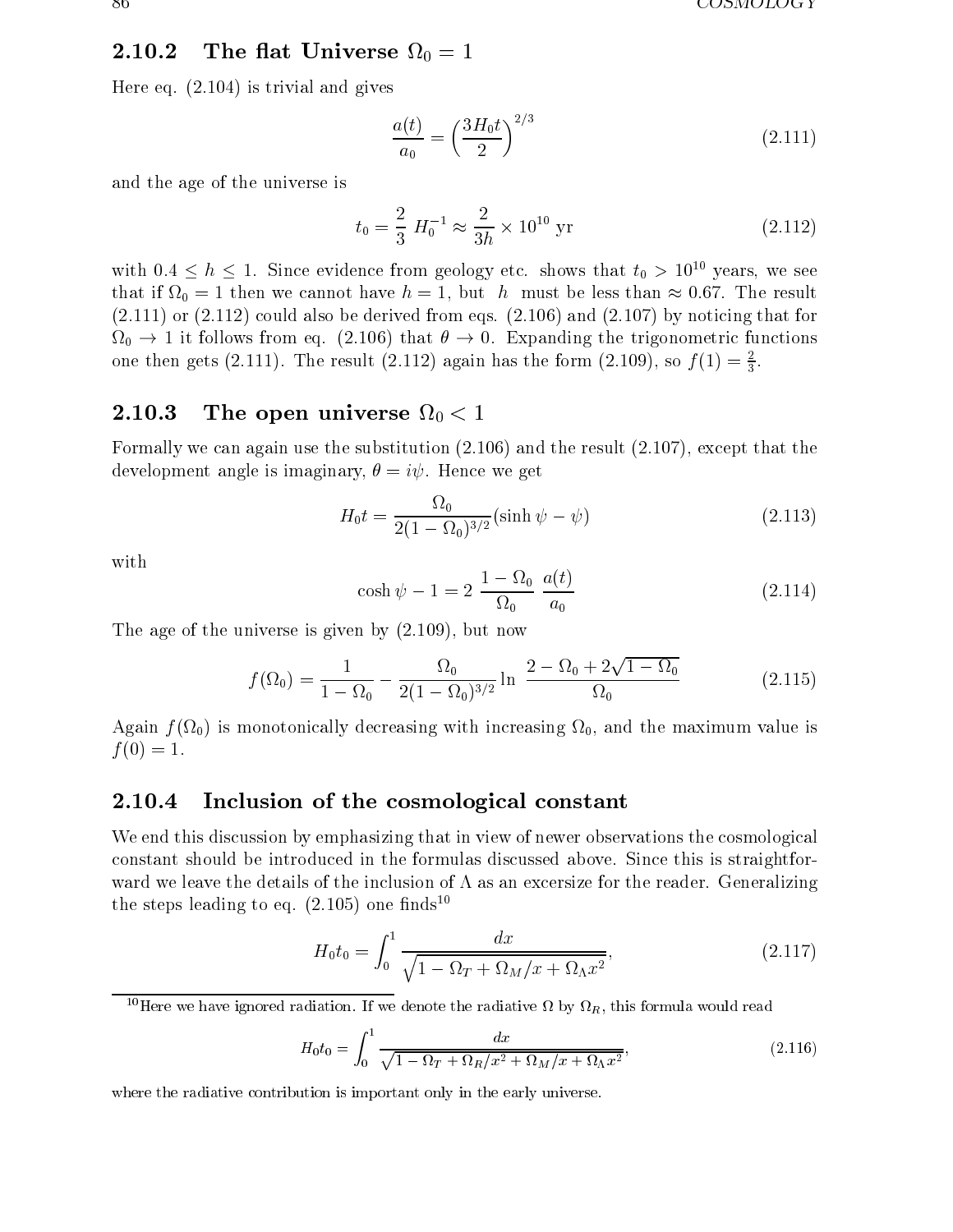where the  $\Omega$  s refer to the present time  $t_0$ , and  $\Omega_\Lambda = \Lambda/\partial H_-$ . This integral is of an emptic  $\mathcal{C}$  type and - can easily be integrated numerically We give a few examples of  $\mathcal{C}$ 

$$
H_0 t_0 = 0.923 \quad (\Omega_M = 0.35, \ \Omega_\Lambda = 0.65) \text{ and } H_0 t_0 = 1.014 \quad (\Omega_M = 0.25, \ \Omega_\Lambda = 0.75). \tag{2.118}
$$

in all these controllers that the the If the the the the integral integral integral in the later later is the i actually be performed in a simple way,

$$
H_0 t_0 = \frac{2}{3} \int_0^1 \frac{dy}{\sqrt{\Omega_M + \Omega_\Lambda y^2}} = \frac{2}{3\sqrt{\Omega_\Lambda}} \ln \left( \sqrt{\frac{\Omega_\Lambda}{\Omega_M}} + \sqrt{1 + \frac{\Omega_\Lambda}{\Omega_M}} \right). \tag{2.119}
$$

Here it should be remembered that  $\Omega_M + \Omega_\Lambda = 1$ 

#### $2.10.5$ Discussion of the life time of the Universe

It is clear from common sense that the universe must be older than the oldest stars. In principle, this can be checked by measuring the Hubble constant  $H$  or h very accurately. This is one of the main purposes of the Hubble space telescope. To illustrate the problem for the reader, let us mention a few numbers: The ages of the oldest globular clusters are  $t_0 = 13.5 \pm 2.0$  Byr. This number depends on models as well as observations. However,  ${\rm recentiv}$  (2001) it has been possible to find (so far only one) old star where  ${\rm U}-$  was found in the spectrum. From the life time of uranium one then finds  $t_0 = 12.5 \pm 1.5$  Byr. Allowing for some additional time to create this star, the life time of the universe would then be something like  $13.5 \text{ Byr.}$ 

As an example, suppose  $t_0 \sim 15$  Byr and  $\Omega_0 = 0.1$ . Then  $h = \frac{2}{3} \times 0.9 = 0.59$ . This is below the reported values from the Hubble telescope  $(h = 0.7 \pm 0.15)$ , which, however, has been much debated

In general, it is easy to see that the small  $\Omega$  (including dark matter) is not enough to provide sufficient life time from the cosmological model. To get out of this problem. the expansion should somehow be enhanced. This has led to the (re-)introduction of the cosmological constant, i.e. to add  $-\Lambda g_{\mu\nu}$  on the left hand side of the Emistein equation. Later on, as we shall discuss at the end of this chapter, new observations on supernovae and fluctuations in the microwave background, have shown that there must be a cosmological constant (or something similar). Thus, the cosmological constant is not introduced as a convenient way to solve the life time problems with is really needed to me a complete the convenient.

where seen in equal that it is easy to take into account the presence of account the presence of account the presence of account the presence of account the presence of account the presence of account the presence of acco cosmological constant in the previously discussed cosmological Einstein equations We just need to make the replacements

$$
p \to \tilde{p} = p - \frac{\Lambda}{8\pi G} , \qquad \rho \to \tilde{\rho} = \rho + \frac{\Lambda}{8\pi G} . \qquad (2.120)
$$

To see that  $\Lambda$  is related to expansion, let us take the simple example of flat space  $\kappa = 0$ , with no matter,  $\rho = 0$  and  $p = 0$ . Thus,  $\rho = \frac{1}{8\pi G}$ . The Friedmann equation then gives

$$
\dot{a}^2 = \frac{8\pi G}{3}\tilde{\rho}a^2 - k = \frac{\Lambda}{3}a^2 \,,\tag{2.121}
$$

with the solution  $a(t) = e^{Ht}$ ,  $H = \sqrt{\Lambda/3}$  for  $\Lambda$  positive. Thus, we see that if  $\Lambda$  is positive, it is possible to have expansion just from the cosmological constant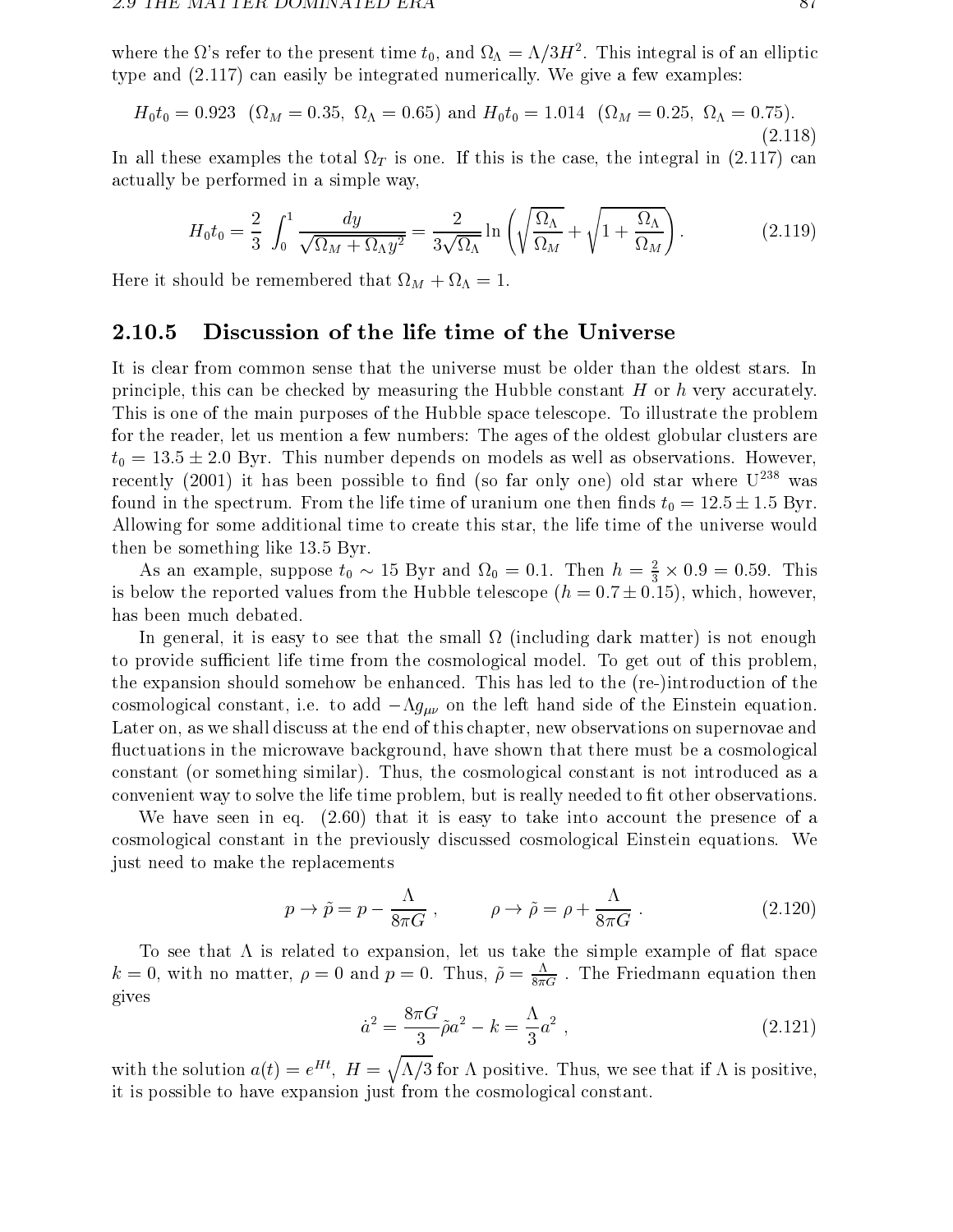In the older universe we see that the Friedmann equation

$$
\left(\frac{\dot{a}}{a}\right)^2 = \frac{8\pi G}{3} \frac{B}{a^3} - \frac{k}{a^2} + \frac{\Lambda}{3}
$$
 (2.122)

implies that the different terms dominate at different times: In the beginning (after recombination) the matter term dominates, then the curvature  $(\kappa/a^+)$  takes over as  $a$ increases, and ultimately the cosmological constant term dominates completely. For  $\Lambda > 0$ and  $k = -1$  the expansion continues forever. For  $\Lambda < 0$  the expansion comes to a stop. since the left hand side of the Friedmann equation is always positive In this case there is a maximum value of a obtained for  $\dot{a}=0$ .

We have mentioned before that the cosmological constant does not play an important role in the early relativistic universe, where the Friedmann equation becomes

$$
\left(\frac{\dot{a}}{a}\right)^2 = \frac{8\pi G}{3}\frac{D}{a^4} - \frac{k}{a^2} + \frac{\Lambda}{3}.
$$
\n(2.123)

when  $a$  is very small, the first term dominates entirely, and the curvature  $(-\kappa/a^{2})$  and the cosmological terms are utterly unimportant. Thus our considerations on the big bang in sect - are valid in spite of the fact that we did not explicitly take into account the cosmological constant

If  $\Lambda$  is introduced, it is easy to solve any age-problem. An example: Let  $t_0 = 13.5$  $\mathcal{N}$  and h  $\mathcal{N}$  are numbers to the set numbers of the set of the set of the set of the set of the set of the set of the set of the set of the set of the set of the set of the set of the set of the set of the set o was an interesting that the age end by remarking the age problem has been the since the since Hubbles of the s dicovery. Using his value for  $H$ , the life time of the universe was shorter than the life time of the planet earth! This led to a disbelief in the standard cosmological model. However, as mentioned before there are now observations, independent of the age problem, which requires a cosmological constant Observations seem to converge to a consistent picture of the universe as been described by the standard model to a standard model to a standard model to a standard model to a standard model to a standard model to a standard model to a standard model to a standard model to a

# 2.11 Causality structure of the big bang (The horizon problem

The region of causal contact with a given event is determined by how far photons origi nating at that event can travel. We shall consider photons emitted at big bang and see how far they can propagate.

For photons  $a_1 = 0$ , so the Robertson-Walker metric gives  $a_1 = a(t)$  at , where at is the time
independent distance in co
moving coordinates The physical causal distance is thus

$$
d = a(t_1)l = a(t_1) \int_0^{t_1} \frac{dt}{a(t)}
$$
\n(2.124)

where the time 0 is the big-bang time that the photon was emitted, whereas  $t_1$  is the time it was received

 $\mathcal{L}$  . To obtain at let us consider the Friedmann equation -  $\mathcal{L}$  ,  $\mathcal{L}$ 

$$
\dot{a}^2 = \frac{8\pi G}{3}\rho a^2 - k\tag{2.125}
$$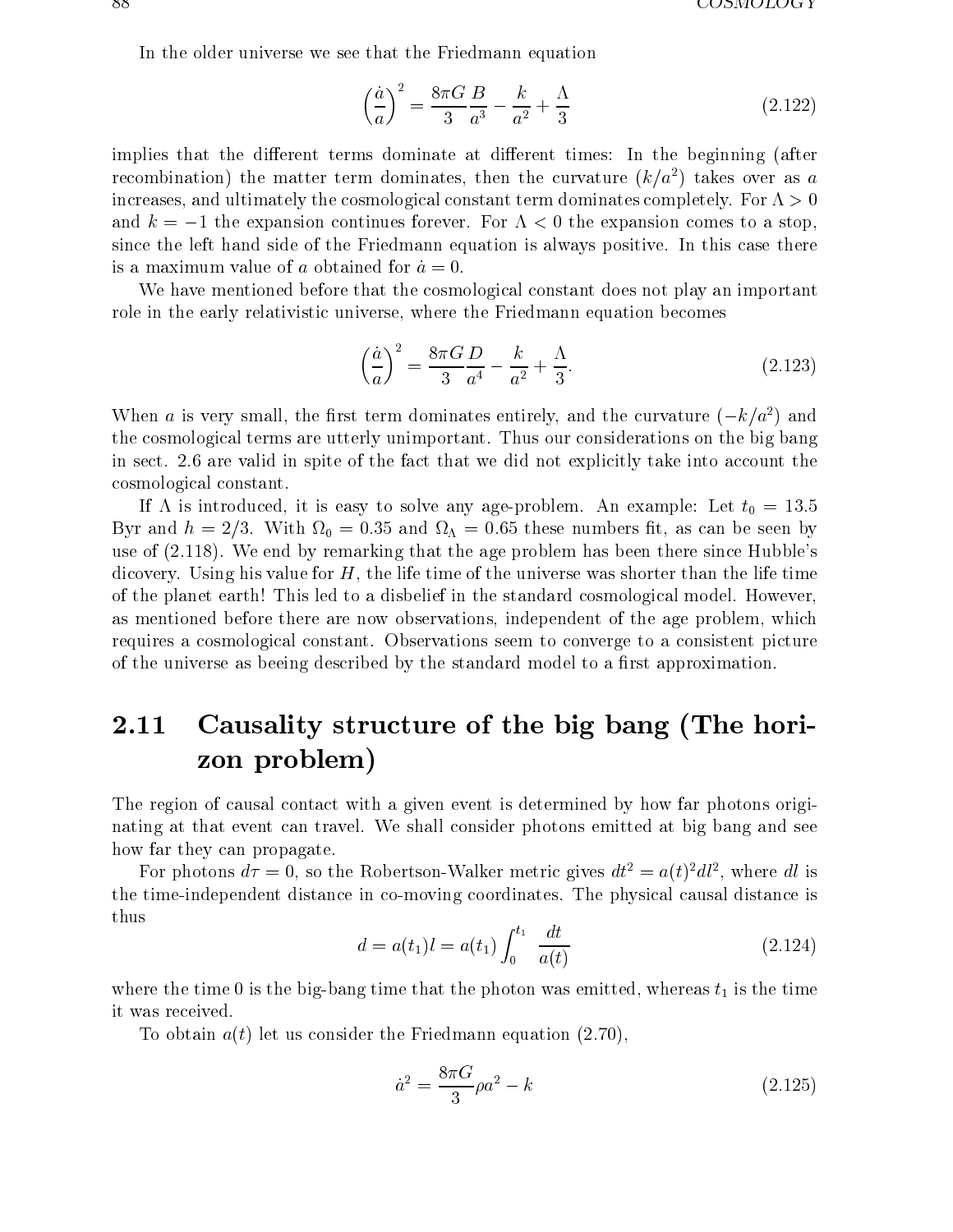In the early universe  $\rho \equiv D/a$  , and  $-a$  is quite small. Consequently the term  $\rho a_\parallel \equiv D/a_\parallel$ dominates over the curvature term, and we get quite easily by solving  $a^2 \cong (8\pi G/3)D/a^2$ that

$$
a(t) \approx \sqrt{2t\sqrt{\frac{8\pi}{3}GD}}\tag{2.126}
$$

so  $a(t)$  is proportional to  $\sqrt{t}$  in the early universe. From (2.124) we thus get for the physical distance 

$$
d \approx 2t_1 \tag{2.127}
$$

Consequently we see that for  $t_1$  small, i.e. in the early universe

$$
\frac{d}{a(t_1)} \approx \sqrt{\frac{2t_1}{\sqrt{\frac{8\pi}{3}GD}}} \ll 1\tag{2.128}
$$

The conclusion from this is that in the early universe the causal distance is much smaller than the scale factor. This means that light emitted from a point cannot catch up with the expansion, which goes much faster than light than scan be expressed by saying that close to the initial singularity the universe consists of many arbitrarily small causally separate regions. This is clearly very surprising, since the standard model assumes that the universe is, at any stage in its development, homogeneous. Although this is an assumption, and although one is free to make such an assumption, the situation does not appear very self-consistent. From a physical point of view one would like the homogeneous universe to be established by the contact between all points by physical light signals, so that physics in any point can establish itself to be equal to physics in any other point by means of causal contacts. This is not the case in the early universe, and this is clearly a difficulty with the standard model. This is the causality problem, also called the horizon problem. The latter concept refers to the fact that Einstein gravity produces a horizon beyond which one cannot observe

In the matter dominated (later) universe the situation is different. For  $k = 0$  we have from the contract of the contract of the contract of the contract of the contract of the contract of the contract of the contract of the contract of the contract of the contract of the contract of the contract of the contr

$$
a = \left(\frac{3}{2}t\sqrt{\frac{8\pi}{3}GB}\right)^{2/3}
$$
 (2.129)

and hence from

$$
d = a(t_2)l = a(t_2) \int_{t_1}^{t_2} \frac{dt}{a(t)}
$$
\n(2.130)

we get

$$
d = 3\left(t_2 - (t_1 t_2^2)^{1/3}\right) \approx 3t_2\tag{2.131}
$$

for  $t_2 \gg t_1$ , so throughout the later evolution of the universe the largest regions of causal contact are of the order t, which is larger than  $a(t)$ .

 $11$ To give an analogy to this situation, suppose you want to bike 10 km to tell a friend how she should set her watch in order to synchronize your watches, assuming that biking is the fastest way of communication. Unfortunately, some evil person is changing the length scale much faster that you can bike, so you will never reach her to tell her the time. The standard model assumes that somehow she knows how you have set your watch! Admittedly, it could happen by accident that she selected the same setting of time as you did. However, in the proper analogy there are billions of such friends, so the probability of accidental coincidences would be essentially zero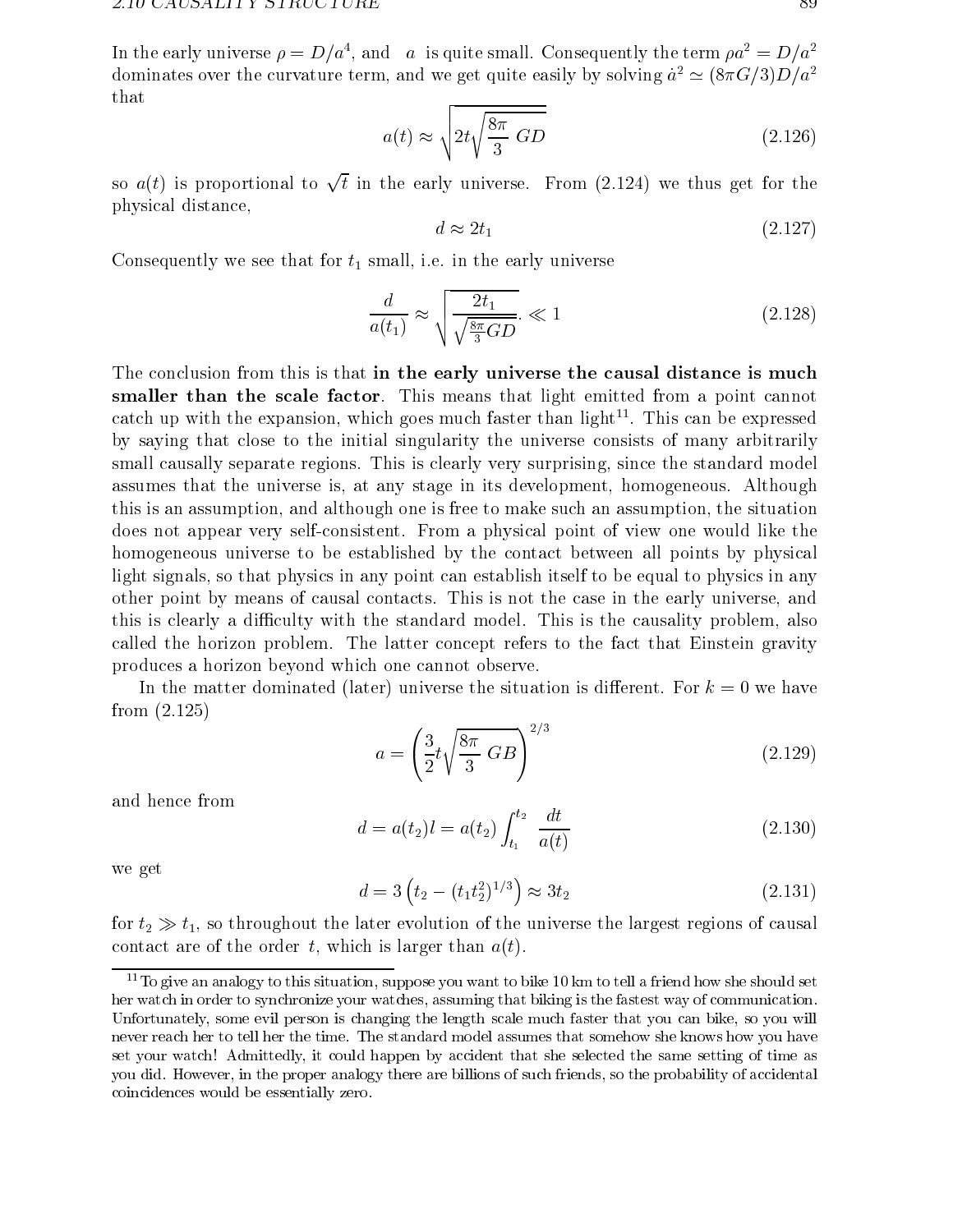The microwave background discussed in section  $\delta$  is observed to be very isotropic. It turns out that the microwave photons originated in causally separate regions if their directions differ by more than a few degrees. Thus the data show that a truly striking degree of isotropy is present in the universe, and in the big bang standard model this could not have been produced by causal processes In the big bang model this striking is the put is not the put in but has to be put in the boundary to be the observations of the observations of t

Finally, let us discuss another puzzle, "the flatness problem". Flat space, i.e.  $\Omega = 1$ . is an unstable equilibrium. If  $\Omega$  is ever exactly equal to one, it remains equal to one. Now we know that today  $\Omega$  is at least 0.1 - 0.3, which is not very far from 1. The Friedmann equation can be rewritten

$$
k = \dot{a}^2(\Omega - 1). \tag{2.132}
$$

Since k is a constant, and since  $\dot{a}$  increases if we go backward in time, it follows that in early times  $\Omega$  must have been extraordinarily closer to 1 than it is today. To give some examples: For  $\Omega$  to be in the allowed range today, it must have been equal to 1 to an accuracy of 15 decimal places 1 sec after big bang (time of nucleosynthesis). At grand University of the equal to the control to an accuracy of the control theory of decimals  $\alpha$ explained by the Standard Model

## 2.12 Inflation

We have seen that the standard model has many successful features, and gives a nice framework for discussing the rather few astronomical observations which are available In the last section, however, we saw that certain features emerge from the standard model. which point to difficulties for the model if we want to understand it in more physical terms

The standard model is therefore to be supplemented by a new scenario called "inflation", where many of the physical difficulties have been removed. Inflation concerns itself with the early universe, where the difficulties arise. In the previous work we have assumed that the pressure is positive. Although this seems intuitively natural, it is not logically necessary In quantum eld theory one can have negative pressure

We cannot give a full explanation of this, since this would require the introduction of elds However and the give and intuitive description of what is an intuitive order what happens  $\alpha$ early time, the system is in a metastable state, called the "false vacuum": On short time scales the energy cannot be lowered, so "false" could be replaced by "temporary". Given enough time, the false vacuum decays to a stable "true" vacuum, which is the state with lowest possible energy. Also, let us assume that it takes a rather long time for the false vacuum to decay. This is, in short, the scenario in inflation.

Let us call  $\rho_f$  the energy density of the false vacuum (relative to the true vacuum). To the false pressure of the false vacuum in a changine that we enclose it is in a cylindrical contract of the container with a movable piston. So inside the cylinder and piston, we have the energy density  $\rho_f$ . Outside we have true vacuum, with  $\rho = p = 0$ . Now move the piston outwards adiabatically, which means that there is no heat flow into or out of the cylinder. When the piston is pulled, the false vacuum keeps its energy density *everywhere*, also in the "new" volume. This is because this energy is (temporarily) the lowest possible one. So the change in energy dU is given by  $dU = \rho_f dV$ , where dV is the change in volume. However, in the adiabatic case we always have  $dU + pdV = 0$ . Hence,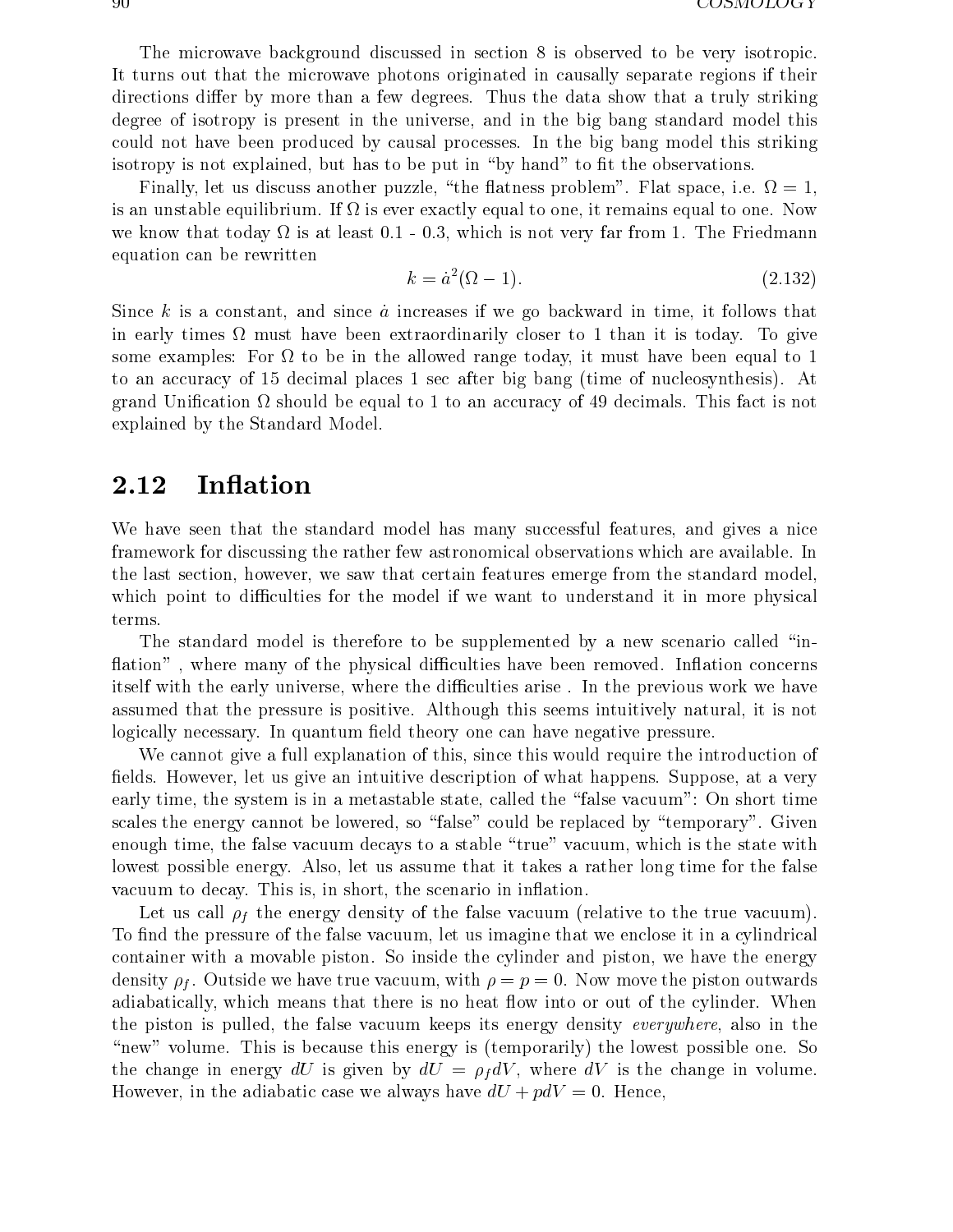$$
p = -\rho_f < 0,\tag{2.133}
$$

i.e. the pressure is negative.

You may wonder where the extra energy arising when we pull the piston comes from? It is, of course, supplied by the agent pulling the piston, who has to perform this work against negative pressure!

Another way of seeing the negative pressure related to vacuum is to ask for the energy  $\rm{momentum}$  tensor for a false or true vacuum. This  $T^+$  -cannot depend on velocities etc., since the vacuum does not move or carry momentum. The only relativistically invariant tensor is therefore  $T^+ = -\rho q^+$ , where  $\rho$  is the density of the true or false vacuum. The minus sign occurs because by de nition the energy density is positive This tensor therefore corresponds to the negative pressure  $p = -\rho$ .

The negative pressure has profound consequences Consider eq --

$$
\ddot{a} = -\frac{4\pi}{3}G(\rho + 3p)a.
$$
\n(2.134)

Usually this means  $\ddot{a} < 0$ , i.e. gravity is *attractive*. Now, during the time the false vacuum dominates

$$
\ddot{a} = +\frac{8\pi}{3} G \rho_f a \tag{2.135}
$$

so gravity is now *repulsive!!* This means that during inflation, gravity does not counteract the expansion, on the contrary, because the solution of the attractive gravity equation is

$$
a(t) = c_1 e^{\chi t} + c_2 e^{-\chi t} , \qquad \chi = \sqrt{\frac{8\pi}{3} G \rho_f}
$$
 (2.136)

where constants  $\Lambda$  are constants remember that for the constants remember that for  $\alpha_{\ell}$  are more than  $\Lambda$ false vacuum). Let us estimate  $\rho_f$ . A simple model is to assume that it is the density relevant at the Grand Unincation scale, with temperature 10  $\,$  GeV. In natural units  $\rho_f$ nas dimension (mass)", so

$$
\rho_f \approx (10^{15} \text{GeV})^4 \tag{2.137}
$$

This is enormous! To get this density in the sun, we would have to compress it to the size of a proton. We then get

$$
\frac{1}{\chi} \approx 10^{-34} \text{sec} \tag{2.138}
$$

and the Hubble constant (which is now a true constant) becomes

$$
\frac{\dot{a}}{a} = \chi = 10^{34} \text{sec}^{-1}.
$$
 (2.139)

Let us consider the density during inflation,

$$
\frac{d}{da}(\rho_f a^3) = -3pa^2 = 3\rho_f a^2 = \rho_f \frac{da^3}{da}
$$
\n(2.140)

so  $d\rho_f / da$  vanishes, and  $\rho_f$  is time independent as we knew beforehand. The Friedmann equation for  $k = 0$  is then just

$$
\frac{\dot{a}}{a} = \sqrt{\frac{8\pi}{3}G\rho_f} = H_{\text{inflation}}.\tag{2.141}
$$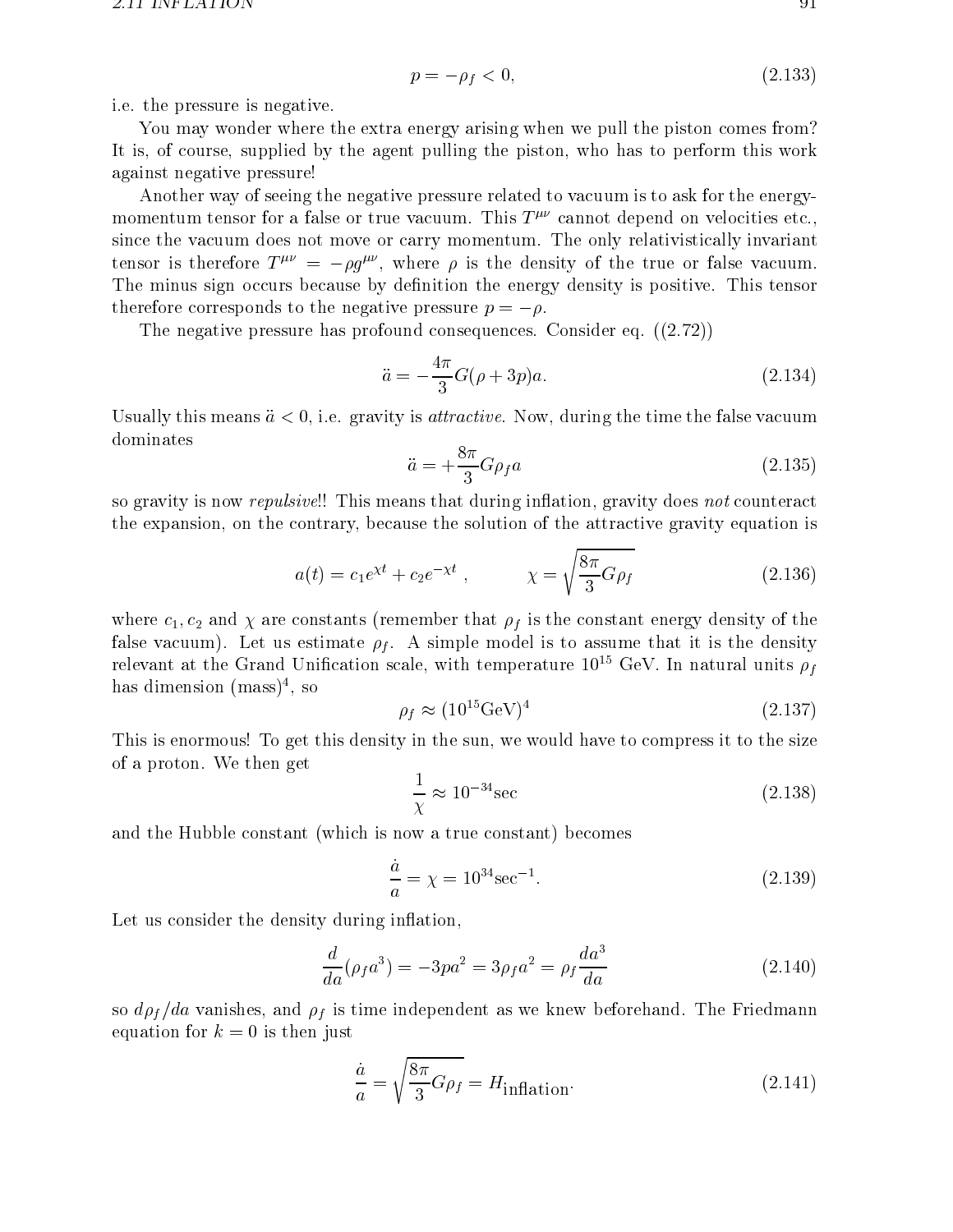Let us now modify the standard big bang so that for  $0 \le t \le t_1$  we have the usual radiation domination ( $\rho = D_1/a^4$ ), for  $t_1 < t \leq t_2$  we have negative pressure and the equation of state (2.133), for  $t_2 < t \leq t_d$  we return to the relativistic equation of state, whereas for the top to the straight of decoupling of photons in the usual matter straight continuous continuous continuous  $(\rho = B/a^3)$ . Then the evolution looks like:

|                             | $\vert 0 < t < t_1 \vert$ radiation dominance $\vert a \sim \sqrt{t} \vert$ |                                              | $\int \rho = D_1/a^4$ |
|-----------------------------|-----------------------------------------------------------------------------|----------------------------------------------|-----------------------|
| $t_1 < t < t_2$   inflation |                                                                             | $a \sim e^{tH}$ infl. $\rho = \text{const.}$ |                       |
|                             | $t_2 < t < t_d$ radiation dominance $ a \sim \sqrt{t}$                      |                                              | $\int \rho = D_2/a^4$ |
| $t_d < t$                   | matter dominance                                                            | $a \sim t^{2/3}$                             | $\int \rho = B/a^3$   |

The integration constant D  $_1$  and D-  $_2$  are now determined by requiring consistency at the theory times the source of the source of the source of the source of the source of the source of the source of the so

$$
D_2 = D_1 e^{4H} \text{inflation}^{(t_2 - t_1)} \tag{2.142}
$$

The important feature is that even if  $\pm$  is the state if  $\pm$  is the  $\pm$  and then  $\pm$  $H_{int}(t_2-t_1) \geq 66$  then one can have  $D_2 \geq 10^{114}$  with  $D_1=0(1)$ . Thus, the large value of D- can be obtained in <sup>a</sup> quite reasonable way from <sup>a</sup> decent value of D Models where  $\mathbf{u}$  is satisfied in a satisfied in a satisfied in and when at  $\mathbf{u}$  and when at  $\mathbf{u}$ up exponentially the universe is said to be inflating. As the inflationary period proceeds all elds get red
shifted away exponentially fast The inationary period essentially wipes the slate clear of primordial fluctuations (from  $0 < t < t_1$ ).

One may ask whether  $H_{\text{infl}}(t_2 = t_1) > 00$  is reasonable. Since  $\chi = H_{\text{infl}}$  we need  $t_2-t_1 \geq 10^{-32}$  sec, which is the right time for the inflationary period. In the phase transiton where false goes to true vacuum, the energy stored in the false vacuum is released in the form of new particles (in thermodynamics language the released energy is the "latent heat" of the phase transition). These new particles then come to thermal equilibrium at the temperature  $T = 10^{14}$  GeV.

What happens to the causality problem? Start with the present universe, which is causally connected. Going backwards in time we encounter inflation, with its enormous contraction (we go backwards!), producing an incredibly small region out of our universe of size  $\mathbf M$  is small region photons can maintain contact  $\mathbf M$  so there is no problem is no problem. To see this in more details, let us estimate the distance  $d$  travelled by light

$$
d = a(t_2) \int_0^{t_2} \frac{dt'}{a(t')} = a(t_2) \left( \int_0^{t_1} \frac{dt'}{a(t')} + \int_{t_1}^{t_2} \frac{dt'}{a(t')} \right), \qquad (2.143)
$$

where the various times are defined as the interval time interval time in the interval time  $\mathbf{1} \rightarrow \mathbf{1}$ we take

$$
a(t) = a(t_1) e^{H(t - t_1)}.
$$
\n(2.144)

In the interval from big bang to  $t_1$  we have

$$
a(t) = a(t_1)\sqrt{t/t_1}.
$$
\n(2.145)

Hence

$$
d \approx (2t_1 + 1/H) e^{H(t_2 - t_1)}.
$$
\n(2.146)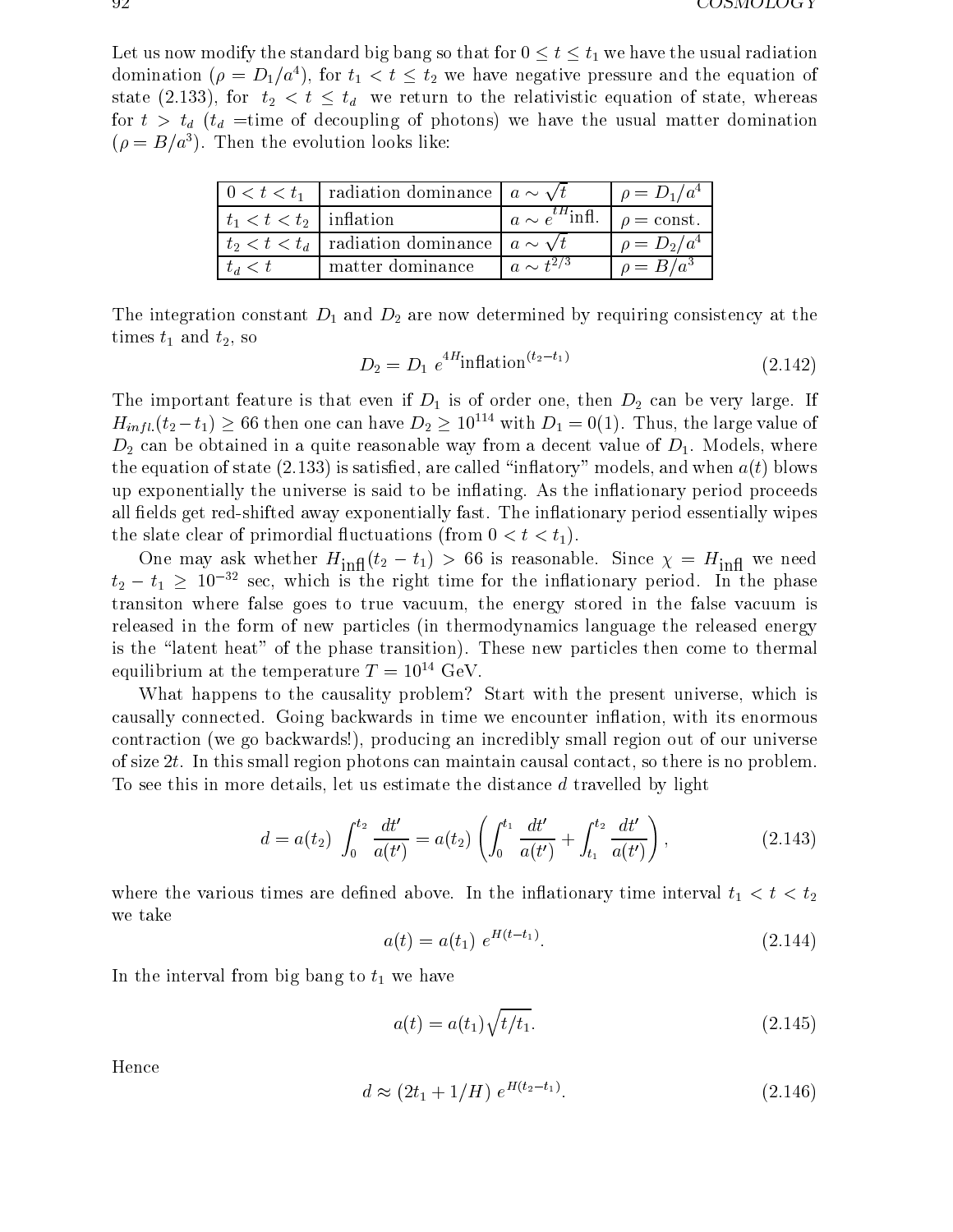Therefore the causal distance is blown up by an exponential factor, quite compatible with  $\mathbf{r}$  is the size of the size of the size of the size of the size of the size of the size of the size of the size of the size of the size of the size of the size of the size of the size of the size of the size of the s a *causal* domain just before inflation sets in, i.e.

$$
a(t_1) = 2t_1. \t\t(2.147)
$$

It should be noticed that this scale factor is the size of a *physical* early universe and that it represents a tiny part of the causally non-connected early universe. Also, notice that equate the since the resulting is not work if the resulting of the resulting order would be resulted would be be far too small to have anything to do with the universe we know

After the end of inflation, the universe is radiation dominated for some time. At this stage the causal distance is again -t

What about  $\Omega$ : We still have Friedmann,  $\kappa = a$  ( $\Omega - 1$ ). During inhation, a increases extremely rapidly, so  $\Omega$  is driven towards 1, so

$$
\Omega_{\text{inflation}} = 1. \tag{2.148}
$$

Finally, it should be said that inflation occurs in many versions, and some of them are somewhat different from the intuitive description given above.

# 2.13 Observational evidence for the cosmological constant

In 1998 evidence for a non-vanishing cosmological constant was found by observing  $\approx$  type Ia supernovae out to redshifts of order one- The data was plotted in the magnitude
redshift Hubble diagram The main point in using distant supernovae is that they are considered to be very good standard candles: they are assumed to be associated with the nuclear detonation of white dwarfs. It is completely outside the scope of these notes to describe the theory of white dwarfs However because of the knowledge of the blow up mechanism, the intrinsic luminosity and the observed flux are known, and hence the (luminosity) distance can be computed from the ratio of these quantities. In particular, features of the distant sample of Ia's appear to be similar to a nearby sample. So far, there is no serious objection against Ia as a standard candle. Therefore, and because it has become possible to observe high-z objects, the old uncertainty concerning the determination of the distance in Hubble's relation seem overcome.

For nearby galaxies it is sufficient to use the simple Hubble "law",  $z = v_r = HL$ , where <sup>L</sup> is the distance and vr is the radial velocity see eq - In the standard model distant galaxies should have larger velocities than predicted by the simple Hubble law because gravitation slows the expansion. However, the supernovae observations showed precisely the opposite! The conclusion is therefore that the expansion speeds up.

This is in contrast to the standard model without a cosmological constant. However, introducing we saw inconnection with equation with equation  $\mathcal{U}$ changes

$$
\left(\frac{\dot{a}}{a}\right)^2 = \frac{8\pi G}{3}\rho - \frac{k}{a^2} + \frac{\Lambda}{3}.\tag{2.149}
$$

 $\sim$  A. Riess et al., Astrophys. J. 110 (1998) 1009-this paper is most easily found on the net, see astroph and B Schmidt et al. Astrophys J and B Schwidt et al. Astrophys J and B Schwidt et al. Astrophys J and B Sc

 $^{13}$ See e.g. S. Weinberg, Gravitation and Cosmology, p. 317.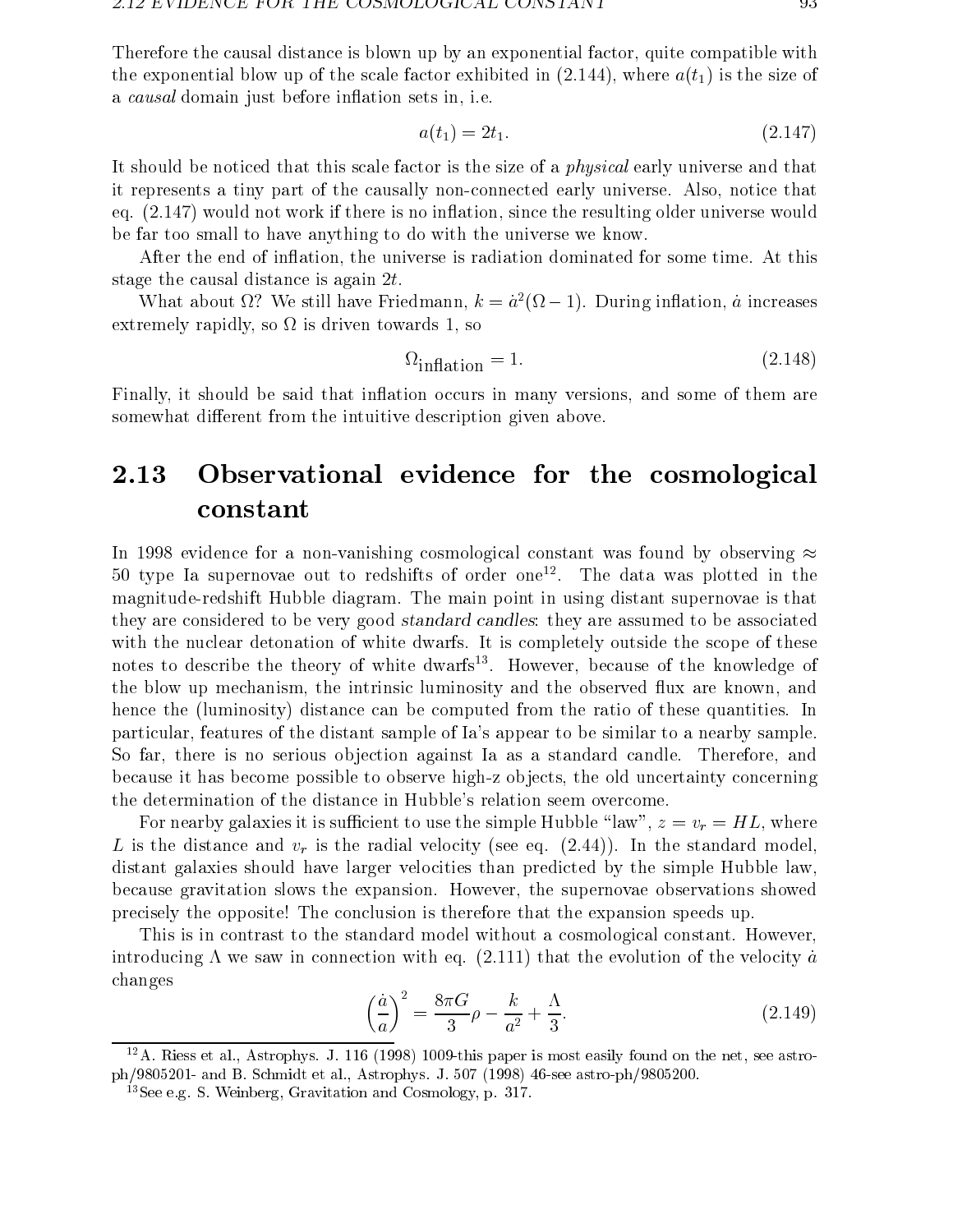For a positive  $\mathbf r$  in a late universe the two terms on the two side are subdominated than  $\mathbf r$ inant, and the expansion is driven by the last term. Remembering that

$$
\rho_{\rm crit} = \frac{3H^2}{8\pi G} \quad \text{and} \quad H = \frac{\dot{a}}{a},\tag{2.150}
$$

we obtain the following form for the Friedmann equation 

$$
\frac{k}{a^2} = H^2(\Omega_M + \Omega_\Lambda - 1).
$$
 (2.151)

Here  $\Omega_{\rm M} = \rho/\rho_{\rm crit}$  is the matter density, and  $\Omega_{\Lambda} = \Lambda/\Im H^{-1}$  is the relative density associated with the cosmological constant, which can be interpreted as a vacuum energy, since it exists irrespective of matter

By further expansion of  $z = (a(t_0) - a(t_1))/a(t_1)$  in eq. (2.02) we obtained a generalization of the simple Hubble law 

$$
z \approx H_0 L_0 + \frac{1}{2} H_0^2 L_0^2 (1 + q_0), \qquad (2.152)
$$

where  $q_0$  is the deceleration parameter today, with

$$
q = -\frac{\ddot{a}a}{\dot{a}^2}.\tag{2.153}
$$

The interesting thing is that q can be expressed in terms of the  $\Omega$ 's. In the later universe we can ignore the pressure and we have

$$
\ddot{a} = -\frac{4\pi G}{3} \rho a + \frac{\Lambda}{3} a = -H^2 a q \tag{2.154}
$$

from the definition (2.155) of q. If we use  $H_{\rm c} = 8\pi G \rho_{\rm crit}$  /3 and  $\Omega_{\rm M} = \rho / \rho_{\rm crit}$ , eq. (2.154) becomes

$$
q = \frac{1}{2} \Omega_{\text{M}} - \Omega_{\Lambda} = \frac{1}{2} \Omega_{\text{tot}} - \frac{3}{2} \Omega_{\Lambda}.
$$
 (2.155)

Here  $\Omega_{\rm tot} = \Omega_{\rm M} + \Omega_{\Lambda}$  is the total energy (ignoring the small contribution from radiation). The name deceleration parameter refers to the expectation that  $\mathbf{v}$  -that  $\mathbf{v}$  -that  $\mathbf{v}$ pected to be negative if the internal constant in  $\Omega$  . If  $\Gamma$  if  $\Gamma$  if  $\Gamma$  if  $\Gamma$  if  $\Gamma$  if  $\Gamma$  if  $\Gamma$  if  $\Gamma$  if  $\Gamma$  if  $\Gamma$  if  $\Gamma$  if  $\Gamma$  if  $\Gamma$  if  $\Gamma$  if  $\Gamma$  if  $\Gamma$  if  $\Gamma$  if  $\Gamma$  if  $\Gamma$  if  $\Gamma$  if is present, this need no longer be true, and we see that  $\Lambda$  tries to change the sign of q, so  $\Lambda$  produces positive acceleration.

The main point is that eqs -- and - supplies astronomers with a method of actually measuring  $\Omega_{\Lambda}$  if  $\Omega_{\rm M}$  is known from other observations, provided the distance  $L_0$ is known accurately enough. From the high-z supernovae observations mentioned above

$$
\Omega_{\Lambda} \approx 0.7. \tag{2.156}
$$

This is consistent with a total energy

$$
\Omega_{\rm tot} \sim 1. \tag{2.157}
$$

These numbers are of course expected to have some uncertainty It is to be noticed that the last result is at least roughly consistent with inflation. For further discussion, we refer to the recent reviews to be found in astro-ph  $(\text{http://xxx.lanl.gov/list/astro-ph/news}).$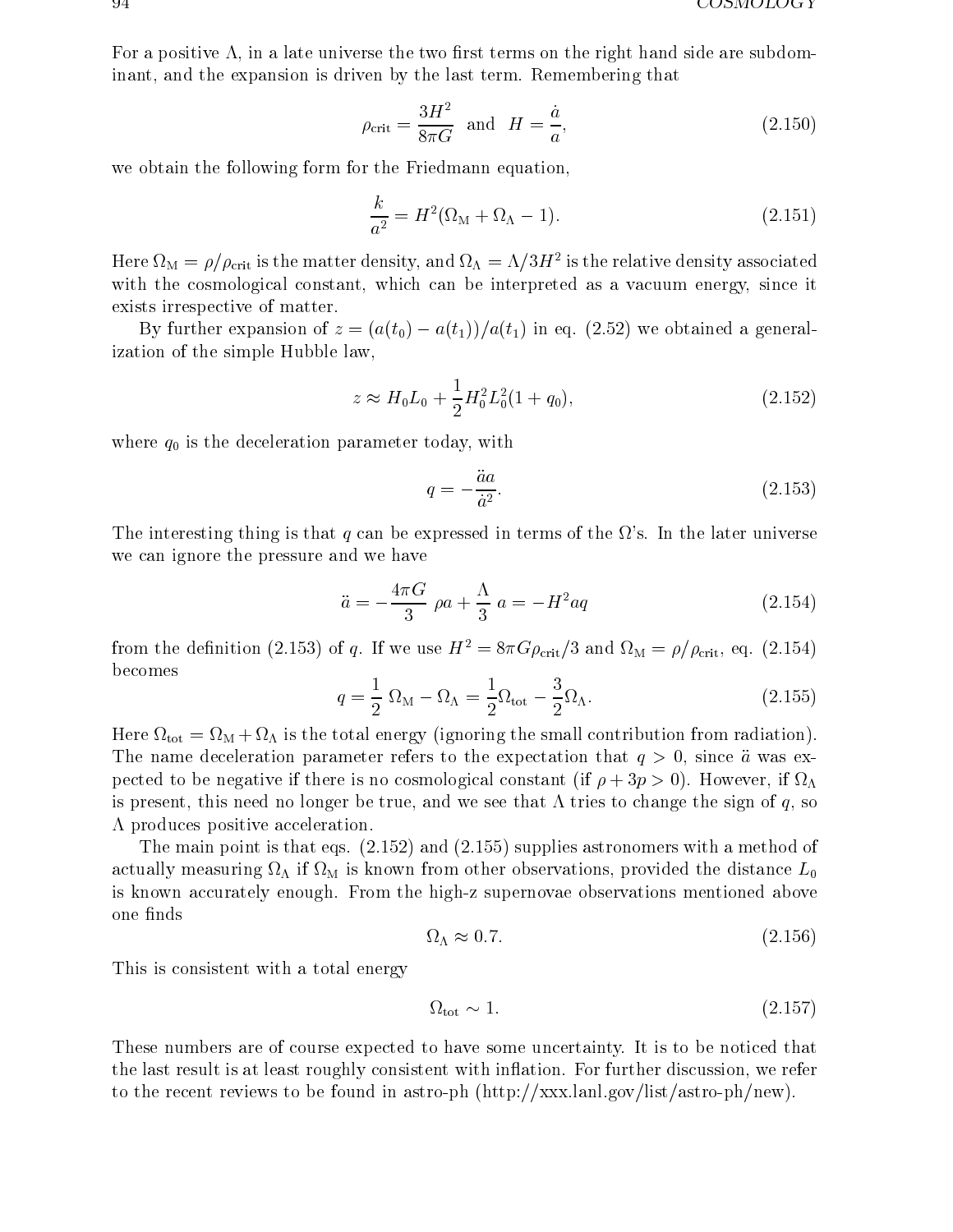More recently precise data have been obtained for the fluctuations in the microwave background. These lead again to  $\Omega_{\text{tot}} \sim 1$ , rougly consistent with inflation. These data are completely independent of the supernovae observations, and are thus not subject to any doubt concerning the mechanism behind supernovae production. Therefore the conclusion that the universe is at least approximately flat is indicated by independent set of observations" . It is of philosophical interest that even very precise future measurements will always have an uncertainty. Thus, if it turns out that  $\Omega = 1.00000... \pm X$ , then the existence of  $X$ , no matter how small, will always prevent one from making the statement that the universe is exactly hat. One can only say that with a high probability it is hat  $\cdot$  .

The conclusion is that the cosmological constant is necessary because of the recent observations. Cosmology seems to converge rapidly towards a very precise science where observations determine the parameters. With  $\nu_{\Lambda} \sim$  2/5 and  $\nu_{\rm M} \sim$  1/5, the nat universe will go on expanding forever – . This gives rize to the problem that we live in a prohtable time from the point of view of observations, because in the future astronomers will be able to observe fewer and fewer objects. Also, the cosmological constant gives rize to several other problems. For example, the matter density is of the same order as the density associated with  $\Lambda$ . However, these two densities have different origins (matter versus vacuum) and behave in a different way as functions of the scale parameter. Consequently it is not easy to an explanation why matter is so close in value to  $i$  in our time to  $i$  in  $i$ 

There are several attempts to understand the cosmological constant without really having it (for example, by the use of suitable scalar theories), in such a way that there is temporarily something which looks like a cosmological constant. In this way perhaps the end is not an empty universe. On the other hand, the simplest possible explanation of the data is a constant  $\Lambda$ .

In quantum eld theory a vacuum energy emerges naturally This is precisely what is needed for understanding the cosmological constant. However, this has not led to a  $\Lambda$ of the right order of magnitude. This constitutes one of the most important problems in modern physics

It is the effort of many human beings to ask for a "meaning" (of life, death, the universe,...). So in cosmology we have the opportunity to ask very precisely what is the meaning of the universe. The cosmological constant represents the vacuum, i.e. "nothing". Most of the energy ( $\sim 70\%$ ) in the universe is thus empty space. So perhaps the answer to the question on the meaning of the universe is that there is no meaning!

In this connection it should be noted that the cosmological constant allowed by Ein stein gravity is considered together with the assumptions of the standard model, namely a homogeneous and isotropic universe with an evolution characterized by the cosmological time. Although this may appear reasonable on an extremely large scale, these assumptions are de nitely not valid on shorter scales where the universe is inhomogeneous This may lead to a problem because of the non
linearity of the Einstein eld equations which can make the averaging procedure much more subtle than one might naively think. Thus the equation - used to analyze the Supernovae data depends on the s because of Einstein eld equations If we think of the various quantities in - as large scale

 $14$ The data from the fluctuations in the microwave background actually have a statistical preference for a total  $\Omega$  which is slightly larger than one, but  $\Omega$  can be one within a standard deviation.

 $\cdot$  This difficulty is due to the fact that  $u=1$  is a borderline case. If, for example, it had turned out that  $\Omega \approx 0.3$ , no such problem of principles would occur.

<sup>&</sup>lt;sup>16</sup>See, however, the previous footnote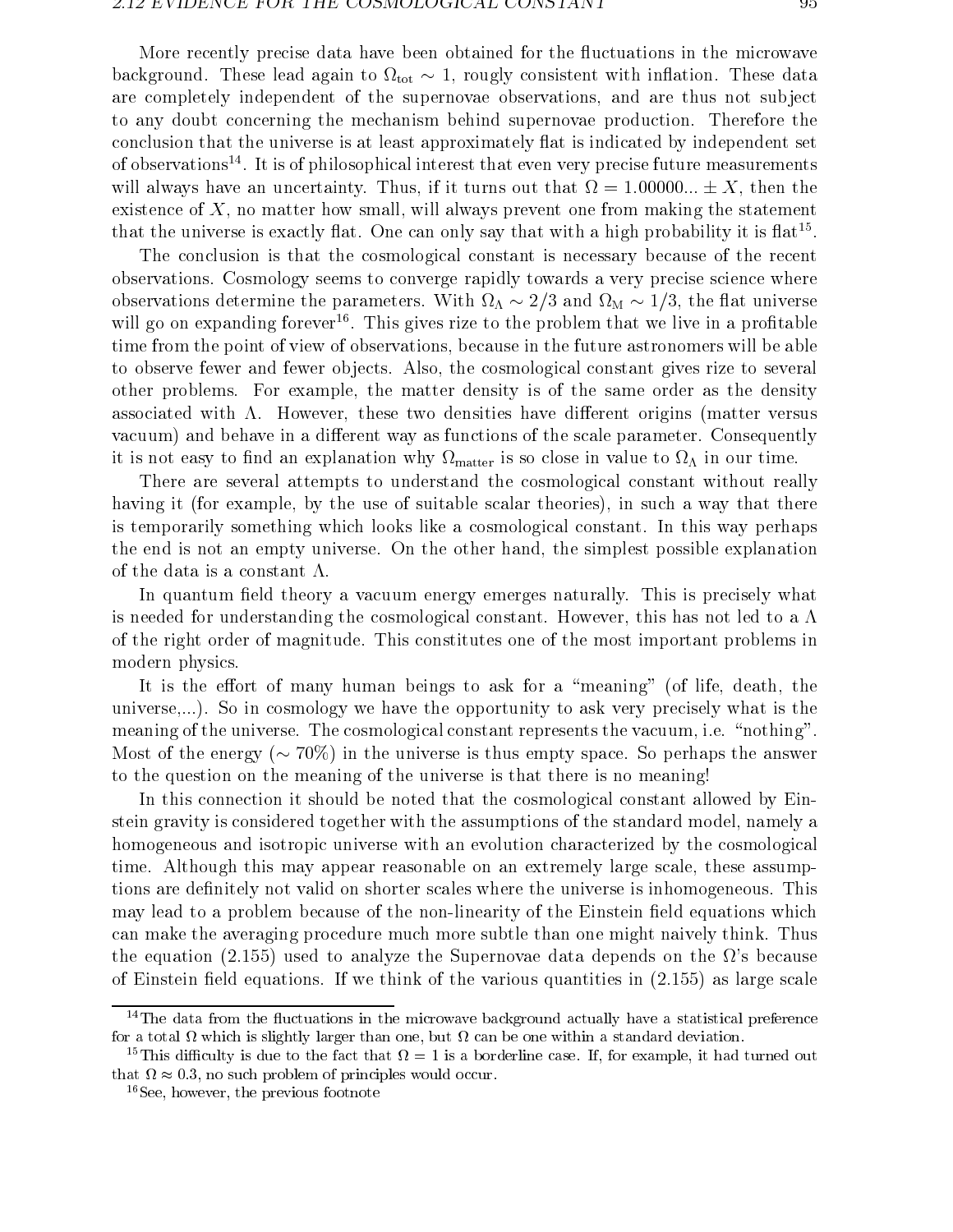averages, it is not obvious that there are no corrections coming from the non-linearities.

### 2.14 The end of cosmology

Lawrence Krauss and Robert Scherrer see arXiv-- where further references can be found have investigated some of the depressing consequences of the cosmological constant As we have seen in eq - ultimately there will be an expansion driven by the cosmological constant. In approximately 100 billion years almost all galaxies will be invisible, except the Local Group of six galaxies which are gravitationally bound and do not participate in the large scale expansion. Observers in this "island universe" will be fundamentaly incapable of determining the true nature of our universe, as Krauss and Scherrer say. Of course, there will be no such observers on earth, since its life time is only of the order 4.5 bilion years, but perhaps there are observers some other place in the Milky Way, perhaps having the same DNA as us.

These observers will have absolutely no way of knowing that the universe expands and will think that the universe is *static*. This was Einstein's starting point, corrected by astronomical observations This was also the reason for his introduction of the cosmological constant!

In the island universe there is no way of recognizing that there was a Big Bang. Due to the expansion, the cosmic microwave background will disappear in the sense that the wavelenghts will be shifted and totally buried by radio noise in our galaxy. So perhaps these observers will spend their time producing a lot of papers on why there are six (as contrasted to any other number) galaxies in the whole universe.

Although the return of the static universe is not of immediate concen, philosophically the situation in the island universe is interesting, because the observers can have the right physics but are unable (no matter how good they are) to get the right cosmology because of lack of observational support One may wonder if the same thing is happening today are we also beeing deceived like the islanders (or like the man who came to Casablanca for the waters)?

### 2.15 An inhomogeneous universe without -

Recently there has been much interest in the study of an inhomogeneous universe in order to see if it is possible to avoid the cosmological constant. Of course, from CMB we know that the early universe is to a high degree of accuracy homogeneous. Hopwever, at early times  $\Lambda$  plays no role.

For the universe at the present epoch one basic consideration is that even though the universe now appears to be homogeneous at very large scales, observationally there are voids of considerable size, surrounded by clusters of galaxies. It is estimated that 40-50 per cent of the present universe consists of voids with diameter of order  $30/h$  Mpc. We refer the referred to a paper by  $\sim$  10 minutes  $\sim$  11 minutes  $\sim$  . The virtual  $\sim$  -  $\sim$  $\blacksquare$  where further references can be found The necessary function is somewhat  $\blacksquare$ complicated, but the physical idea is simple: It is necessary to average over the different structures that have different time rates, because the time depends on the gravitational eld also in the void the very little matter of the society of the universe of the universe has a society of th negative curvature metric  $(k = -1)$ . Therefore volumes are larger, and hence densities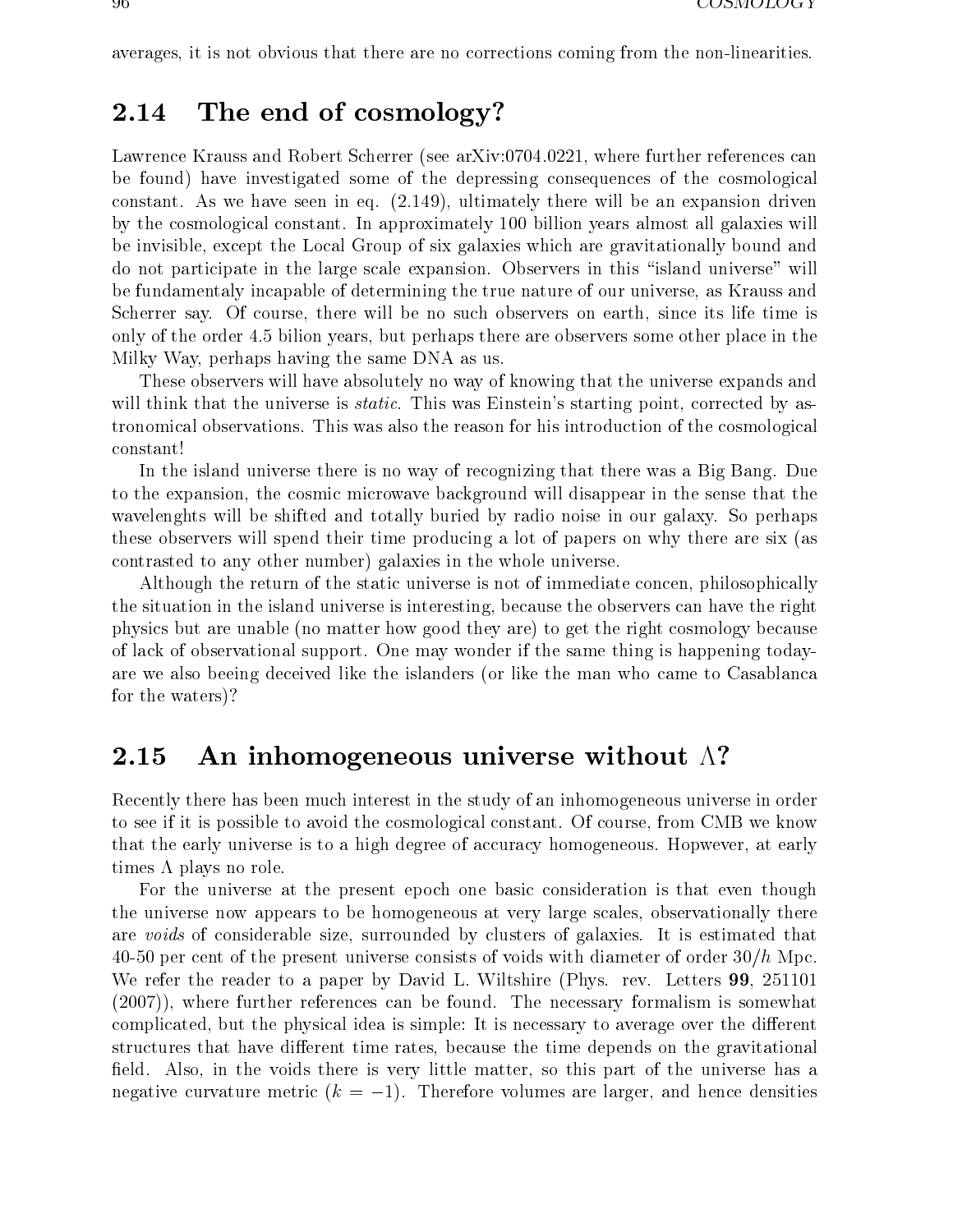are smaller than expected in the standard cosmological model It then turn out that the deceleration parameter  $q$  is given by

$$
q = -\frac{(1-f)(8f^3 + 39f^2 - 12f - 8)}{(4+f+4f^2)^2},
$$
\n(2.158)

where  $f$  is the void volume fraction. Here we see that in spite of having no cosmologaical constant  $\alpha$  are no voids sign At early times of  $\alpha$  so f  $\alpha$  f  $\alpha$  f  $\alpha$  f  $\alpha$ But q changes sign for  $f = 0.5867$ , corresponding to acceleration (not due to  $\Lambda$ !). The apparent acceleration becomes maximal for  $f = 0.7736$  with  $q = -0.043$ . At later times  $q$  approaches zero, i.e. the acceleration disappears and there will be no island universe!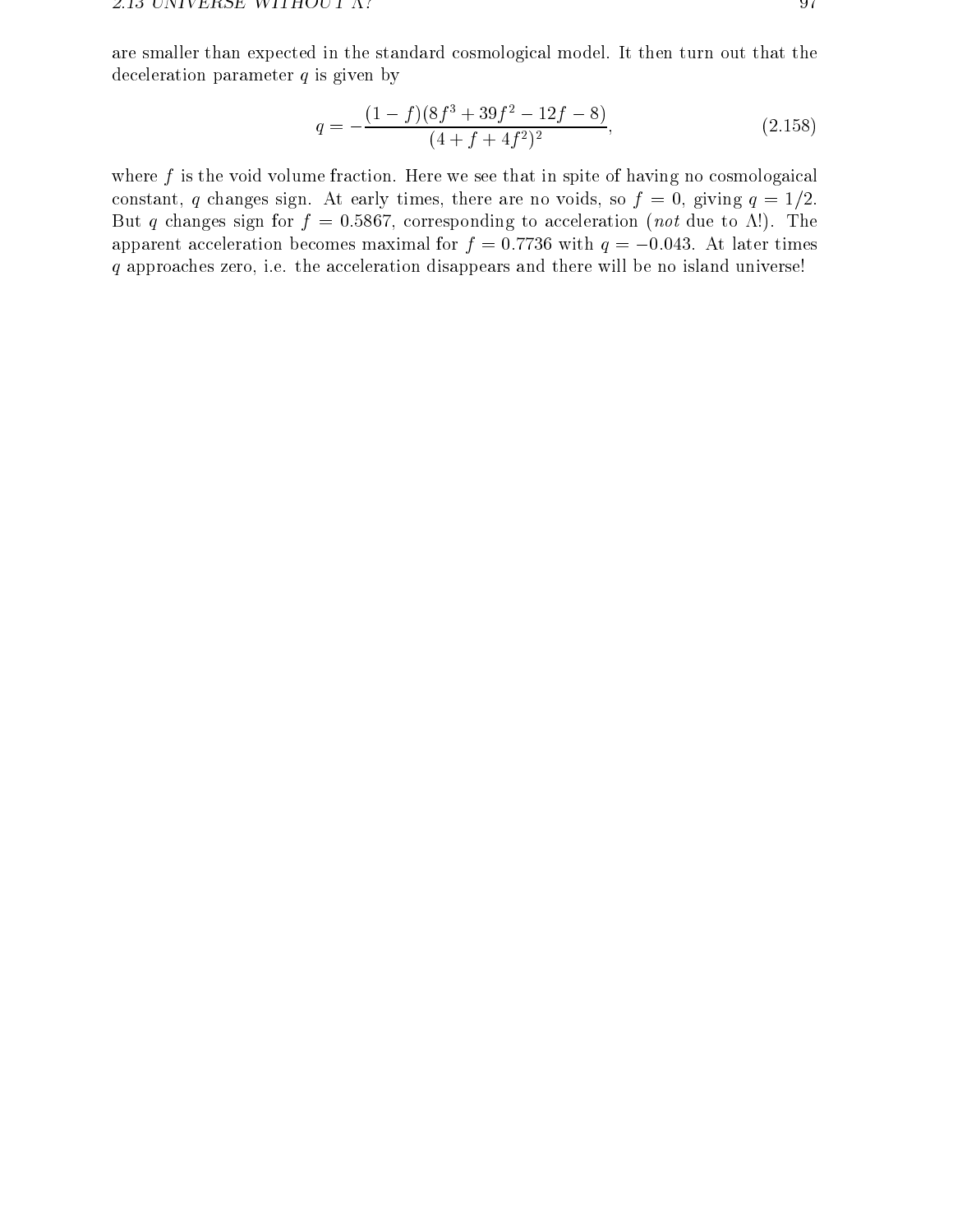98 COSMOLOGY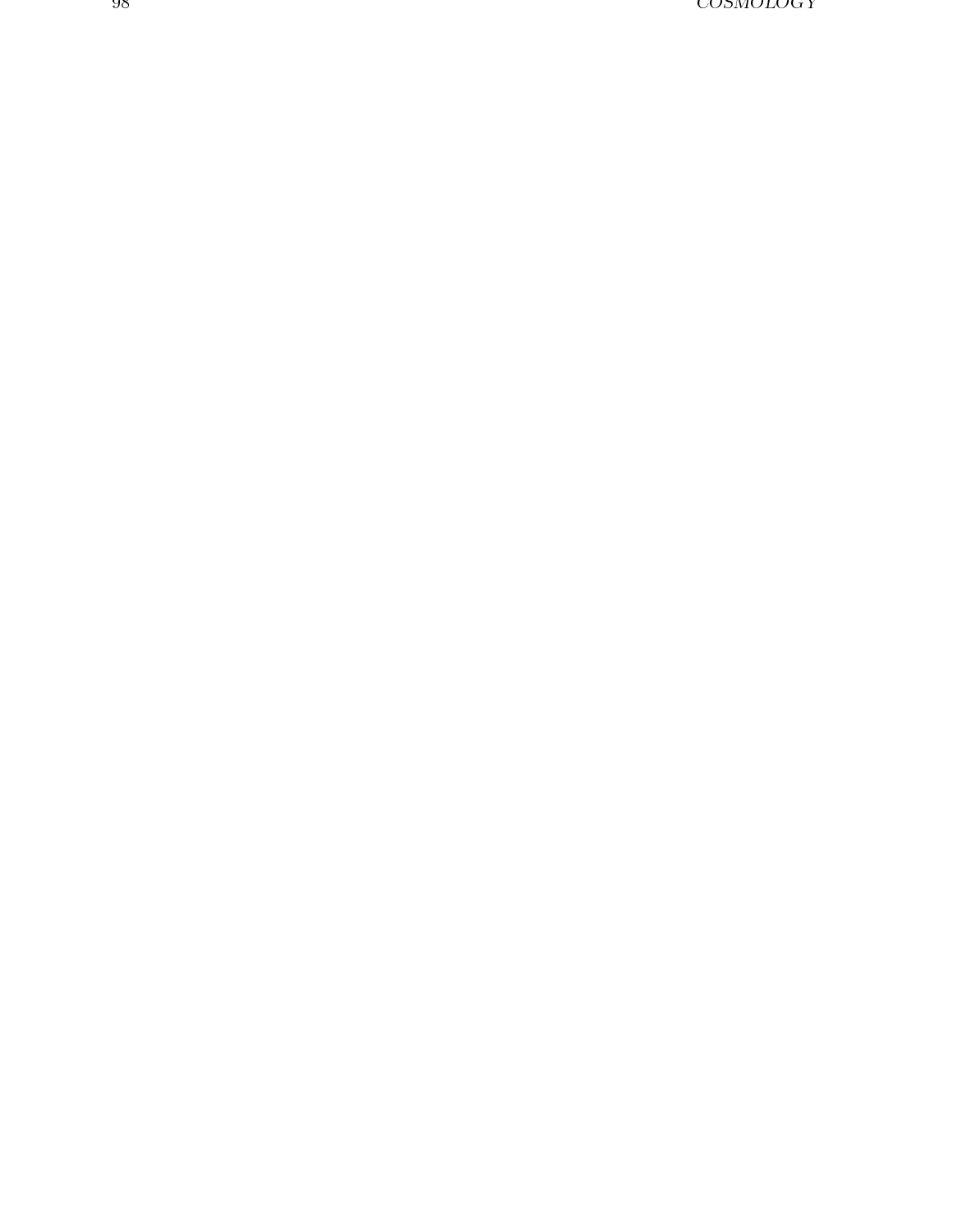# <u>Chapter of the contract of the contract of the contract of the contract of the contract of the contract of the contract of the contract of the contract of the contract of the contract of the contract of the contract of th</u>

# Problems

**Problem 1:** Consider cylindrical coordinates:

 $x = r \cos \phi$ ,  $y = r \sin \phi$ ,  $z = z$ 

Find the metric expressed in terms of these coordinates. Find the Laplace operator in these coordinates

Do the same for spherical coordinates

$$
x = r \cos \phi \sin \theta \qquad , \qquad y = r \sin \phi \sin \theta \qquad , \qquad z = r \cos \theta \qquad .
$$

Check the correctness of the resulting Laplace operator by comparing your result with some book (e.g. on quantum mechanics).

Problem - Let A be a quantity consisting of four components A A A- A Assume that

$$
A_{\mu}B^{\mu}=\text{invariant}
$$

for an arbitrary vector  $D^{\kappa}$ . Show that then  $A_{\mu}$  is a vector.

Generalize this result to arbitrary tensors

The resulting theorem is called the "quotient-theorem".

 $\mathbb{P}$  be a symmetric tensor and A-reduced and A-reduced and A-reduced and A-reduced and A-reduced and A-reduced and A-reduced and A-reduced and A-reduced and A-reduced and A-reduced and A-reduced and A-reduced and A-re  $A_{\mu\nu} = -A_{\nu\mu}$ . Show that  $S_{\mu\nu}A^{\mu\nu}$  is identically zero.

Show that an arbitrary tensor with two indices can be written as the sum of a sym metric and an antisymmetric tensor

Problem Consider a two!dimensional surface of a sphere de ned by

$$
x^2 + y^2 + z^2 = R^2
$$

What is the metric expressed in terms of  $x$  and  $y$ ?

Find the metric in spherical coordinates

**Problem 3:** Assume that  $V_{\mu} = \frac{\partial V}{\partial x^{\mu}} + V_{\mu\sigma}V$ . Then show that  $V_{\rho} = \frac{g_{\rho\nu}}{V}V$ satis es eq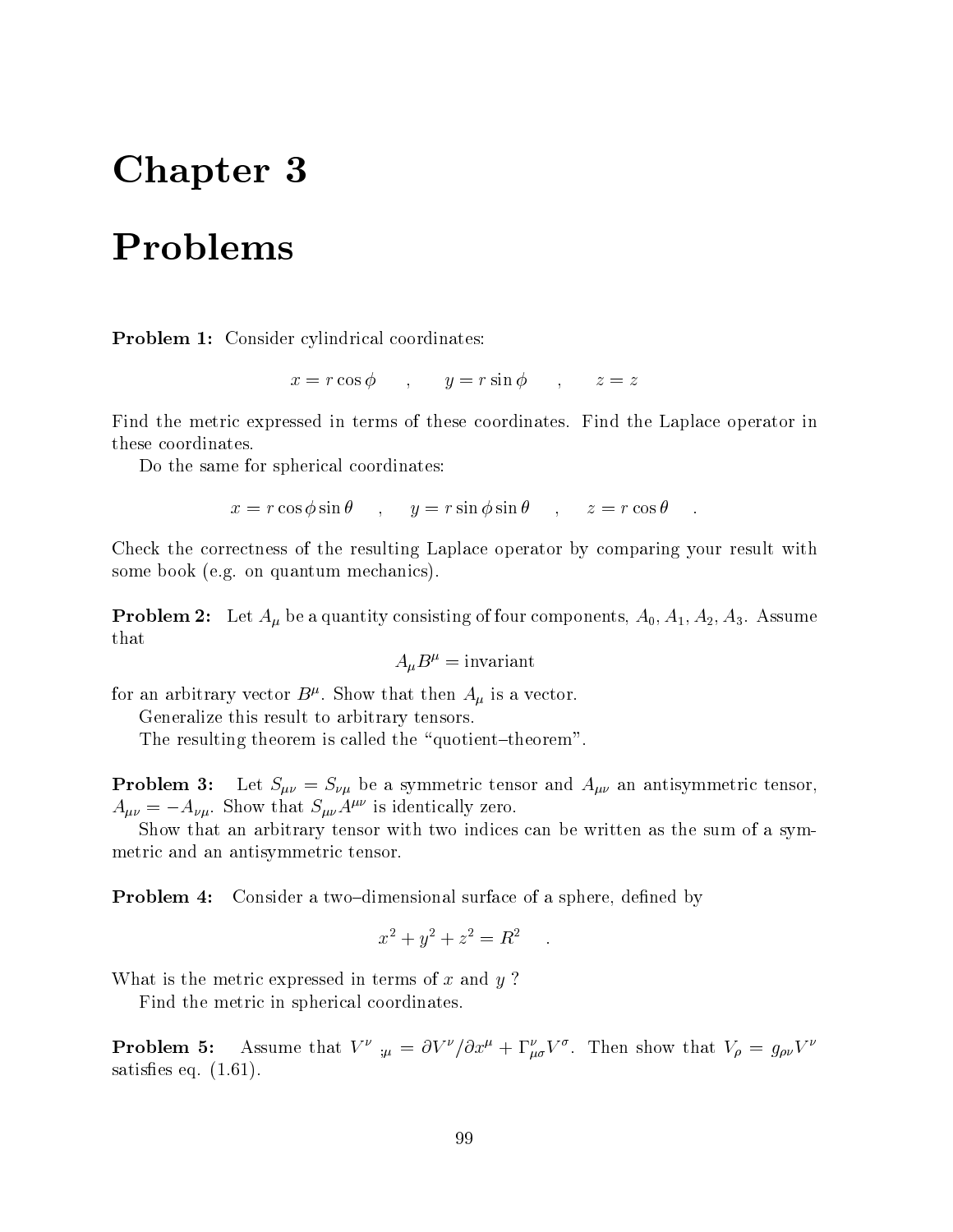**Problem 6:** Use the energy-momentum tensor  $(1.157)$  in the differential equation  $(1.158)$  to derive the special relativistic fluid equation  $(1.159)$ . Hint: Consider  $(1.158)$  for and and combine these results is a second combined of the second combine the second combine second combines of

Problem Consider the Einstein eld equation with a positive cosmological constant Assume spherical symmetry and T- Rewrite the eld equation in the form R where  $\mu$  and  $\mu$  and  $\mu$  and  $\mu$  in terms of  $\mu$  scalar in terms of  $\mu$  and  $\mu$  and  $\mu$  and  $\mu$  and  $\mu$  and  $\mu$  and  $\mu$  and  $\mu$  and  $\mu$  and  $\mu$  and  $\mu$  and  $\mu$  and  $\mu$  and  $\mu$  and  $\mu$  and  $\mu$  and  $\mu$ 

Because of spherical symmetry, the metric  $(1.191)$  can be used. The two functions  $E(r, t)$  and  $F(r, t)$  are then to be determined from the Einstein equation you just derived. use the results in eq. (refreshed) to determine the solution of the solution of the solution of the solution o

The result should be

$$
E(r,t) = 1/F(r,t) = 1 - \frac{\Lambda}{3} r^2.
$$
\n(3.1)

Discuss in details why the time dependence disappears. Hint: Look at  $R_{tr}$ . Please note that this metric does not become flat at  $r \to \infty$ . Where is it flat?

Consider a test particle which starts from  $r = 0$  with some initial velocity and moves in a radial direction. Derive the relevant equations of motion by help of the Euler-Lagrange method. Consider r as a function of proper time  $\tau$  and coordinate time t. Show that  $r(\tau)$  ultimately becomes infinite for  $\tau \rightarrow \infty$  whereas  $r(t)$  approaches a finite value (which one?) for  $t \to \infty$ .

**Problem 8:** Consider the deflection of light around a black hole described by the Schwarzschild metric. Show that a photon (light particle) can move around in a circular orbit  $r = 3GM$ . Are there any other possible values of r?

**Problem 9:** The de Sitter Universe: In Problem 7 we found the solution of the Einstein equations with a cosmological constant  $\Lambda$ , assuming spherical symmetry. For an observer situated at  $r = 0$  measuring the coordinate time t the universe looks rather empty: Show that light emitted from  $r = 0$  will be infinitely red shifted at  $r = \sqrt{\Lambda/3}$ , and hence will practically speaking be unobservable after some nite time

Show that the metric found in problem 7 can be expressed as

$$
d\tau^2 = d\tilde{t}^2 - a(\tilde{t})^2(d\tilde{r}^2 + \tilde{r}^2 d\Omega^2),
$$
\n(3.2)

where  $a(t)$  is called the scale factor. Hint: Use the transformations  $(t, r)$  are the coordinates used in Problem 

$$
t = \tilde{t} - \frac{1}{2\sqrt{\Lambda/3}} \ln\left(1 - \frac{\Lambda}{3} \tilde{r}^2 e^{2\sqrt{\Lambda/3} \tilde{t}}\right),\tag{3.3}
$$

and

$$
r = \tilde{r}e^{\sqrt{\Lambda/3}\ \tilde{t}}.\tag{3.4}
$$

Find the scale factor. Discuss the resulting (de Sitter) universe.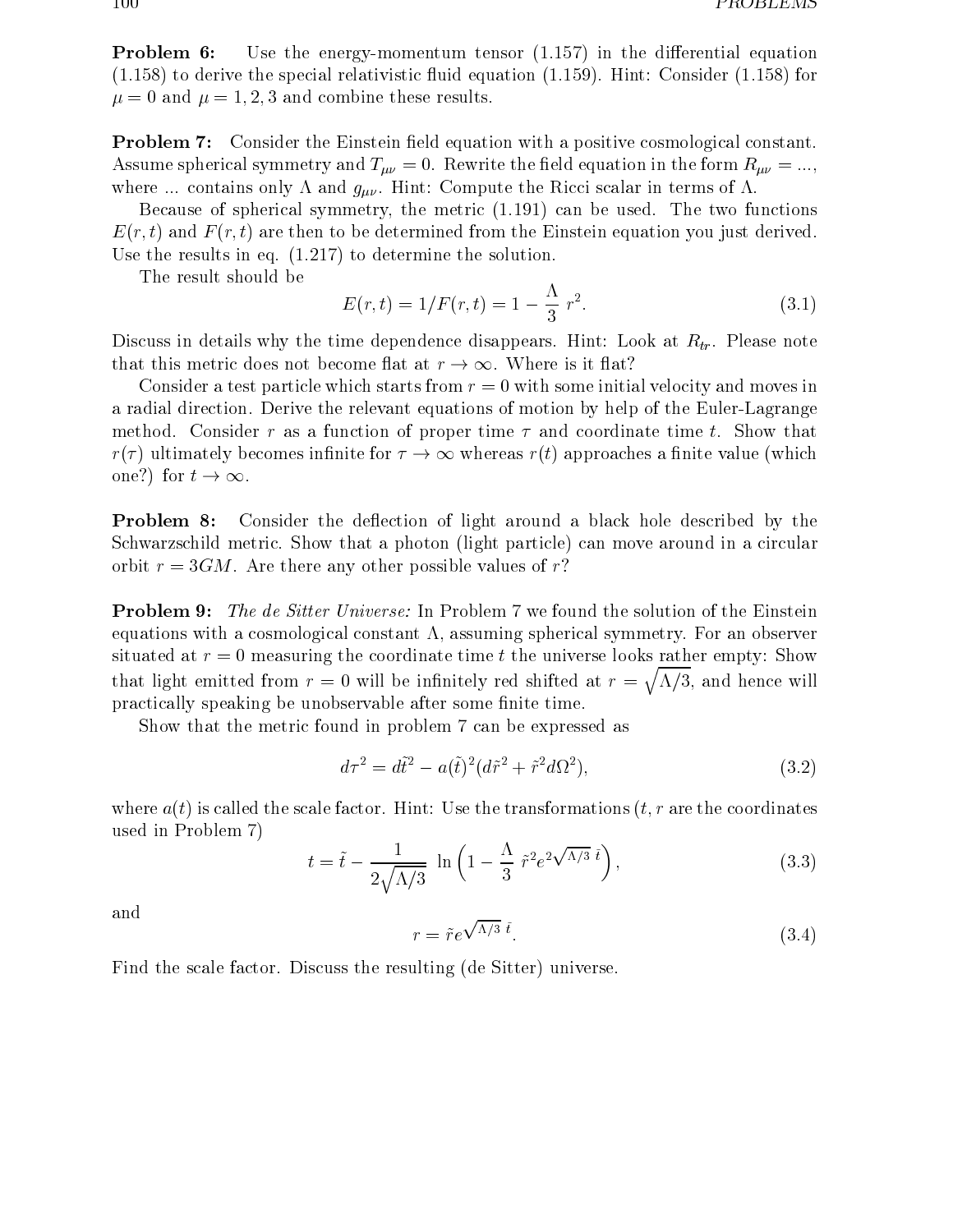# chapter in the contract of the contract of the contract of the contract of the contract of the contract of the

# Some constants

## General constants

| Speed of light                    |  | $c = 2.99792458 \times 10^{10}$ cm s <sup>-1</sup>                                      |
|-----------------------------------|--|-----------------------------------------------------------------------------------------|
| (This value is "exact" in the     |  |                                                                                         |
| sense that the meter is defined   |  |                                                                                         |
| - since 1983 - as the length      |  |                                                                                         |
| of the path traveled by light     |  |                                                                                         |
| in vacuum during a time interval  |  |                                                                                         |
| of $1/299$ 792 458 s).            |  |                                                                                         |
| Planck's constant                 |  | $h = 6.626\ 176(36) \times 10^{-27}$ erg s                                              |
|                                   |  | $\hbar = h/2\pi = 1.0545887(57) \times 10^{-27}$ erg s                                  |
|                                   |  | $= 6.582 173(17) \times 10^{-22}$ MeV s                                                 |
| Electron charge                   |  | $e = 4.803242(14) \times 10^{-10}$ esu                                                  |
|                                   |  | $= 1.6021892(46) \times 10^{-19}$ Coulomb                                               |
| Conversion constant               |  | $\hbar c = 197.32858(51) \text{ MeV fm}$                                                |
| (useful in converting to          |  |                                                                                         |
| "natural units" $\hbar = c = 1$ ) |  |                                                                                         |
| Fine structure constant           |  | $\alpha = e^2/\hbar c = 1/137.03604(11)$                                                |
|                                   |  | $1 \text{ fm} = 10^{-13} \text{ cm}$                                                    |
|                                   |  | $1 \text{ eV} = 1.6021892 \times 10^{-12} \text{ erg}$                                  |
| Boltzmann's constant              |  | $k = 1.381 \times 10^{-23}$ JK <sup>-1</sup> = $8.617 \times 10^{-5}$ eVK <sup>-1</sup> |

As of may 20. 2019 Planck's constant, the electron charge and Boltzmann's constant are defined as(see hyperlinks):  $h = 6.626$  070 15 \*10<sup>-34</sup> Js  $e = 1.602$  176 634 \*10<sup>-19</sup> C  $k = 1.380 649 * 10^{-23}$  JK<sup>-1</sup>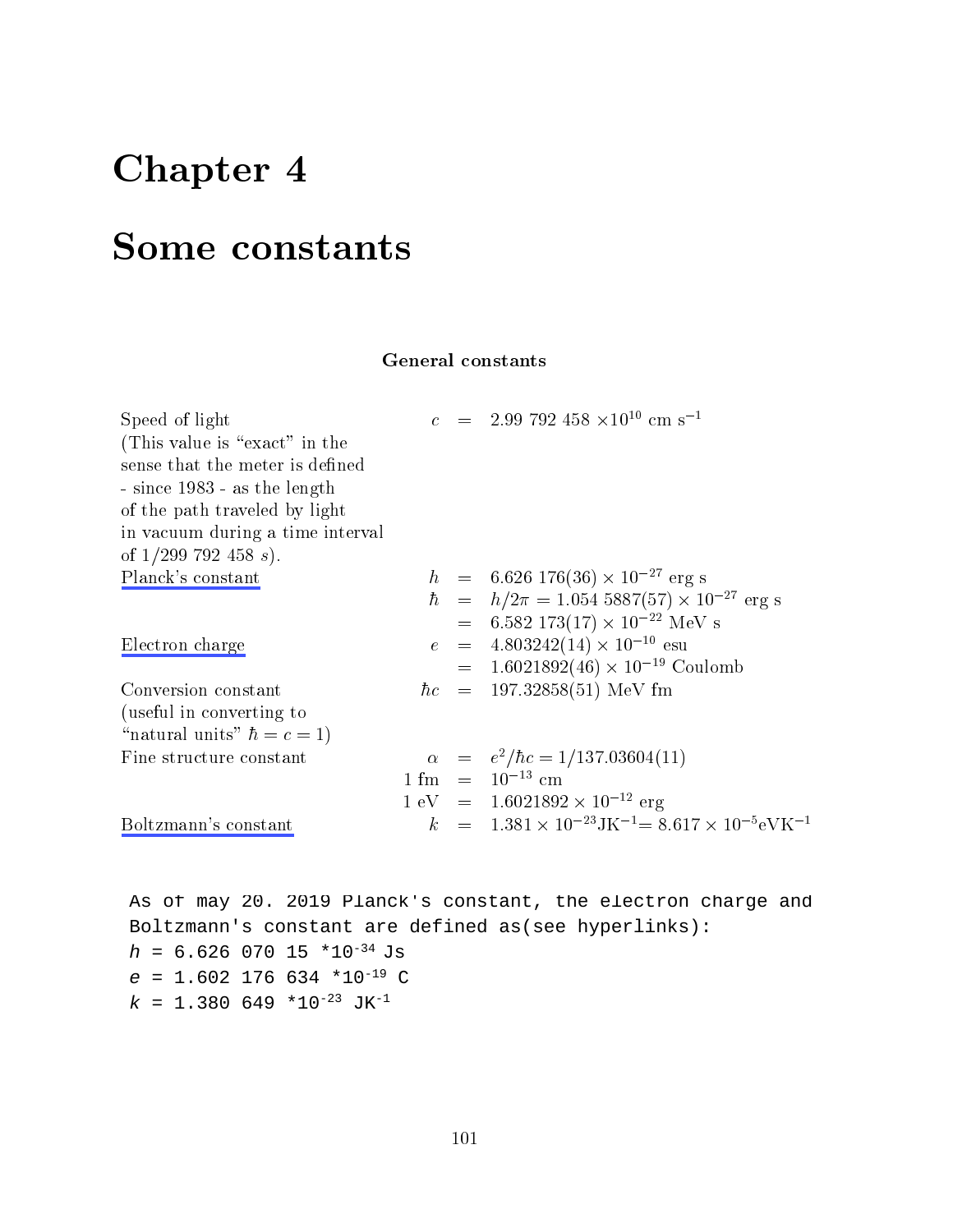| Constants in General Relativity and Astronomy |  |
|-----------------------------------------------|--|
|-----------------------------------------------|--|

| Light year              |  | 1 l.y. = $9.4605 \times 10^{17}$ cm                             |
|-------------------------|--|-----------------------------------------------------------------|
| Parsec                  |  | $1 \text{ pc} = 3.0856(1) \times 10^{18} \text{ cm}$            |
|                         |  | $= 3.2615$ l.y.                                                 |
| Solar mass              |  | $M_{\odot}$ = 1.989(2) × 10 <sup>33</sup> g                     |
| Solar radius            |  | $R_{\odot}$ = 6.9598(7) × 10 <sup>5</sup> km                    |
| Earth mass              |  | $M_{\oplus} = 5.977(4) \times 10^{27}$ g                        |
| Earth equatorial radius |  | $R_{\oplus} = 6.37817(4) \times 10^3$ km                        |
| Mean earth–sun distance |  | $1.495985(5) \times 10^{13}$ cm                                 |
| Gravitational constant  |  | $G = 6.6732(31) \times 10^{-8}$ dyn cm <sup>2</sup> $g^{-2}$    |
|                         |  | $G/c^2$ = 7.425 × 10 <sup>-29</sup> cm g <sup>-1</sup>          |
| Hubble constant         |  | $H_0$ = 70 ± 7 km s <sup>-1</sup> Mpc <sup>-1</sup>             |
| Hubble time             |  | $H_0^{-1}$ = $(4.4 \pm .4) \times 10^{17}$ s=14.0 $\pm$ 1.4 Gyr |
| Planck length           |  | $= \sqrt{G\hbar/c^3} = 1.616 \times 10^{-32}$ cm                |
| Planck mass             |  | $= \sqrt{\hbar c/G} = 2.177 \times 10^{-5}$ g                   |
| Planck time             |  | $= \sqrt{G\hbar/c^5} = 5.391 \times 10^{-44}$ s                 |